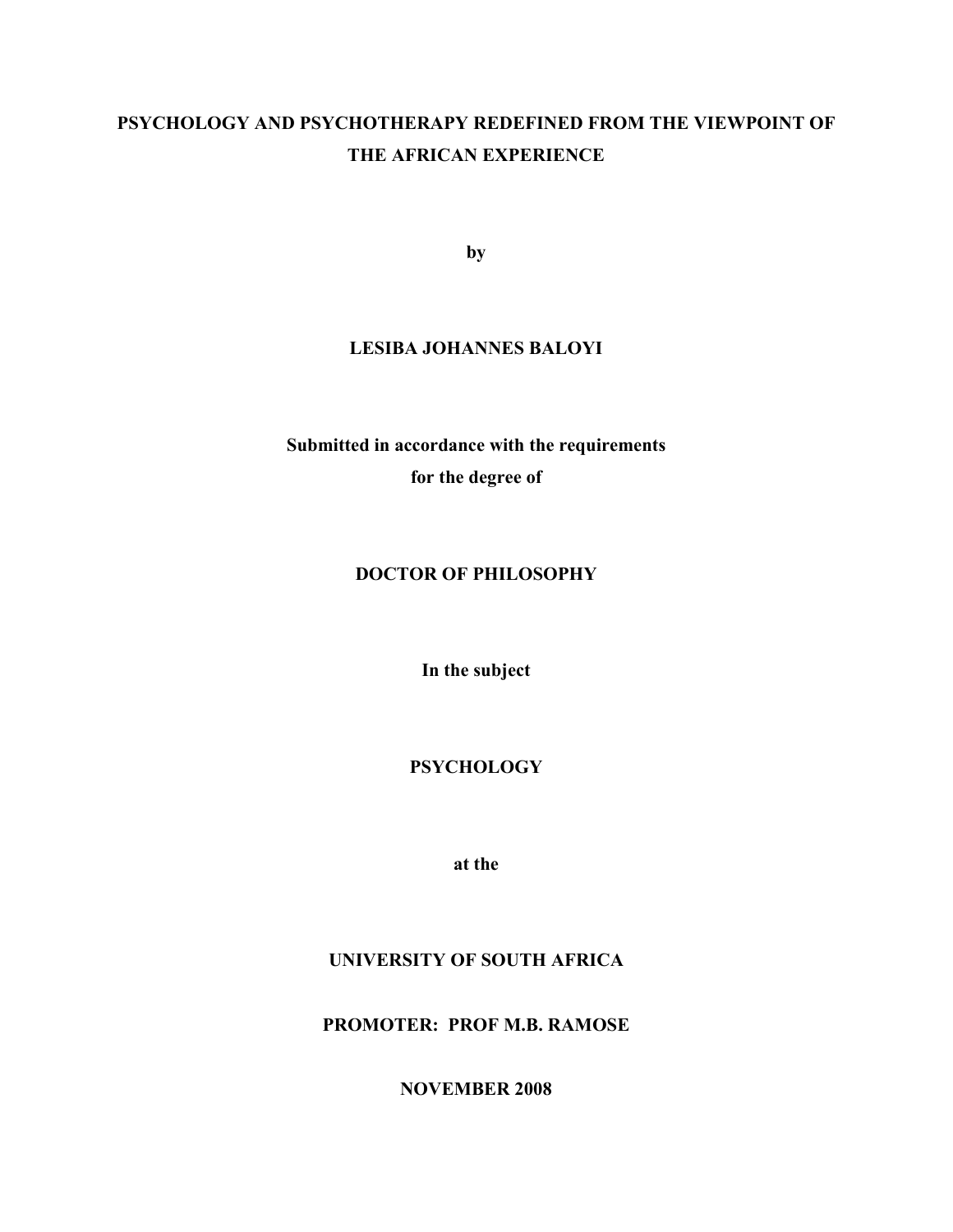**Declaration** 

Student Number**: 4181-649-8** 

I declare that **Psychology and Psychotherapy Redefined from the Viewpoint of the African Experience** is my own work and that all the sources that I have used or quoted have been indicated and acknowledged by means of complete references.

………………………………. MR LESIBA J. BALOYI 28<sup>th</sup> November 2008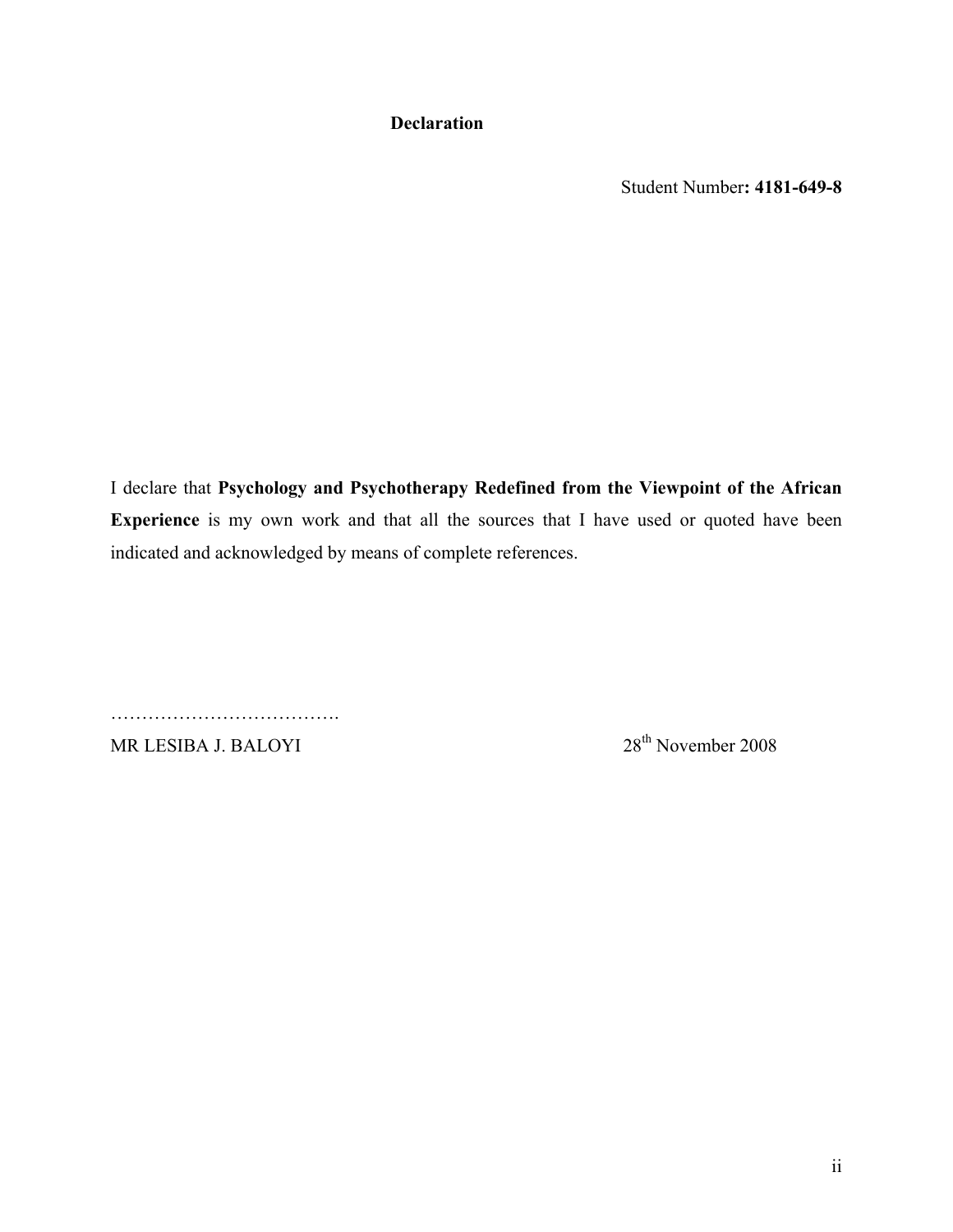# **Acknowledgements**

I am deeply grateful to Professor Mogobe B. Ramose, for his thorough and critical supervision, insight, encouragement and patience.

To my "tea-time-journey" friends, Professor Stan Lifschitz, Johan Kruger, Dr Allan Soundy, Professor Phaladi Sebate, Mpho Chauke and Daniel "Skepe" Matjila, thank you pals for the journey well travelled.

To Professor Ricky Snyders, for believing in me, your encouragement and support through difficult times.

To Professor Martin Terre Blanche, for proof reading this work; and Mrs Maryna de Kock, for the professional editorial lay-out of the manuscript.

I greatly appreciate the financial support from Professor Tinyiko Maluleke's Research Directorate, University of South Africa.

Many thanks to the late Ntate D.K. Koka, an all-rounder indeed, for opening the world of research possibilities in African-related issues and, by encouraging me to undertake this project when I was still in doubt.

To my mother Mokgaetsi, my children; Mahlatse, Lehutso, Rixile, and Ndzhavuko.

To my wife and an in house "therapist", Makhwabane, for her faith, patience and sustained inspiration.

To the participants for their wisdom.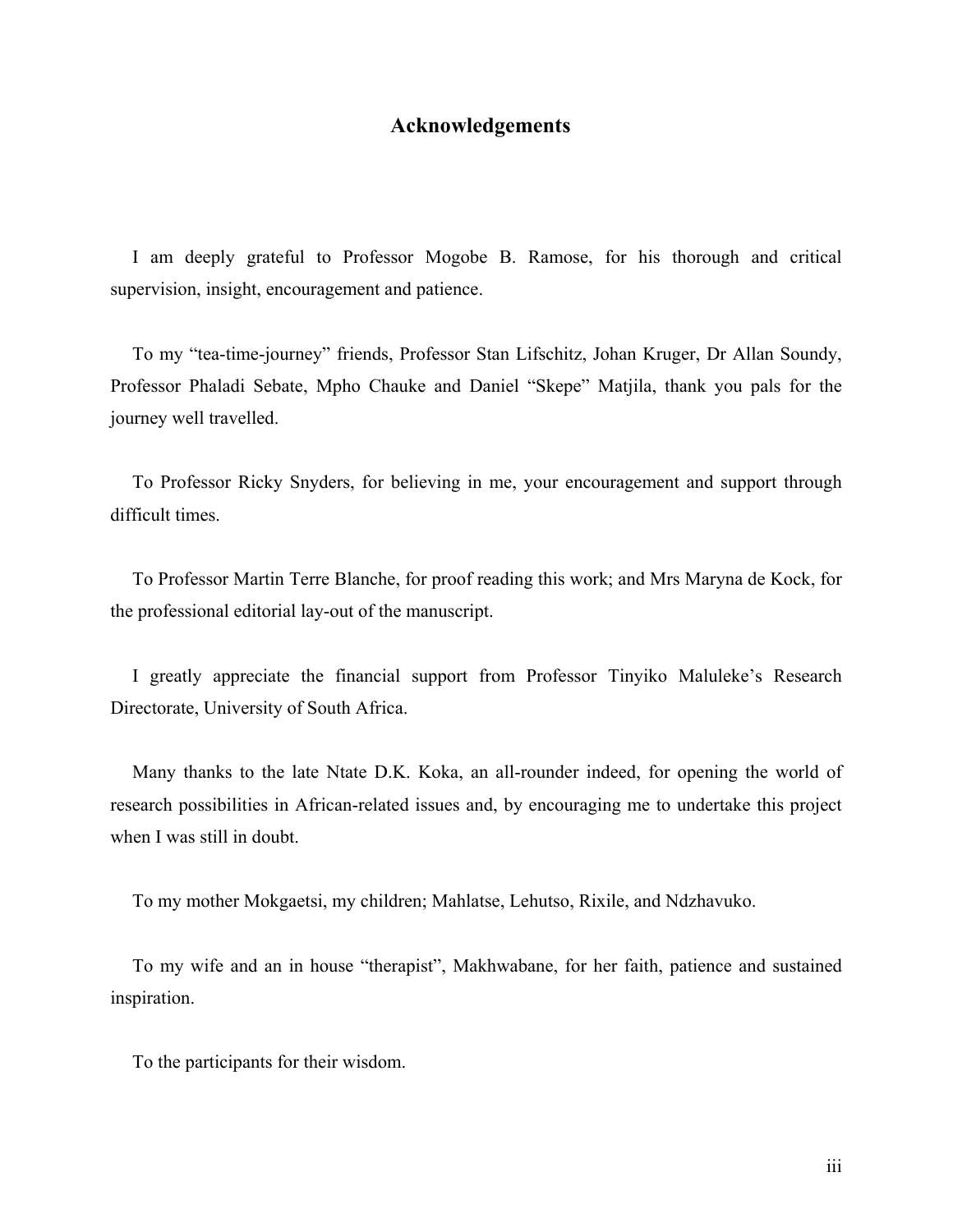# **Summary**

To date, the vast literature on theories of psychology, and psychology as a practice, still remains a reflection of Western experiences and conceptions of reality. This is so despite "psychology" and "psychotherapy" being studied and implemented by Africans, dealing with Africa's existential issues, in Africa. In this context, a distorted impression that positions psychology and psychotherapy as irreplaceable and irrefutable Western discoveries is created. This perception creates a tendency in which psychotherapists adopt and use universalised, foreign and imposed theories to explain and deal with African cultural experiences.

In recent years, African scholars' quest to advance "African-brewed" conceptions, definitions and practices of "psychology" and "psychotherapy" is gaining momentum. Psychologists dealing with African clients are increasingly confronted with the difficulty, and in some instances the impossibility, of communicating with, and treating local clients using Western conceptions and theories. Adopting the dominant Western epistemological and scientific paradigms constitutes epistemological oppression and alienation. Instead, African conceptions, definitions and practices of "psychology" and "psychotherapy" based on African cultural experiences, epistemology and ontology are argued for.

The thesis defended in this study is that the dominant Western paradigm of scientific knowledge in general and, psychology in particular, is anchored in a defective claim to neutrality, objectivity and universality. To demonstrate this, indigenous ways of knowing and doing in the African experience are counterpoised against the Western understanding and construction of scientific knowledge in the fields of psychology and psychotherapy. The conclusion arising from our demonstration is the imperative to rethink psychology and psychotherapy in order to (i) affirm the validity of indigenous African ways of knowing and doing; (ii) show that the exclusion of the indigenous African ways of knowing and doing from the Western paradigm illustrates the tenuous and questionable character of its epistemological and methodological claims to neutrality, objectivity and universality. Indeed the Western claim to scientific knowledge, as described, speaks to its universality at the expense of the ineradicable as well as irreducible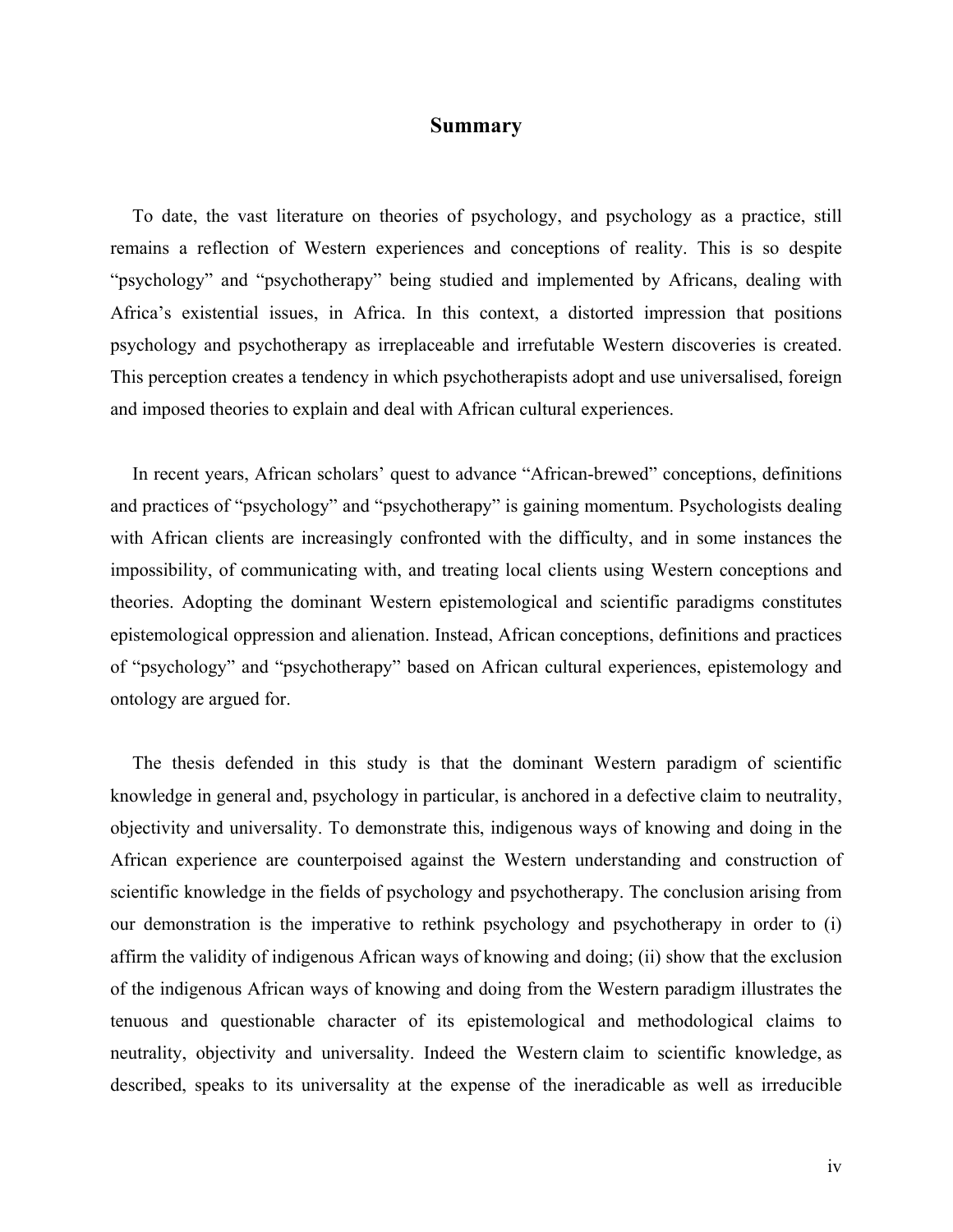ontological pluriversality of the human experience. This study's aim is to advance the argument for the sensitivity to pluriversality of be-ing and the imperative for wholistic thinking.

**Key words:** African epistemology, psychology, psychotherapy, indigenous knowledge, African experience, *moya, kalafi ya semowa*, *thuto ya semowa*, oral tradition and discourse, science, ontology, *ubuntu* and African philosophy.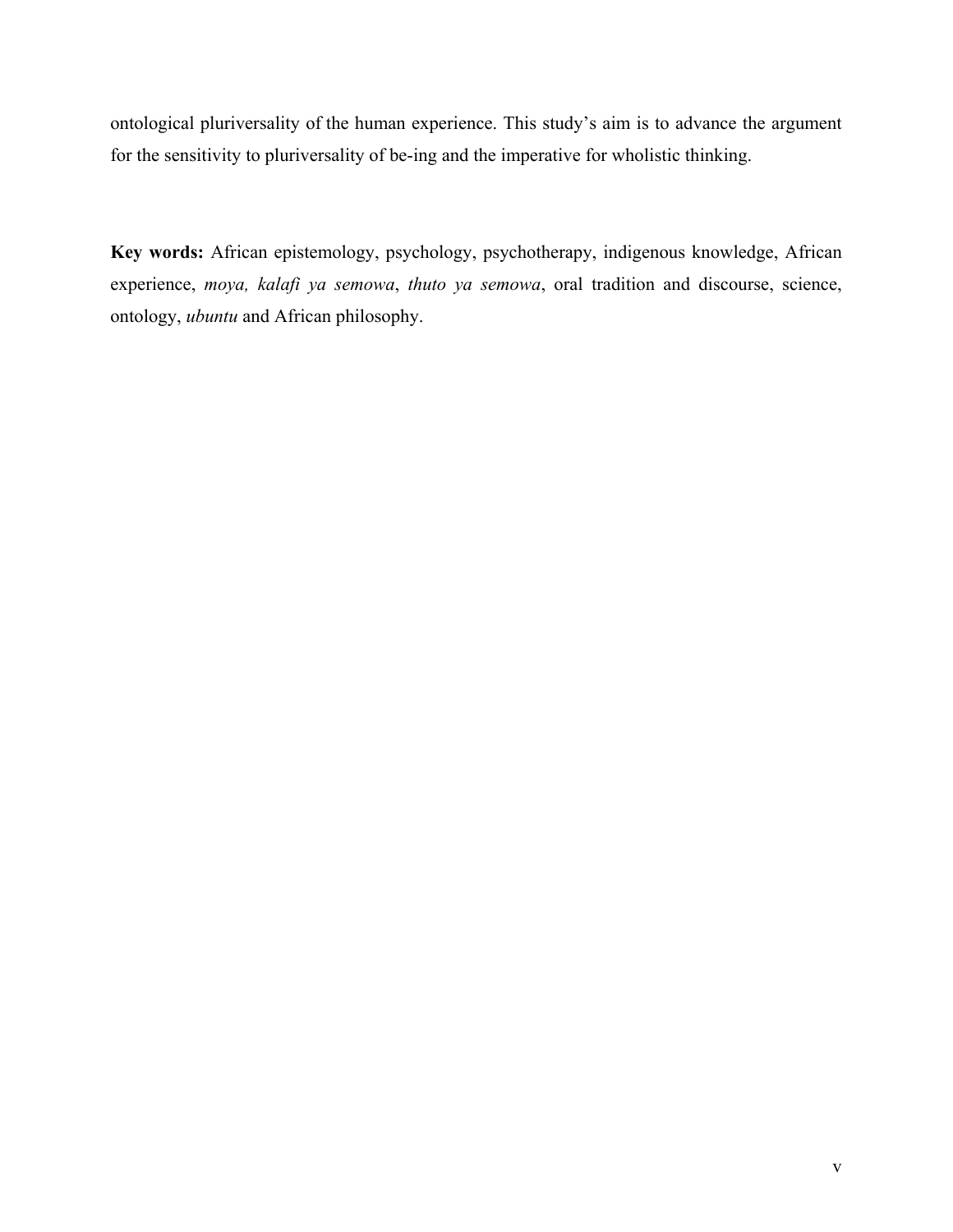# **TABLE OF CONTENTS**

|                                                          | Page number  |
|----------------------------------------------------------|--------------|
| <b>CHAPTER 1</b>                                         | $\mathbf{1}$ |
| Introduction                                             | 1            |
| <b>Statement of Problem</b>                              | 3            |
| Aims of this Study                                       | 3            |
| The Western Culture of Dominance and Psychology          | 9            |
| Rationale for the Study                                  | 11           |
| Thesis                                                   | 12           |
| <b>CHAPTER 2</b>                                         | 14           |
| Introduction                                             | 14           |
| Common Sense and Scientific Knowledge                    | 15           |
| Methodological Problems in the Social Inquiry Enterprise | 19           |
| Controlled Inquiry                                       | 20           |
| <b>Cultural Relativity and Social Laws</b>               | 21           |
| Knowledge of Social Phenomena as a Social Variable       | 22           |
| The Subjective Nature of Social Subject Matter           | 22           |
| The Value-oriented Bias of Social Inquiry                | 24           |
| Experience, Historical Context and Methodology           | 25           |
| Western Science and the Indigenous Cultures              | 28           |
| Research, Paradigm and Methodology                       | 35           |
| Research "Defined"                                       | 36           |
| Paradigm "Defined"                                       | 38           |
| Methodology "Defined"                                    | 39           |
| Oral Traditions and Western Thought                      | 41           |
| Oral Discourse                                           | 41           |
| Oral and Written Discourses as Scientific Narratives     | 42           |
| <b>CHAPTER 3</b>                                         | 45           |
| Introduction                                             | 45           |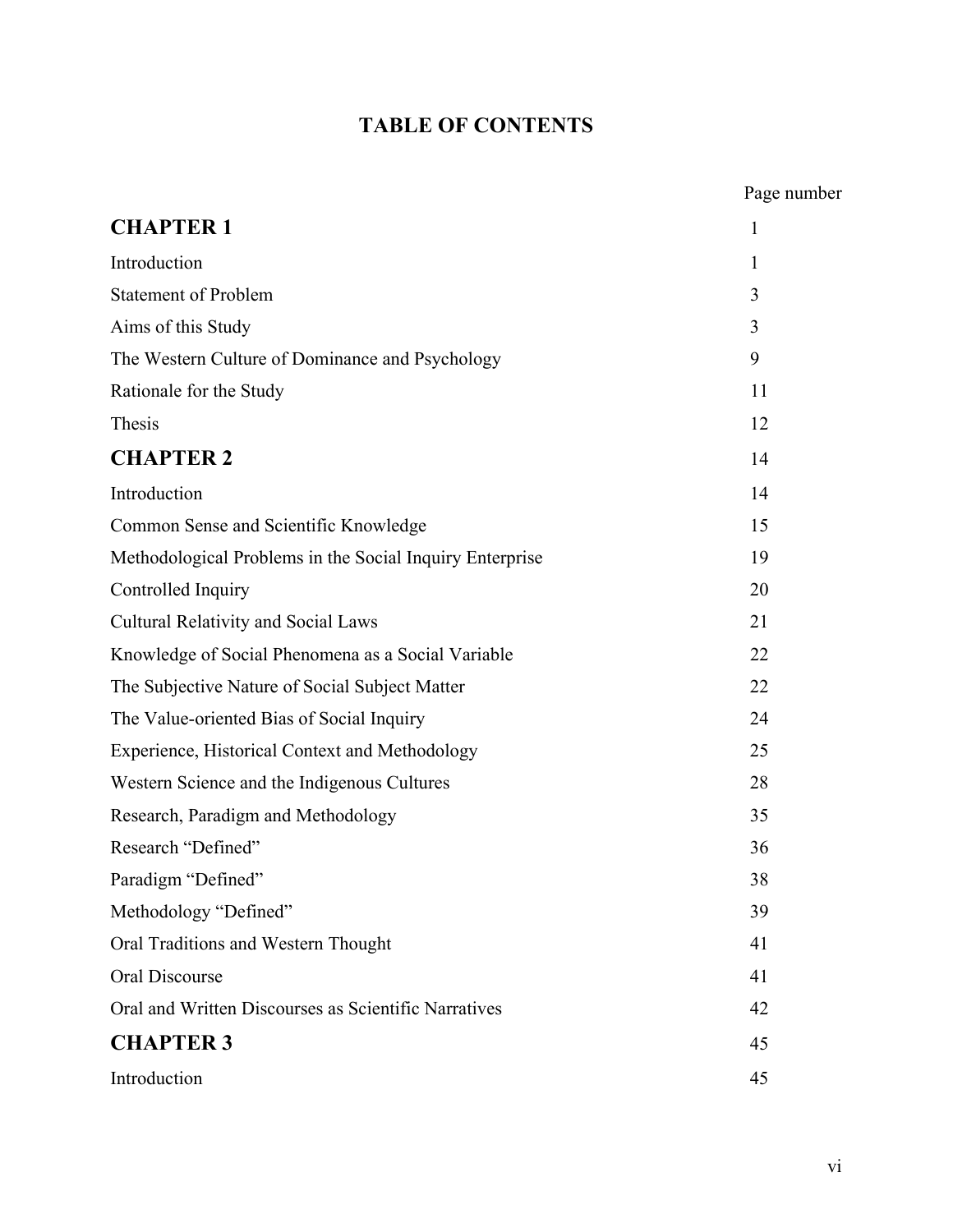# Page number

| Modern Thinking, Psychology and Psychotherapy                    | 46 |
|------------------------------------------------------------------|----|
| Objectivity                                                      | 47 |
| Rationalism                                                      | 49 |
| Empiricism                                                       | 53 |
| Postmodern Thinking, Psychology and Psychotherapy                | 55 |
| The Language "Game" in Psychology and Psychotherapy              | 59 |
| <b>Concluding Remarks</b>                                        | 60 |
| <b>CHAPTER 4</b>                                                 | 62 |
| Introduction                                                     | 62 |
| <b>Clarification of Concepts</b>                                 | 63 |
| Terminology and Paradigm Construction                            | 64 |
| Etymology "Defined"                                              | 65 |
| <b>Etymology in Context</b>                                      | 66 |
| Epistemology and African Epistemologies                          | 67 |
| Etymology of the Term <i>Psyche</i> and its "Definition"         | 68 |
| African Conception of the "Soul"                                 | 71 |
| Psychology and the Problem of Translation                        | 72 |
| The Relationship between the <i>Spirit</i> and the <i>Psyche</i> | 73 |
| Conceptions of <i>Moya</i> in Traditional African Thought        | 76 |
| African Cosmology and <i>Both/And</i> Thinking                   | 79 |
| Is the <i>Psyche</i> a Universal "Scientific" Concept?           | 82 |
| Cartesianism and the Psyche                                      | 82 |
| The African Conception of Moya                                   | 84 |
| Ubuntu, Personhood and Be-ing as Embodiments of Moya             | 87 |
| <b>Concluding Remarks</b>                                        | 91 |
| <b>CHAPTER 5</b>                                                 | 92 |
| Introduction                                                     | 92 |
| Is there an African "Psychology"?                                | 93 |
| Towards a Definition of African "Psychology"                     | 95 |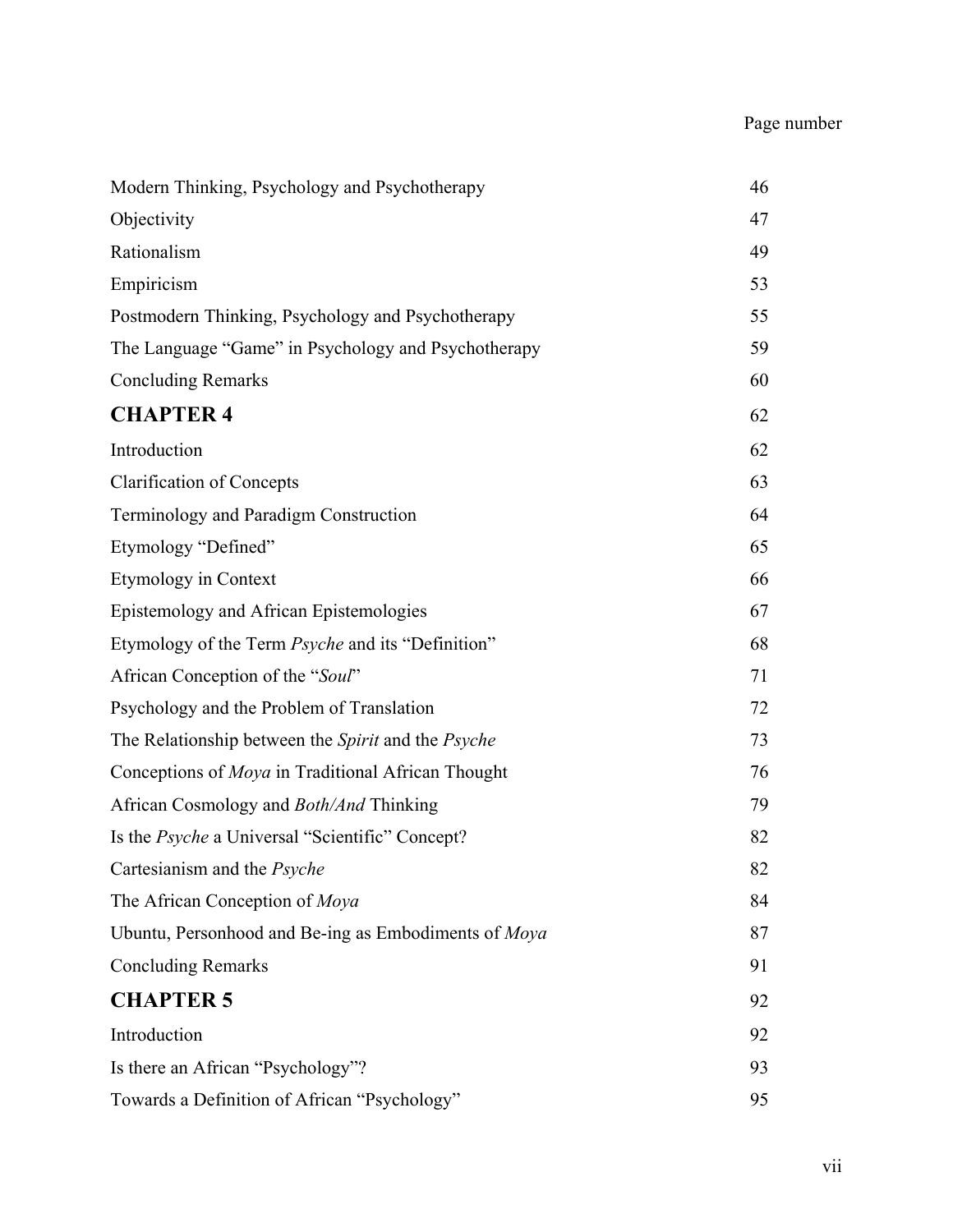# Page number

| Argument for African "Psychology" and "Psychotherapy"                       | 99  |
|-----------------------------------------------------------------------------|-----|
| Thuto ya semowa "Psychology"                                                | 100 |
| What then, is "Psychotherapy" from the African Experience?                  | 101 |
| Towards African "Psychology", Dyondzo ya swa Moya or                        |     |
| Go ithuta ka tsa Semowa                                                     | 104 |
| The Concept of "God" and Religion in the African Ontology                   | 105 |
| Bosemowa, "Spirituality" "Defined"                                          | 108 |
| The African Conception of ku alaphiwa moya/kalafi ya semowa                 | 110 |
| Construction and Adoption of Appropriate Terminology in the Healing Process | 113 |
| Bongaka or byinganga in the African Context                                 | 114 |
| Community Rituals and the Healing Process                                   | 116 |
| Ku teka nyongo by rithwasana as a Ritual                                    | 117 |
| The Meaning of the Hidden Gall Bladder Ritual                               | 120 |
| Ku Phahla Swikwembu or Go Phasa Badimo Ritual                               | 121 |
| Rituals in Relation to Personhood and Community                             | 121 |
| Bongaka and Healing                                                         | 122 |
| Explanatory Modes of Problems and the Healing Context                       | 124 |
| Go Itlhola or Ku Lavisisa, "Consultation" Process                           | 127 |
| The African Conception of Go Tlhatlhoba or Ku Hlahluba "Diagnosis"          | 128 |
| Conclusion                                                                  | 129 |
| <b>CHAPTER 6</b>                                                            | 131 |
| Rethinking Psychology and Psychotherapy                                     | 131 |
| Introduction                                                                | 131 |
| Dialogues with Participants in Context                                      | 131 |
| Eurocentric Paradigms and African Languages                                 | 133 |
| African Languages and Development                                           | 134 |
| Conclusion                                                                  | 136 |
| <b>REFERENCES</b>                                                           | 137 |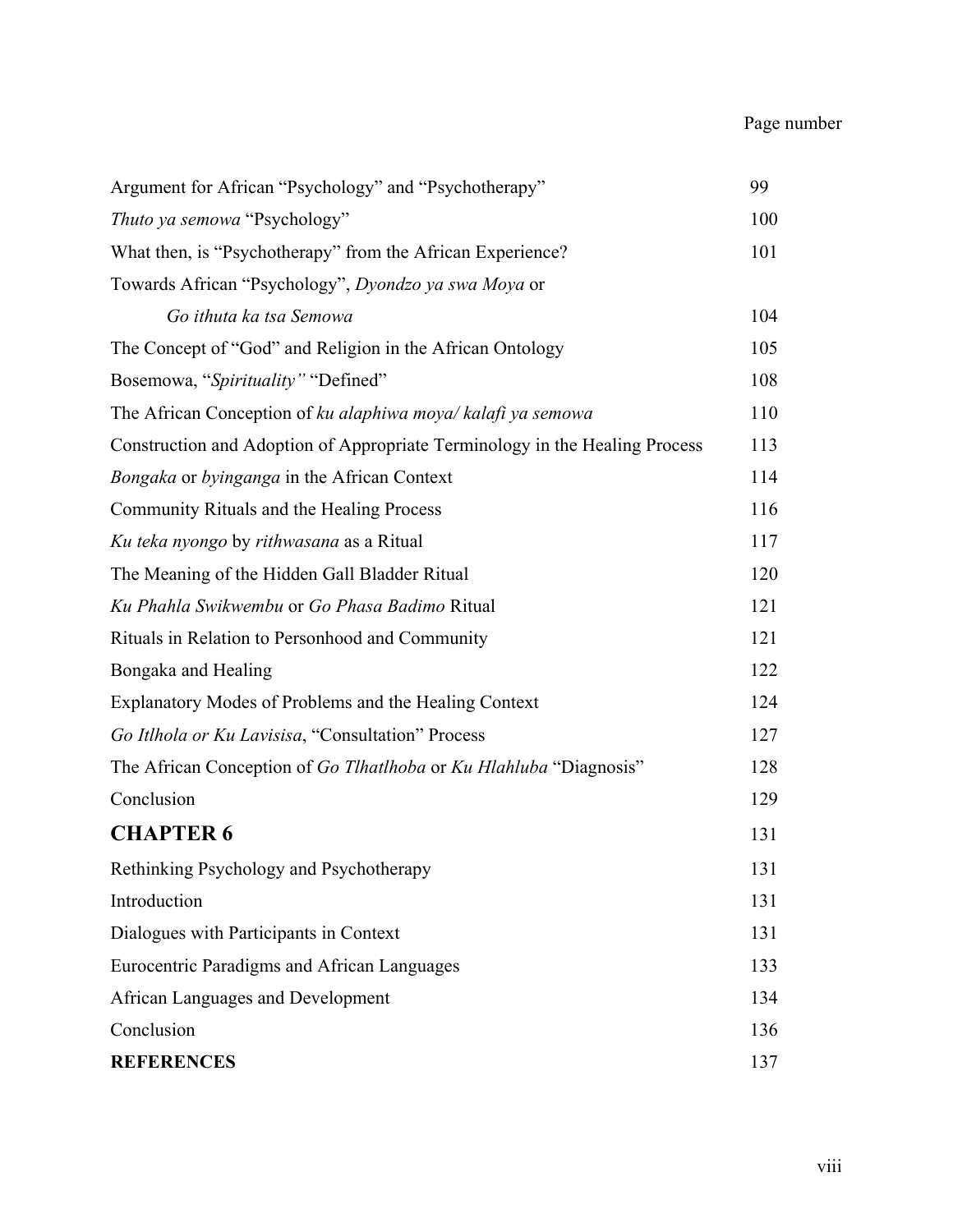## **CHAPTER 1**

*It is easier to imitate the so-called scientific and universalist tradition, the established masters of classical Western thought than to try and break new ground toying with questionable assumptions inspired by African culture. So we expect to continue to read more commentaries on Kant and Hegel, more elucidations on the innumerable-isms of the history of philosophy, including the trendy but for us in Africa, most awkward anachronism called post-modernism.* 

(Okere, 2005b, p. 19)

#### Introduction

#### Statement of the Problem

"Psychology" has for many decades been seen as a universal monolithic Western "science". Being a Western construction, this "science" has always claimed supremacy over other forms of knowing and knowledge systems. Subsequently, Western "science" has become a partial representation of human experiences. Western science is constructed out of experiences and conventions of one sector of the human race, denying other forms of experiences and knowledge systems existence and expression. This "science" has established itself as the "absolute human norm" through which the whole world has to be understood and experienced. On the basis of this Western universal claim to "science", other forms of knowing and experiences have been excluded and subjugated from the field of science as a universal human enterprise. Western "science" has therefore become problematic and highly questionable by those whose experiences are deemed inferior and insignificant, such as the African indigenous peoples. In this regard we therefore ask the following questions: "What science?", "Whose science?" and "For whom?" Science constructed from an epistemology foreign to indigenous Africans for example, cannot therefore be seen as representative and reflective of their experiences. In such an instance, tension between Western "science" and African indigenous experience as a form of science exists. It is for this reason that the current conceptions of Western "science" need to be deconstructed to put "science" in its appropriate context. Such reconstructions and deconstructions demand a dialogical engagement (not a monologue) with these epistemologies to dispel the intellectual property right paradigm that the West claims over other worldviews. Kuokkanen (2006, p. 253)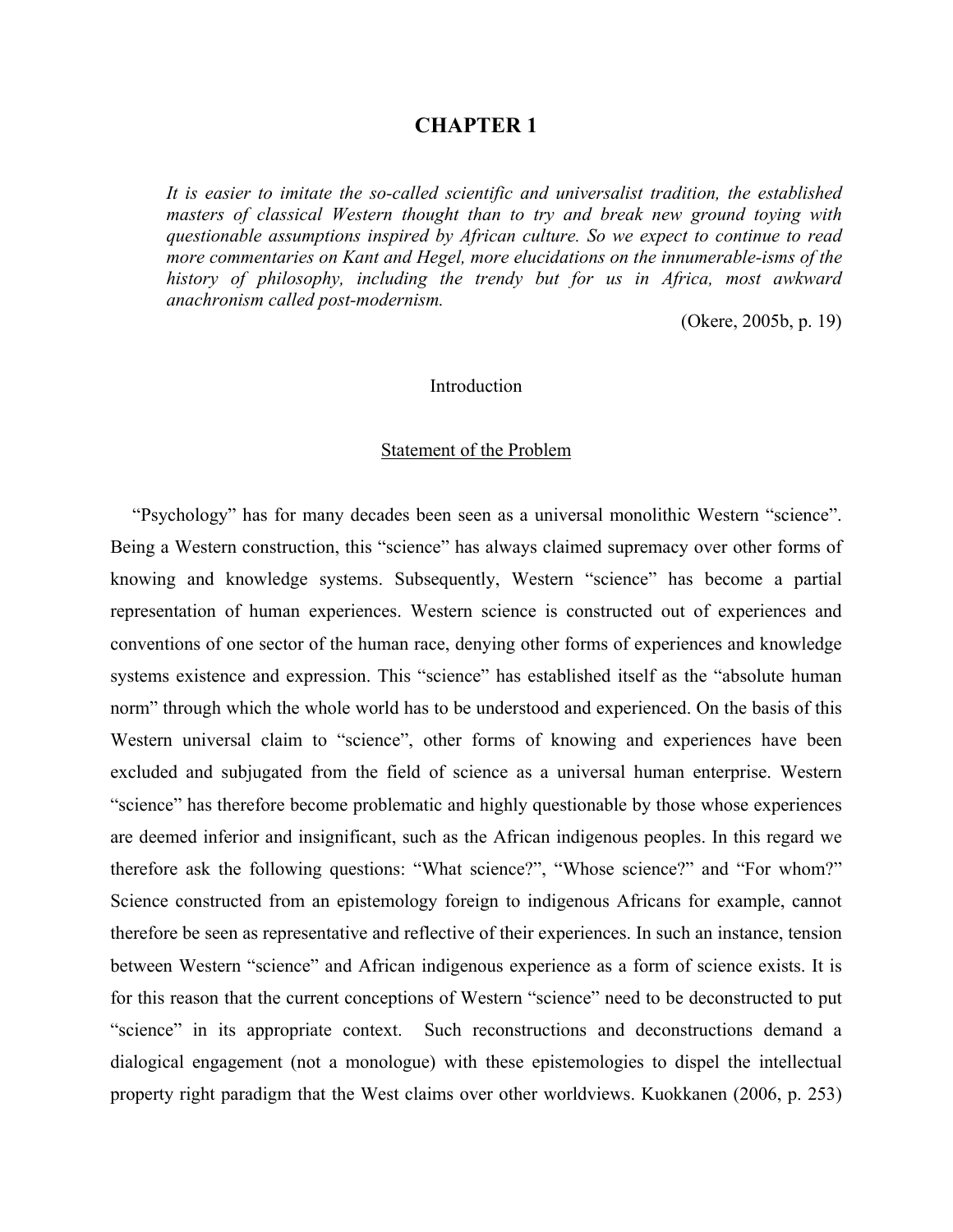strongly argues for this recognition by stating that: "In the process of dismantling the hegemony of the Eurocentric intellectual and philosophical conventions and the privileging of the Western systems of knowledge, indigenous epistemologies have an important role of raising questions of relevant research regarding indigenous communities and contribute to our understanding of different ways of knowing and theorizing."

This call is certainly not new to the discourse of science. Feminists (for different reasons though) have been calling for the dismantling of the discriminatory and distortion-ridden Western conceptualisation and practice of science. Harding and Hinkikka (1983, p. ix) in challenging science in the feminist context posit that: "We must root out sexist distortions and perversions in epistemology … metaphysics, and the philosophy of science – in the 'hard core' of abstract reasoning thought most immune to infiltration by social values". Indigenous peoples of the world, the Maori and the Africans for example, are faced with the same struggle, to have their experiences and epistemological conventions recognised alongside Western epistemologies. It is for this reason that we will argue in this study that indigenous healing knowledge systems indeed represent scientific sites of knowledge, research and theory that are methodologically consistent with African indigenous experiences.

An attempt to answer questions such as "what science?" and "whose science?" and "for whom?" creates a much more interesting and complex scenario. Such an intellectual inquiry enterprise as a form of human knowledge generation process becomes a necessary reflective condition. Answering these questions is not as homogeneous and simple as the West claims. In this regard as well, the Western claim has seriously undermined the fundamental understanding that knowledge construction is both experience related and context bound. According to Okere, Njoku and Devisch (2005, p. 1), different cultures "need to be empowered to realise, work on and appropriate the riches embedded in their own local knowledge tracks and trajectories". This observation by these authors is in direct contradiction to the old notion that authentic knowledge comes from Western scientific conventions only. From this Western "science" perspective, for knowledge to be "scientifically" justifiable and acceptable, it has to satisfy the following two broad conditions or demands: 1) to be linked or fall under "monolithism" of "science" as a Western discovery, and that, 2) by virtue of being of a Western discovery, it is therefore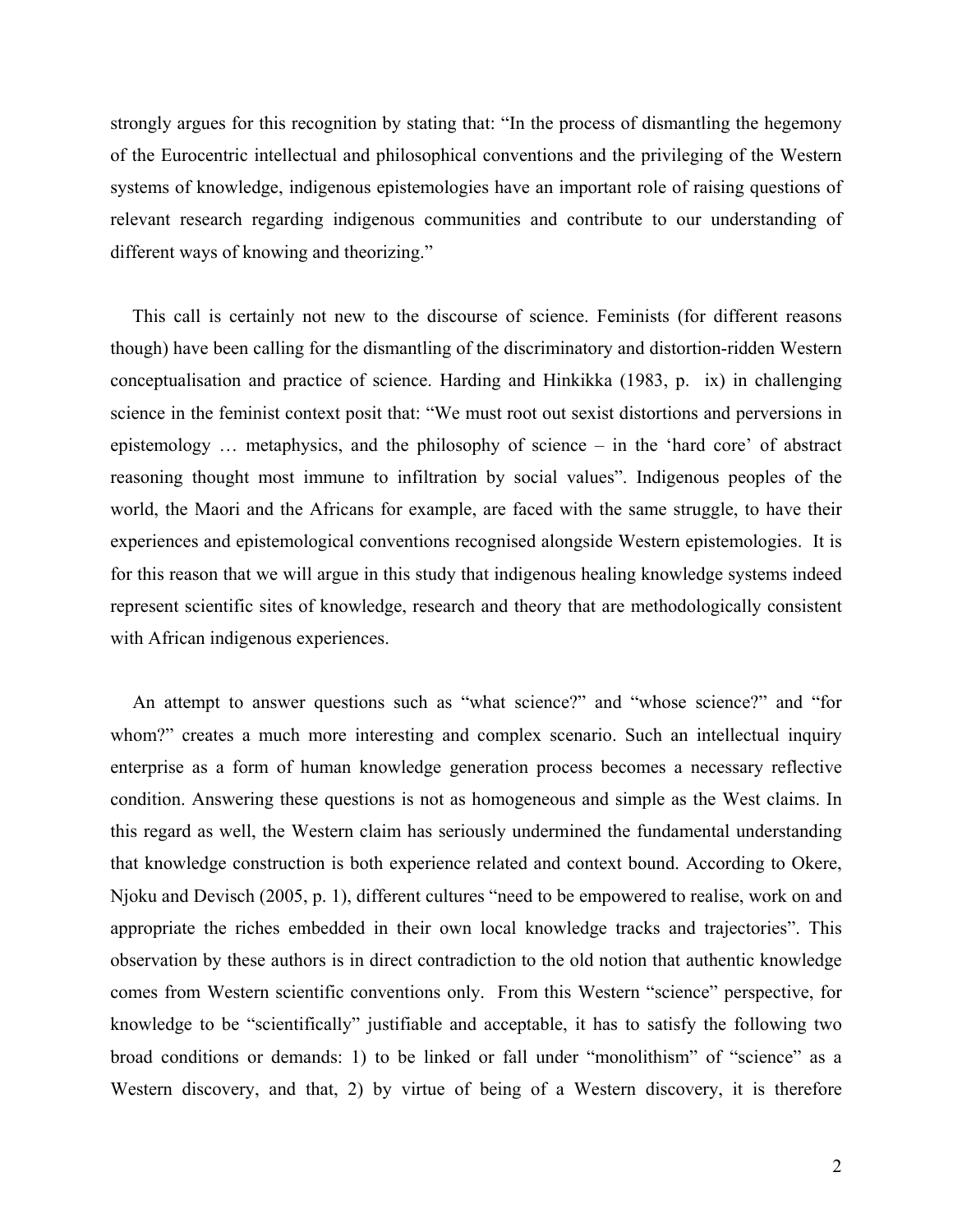"universal". It is important to note that it is this Western "science" claim to universality that ought to be questioned. This claim has created a "myth" that only Western knowledge is "universally scientific" and representative of all other forms of knowledge systems. Dussel (1980, p. 8) questions this Western position of divinity in the absolutes by stating that "from this premise, the West established itself as the centre, the experience of centrality around which all 'experiences' are centered, considering itself the archetypal". Okere et al. (2005, p. 5) describe this imposed hegemonic dichotomous relationship as consisting of "subject (the one who knows) versus object (the known, the measurable), 'developed or modern' versus 'not-yet-developed or traditional'. In this 'othering', rather than genuinely being an enriching centre for the dialogue of civilisations, the colonial school turned out to be a rigid institutional setting for entrenching monologue if not an *Invention of Africa*".

#### Aims of this Study

The proposed tasks to be undertaken are therefore, first, to dispute the above Western claim to universal knowledge and science, and secondly to establish the authenticity of African indigenous "psychology" and ways of healing, "psychotherapy" even within the tenuous and restrictive Western notions of "science" or, outside of it. Thirdly, to construct and adopt appropriate indigenous vernacular concepts in "psychology" which are consistent with the African cultural experience and ontology. The African indigenous ways arising from this form of science must and should demand methods consistent with the indigenous knowledge systems and epistemology. "These indigenous philosophies, which consider and situate an individual in his or her community and knowledge as rooted in and stemming from a specific context, will expose the narrow conceptions of reason and rationality, by emphasizing their relation to social, cultural and historical frameworks" (Kuokkanen, 2006, p. 253). This dualistic rationalisation clearly serves and is employed to justify the self-imposed privileged colonial position, by relegating the indigenous peoples' worldviews, values, histories and conceptions of knowledge to the periphery. As Kuokkanen, (2006, pp. 252-253) observes, "today, the legacy of this exclusion is reflected in views according to which indigenous theoretical and methodological practices are considered either a (unnecessary) supplement or having value only if they have something to offer to the Western discourse. Although we now 'have' indigenous studies programmes at many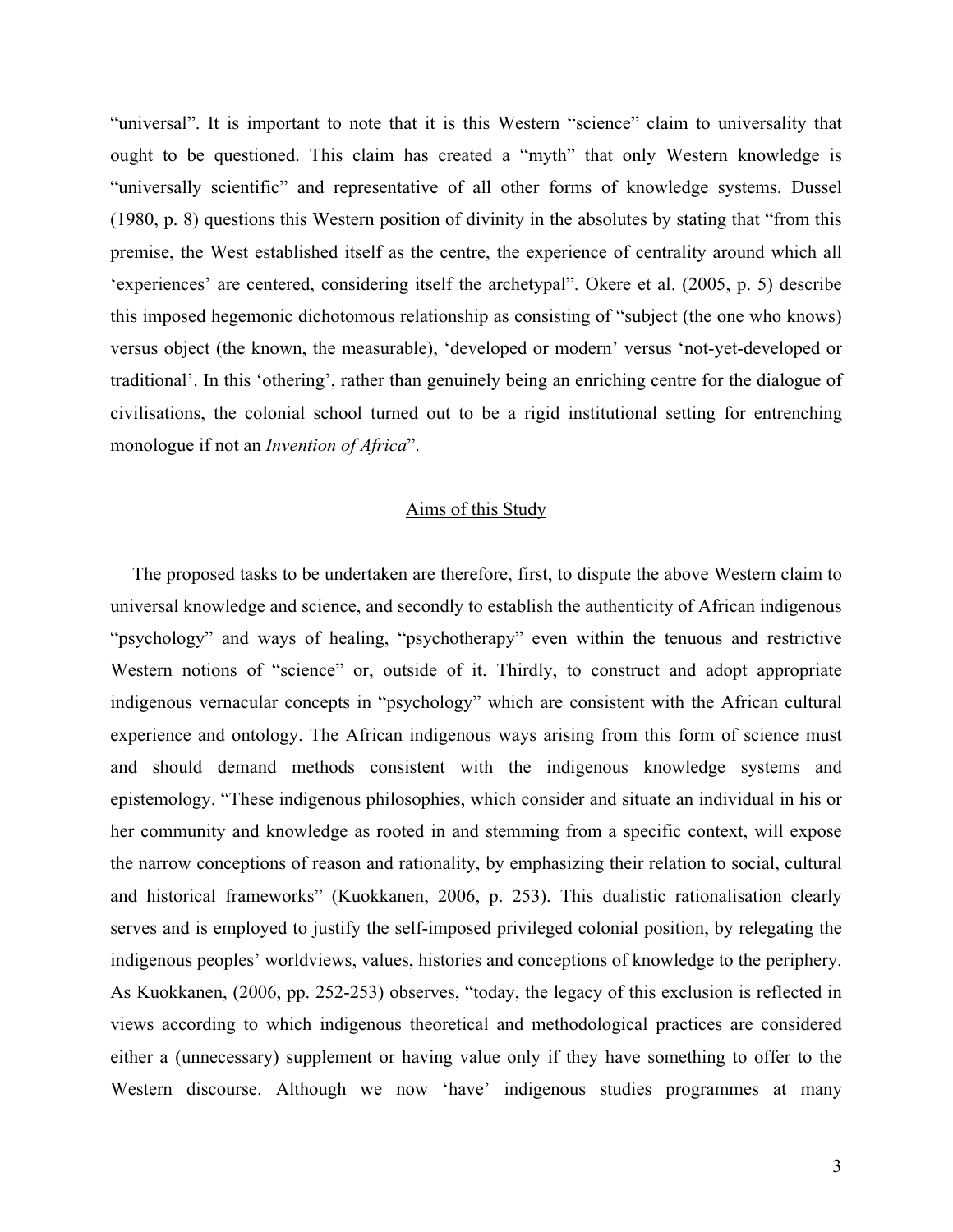universities, they still occupy a marginal position and remain in 'academic' reservations". The "myth" and the mechanisms of exclusion by Western "science" as a "universal" knowledge discoverer have systematically presented other forms of knowledge systems such as those of indigenous Africans as inferior to those of the West. In Okere et al.'s (2005, p. 1) observation, "this deceptive myth about knowledge production, has had the negative impact of stereotyping, blackmailing, inferiorizing and derailing the production and sharing of knowledge and its artefacts in cultures other than the West. The colonial encounter, with its assumptions and presumptions, helped to rub in this vision of reformist modernity and to muffle the *voices* of the colonised cultures".

The above statement draws our attention to what Ramose (2002) refers to as colonial epistemicide. Given that science, properly construed, is universal and open-ended, the Western "psychology's" epistemological dominance is not justifiable, since neither the content nor the direction of science can be predetermined and foreclosed beforehand. Science must therefore recognise all realities. The aim of the process of colonisation has been to subject and to relegate other knowledge systems to second-class knowledge systems, whose very survival ought to be dependent on the recognition and approval by only itself (the West). It is this knowledge subjugation to the self-imposed Western dominance that has inaugurated the struggle for epistemological dialogue predicated on the principle of equality of cultures. The premise for such intercultural participation needs to be based on the position that all knowledge systems are unique and equally important in the construction of world knowledge pools.

Arguably, Okere et al. (2005) indicate the extent to which Western knowledge construction has been forcibly imposed on Africans. The implications of such an imposed dominant discourse need to be interrogated on three different levels, the *epistemological, ethical* and *methodological*, to demonstrate its problematic nature. At the level of epistemology, knowledge construction, cultural practices and truth from the West cannot be exclusively and wholly representative of the African experience. Africans have their own unique ways of doing and practicing things that are informed by their local knowledge, experiences and epistemologies. Keeney (1979) supports this view by arguing that it is impossible not to have an epistemology. It must be added that an epistemology is embedded in culture. In our understanding an epistemology to a very large extent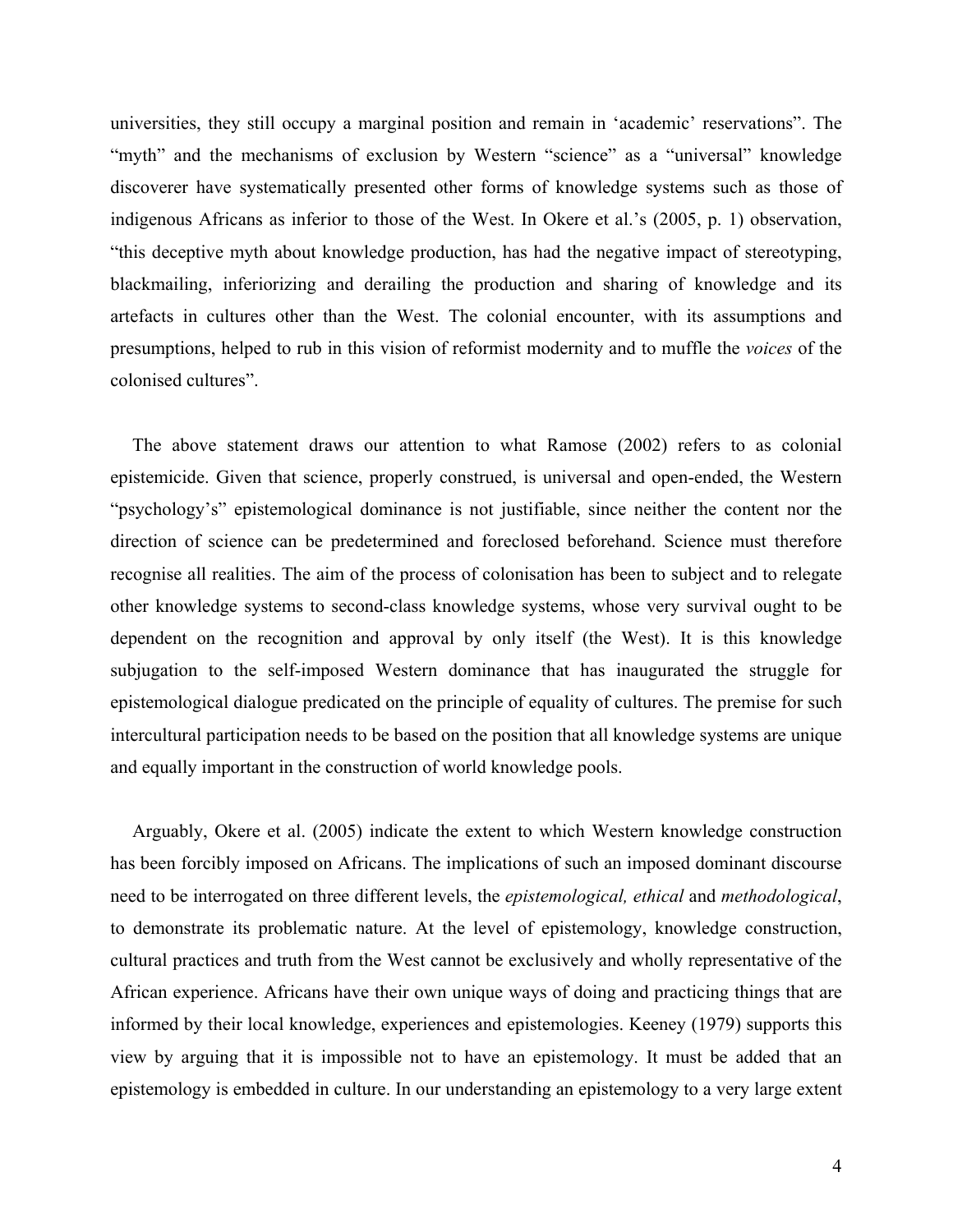describes the cultural beingness, practices and existential experiences within a given environing context of the people concerned. Okere's (2005a, p. 22) analysis of Plato's definition of epistemology indicates the extent to which our epistemology is an indivisible part of our being, he summarises epistemology as "a study of a variety of the ways of knowing …, man's peculiar activity in which there are levels of being which would form the object of knowledge – the nonliving, the living, the vegetable world, the animal world, human beings and God". Clearly, given all these levels of being and knowing, there cannot be a single way of knowing, as the West claims. Therefore the Western claim of knowledge construction from an epistemological point of view is inconsistent with its very conception of "science", if this proceeds, as it must, from the position that science originates from experience. Dewey (1958, p. 3), points to this inseparability of "science" and "experience" by stating that "… everything designated by the word 'experience' is so adequately incorporated into the scientific procedures and subject-matter that to mention experience would be only to duplicate in a general term what is already covered in definite terms". Experience therefore includes amongst other things humans' acquired forms of knowledge, belief, morals, culture, history and one's relationship with the broader cosmology.

From an epistemological point of view, as Okere, (2005a, p. 25) observes, "all humans by nature desire to know, and therefore all humans do have some form of knowledge which is coloured by its own cultural structuring, according to the specifications of its own environment". It is clear therefore that the current Western claim as the sole generator of scientific knowledge does not stand. This claim presents an incomplete field of human knowledge because it does not acknowledge the contributions of the other branches of the human family to science (Okere, 2005a).

At the level of ethics, the forcible imposition by the West of its knowledge as a single reality on Africans is also problematic and should therefore be questioned. The question to be asked here is, can human relations and coexistence be run on the basis of force and manipulation? It is worth noting that the Western colonial epistemicide appealed to the "right of conquest" as justification for its imposition. In his interrogation of this "right of conquest by the West", Ramose (2002, pp. 464-470), "I conquer, therefore I am the sovereign…" demonstrates the philosophical and ideological foundations of conquest and how this is related to the exclusive Western claim to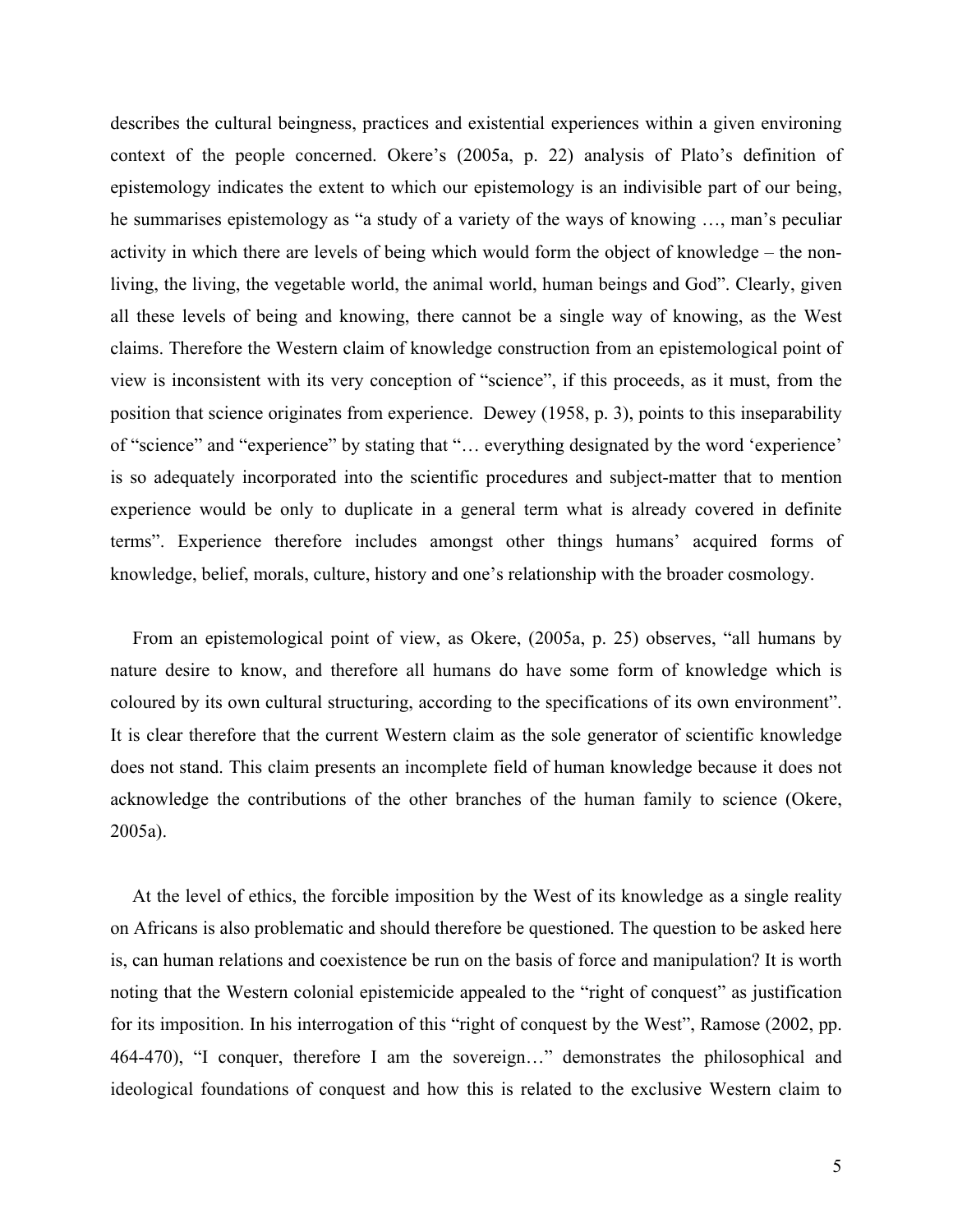reason, … to land, to knowledge, … and to the right to sovereignty. Dussel (1980, p. 8) refers to this archetypal "I" one-way relationship that we mentioned earlier on as the "I conquer"…"I enslave" and the "I vanquish". Relations based on such forcible imposition have resulted in African knowledge systems being denied any meaningful existence or relegated to the periphery.

This imposition is both immoral and unethical because it takes away the Being of Africans, which is so central to all human existence. Dussel (1980, p. 53) maintains that "to alienate is to sell someone or something, to pass it on to another proprietor. The alienation of a people or of a single individual makes its victim lose their Being by incorporating them as a moment, an aspect, an instrument of another's Being". This kind of alienation has prompted scholars such as Oluwole (1997) to argue for the inclusion of African experiences in knowledge construction, such as the African oral tradition as a viable, reliable and scientific knowledge discourse. Drummond, (2006, p. 3) provides a very comprehensive indigenous understanding of knowledge conception and practice by observing that, "knowledge is also a shared treasure, not one solely for the benefit of an individual. It serves the interests of the group. Knowledge emerges from community experience and community history, passed on to new generations through stories, games, songs, incantations and genealogies: it is a community resource and individual discoveries must be taken back to the community to augment that resource". It is with the above communal connectedness of the African people that we argue that, to import a factual generalised Western "scientific" norm or law into a context such as the above indigenous context is to engage in what Dewey, (1938, p. 444) sees as, "the fallacy vitiating the view that scientific laws are formulations of uniform unconditioned sequence of change arising from taking the function of the universal proposition as if it were part of the structural content of the existential proportions".

The implication of this generalisation is interrogated by Okere (2005a, p. 20) who sees the Western "science" as having partially succeeded with indigenous people, by stating that, "the success of the West has tended to marginalise other forms of knowledge and other contributions to knowledge and, thus to impoverish an otherwise potentially rich and complex world knowledge landscape". Although Okere thoroughly interrogates the "science" question on different levels and from different perspectives, we *do not* agree with his conclusion that the West has "succeeded" in marginalising African indigenous forms of knowledge systems. It is for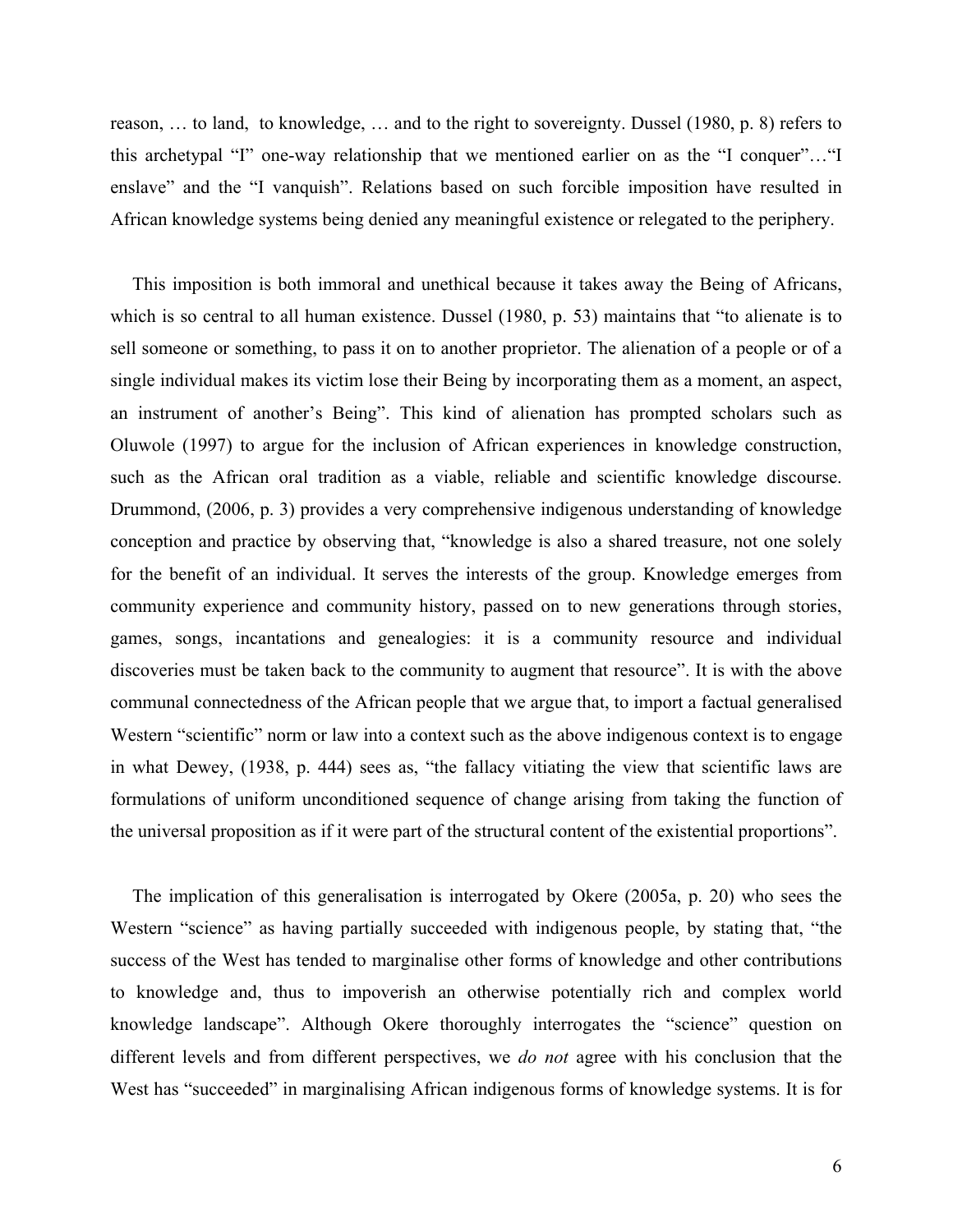us imperative to question whether this is indeed "success" or coercion. In our view, the very act of forcible imposition indicates failure to persuade. Force in this instance is an ethics' problem, because the product thereof is the result of forcible imposition. If the West succeeded as Okere (2005a) puts it, the effects would have created equal knowledge systems based on dialogical engagement and therefore acceptable to the indigenous people as well. Okere's (2005a) own writings and many other contributions such as those of Sogolo, Ramose, Bujo, Wiredu, Oluwole, Ajei, Drummond, Kuokkanen, Nabudere and this very study to mention but a few, instead clearly indicate how discredited and unethical this "scientific" imposition has been and is continuing to be questioned.

An observation to be made here is that the "success" referred to was, and still is, a "monolithic" construction. There was no dialogue, nor was there any consideration of the context and experiences of Africans when what is regarded as "science" was conceptualised and subsequently "universalised". The West unilaterally used her philosophical and cultural experiences to conceptualise what "science" is, and then imposed the formulated "meaning" onto other forms of knowledge systems. From an ethical point of view, African knowledge systems have been coerced into the dominant Western paradigm, and the assertion by Okere that this was a "success" does not therefore hold. An ethical question to be posed in the context of this study is, what moral position does the West hold to impose its definition and practice of "psychology" under the myth of "science" on Africans? In his discussion of the "science" question, Okere (2005a, p. 20) draws our attention to the fact that "science remains only one of many forms of knowledge and the West only one of its producers". The methodology by which this science is constructed therefore also becomes questionable.

At the level of methodology, there are also problems associated with the Western methodology when applied to African issues and context. If we start form the premise that methodology arises from a particular experience, culture and epistemology, as argued by Okere et al. (2005) and Dewey (1958), then the Western methodology, acquired from Western experience and knowledge cannot account for and be consistent with African experiences. Knowledge and methodology cannot be separated since the former is constructed and acquired using the latter's means. Therefore a critique of Western methodology informed by African experience is both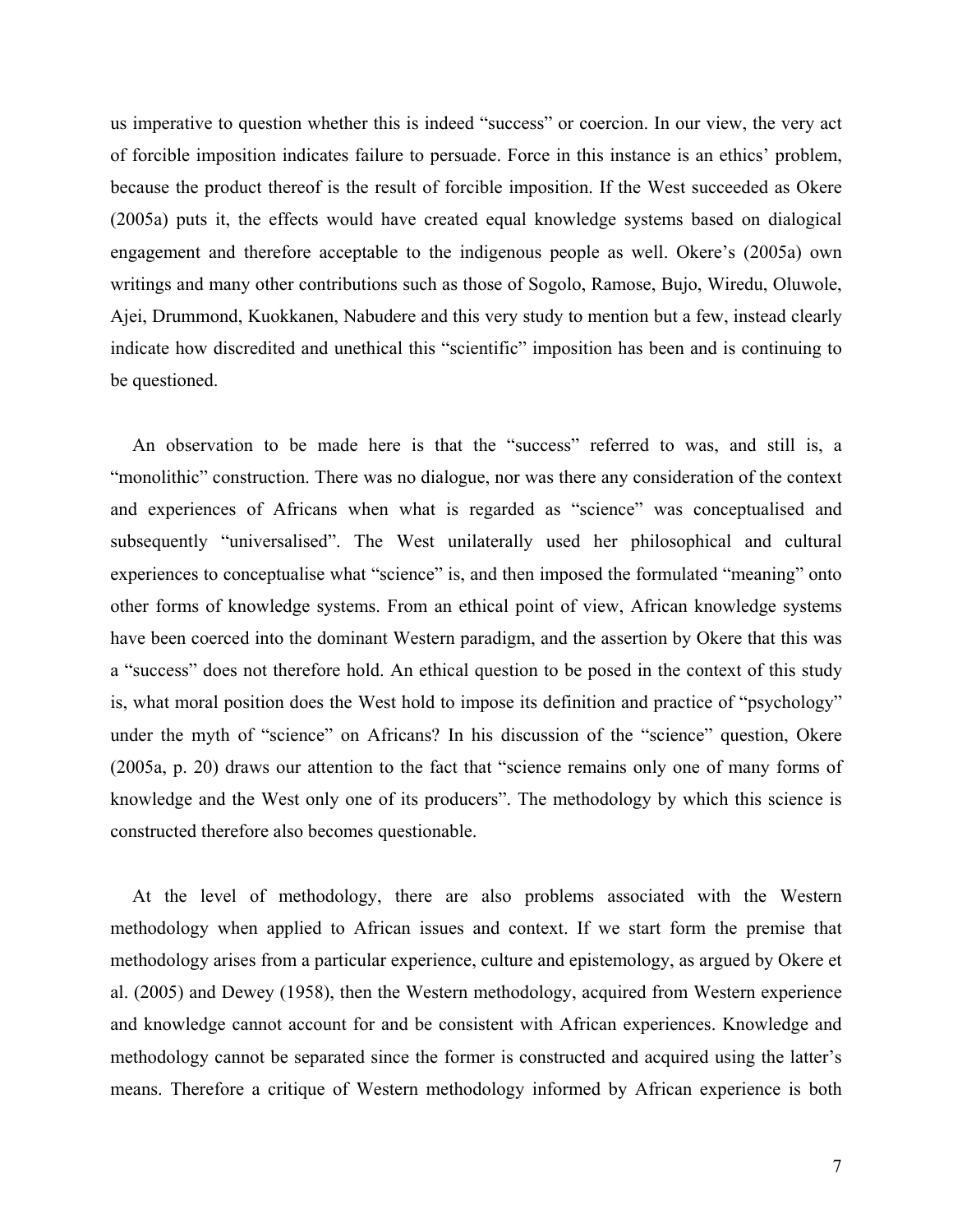necessary and imperative. Methodological inquiry issues and problems will be discussed in detail in Chapter 2.

We have pointed out at the beginning of this discussion that "psychology" is predominantly seen as a Western product. "Psychology", as we know and study it today within academic settings, is a branch of science emanating from the West. As a field of "science" that claims universality and objectivity, "psychology" cannot evade the perception that it carries the identity of Western "science" and therefore carries the reputation of its carrier, that is, "universal science". By extension, "psychotherapy" is a branch of "psychology" and therefore also subscribes to the "universal science" claim and fraternity. It can therefore be argued that "psychotherapy" as seen from the West claims to be a universal reality. It is this mythical claim that has systematically denied a voice or space to other "psychotherapy" knowledge systems to coexist alongside other world psychotherapy realities. This somewhat selective, blind, narrow and rigidly defined Western "science" ironically denied the field of psychology and psychotherapy specifically, what we refer to as *an epistemology of interactive ecologies*, rooted in the wholistic approach of Africans to life issues. This topic will be discussed in detail in Chapter 4.

It is to us of critical importance to investigate why it is that "psychology", having an inquiry and treatment method that result in a therapeutic effect, continues to be blind to the fact that therapeutic effects can also be achieved through other forms of therapeutic methods which are culturally and locally relevant, such as those of Africans. If we follow the argument that the method of inquiry in any given context arises from the knowledge systems and experiences of the people concerned, then the authenticity of local cultural knowledge systems as scientific enterprises cannot be denied. This argument is supported by Okere et al. (2005, p. 2), who state that, "such variegated approach to mining the wisdom and ecological advantages of various cultural groups will enhance the sharing of knowledge in a spirit of both vertical and horisontal border-linking exchanges of riches found in different cultural contexts and knowledge fields".

The practical imperative expressed in the above articulation is that the construction of collaborative and respectful dialogical engagement platforms by all interacting forms of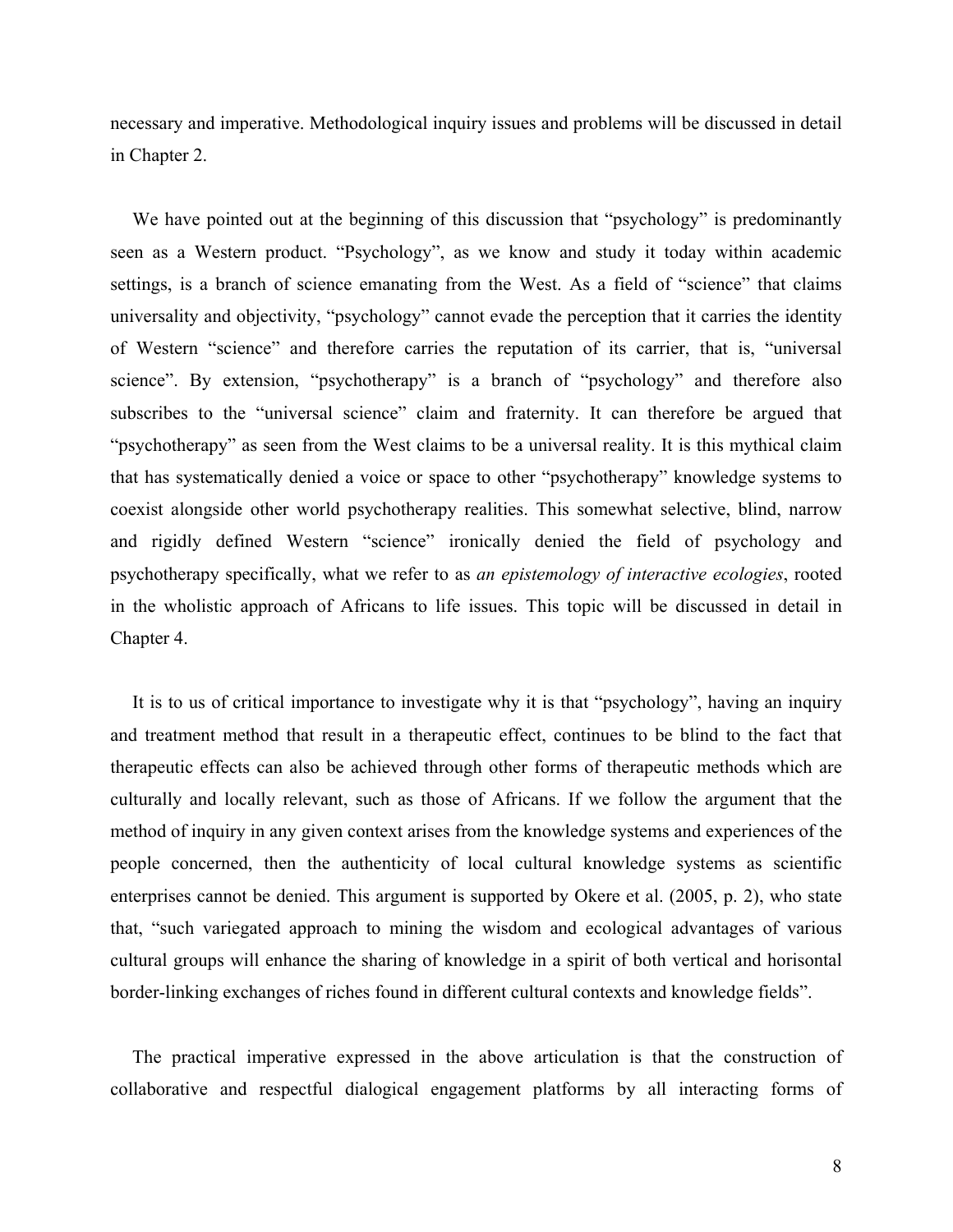psychotherapy knowledge systems, will most likely result in shared experiences and knowledge pools based on different cultural experiences. This is in our considered opinion, an indication that diversity is a necessary condition in human relations and needs to be recognised and respected, instead of being thwarted in the name of universality and homogeneity. In many "psychotherapy" training contexts, the group composition is culturally diverse. By their very nature, these training groups' composition define the contexts as those of diverse cultural interactions from which group members can learn to embrace and deal with differences effectively. In our opinion, such equal engagement would broaden the knowledge landscape in the field of psychology.

#### The Western Culture of Dominance and Psychology

The above scenario is far from being realised in the current contexts of psychotherapy training programmes. The dominant epistemology and inquiry frameworks in psychology and psychotherapy curricula in undergraduate, and postgraduate studies are still deeply and profoundly rooted in Western thinking. In South African universities, the content of current Master's of clinical psychotherapy training programmes are decided and predominantly run by trainers of Western descent. Their Western training, philosophy, experiences and cultural background have entrenched and maintained theories and treatment methods based on, and adopted from, Western epistemologies and cultural experiences. It is not surprising therefore to find that more than eighty percent of trainees in Master's clinical training programmes are of Western descent. In most previously white-dominated universities, these institutions still select on average one or two African students for training each year, fourteen years post-apartheid.

In one of the absurdities of our time, the staff of a training programme at a previously black university (now merged with a previously white university) situated in a black township consists of all-white trainers. Even more bizarre, the composition of trainees in this counselling training programme is 99% white. This domination is occurring despite the fact that such training is taking place in the African university context, where Africans are overwhelmingly in the majority. In this state of affairs, at best Africans continue to be consumers of foreign knowledge and, at worse, they are in a systematically orchestrated plan, totally excluded from psychology. Instead of psychology producing psychologists and knowledge systems which are consistent with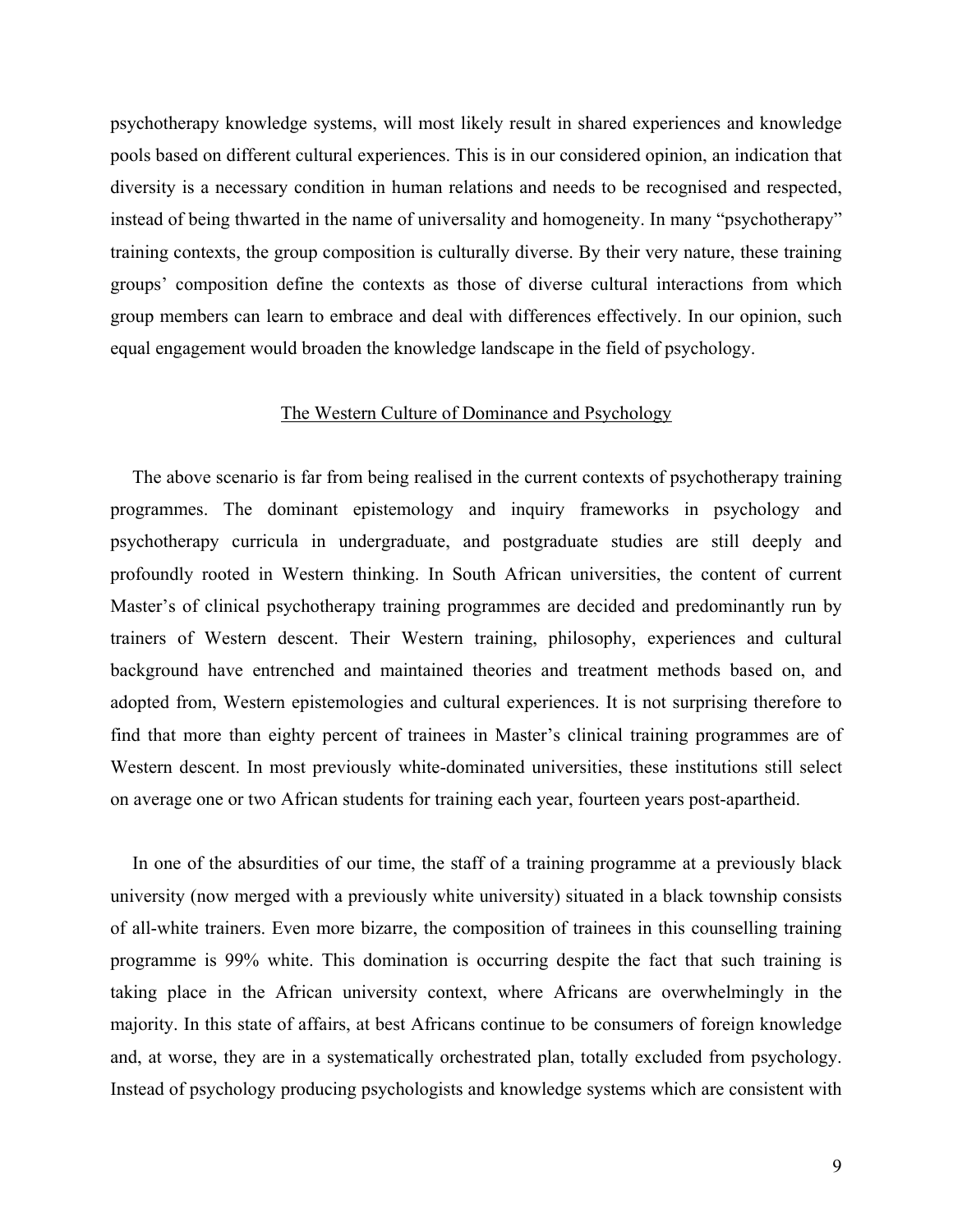and relevant to the Africans' existential realities, much of the practice of psychology continue to be centred around and positioned as an elitist white middle class profession (Wilson, Richter, Durrheim, Surendorff, & Asafo-Agyei, 1999).

Under these circumstances, indigenous African communities serve the role of research subjects for academic qualifications and conference case presentations, rather than as contributors of an authentic knowledge base. Even universities which are supposed to promote diversity continue to enforce unitary modes of thinking. The absurdity of this scenario can be seen in the very name, *university*. Okere (2005a, p. 25) argues that "the *universitus studiorum*, the institution for all knowledge, the institution where the matter and business of science is most directly carried on, negates the claim of one unique science. The concept of universitus studiorum has been predicated on the need to cater for a plurality of sciences serving the promotion, preservation and enhancement of all human knowledge". How universities came only to teach and represent *some selected* group and knowledge system, that is, Western knowledge and science is very interesting. A psychology that is premised on this kind of academic and cultural discrimination cannot claim to cater for the needs and challenges faced by the majority of black communities. This imbalance accounts for the grossly insignificant number of African psychologists trained through these programmes in the past six decades. No wonder then that African candidates and students are regarded as "incompetent" and of "low standard" in selection and training processes and programmes. The experiences, epistemologies and theories on which these selections for clinical master's training programmes are based, rely on content that is alien to the African experience. These training programmes are characterised by the selective proliferation of literature (certainly not African) on "psychotherapy", and by controlled and very "carefully" chosen African students that are "trained" as "psychotherapists".

The above sketched context is based on my experiences as a trainer, researcher and "psychotherapist" faced with inconsistencies and contradictions based on epistemological, theoretical and methodological conflicts and incongruities in my daily dealings with African students and clients. Consequently, I have found myself questioning the relevance and value of "psychology" and "psychotherapy" in the broader African context.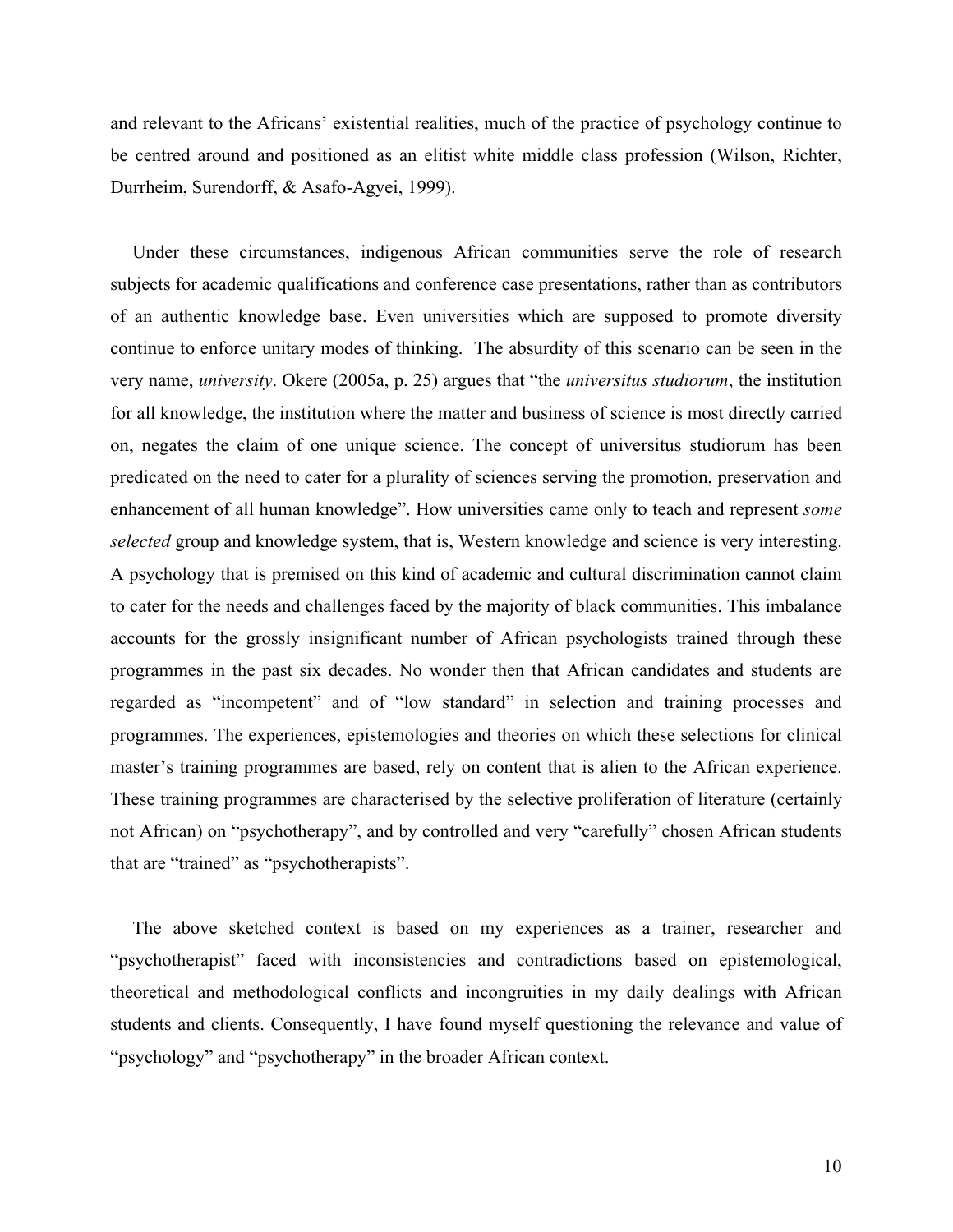#### Rationale for the Study

In this study, we would like to argue that the West (in the context of the psychotherapeutic domain), cannot claim to be universally objective based only on Western conventions of psychotherapy without, 1) recognising its subjectivity, 2) coming to terms with the reality that for peaceful future knowledge co-existence the emancipation of other knowledge modes and forms representative of all peoples of the world is a moral and scientific imperative. The case to be made here is that etiologically, epistemologically and methodologically psychotherapy may not exclusively be a Western product. Africans, like all the other peoples of the world, have their unique myths, stories, histories and rituals that give them identity and differentiate them from other peoples of the world. Their social circumstances, cultural practices and lived experiences define who they are, and logically define what "psychology" and "psychotherapy" are to them.

The direction to be followed in this line of reasoning is that the West has to admit that Africans have to reconstruct their own reality in respect of their healing practices, consistent with their lived experiences. Harding and Hintikka (1983, p. x) in support of this argument, maintain that "what counts as knowledge must be grounded on experience, because human experience differs according to the kinds of activities and social relations in which humans engage". The experiences of some Africans differ from Western experiences upon which "psychotherapy" is grounded. Therefore the experiences of which current "psychology" and "psychotherapy" claims are made are exclusive and unrepresentative. There is no problem if the present Western conceptualisation and practices of "psychology" and "psychotherapy" are applied within their appropriate Western cultures and contexts. The problem is when "psychotherapy", studied and formulated from a predominantly Western experience, is taken to be an all-inclusive reality.

Africans need "psychotherapy" training programmes that reflect their wholistic approach to life and experiences, which will otherwise be consistent with and relevant to African philosophy and cultural practices (Wiredu, 1980). To come to this level of understanding of one's cultural background, philosophical reflections become imperative. Hermeneutically, Okere (2005b, p. 2) argues that "all that we ever understand is made possible by a prior understanding. We go from the known to the unknown and, prior to any new knowledge we pre-know". It follows therefore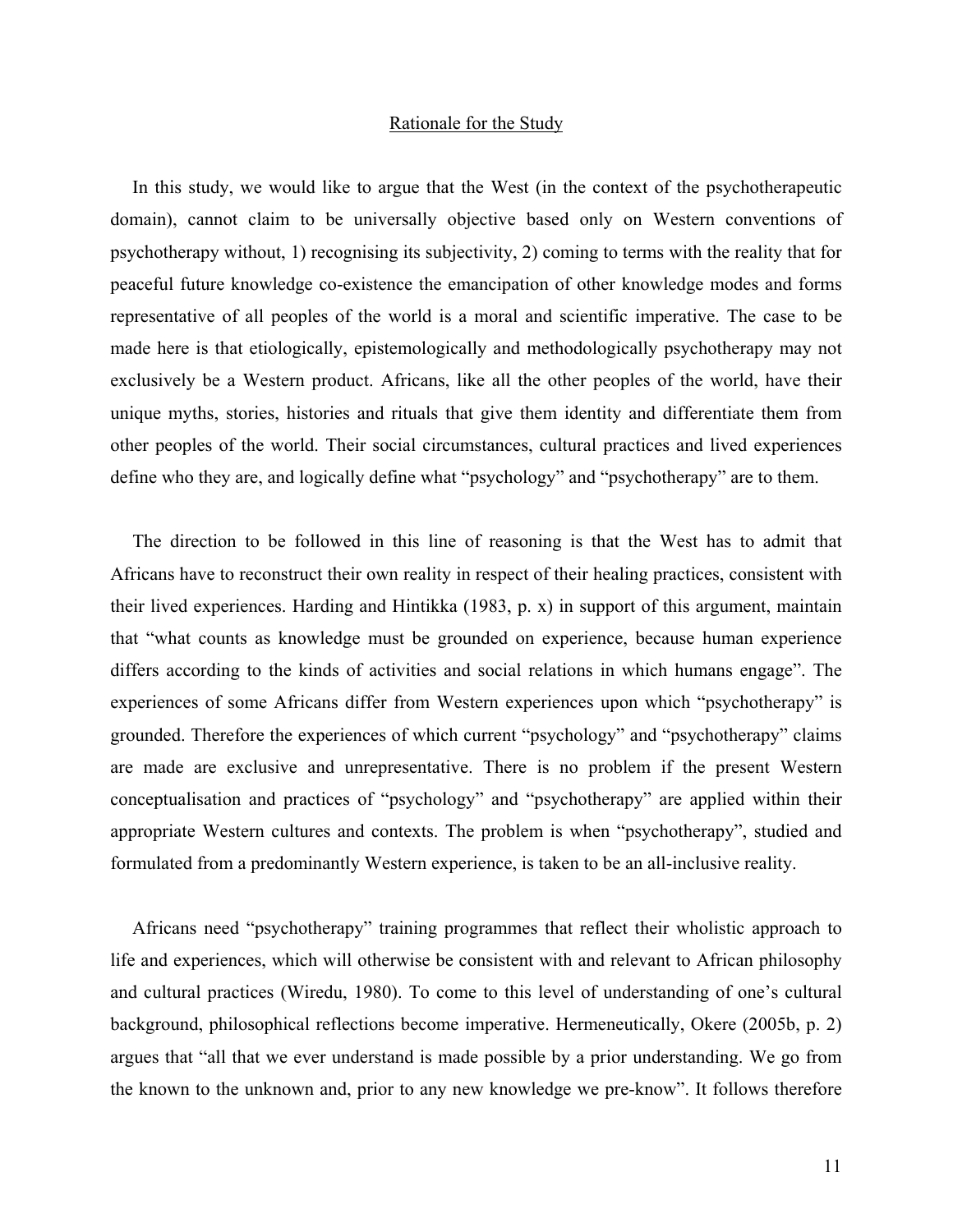that prior to the present Western formulations and practice of "psychology" and "psychotherapy", Africans pre-knew and had their "psychotherapeutic" practices that were consistent with their culture. In our considered opinion, philosophising as Okere (2005a, p. 3) argues, "becomes a personal, creative interpretation of one's culture as inspired by that culture. And the culture becomes all the background one brings along – environment, history, language, education, worldview, and etcetera". The questions we pose and grapple with in respect of "psychology" and "psychotherapy" in this study, are our attempts to understand the meaning of "psychology" and "psychotherapy", what is therapeutic and indeed to articulate the meaning of this reality called "therapy" for Africans within the Africans' environing culture.

#### Thesis

The thesis to be posited in this study is that "psychology" and psychotherapeutic training programmes within the African context must be defined and practiced from the African viewpoint. These practices should be based on the relevant appropriation of African cultures and her rich heritage to facilitate the reshaping, re-acquiring and redesigning of such programmes. In our view, Africa, on this basis, can and must become the producer rather than the consumer of knowledge, truth and science based upon her own existential experiences. The African indigenous ways of healing arising from this foundation shall produce, among others, psychotherapy with a distinct African flavour. Being distinctly African, according to Boesak (2007, p. 22), "means that we must not be ashamed or afraid of our inborn African *spirituality.* That deep indescribable connectedness to our innermost selves and the world we live in, to the earth that feeds us, the rivers that rush with our deepest emotions, the winds that whisper with the voices beyond our imaginings, the life we share with every living and breathing thing".

From an African perspective healing embodies our *spiritual* connectedness to our environment in an inextricable way and cannot therefore be seen or performed as an isolated activity. Healing is a ritual, which entails inclusiveness and togetherness that links Africans' unbreakable bonds of their common humanity. How non-Africans define and practice "psychotherapy" does not represent African healing practices as has been claimed for centuries. It is therefore conceivable that the distinctiveness of African indigenous ways of healing might require the substitution or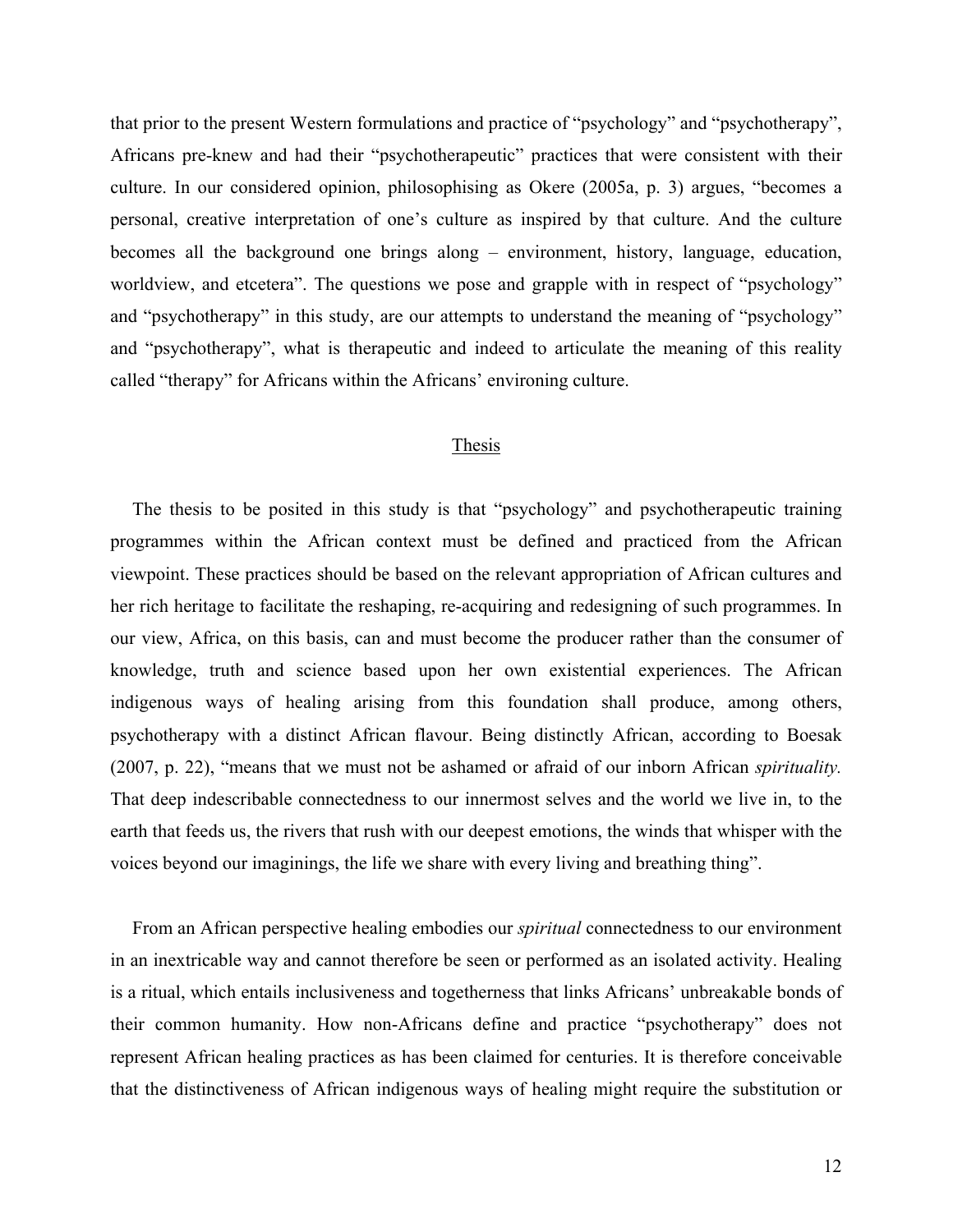abandonment of the term "psychology" and "psychotherapy". The terms "psychology" and "psychotherapy" are epistemologically of Western origin and therefore their meaning within the Western context may not necessarily reflect and capture the African understanding of the healing process. We further argue that this would not dispense with the necessity for intercultural dialogue predicated on the principle of epistemological equality. The distinctiveness of African culture resides, in part, on the vital role of memory with particular reference to the onto-triadic conception and structure of Bei-ng. The onto-triadic conception of be-ing will be discussed in detail in Chapter 4.

In arguing the need for Africa's self definition, Okere et al. (2005, p. 8), call for "a re-coupling of Africa's dislocated and obnubilated knowledge resources and practices". In our view, interrogating indigenous worldviews and the logic of deconstructing and reconstructing the imposed traditional mainstream Western scientific and psychotherapeutic paradigms are necessary conditions to re-Africanising "psychotherapy". This process will enable indigenous people to reclaim their systems of knowledge and if necessary reject categories and labels imposed from outside. We firmly believe that these and other forms of on-going endeavours of decolonising knowledge, methodological inquiries, practices and the perceptions about indigenous knowledge systems are necessary in moving forward. Boesak (2007, p. 22) argues for a "distinctly African voice the determination and courage, insight and vision, self-critique and self-understanding, knowing our limitations and celebrating our possibilities, discerning our weaknesses and appreciating our strengths, recapturing and preserving our dignity". In this sense, the need to name and the right to redefine concepts such as "psychotherapy" according to the needs and preferences of the indigenous African people themselves is highly imperative in advancing distinctly African "psychological" and "psychotherapy" practices and other forms of knowledge systems.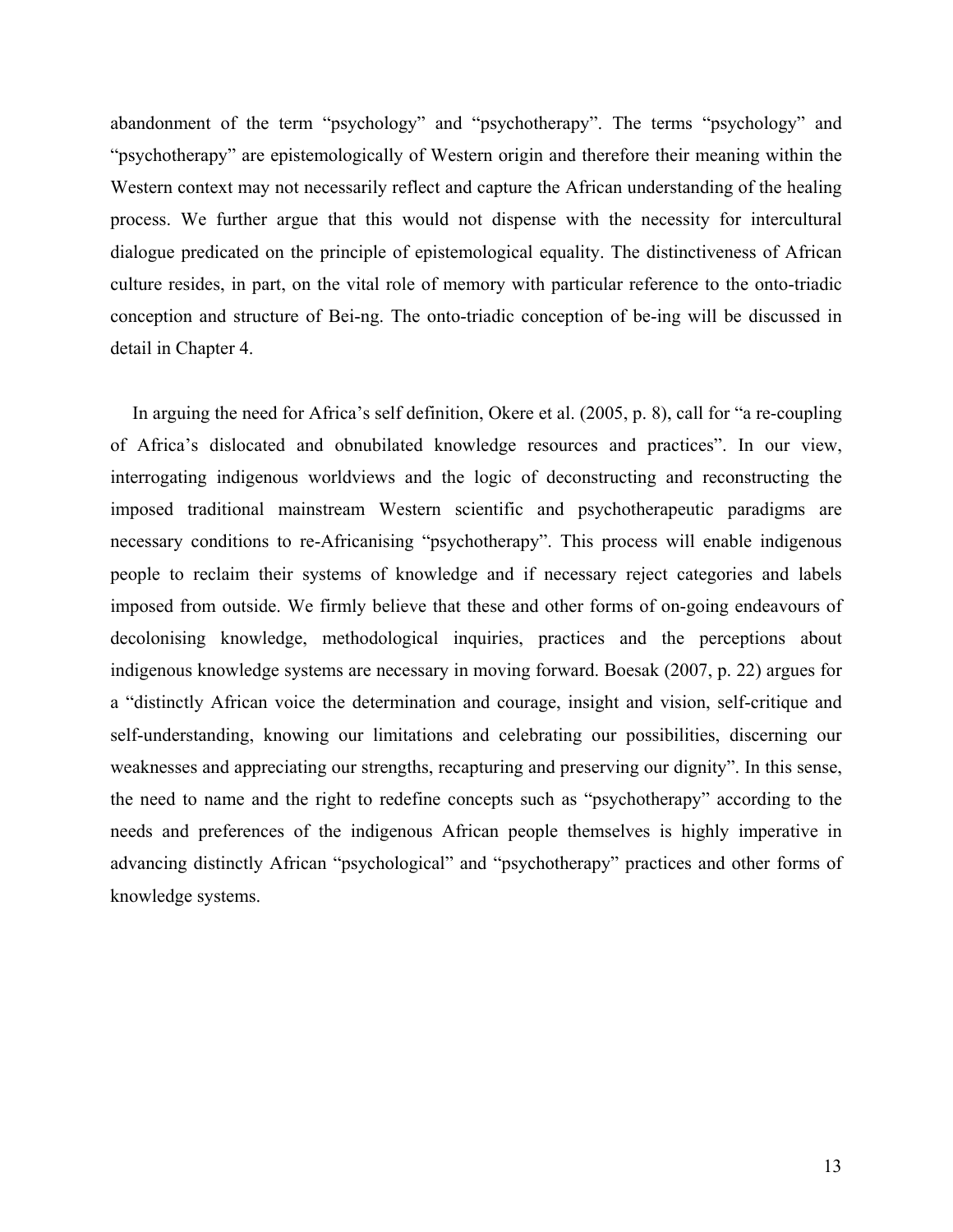### **CHAPTER 2**

#### Introduction

In this chapter, we will discuss methodological and social inquiry issues. Problems related to Western methodological conceptions that arise in view of their application to the African context will also be reflected upon. Such reflections are necessary because these methodological issues have serious implications. One such implication is that, in studying and researching psychotherapeutic activities and knowledge systems from Western epistemology, one has to conform to the scientific inquiry framework of the West. This method of knowledge inquiry is historically known for its claim as *the superior* means to understanding all forms of knowledge systems. The claim to superiority sustains the dogma of absoluteness as well as universality that cannot be left unchallenged. This claim emanates from one reality, which is based on Western experiences. Scientific claims to universality disregard diversity and context and standardises methodologies. It is for this reason, and many others to be discussed, that we need to understand what "science" is.

Currently, when we talk about science, we are referring to the predominant Western science. Western science claims to be transparent and objective on its own terms and by its own standards. Steiner (2002, p. 1) refers to this as "a scientistic thinking", whose influence comes from a technicity and scientism paradigm". This thinking honours the scientific method and holds that it is universally applicable. It is deemed to be *the* absolute means through which knowledge is acquired and understood. However, the methodology that is followed in "rational science" is not necessarily consistent with peoples' experiences and the historical context within which research is conducted. We argue that this lack of respect for other experiences or epistemologies leads to inconsistencies and is bound to create methodological problems. In our view, the method through which knowledge is produced and acquired is of critical importance. We therefore would like to situate knowledge within its appropriate context by distinguishing between common sense or general knowledge and scientific knowledge. For the purpose of this study, this distinction is crucial because both common sense and scientific knowledge constitute authentic realities in different contexts. Without this distinction, the argument for the inclusion of African knowledge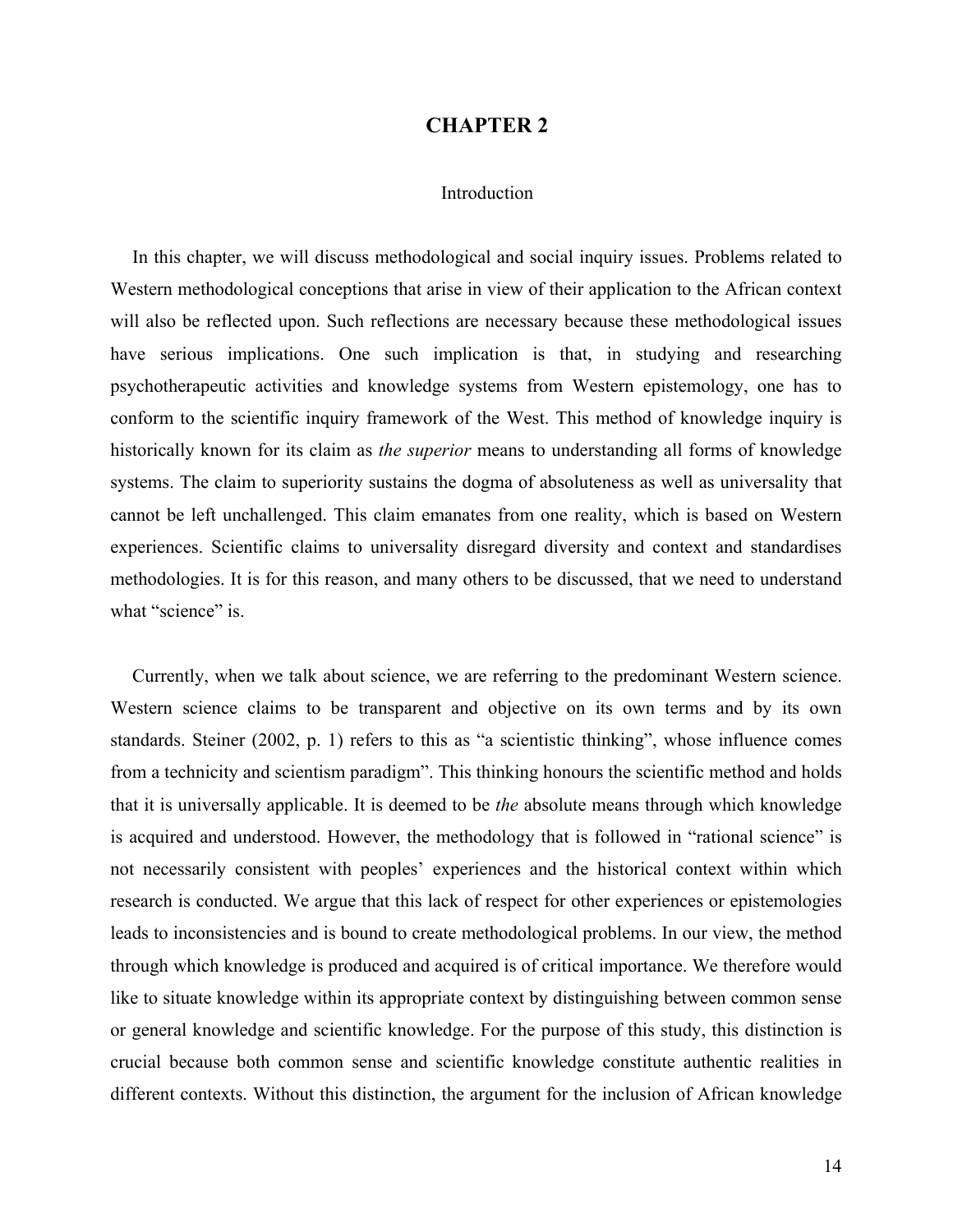systems and psychotherapeutic modes in the psychology curriculum in our universities will be superficial, weak and tenuous.

#### Common Sense and Scientific Knowledge

Very rarely do we spontaneously make a distinction between common sense or general knowledge and scientific knowledge in institutionalised contexts or our psychotherapeutic procedures. The former is associated with the pre-scientific era and activities. Common sense is characterised by *ordinary and incomplete* explanations without conclusive relevance to the facts. Scientific knowledge represents rational, identifiable and reliable cognitive claims in the knowledge inquiry enterprise (Nagel, 1961). From the above differentiation, an impression is created that scientific knowledge is superior and better than common sense. Nagel (1961) and Hindess (1977) have extensively written on both forms of knowledge. Hindess (1977) prefers the term metaphysics or non science to common sense.

In many social inquiry studies, knowledge is presented homogeneously, without due respect to the different levels of knowledge conceptualisations. Presenting knowledge in this undifferentiated manner creates serious conceptual and methodological problems in human behaviour studies. Hindess (1977, p. 177) does not however agree with this viewpoint and argues that "the difference between science and metaphysics is not a function of their concepts and relations between concepts. It is a function of how we decide to treat them". In Hindess' (1977) view, the classification of knowledge as either non science or common sense and scientific knowledge depends on how the interpreters of that knowledge treat it, and not the character of the concepts. In the above argument Hindess sensitises us to power issues when dealing with knowledge, that is, how those who claim to have the predetermined know-how can manipulate knowledge for their own benefits and motives. The process of knowledge production and acquisition is usually accepted or refuted on the basis of the reliability or unreliability of the methods followed. In other words, how scientific or unscientific the process is. One cannot therefore talk of knowledge production and acquisition without evaluating its scientificity. It is the scientificity of knowledge that differentiates common sense from scientific knowledge. According to Nagel (1961, pp. 2-3) "science is a label associated with how knowledge is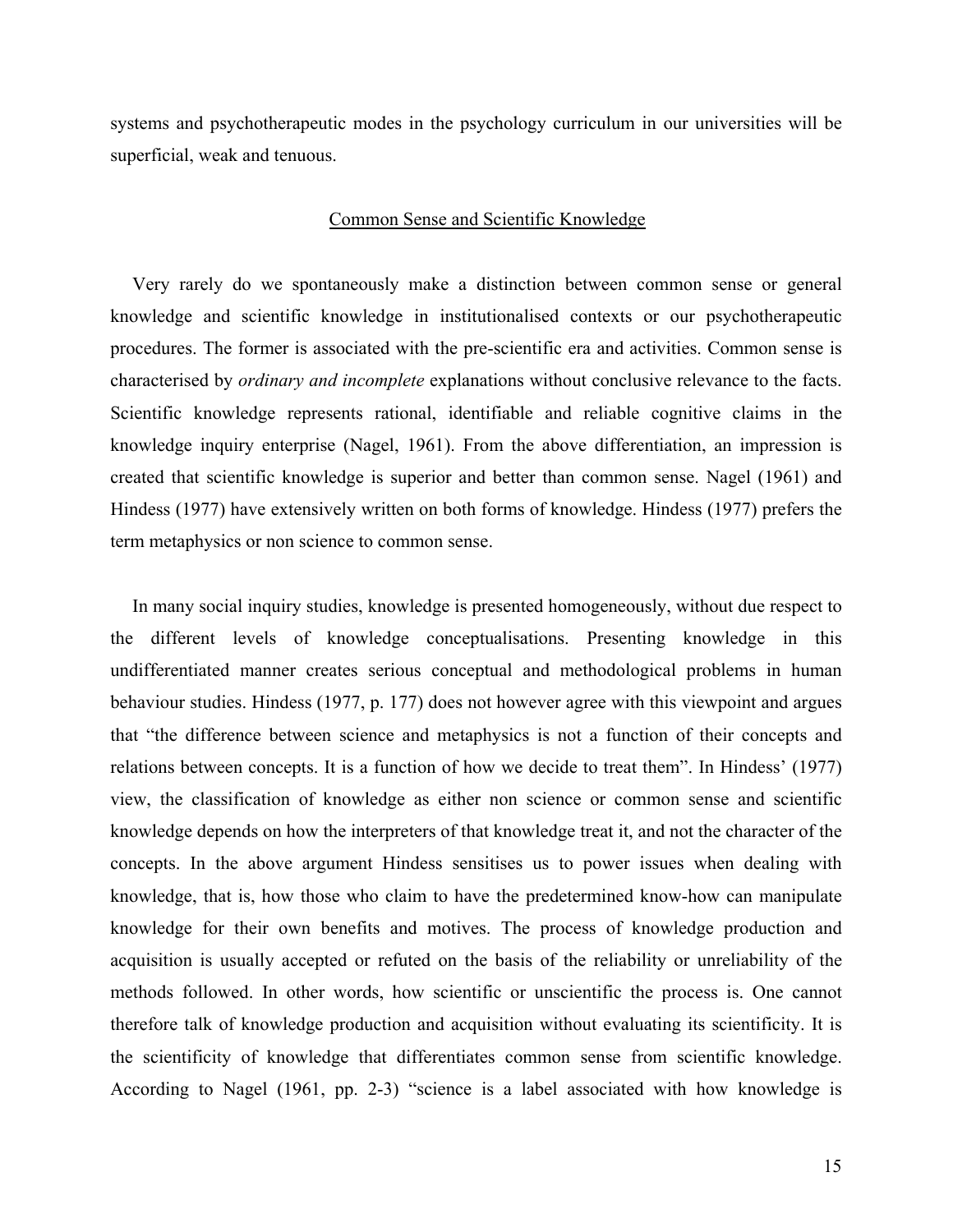constructed and gathered. Modern science is associated with elaborate and intellectual acquisition of knowledge". Implied in this argument is that scientific knowledge has some final truth to it. It is organised, systematic and reliable, characterised by controllable, measurable, predictable and repeatable processes.

The purpose of systematic science is according to Nagel (1961, p. 5) "to remove the incompleteness which common sense suffers from … and to introduce the refinements into ordinary conceptions by the very process of exhibiting the systematic connections of propositions about matters of common sense". According to Hindess (1977, pp. 176-177), the aim of science is "to get nearer to the truth and it does so by fulfilling the method of rational criticism". Okere (2005a, p. 22) argues that the aim of science "includes acquaintance with, getting into the deep and true meaning of, having familiarity with and getting the real truth about something". Okere's understanding of the aim of science is unconditional, less restrictive and less prescriptive. His hermeneutic approach does not prescribe how and which conditions need to be met to get to the truth, but rather gives room for contextual interpretations and differences.

In our analyses of the above given aims, Nagel positions science as a *big-brother* or watchdog, whose aim is to correct and to improve on the *incomplete and unrefined* falsehoods of common sense. One does not therefore get the impression that there is an honest "scientific" attempt to get to "know" something here, except to monitor common sense's views, conceptualisations and applications. Hindess takes us closer to the idea of getting to *know*, but introduces rationality as a criterion to scientific knowledge. In this instance as well, rationality is likely to exclude other ways of doing things as *irrational* if not carefully considered within a particular context. For example, observing and honouring ancestors in Africa is seen as logical, rational and therapeutic (healing) by ordinary people. To impose *rationality* and *proof* as assessment tools of their knowledge system and reality is methodologically flawed. The fact that there is no *rational proof* that the ancestors hear those that observe them does not mean that ancestors do not exist. Not everything exists on the basis of *proof* for its existence. The metaphysical or common sense world exists and is a reality to *ordinary* people, with or without the existence or approval of the scientific knowledge world. These ordinary people's daily activities are moreover characterised by the desire to *kno*w their living circumstances. Okere takes us to the etymology of the word *to*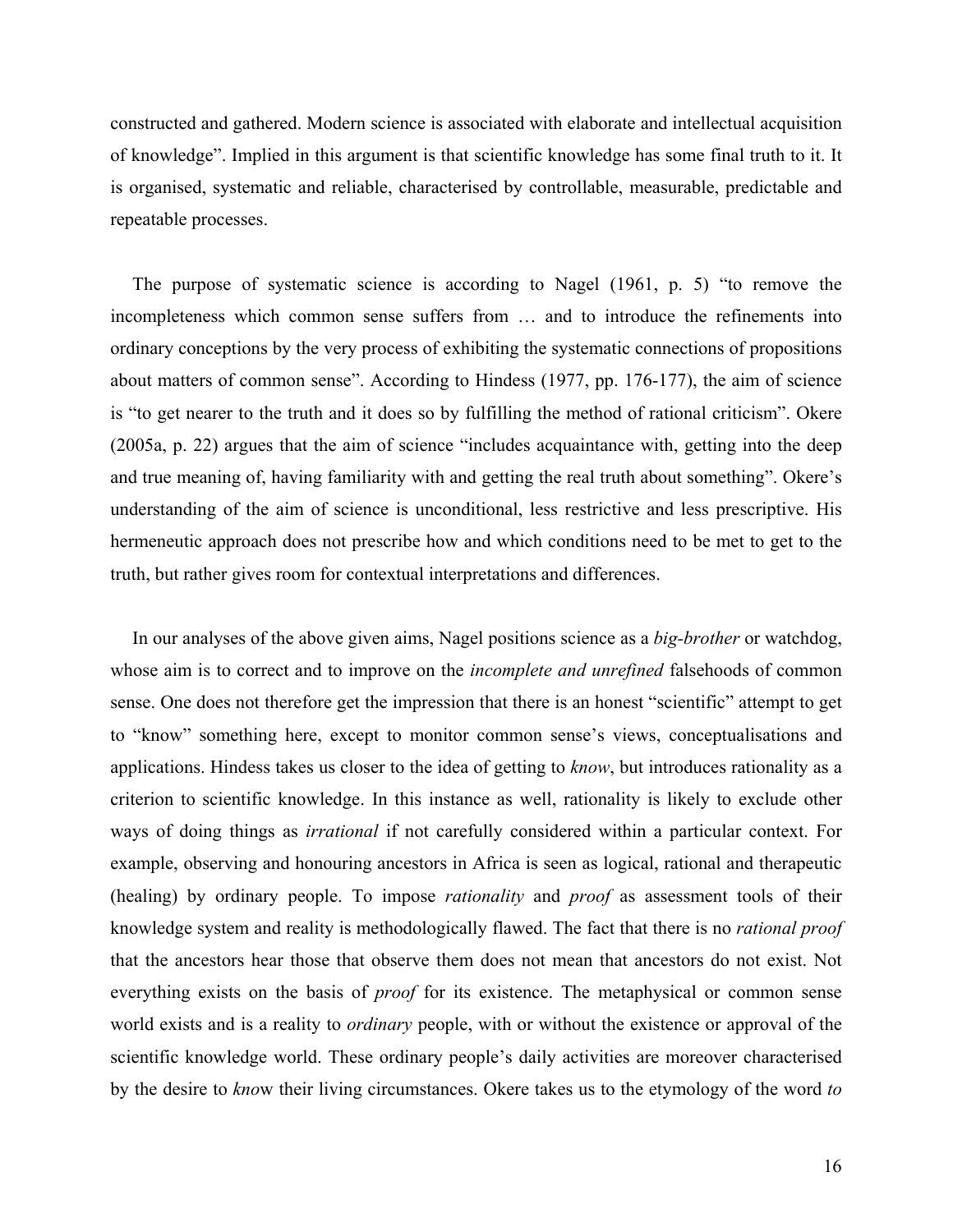*know* from which *knowledge* comes. Okere (2005a, p. 22) reminds us that when Aristotle wrote *all men by nature desire to know*, "he was using the term *know* in the general, commonsensical understanding of the term, common to the people of his day and culture, to people of our day and apparently to all human beings". In our time, the aim of science has shifted from every human being desiring to *know*, to proving right or wrong parameters using *rational* means. This Western criterion has restricted science to what Okere (2005a, p. 22) refers to as the "building of bodies or systems of truth about specific regions of reality, following defined methods of inquiry". It does seem that there is nothing wrong in distinguishing between various levels of knowledge. The problem arises when this knowledge differentiation is used to create an impression that some levels are better and more important than others, without sensitivity to contexts and cultural background. After all, at any given time, both common sense and scientific knowledge are applicable and usable by all human beings, depending on the need and context.

From this observation, we can argue that although science does not include common sense, it derives its very existence from common sense. Common sense is therefore the *well* from which science derives its *rationality* and *scientificity*. Common sense and scientific knowledge are not necessarily mutually exclusive. Hindess (1977, p. 175) argues that "the content of scientific knowledge at any time is a function of intersubjective decisions based on methodological norms derived from *metaphysical* research programmes. The demarcation between science and nonscience is an effect of the prevailing metaphysics". It is important to note that the scientificity of knowledge depends on "methodological norms" that are put in place and determined by the *scientific community*. Clearly, certain exclusive predetermined criteria and standards are used to create an in-group and an out-group or *scientific community* and the *non scientific community*. This *scientific community* is characterised by certain conditions such as the knowledge bearer's training, their epistemology, the aim of the task or research and so on. The "non scientific community" is excluded from the *scientific community* membership. This exclusion of some knowledge systems, by its very nature disqualifies the universality claim by Western *science*. We can therefore argue that the scientific statements and conclusions are not entirely objective and free of dogma as science claims. Hindess (1977, p. 175) states that "the results of any test and therefore the content of scientific knowledge, must depend on the forms of training which prevail within the scientific community at the time". Training therefore provides the basis for creating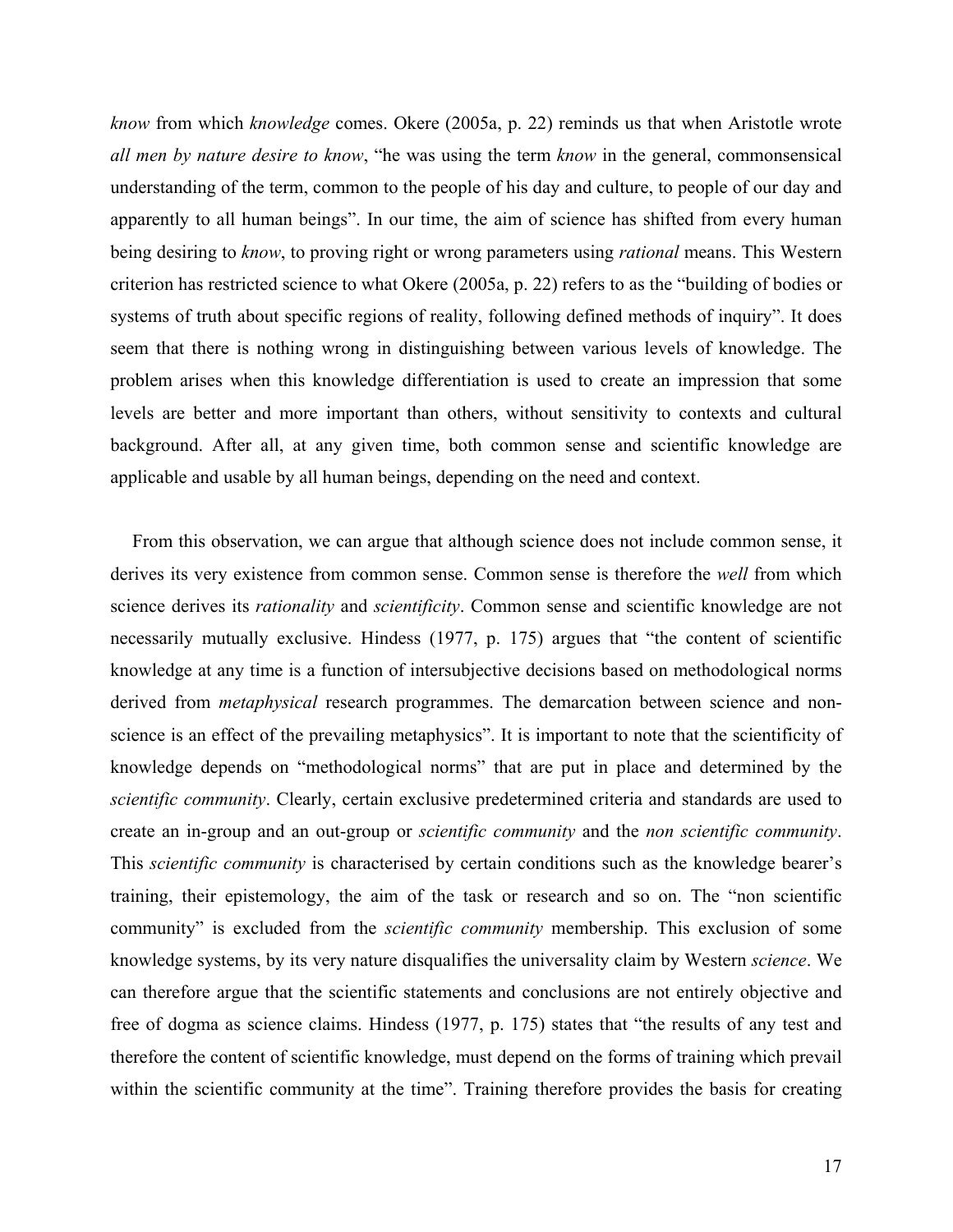and validating "acceptable" basic statements within the in-group or the scientific community. The training, epistemology, context and so on of for example a traditional healer, will therefore enable him or her to make certain basic statements, assumptions or hypotheses which are acceptable to their *client community* and *cultural healing community*. A Western conceived *community of psychotherapists*, depending on what is defined as psychotherapeutic, will for example determine *acceptable* assessment and treatment procedures when dealing with bereavement. These procedures may not necessarily be applicable or used by a traditional healer within the African context, whose approach may be ecological rather than diagnostic. If looked at superficially, there is a clear demarcation between common sense and scientific knowledge conceptually. Epistemologically and pragmatically, however, there are serious methodological problems associated with differentiating between common sense and scientific knowledge. As Nagel (1961) observes, the acquisition of reliable knowledge is not the function of modern science … and skills and competent information have been there before the advent of modern science.

It follows from our critique of common sense and scientific knowledge, that the insistence on proof through testing and falsifiability, controllability, measurability, rationality and so on as the sole criteria of the scientificity and non scientificity of knowledge cannot be sustained. Our argument for methodologies that are consistent with and are sensitive to Africans' epistemologies, context, existential experiences and cultural practices must stand. Hindess (1977, pp. 3-4) articulates this need for the critical evaluation of methodologies by stating that "methodology lays down procedures to be used either in the generation or in the testing of propositions by those who wish to obtain valid knowledge … It is clear that methodology's claim to prescribe correct procedures to the sciences must presuppose a form of knowledge which is superior to that produced in the sciences". Hindess goes on to suggest that, "if the claim of philosophy to a special kind of knowledge can be shown to be without foundation, if these claims are at best dogmatic or else incoherent, then methodology is an empty and futile pursuit and its prescriptions are vacuous". Our view is that methodology should benefit and advance peoples' material experiences or conditions and the growth of their pool of knowledge in a collaborative and sensitive manner.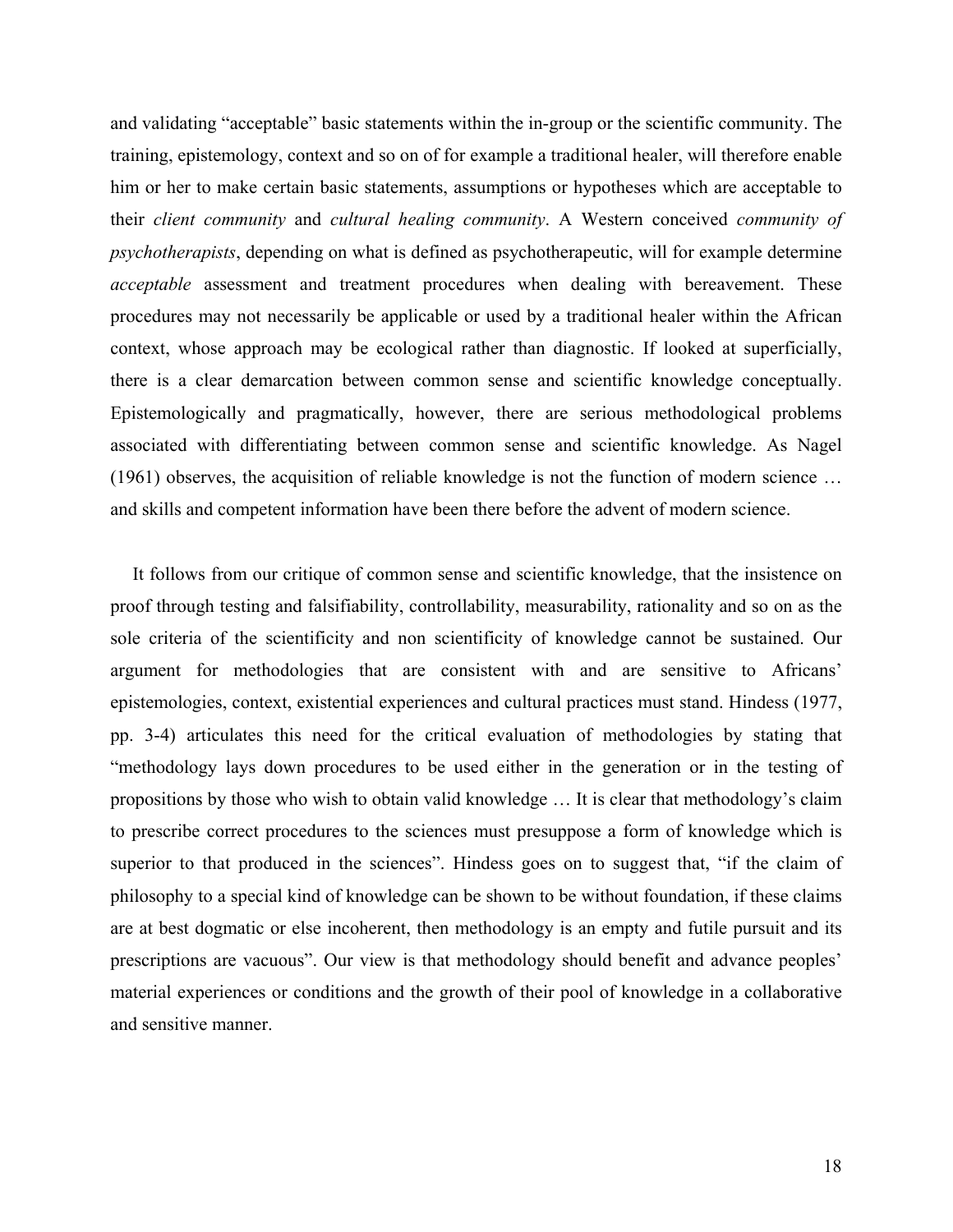Our argument thus far has indicated that common sense is not methodology, but it contains a method. Although common sense does not reflect on or possess the science of how things are done, it has a particular way of doing things. What is clear from our discussion, however, is that common sense and science are not at the same logical level The Western differentiation of common sense and scientific knowledge seems to equate common sense to oral traditions, that is, that all oral traditions are reduced to the level of common sense. We firmly dispute this correlation and its "rational" basis as will be seen later when we discuss oral traditions. The method of inquiry should be consistent with and be legitimised by people's experiential and cultural realities. Our further argument for the broadening of the methodology of conventional science calls for the need to take indigenous knowledge systems, in particular African knowledge systems, seriously. We will now briefly discuss other related methodological problems in the social inquiry enterprise that arise when scientific knowledge is considered *the* only way through which knowledge is generated.

# Methodological Problems in the Social Inquiry Enterprise

Our observation and experience is that social sciences have sought to explain theories that employ "abstract" distinctions between scientific knowledge and methodologies, remote from the familiar experiences of the local people concerned. These discrepancies have resulted in questions being raised in methodological studies. Nagel's (1961, pp. 448-449) argument, for example, is that "there are no reasonably satisfactory methodological explanations and procedures in social inquiry discourse, and if any, they are characterised by serious disagreements on methodological as well as substantive questions. The propriety of designating any extant branch of social inquiry as a *real science* has been repeatedly challenged – commonly on the ground that, although such inquiries have contributed large quantities of frequently reliable information about social matters, these contributions are primarily studies of special social facts in certain historically human groups and supply no strict laws about social phenomena". The field of social sciences cannot "objectively" offer a uniform, rigidly defined set of explanatory systems of inquiry. Unlike the case in the natural sciences, there is strictly no *real* universal methodological prescription of inquiry in social inquiry phenomena. Methodological processes and issues within the social sciences have to be understood within their unique dynamic,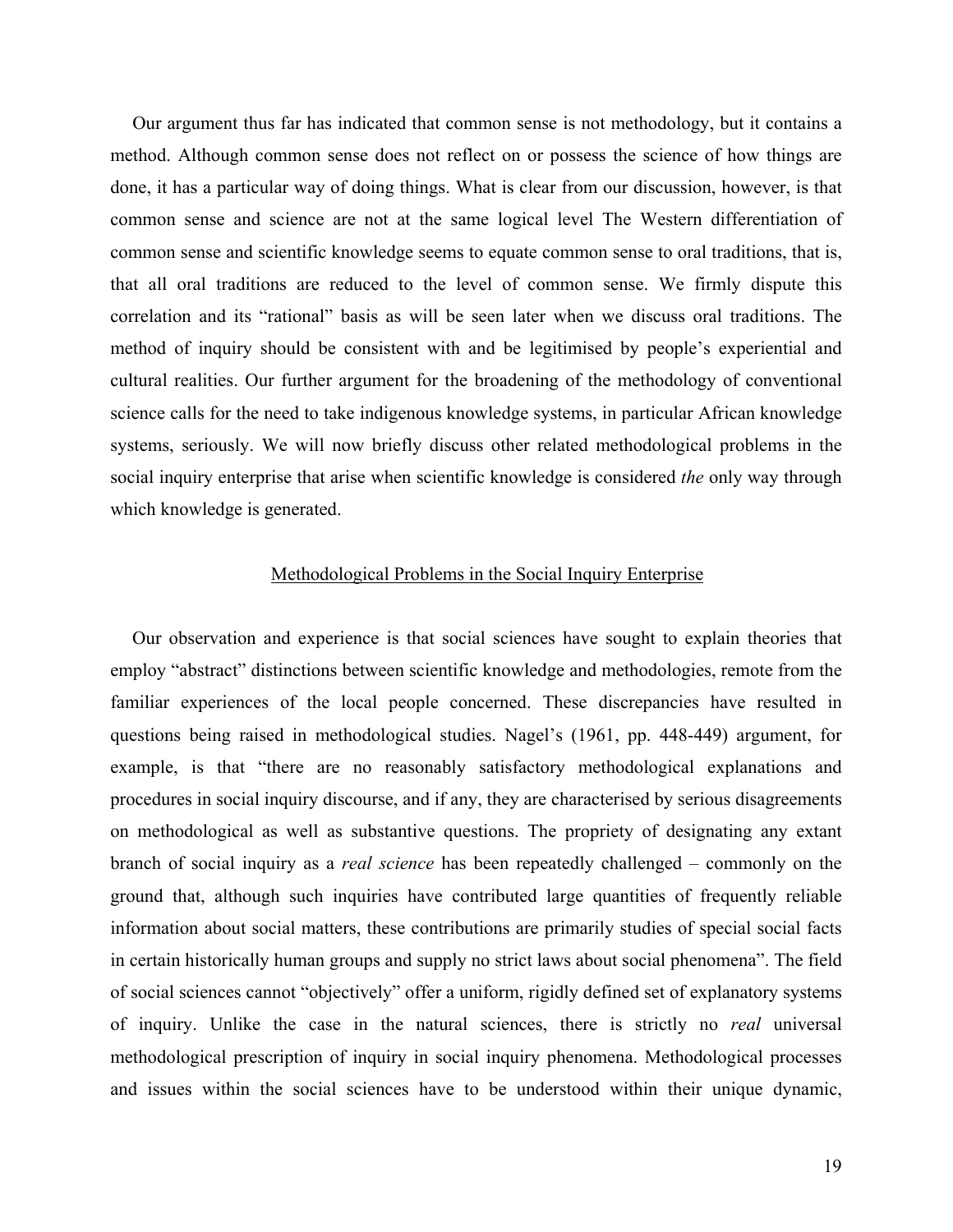historical, individual and cultural contexts. In this sense, there cannot be universalised laws about the study of human experiences, practices and existence. It is within this understanding that Western methodologies cannot necessarily accurately and adequately account for and represent indigenous ideals and experiences, and in particular African indigenous knowledge systems. The attempt by the West to standardise and universalise their methodologies in social sciences for different contexts such as psychology and psychotherapy has created inconsistencies, conflict and methodological problems.

Most, if not all, African knowledge systems suffered and continue to be subjected to Western methodological criteria as justification for their scientificity and existence. The present study is a project in the critique of the claim to universality and superiority of the Western epistemological paradigm over all others. It is doing this through a specific focus upon African indigenous knowledge with particular reference to psychotherapy. With regard to the former leg of this project, we propose to focus upon Nagel's (1961) critique of methodology in the social sciences.

### Controlled Inquiry

Controlled inquiry is based on the assumption that in order to establish general laws that can serve as instruments for systematic explanations that are dependable and predictable, the process of inquiry should be confined to a certain process of controlled experimentation. Controlled experimentation refers to the notion that the world, and knowledge for that matter, is "describable, and explicable in mechanically predictable and rigidly governed by discoverable laws" (Ryle, 1949, p. 75). One of the shortcomings of controlled inquiry in the social sciences is that human behaviour cannot be accurately predicted as one would predict the temperature at which a certain metal would melt in the natural sciences. The continuing conflict in Iraq is an example of the unpredictability of human behaviour. The predictions, calculations, and control measures that were planned for the Iraqi war have been modified and challenged by the very fact that human behaviour cannot be accurately predicted. The "predicted" and "standardised" effects inaugurated by the United States of America and Britain have to date not been achieved. Human *free will* (Ryle, 1949) has probably played an important role in tampering with the said predictions In controlled experiments, the researcher controls variables to achieve certain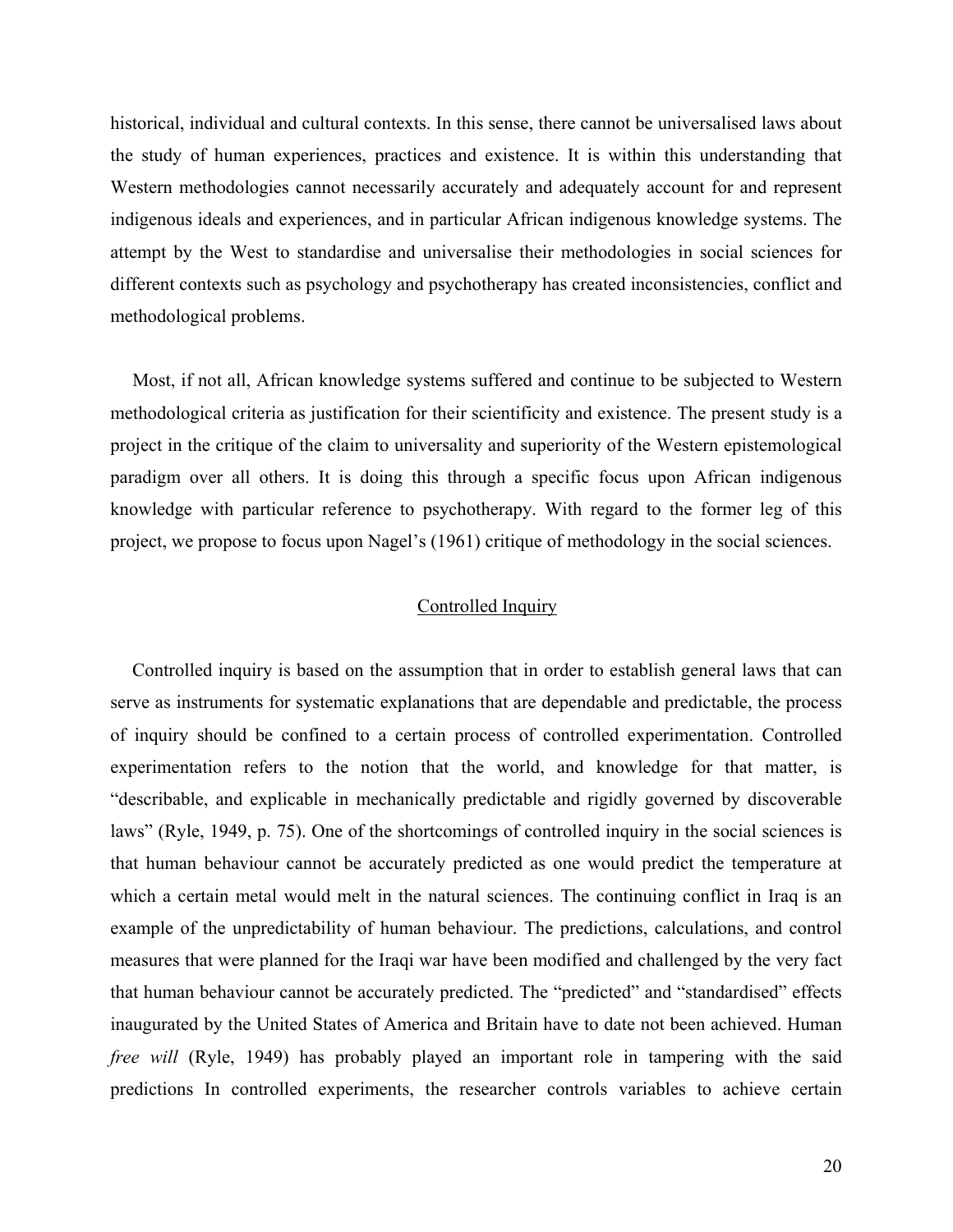standardised effects. According to Nagel (1961), it is not always usually clear whether the observed changes are due to the researcher's influence or the variations of the conditions under which the experiment takes place. Within the context of the present study, African experiences, cultures and their practices cannot be measured and conclusions drawn about their therapeutic value or meanings based on controlled Western systems of inquiry. If this is done, conflict and misrepresentations become the predominant features of such research.

# Cultural Relativity and Social Laws

Cultural relativity refers to the idea that every community or cultural group will behave and shape its practices in accordance with their cultural background, inherent to and consistent with the historical social character of that community. Nagel (1961, p. 459) refers to cultural relativity as the "historically determined character of the social phenomena". According to Nagel this means that all communities have certain forms of analogous institutions such as the family organisation, forms of education, and ways of maintaining law and order, that have been developed in response to different environments. These responses have crystallised into different cultural traditions. It is these cultural differences that we argue have limited and restricted generalisability and which are obstacles to establishing general laws in social inquiry processes. Accordingly, as Nagel (1961, p. 459) argues, "human social behaviour depends not only on the immediate occasions that call forth the behaviour but also on the culturally instituted habits and interpretations of events involved in the response to the occasions, the patterns of social behaviour will vary with the society in which the behaviour occurs and with the character of its institutions at a given historical period". No social behaviour or practice should therefore be interpreted outside of its cultural context. This does not however preclude the desirability of comparison. It is for this reason that Okere (2005b, pp. 2-3) argues for a hermeneutic approach to social phenomena because "all that we ever understand is made possible by a prior understanding. We go from the known to the unknown and, prior to any new knowledge, we preknew". The "pre-knew" of a particular people is simultaneously their point of departure and their means or method in the search for new knowledge. Social research must take this seriously in order to make its claims to "abstract universality" significant, credible and reliable. For this reason we submit that a sensitive culturally-relative approach should be adopted when dealing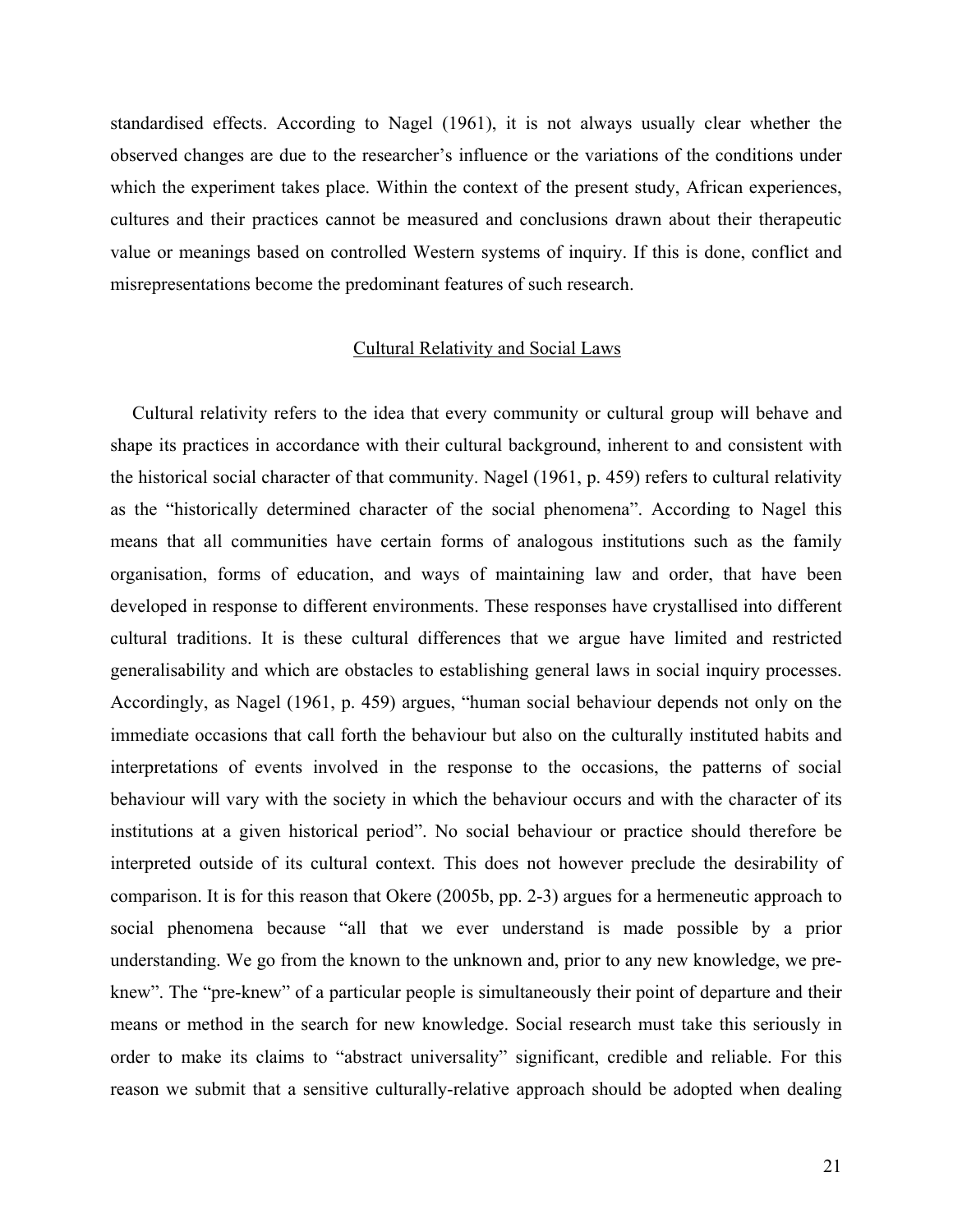with indigenous knowledge social systems. The West's generalised and control oriented social inquiry procedures that have been invariably applied to indigenous people's practices cannot therefore unconditionally sustain their claim to be true and accurate reflections of indigenous cultures.

#### Knowledge of Social Phenomena as a Social Variable

The role of the knowledge possessed by either the interviewer/researcher or interviewee/ researched constitutes a confounding variable in the social inquiry process. The fact that the knowledge gatherer/researcher knows what his or her intentions are may manipulate the process, thereby creating methodological inconsistencies. It may also only lead to the intended results. Conversely, when the knowledge givers/researched know that they are being studied, their behaviour during and after the process is likely to vary. The results or findings and the investigation process will always be questionable. According to Nagel (1961, p. 466), "the manner in which experiments on social subject matter are conducted may introduce changes of unknown magnitude into the material under study, and may therefore vitiate from the outset the conclusions advanced on the basis of strictly experimental inquiries". The West has for example reached certain empirical conclusions about African healing practices (for example, that these treatment methods are not scientific) using predetermined methodologies, with the full knowledge of what it intended to achieve. Such results cannot necessarily be conclusive due to prior knowledge of the investigators and their methods of inquiry. Within the social inquiry framework, researchers are therefore methodologically faced with the problem of their knowledge of social phenomena, and should therefore be aware of this dilemma. The illusion that this confounding variable can be controlled constitutes denial of social reality, is culturally indefensible and methodologically inconsistent. At best this confirms the "unwitting rigidity and manipulation" that always accompany social inquiry processes.

### The Subjective Nature of Social Subject Matter

The subjectivity-objectivity argument has dominated past and present methodological discourses and will continue to be an area of contention in the future. The purpose of this section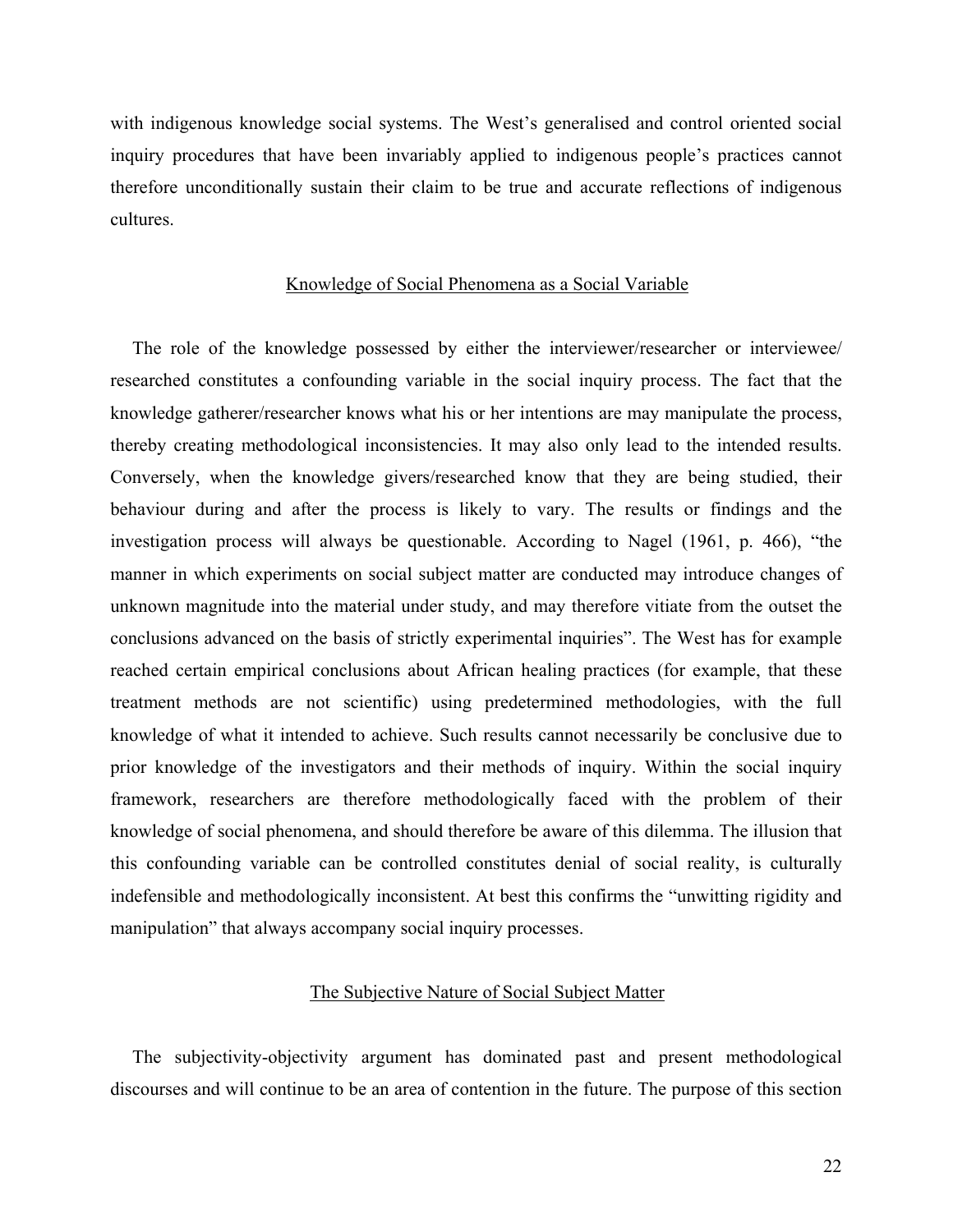is not to engage in the above controversy, but to indicate the methodologically problematic nature of the subjective nature of the social subject matter. Nagel (1961) identifies the subject matter as purposive human action, directed to attaining various ends or "values". Nagel (1961, p. 474) argues that "motives, dispositions, intended goals and values are matters not open to sensory inspection, and can be neither made familiar nor identified by way of an exclusive use of procedures that are suitable for exploring the publicly observable subject matter of the 'I' (or natural) sciences …. Accordingly, the various 'things' that may need to be mentioned in explaining purposive actions must be construed in terms of what the human actors *themselves believe* about those things, rather than in terms of what can be discovered about the way of the objective methods of natural sciences". Most of the prevailing conventional Western methodologies upon which categories of describing and explaining African social practices are based therefore represent Western subjective constructions. These constructions are clouded by the Western cultural historical influences that are inherent in most social inquiry processes. Due to the subjective nature of the social subject matter, the West cannot therefore claim to have objectively represented African experiences and reality completely. Appeals to objective evidence and knowledge in social contexts do not necessarily constitute authentic knowledge. Such unauthentic knowledge, based on "science", often functions as a social control mechanism. This is the reason why most African healing practices are degraded and excluded from the body of scientific knowledge. We therefore see objective "verification" within social inquiry processes as an attempt to exclude, subjugate, maintain and control the status quo. Freire (2003, p. 50) argues that "one cannot conceive of objectivity without subjectivity. Neither can exist without the other, nor can they be dichotomised. The separation of objectivity from subjectivity, the denial of the latter when analysing reality or acting upon it, is objectivism. On the other hand, the denial of objectivity in analysis or action, resulting in a subjectivism which leads to solipsistic positions, denies action itself by denying objective reality". According to Freire objectivity and subjectivity are in constant dialectical relationship. Science therefore, on the basis of its own "objective" methodology, cannot sustain the denial of other realities to the indigenous people.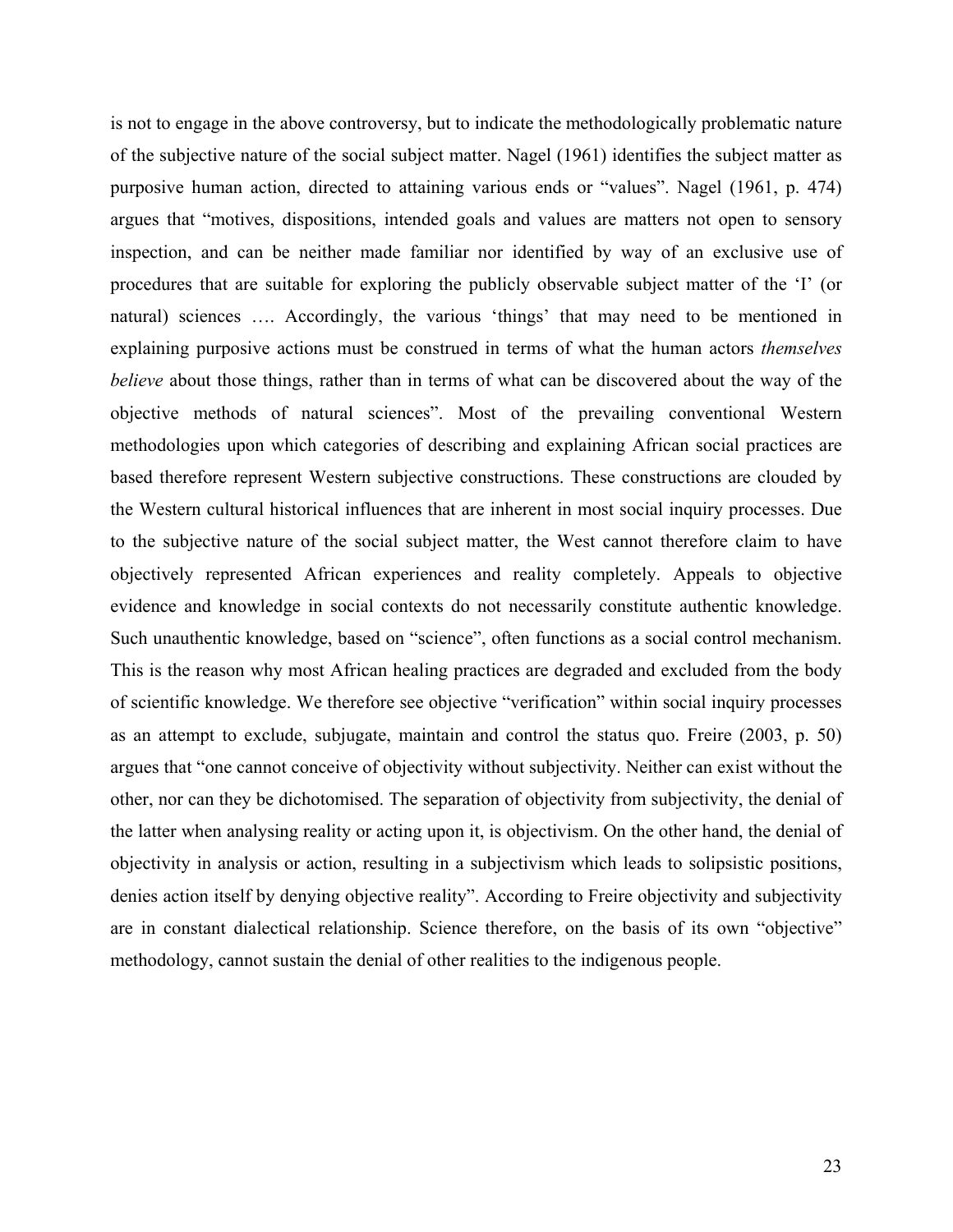#### The Value-oriented Bias of Social Inquiry

Social inquiry processes are not free from the social value systems from which researchers come and are committed to. This bias does not only affect the contents of their finding but also their assessment of the evidence on which they base their conclusions (Nagel, 1961). The argument to be advanced here is that there is no such thing as "value neutrality" in social inquiry processes. Those who subscribe to the notion of "value-neutrality" are denying the ontological and epistemological phenomena of indigenous knowledge. Researchers are intrinsically enmeshed in what they are investigating, and also affected by their own notions of what constitutes a satisfactory social order. Accordingly, in any social inquiry process, the researcher's own personal standards and sense of social justice come into play (Nagel, 1961). On the basis of this argument, we can see that Western methodological formulations and applications are biased towards Africans, because they are clouded by Europeans' own standards and conceptualisations of what constitutes a "good" social order. It is within this context that we should question the Western methodological bias in respect of Africans' cultural healing practices and experiences. We have demonstrated that it is methodologically impossible to claim objective, a value-free and unbiased position in a social science such as psychotherapy. The argument that methodology followed in social research formulations will inevitably be influenced by peoples' experiences, their historical contexts and epistemologies, should therefore stand. We will now discuss how experience, historical cultural context and methodologies relate to the concept and practice of science.

#### Experience, Historical Context and Methodology

On the face of it, there is merit to rational inquiry as a "scientific" gathering process. However, on closer scrutiny, if we agree with Dewey (1958), Okere (2005a & b), Drummond (2006), Kuokkanen (2006), Coates, Gray and Hetherington (2006), Okere et al. (2005) and Hindess (1977) that knowledge comes from experience, then, the methodology by which this experience is translated into "scientific" knowledge becomes crucial. Different people have different experiences, methodologies and various conceptualisations of what "science" is to them. Osuagwu (1999, p. 57) argues that "the meaning, operation and purpose of method depends very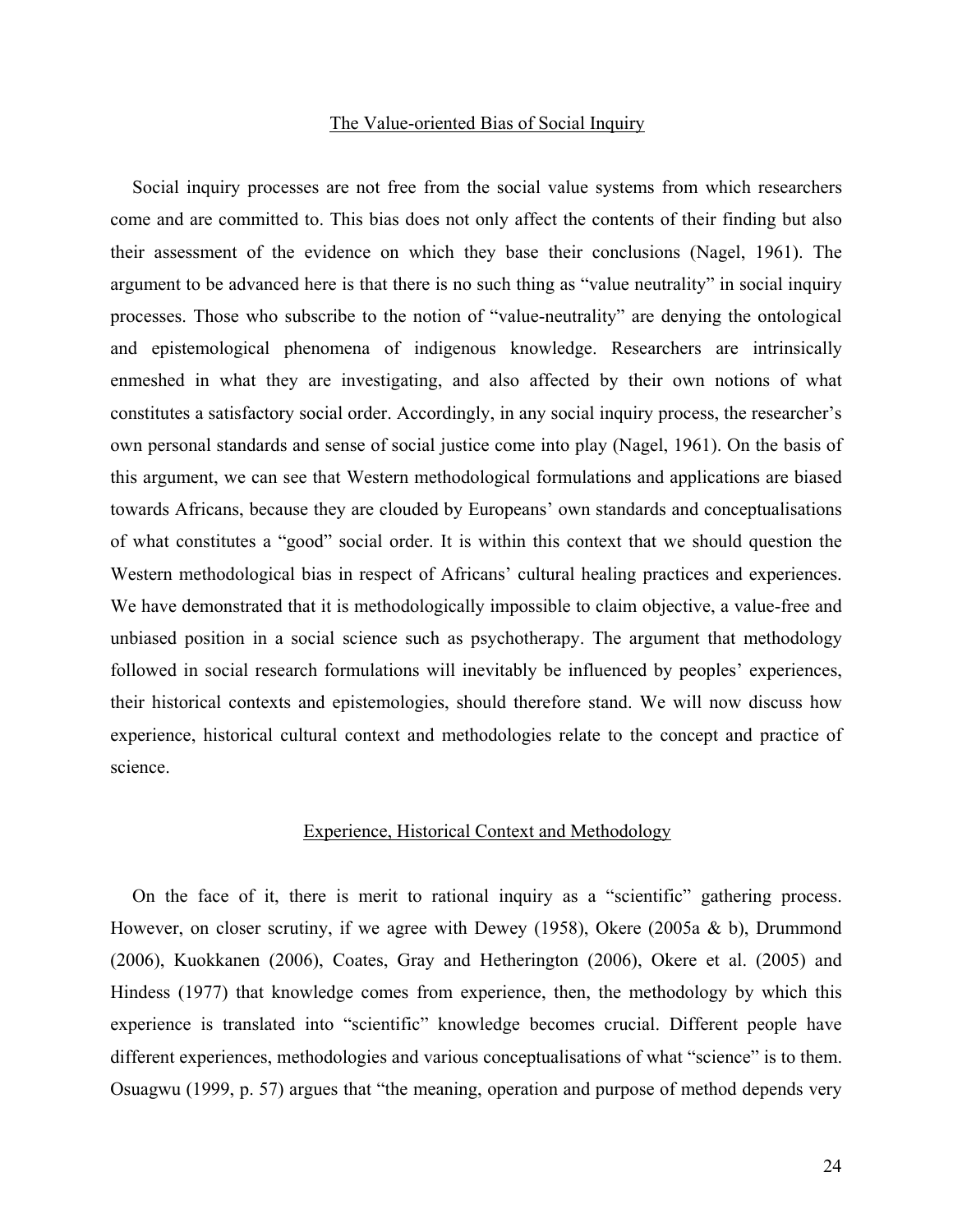much on the object (its nature: material or immaterial) of the science in question. Because if the object is distinct, then its science will *grosso modo,* equally require a distinct method. Thus there are as many methods as there are objects of sciences: mathematical, moral, natural, physical, mental, spiritual, etc. History attracts our present attention". We cannot therefore talk of a universal science constructed out of a foreign epistemology. This viewpoint is strongly supported by Okere's (2005a, p. 21) argument that, " it is clear that all philosophy is local and even individual before it can be universal; and nothing can be genuinely universally valid unless it was first authentically personal and inserted within a given culture and context". A similar viewpoint can be found among the indigenous Maori people in New Zealand. Drummond (2006, p. 3) presents it in this way: " For Maori, acquiring knowledge is not an isolated activity that takes place in a library or a classroom, but a learning process that takes place in a human and geographical context. It is cultural learning, placing the individual in a framework of spiritual beliefs, a practical economic structure, a geographical context and network of family and community structures based around named individuals ancestral and living." These experiences and context-bound indigenous viewpoints on knowledge systems therefore render the idea of Western rationality as the only scientific criterion for knowledge production questionable.

Within the context of this study, psychotherapy as a field of study, a reality and a form of practice needs to be situated within the African experiential discourse. The view of Ramose (2002, p. 1) is that, "it is still necessary to assert and to uphold the right of Africans to define the meaning of experience and truth in their own right. In order to achieve this, one of the requirements is that Africans should take the opportunity to speak for and about themselves and in that way construct an authentic and truly African discourse about Africa". From the above arguments, methodology arises from a particular history and experience and therefore needs to be consistent with the epistemology and cultural experiences of the people concerned, in this instance, Africans. Mbeki (2006, p. 23) affirms Ramose's view by stating that "perspectives on Africa must also be based on information, whether correct or otherwise, events and processes about Africa and in Africa". Most of the information about Africa such as African healing practices is formulated, interpreted and concluded using Western perspectives. This imposition of Western perspectives and misappropriation is what results in various distortions about African history and the reality around her.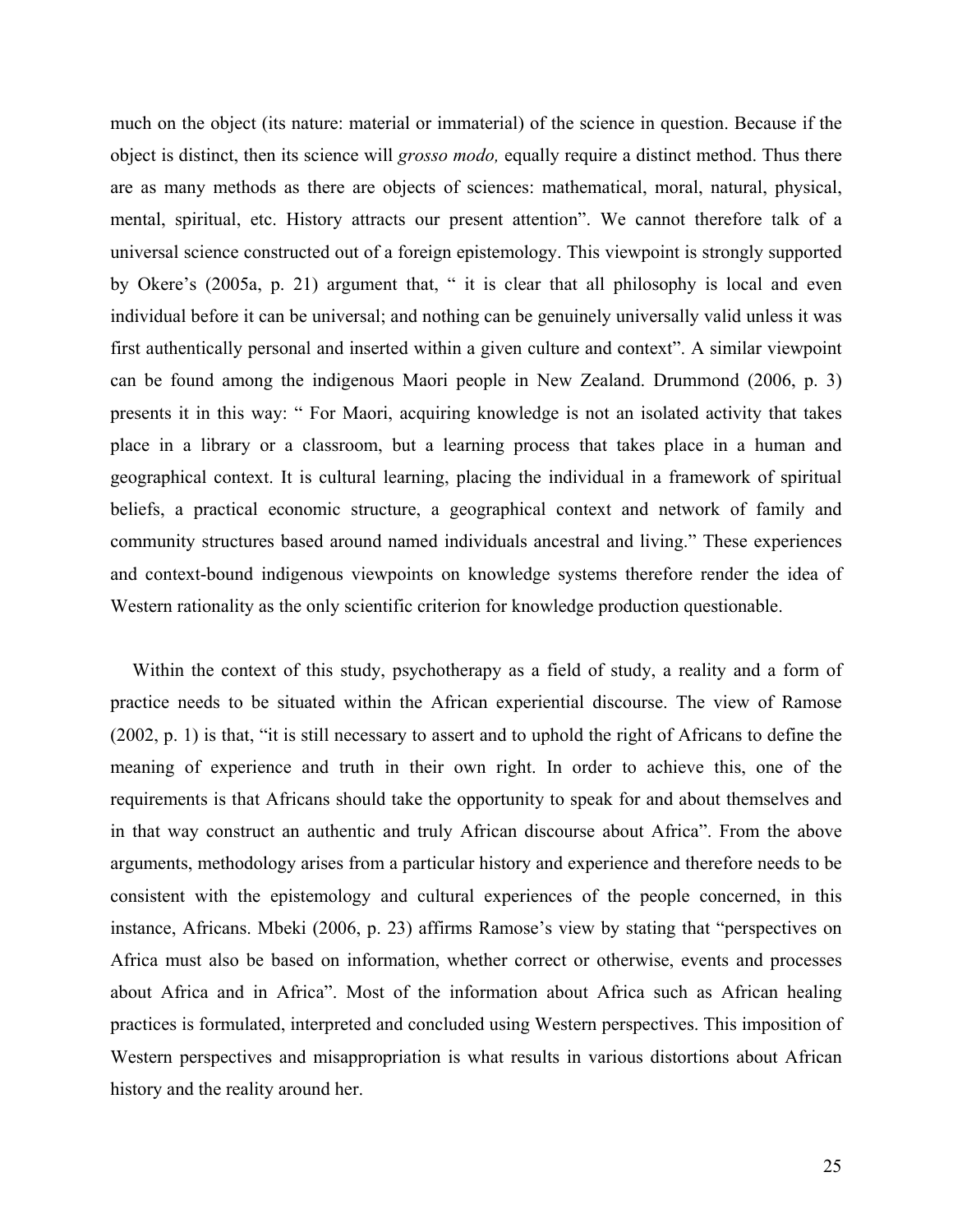The above argument is often disregarded within the Western scientific paradigm. As Osuagwu (1999, p. 26) observed, " African philosophy has been very much denied, rejected and neglected on grounds of its controverted genuine historicity, scientificity and authentic Africanity". Western science has a history of excluding other realities, prescribing and defining rules for acceptable knowledge and practice on behalf of others. Mbeki's (2006, p. 23) argument on the West's denial of other realities is that "by denying people the cultural and the social traits of the 'civilised', the powerful could denigrate a people's history. Coupled with a continued process of indoctrination this could eventually also erode the self-worth and sense of humanity of 'the other'". According to Coates, Gray and Hetherington (2006, p. 382), "these Euro-American paradigms have contributed not only to intellectual colonisation, but also to the devaluing and marginalisation of indigenous and local knowledge". One of the prime aims of the process of colonisation has been to distort, dominate and subjugate other forms of knowledge systems. We therefore agree with Mbeki that in dealing with perspectives on and of Africa, we have to ask certain critical questions such as, what past and present information is available on Africa? Who gathers and disseminates such information? Who interprets events and processes in Africa? From what point of view are these interpretations made? Whose views dominate the daily discourse in our country and the rest of the continent? If we effectively ask these questions we are likely to critically reflect on processes and ideas that dominate our curricula, history and social discourse. In this way we will be able to position ourselves (Africans) as important producers and conduits of knowledge. In this connection Okere (2005a, p. 20) maintains that "this has enabled the development of false superiority over other forms of knowledge and real power hegemony of the West over other peoples". It is for this reason that the concept of diversity is somewhat opprobrious to Western thought and practice. It is on the basis of this narrowly limited approach and scope of the Western scientific paradigm that we argue for a dialogical engagement between the Western and the African methods of acquiring and validating knowledge.

According to Freire (2003, p. 17), "dialogue does not represent a somewhat false path that involves the ingenuity of the other. On the contrary, dialogue characterises an epistemological relationship. Thus dialogue is a way of knowing…The fundamental goal of dialogue is to create a process of learning and knowing that invariably involves theorising about the experiences shared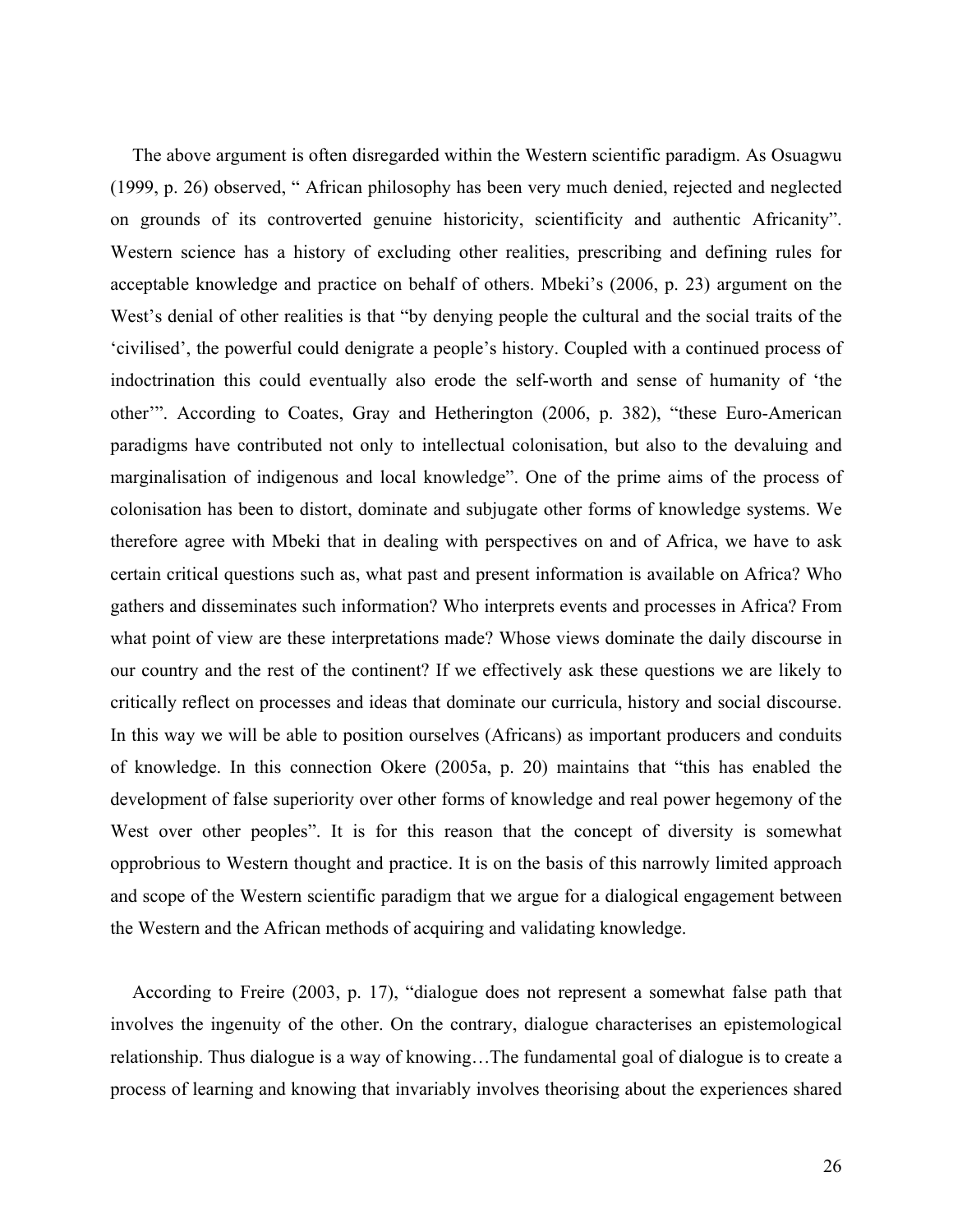in the dialogue process". This equal engagement of knowledge systems will go a long way in dealing with what Okere (2005a, pp. 26-29) describes as follows: "We alone-know-it-all claims made in the name of the West … and bring about the acknowledgement that the degree of 'scientificness' is debatable and will always be variable … that different people do have their own science and bodies of knowledge". To come to this level and process of dialogical engagement between the West and Africa, philosophical reflections on their methodologies are both necessary and imperative. A question to be asked in this regard is, why philosophical reflections? Why philosophising in a psychology study?

An attempt to understand this question must be situated in the conceptualisation of what philosophy is. Okere's (2005b, pp. 2-4) argument is that "all philosophy is hermeneutic in nature, meaning simply that all philosophy is an effort of interpretive understanding, understanding one's world, one's environment, one's culture or one's reality". If this view is admitted, we can therefore see that a comprehensive understanding of the concept of psychotherapy within the African context needs philosophising. This process will enable us to reflect on the experiences, cultures, history, biases, and ideals when dealing with Africans within therapeutic contexts. Okere (2005a, p. 21) broadly defines philosophy as "the assumption and then the questioning and critical interpretation of one's culture at the level of ultimacy and finality of being. Or put in a different way, it is trying to find answers to the deep questions of meaning and existence posed by and within one's environing culture". Osuagwu (1999, p. 29) defines philosophy as "a systematic and critical enterprise of the human reason in the interpretative search and discovery of the primordial and essential or substantial meaning of things as they are in themselves". It is within the context of these definitions that the methodological and social inquiry issues in the field of psychotherapy should be interrogated.

The main focus of psychotherapy is to attend to diverse relational being (emotional, behavioural, cognitive, spiritual, interactional, ecological, cosmic, etc.), human and inanimate (water, minerals, mountains) experiences in a dialogical manner. This means that Africans view human beings as relationally engaged in a constant, respectful dialogue and interaction with their environment and nature. Ajei's (2000, p. 103) conceptualisation of nature is "the wholistic realm of being, that includes both the physical and other forces and energies which are not ordinarily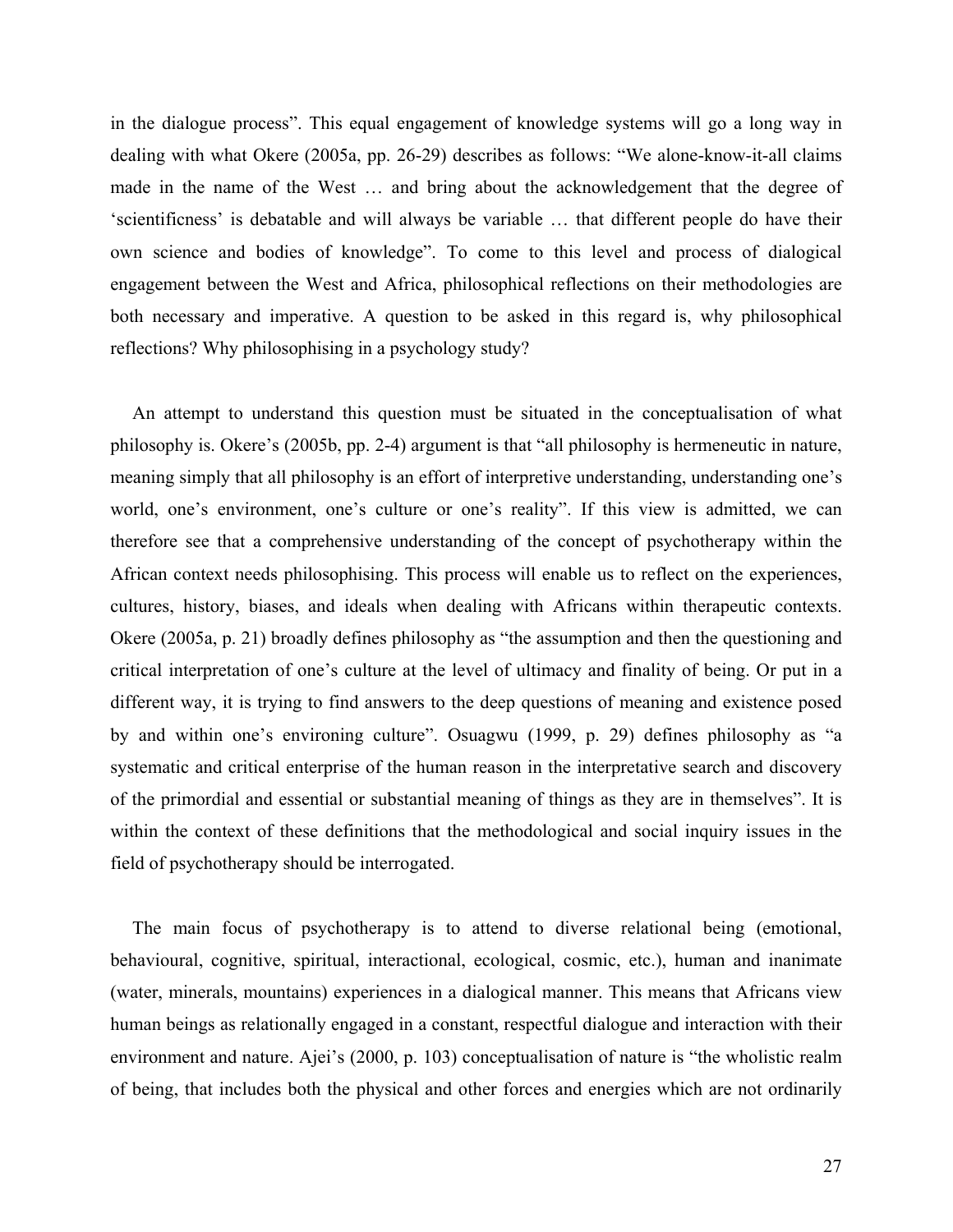susceptible to sense-experience". This understanding of nature therefore represents the wholistic complexity of collaboration, connectedness and being. According to Bujo (1998, p. 209) "the human person and the cosmos complement each other to such an extent that they cannot exist without this interdependence". From this understanding, we can see that philosophy seeks to critically and wholistically deal with human existence, its meaning and human knowledge systems in different cultural contexts. The aim of philosophising is to legitimise and include through dialogue, other forms of knowledge and knowing. Ramose (2002, p. 6) refers to this as "the curiosity to understand those who don't think as we do…" Coates, Gray and Hetherington (2006, p. 389) describe it as "the search for meaning and sustainability, and acknowledging the need to accept and value alternative perspectives, a welcoming and an inclusive context enabling the celebration of diversity and the sharing of knowledge". The above argument clearly forms part of the research paradigm and the methodological conceptualisations and practices of different people in their different contexts. A reflection on the Western science and indigenous cultures calls for diversified methodological approaches to knowledge systems.

# Western Science and the Indigenous Cultures

The historical evolutionary nature of "science" emanates from the European boundaries and gained its power in the world through conquest. The history of "science" cannot be separated from the Western broader expeditions of colonisation and imperialism. Although these were ostensibly driven by material and political power, they also included intellectual, epistemological and paradigmatic colonisation. It is through this process of colonisation that the Western dominance was imposed. Okere et al. (2005, p. 5) point out the adverse effects of this lopsided relationship by stating that "African societies have since colonisation and still today been marked by 'othering' from the North. Its great civilisational traditions (in particular political, medical, biological, commercial and religious ones) and *healing practices* (our addition) have been inferiorised and subdued in particular during the  $19<sup>th</sup>$  and  $20<sup>th</sup>$  centuries' colonial and missionary enterprise… Ostensibly propagated for 'the good of the colonised peoples', this Western civilisational *version* of knowledge was being imposed on several levels, in particular through the colonial and missionary schools".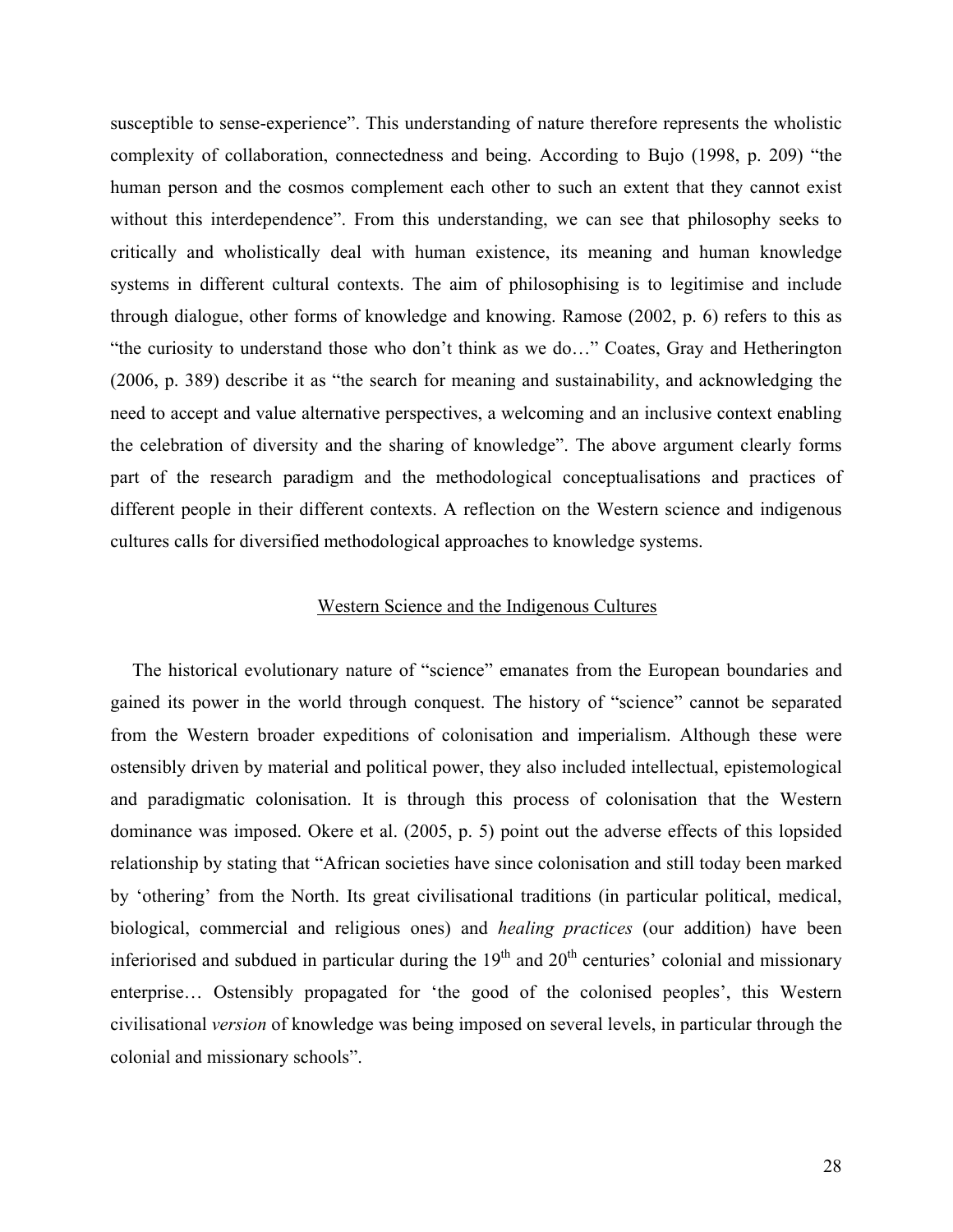Western ideological supremacy translated into the colonisers deciding on what was good and what not for the colonised. (Biko, 2002, pp. 80-82) succinctly articulates this Western dominance mentality and attitude within the South African context, by arguing that "so immersed are they in prejudice that they do not believe that blacks can formulate their thoughts without white guidance and trusteeship… In all aspects of black-white relationship, now and in the past, we see a constant tendency by whites to depict blacks as of an inferior status. Our culture, our history and indeed all aspects of the black man's life have been battered nearly out of shape in the great collision between the indigenous values and the Anglo-Boer culture."

It is within the above supremacy mentality that we should understand how all other areas of *being* of the indigenous people, values, and history, education systems, cultural healing practices and so on were devalued and relegated to the periphery. Mbeki (2006, p. 23) puts this supremacy mentality within the historical evolutionary context by arguing that "the European historians of the  $19<sup>th</sup>$  century were consumed by the cancer of racism and the firm belief that there were no human beings on earth who were divinely endowed with intelligence fortitude and wisdom than those who populated European countries. About blacks they were absolutely sure that these were not only incapable of making any significant contribution to human civilisation but were in fact sub-human who needed the tutelage, on everything, of the matured European peoples". It is in the same attitude of undermining other forms of practices and knowledge systems that the selfimposed Western "science" should be understood. Therefore "science" as we study and understand it today, is a history of the European evolution of ideas as well as practices and cannot therefore claim to be a universal representative of all knowledge systems. Ajei (2000, p. 139) articulates the Western dominance by arguing that "physical science cannot arrogate to itself the status of 'the only discoverer of truth in nature' because the epistemological framework of physical science is just one of the many legitimate epistemological frameworks". Western "science" is not necessarily consistent with the existential experiences of the indigenous peoples of Africa. It is therefore out of synchrony with the local cultural knowledge (Okere, et al., 2005). Disregarding this historical and cultural hegemony and dissonance, the West continues to claim and demand universal "scientific" supremacy over all knowledge systems, "under the guise of 'methodological' objections" (Ramose, 2002, p. 7). It is on the basis of the indigenous people's research paradigms and methodologies that we would like to engage the West by pointing out the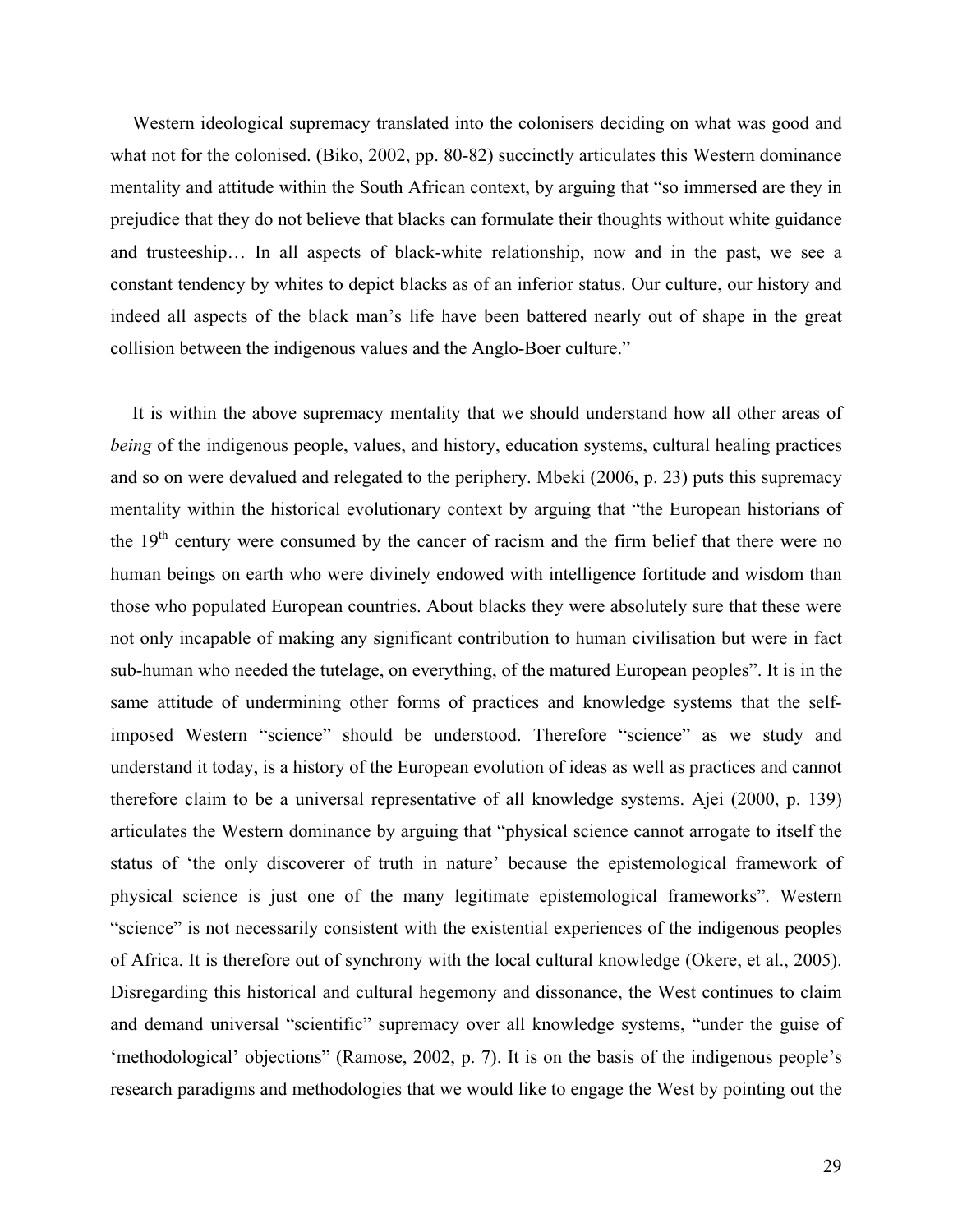inherent problems associated with the attempt to understand knowledge from a foreign framework.

From the epistemological, ontological and practical point of view, one cannot therefore undertake authentic and congruent scientific research through total, complete and exclusive reliance upon an alien research paradigm and methodology. If this is done, as the West has insisted over centuries, then tension is inevitable. These inconsistencies and lack of fit between the research paradigm, methodologies and peoples' experiences are essentially due to the West's imposition of its epistemological paradigm over indigenous knowledge systems. Bondy (1986) maintains that the aim of research is to give expression and to reflect on reality in relation to people's existential circumstances. People's historical existence and cultural practices therefore form an integral part of their research paradigm and methodology. One's epistemology influences the research paradigm and methodology.

The method by which one gathers knowledge, evaluates data and interprets the world is influenced by one's epistemology. Researchers cannot therefore separate themselves from their epistemological paradigm. Subjectivity is an inextricable part of the researcher's reality. Hindess (1977, pp. 16-17) defines positivist methodology as "a distinctive type of epistemology characterised by its insistence that we can know reality only on the basis of experience. Positivism asserts the claim of experience as the ultimate foundation of human knowledge and denies the possibility of meaningful discourses concerning super sensible objects … there can be no foundation for the ontological doctrines which underlie the rationalist demarcation between the sciences of nature and those of history and culture". This is where the notion of objectivity comes from, the belief that research is free from socio-political, epistemological and existential cultural influences. Consequently, indigenous people have come to associate research with alienation, loss of self-identity, loss of one's cultural being-ness and connectedness. Ramose (2002, p. 5). argues that "individual and collective identity is very important in the formation of self-knowledge, thus self-knowledge can never be complete without reference to one's roots, to the past which is one's history". Osuagwu (1999, pp. 27-30) further states that "to understand the issues of historicity and the scientificity of African historical methodology, we need to employ deconstruction and reconstruction approaches". He further argues that to do this properly, "our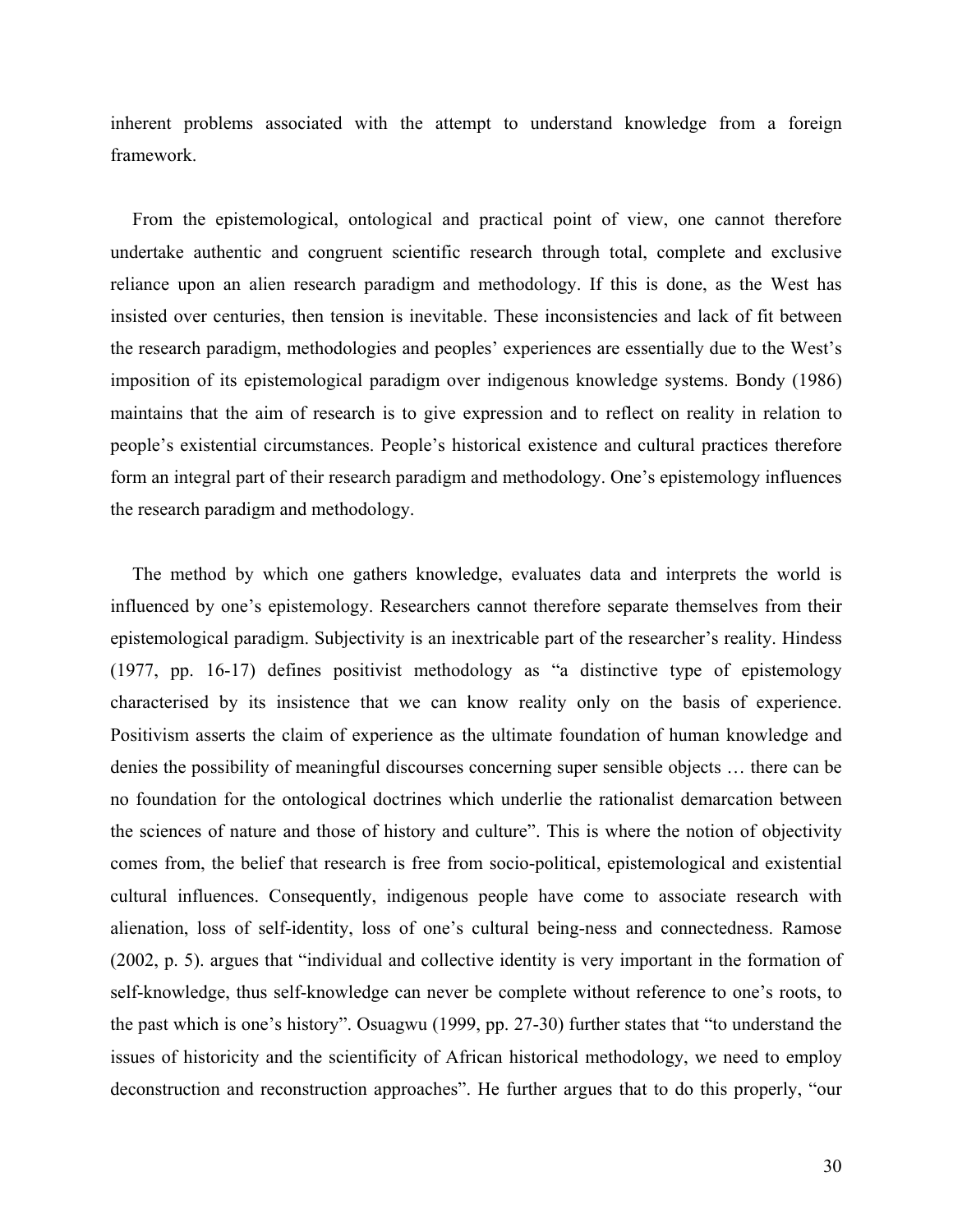investigations must take into account our historical origins/originals: contexts, times, places, persons, events, projects, problems, influences, doctrines, schools, literature, etcetera. We must get back to the origins and originals – to the remote ancient times in North Africa – to discover in their proper purity, identity, integrity, differences and merit which were distorted, denied, omitted and forgotten by later historians. Reconstruction comes into play, to co-ordinately and complimentarily, put things into their proper perspective. This proper reconstructive placement implies the creative moment of construction". The current methodological tensions and inconsistencies between the Western and indigenous peoples, Africans in this case, is a justifiable attempt by Africans to deconstruct and reconstruct the deformed African identity. The history of our psychotherapeutic practices and their cultural heritage and their dynamism to a very large extent defines Africa's uniqueness. On this reasoning, the study of history is both necessary and imperative (Ramose, 2002).

The above sketched background gives rise to the need to critically evaluate how both a research paradigm and methodology can be unauthentically exploited. The West has used its "definitions" of research, paradigm and methodology to subjugate and undermine indigenous cultural practices. There has therefore been a conventional tendency that has created a closed and rigid system of knowing that only permitted the self-certifying discoveries and claim to absoluteness in the name of science. The essential problem inherent in this way of thinking is that it generalises and globalises standards, assuming that the Western paradigm should be treated as a universal constant. Okere (2005b, pp. 8-9) argues that "those who preach universalism thinking that the West has discovered the *only* universalistic themes of all philosophy and for all time can be likened to those who imagine that the whole world should join the bandwagon of globalisation since it is not only the inevitable future, but indeed the only true future for all". In the light of this universalised and institutionalised thinking, diversity is seen as deviancy that needs to be strictly controlled. Anything that does not fit what Steiner (2002, p. 2) calls the "rule and law of science (paradigm)". It is this identity deformation, gross injustice and historical prejudice against African research methodologies, by Western science that indigenous people are questioning and resisting.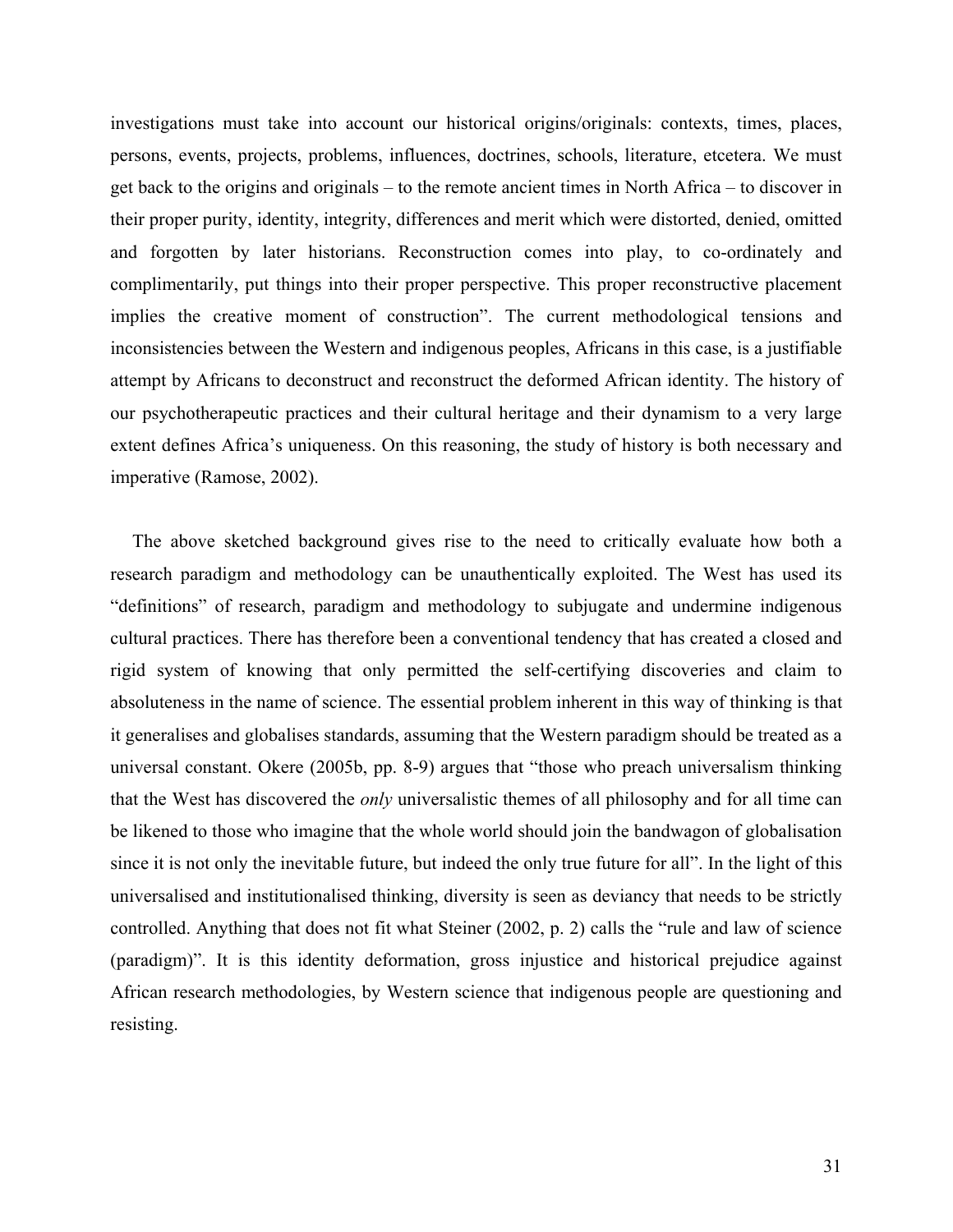Smith (1999, p. 1) reminds us that "from the vantage point of the colonised, the term research is inextricably linked to European imperialism and colonialism, therefore the word 'research' is one of the dirtiest words in the indigenous world vocabulary. The way in which scientific research is implicated in the worst excesses of colonialism remains a powerful remembered history for many of the world's colonised people". Okere (2005a, pp. 21-22) supports Smith's argument, but further argues that even the words "science and Western are emotionally charged words invoking intense feelings of partisanship and, for some, even resentment". Embedded in Smith and Okere's observations is the extent to which research and science have been and are still exploited, to subjugate indigenous people. S. Lifschitz (personal communication, March 16, 2006) argues that scientific inquiry or research reduces experience as a form of knowledge to the periphery and therefore anything that does not "fit" this "scientific inquiry" is not regarded as science. It is on the basis of this lack of "fit" with the predominant paradigm that we see indigenous knowledge systems being marginalised because they do not "fit" the universal Western "scientific" paradigm. Similarly, the acceptance of any research results and the methodology followed must "fit" with the Western paradigm; otherwise they do not constitute "authentic scientific knowledge". This generalistic, scientific and rationalistic thinking does not differentiate people according to their historical and cultural experiences and contexts. The Western scientific paradigm has demonstrated that it does not have the will and interest to understand historical realities from indigenous peoples' cultural frame of reference. The one common Western universal way of interacting with other knowledge systems is to subjugate and displace them through bureaucratic and rationalistic research methodologies. On the basis of the above argument, it is thus appropriate to conclude that Western science cannot deal with differences and diversity (Coates, Gray & Hetherington, 2006). Anything that goes beyond the comprehension of the Western conceptual framework does not seem to form any meaningful body of knowledge and therefore it is regarded as unscientific. In this way different, unfamiliar and non-compliant realities are thus reduced to no knowledge or less significant status. Despite this rigid arrogance by the Western methodologies and knowledge interpretation, indigenous people are more and more collectively reclaiming their identities by researching and practising their culture. Methodologies used here are consistent with the indigenous epistemologies and forms of social inquiries.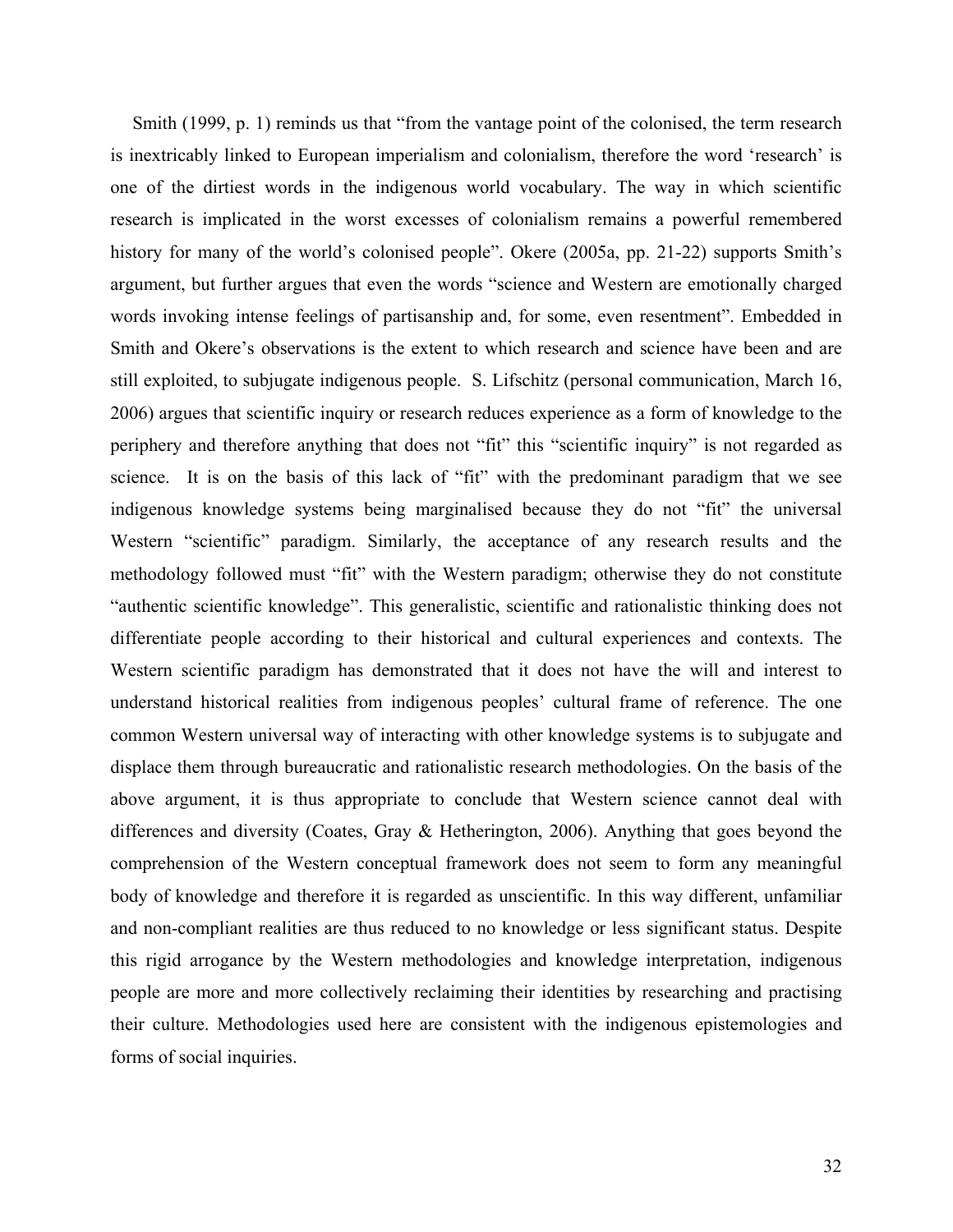According to Bondy (1986, p. 237), people have "multiple variety of *historical* existential realities about the world" and this makes it difficult to create normative standardised definitions. Steiner (2002, p. 9) emphasises the importance and uniqueness of history as personal experience by stating that "… history is what we experience, it is not a theoretical filter through which we interpret experience, history is what we experience immediately. History is present to us and is experienced as future possibilities … it presents the dimensions of culture, research themes and the being of researchers and others, history is the milieu in which we live our lives, it is the source of our experience and what makes us meaningful". The word history is here placed within a different conceptual level and framework. Whether we are referring to his-*story* or her-*story,* this relates to a -story, a narrative which is at the level of experience. This experience constitutes knowledge. But such knowledge is not "science" as understood in terms of the Western epistemological paradigm. To be *science* such knowledge must appeal to the etymology of this term derived from the Latin; Scire- in Latin means to know. It is knowledge, any kind of knowledge arising from experience. And this knowledge is referred to as reality. It is in this sense that reality is science.

In recent years, the understanding of history as experience, knowledge, and reality has gained momentum and prominence especially among the indigenous people, whose history was not seen as authentic knowledge or science. In his interrogation of *the question of science*, Okere (2005a, p. 25) discusses science on two different levels; first level science (science as knowledge in general) and science as one and as many. The latter level is informed by the notion that all human beings by nature desire to know. Okere argues that "to claim such a prerogative exclusively for one people or culture or to deny it to others would be to disqualify those others from a class of humans. As such all human beings as a matter of fact, somehow do have some knowledge. Many in the sense that, since such basic knowledge is human activity par excellence, it is also supremely historical in a supremely pluralistic world. That is why, as in human activity, there must be more than one way, in fact many ways of doing it, each human group/culture structuring and colouring its own knowledge according to the specificities on its own environment". This understanding of science departs radically from the Western rational meaning of science. At this level of conceptualisation, according to Okere (2005a, p. 22), "science or knowledge is a special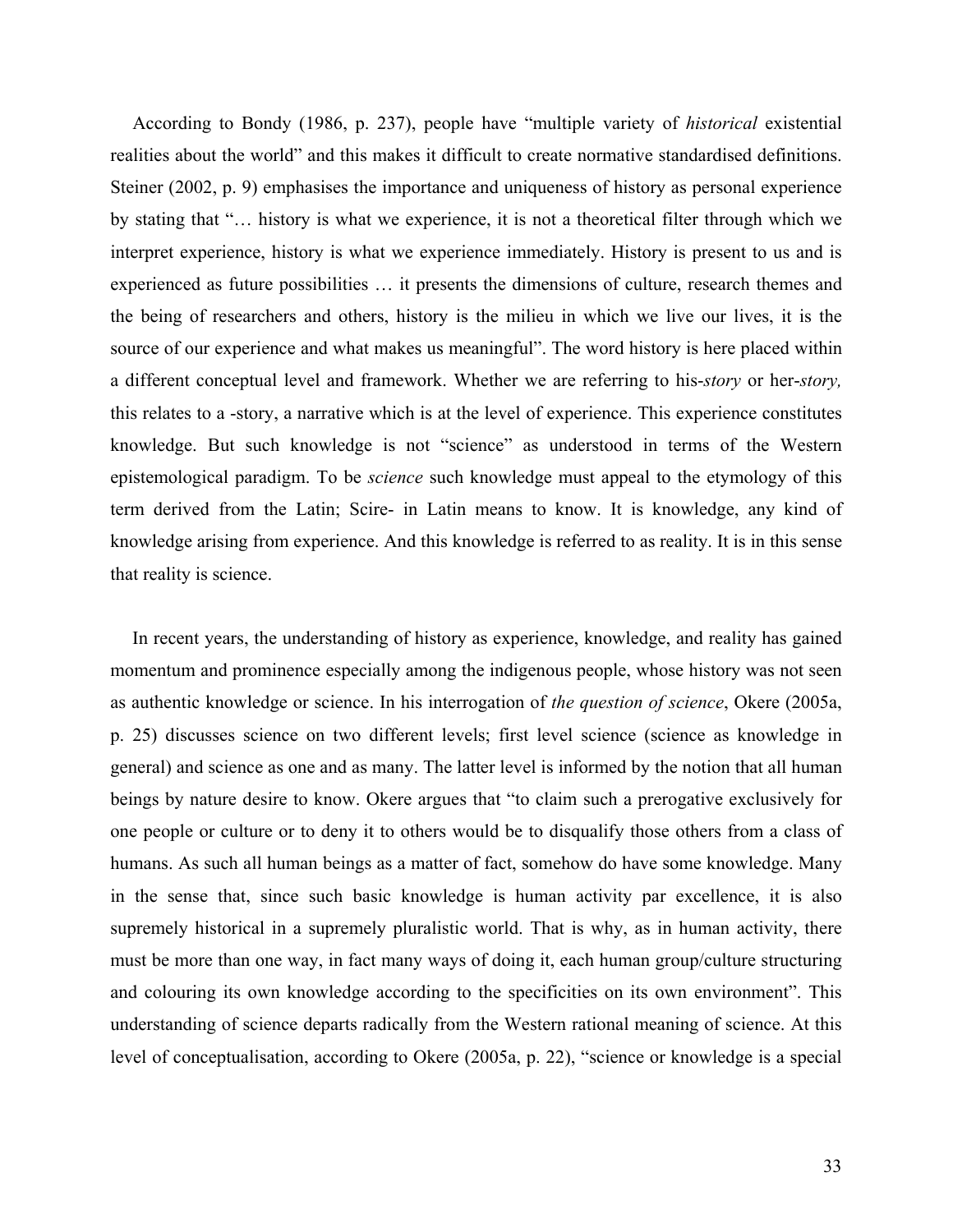activity or mode of being of man by which man relates to reality from the perspective of the truth, truth here meaning getting reality as it is".

A complementary understanding to Okere's view of science is provided by Osuagwu's conceptualisation. Osuagwu (1999, p. 51) defines science as "formally a rational, systematic, rigorous, logical, critical, creative and objective enterprise; that aims at investigating, understanding and discovering reality in its veracity or falsehood". Osuagwu (1999, p. 52) goes on to argue that "our foregoing position does not intend to neglect the serious caveats noted by African critics against erroneous Europeanism in African scholarship, … we must moderate the unscientific aspect of the recommendation for the total rupture with or isolation from the basic, common or international scientific rules of open-mindedness, partnership, complementarity, collaboration or community. The correct understanding of science recognises its autonomy and objectivity which operates supremely over particular persons, peoples, places, times cultures and histories". Clearly, Osuagwu's understanding of science honours universality and objectivity. It is prescriptive. Freire (2003, p. 47) succinctly describes this "Western scientific methodological" prescription, by arguing that "every prescription represents the imposition of one individual's choice upon another, transforming the consciousness of the person prescribed to into one that conforms with the prescriber's consciousness". A prescription by its very nature creates norms, standards and laws which set exclusionary conditions to the one that must conform to the prescription. The acceptability and effectiveness of the prescription depend on the parameters laid down by the one who prescribes the rules.

The argument that we would like to advance here is that the proposed "basics" and "international scientific rules" criteria must take into account indigenous peoples' experiences. These "methodological standards" should be formulated through dialogical engagement, and not exclude the contributions of other cultures and systems of thought. According to Okere (2005a), there are different ways of being and of relating, therefore there are equally various ways of knowledge or science. This understanding of science is accommodative of different experiences and contexts. Western "science" is "often limited both in its subject area and approach, restricted to the building of bodies or systems of truth about specific regions of reality, following certain well defined methods of inquiry" (Okere, 2005a, pp. 22-23). The above divergent views on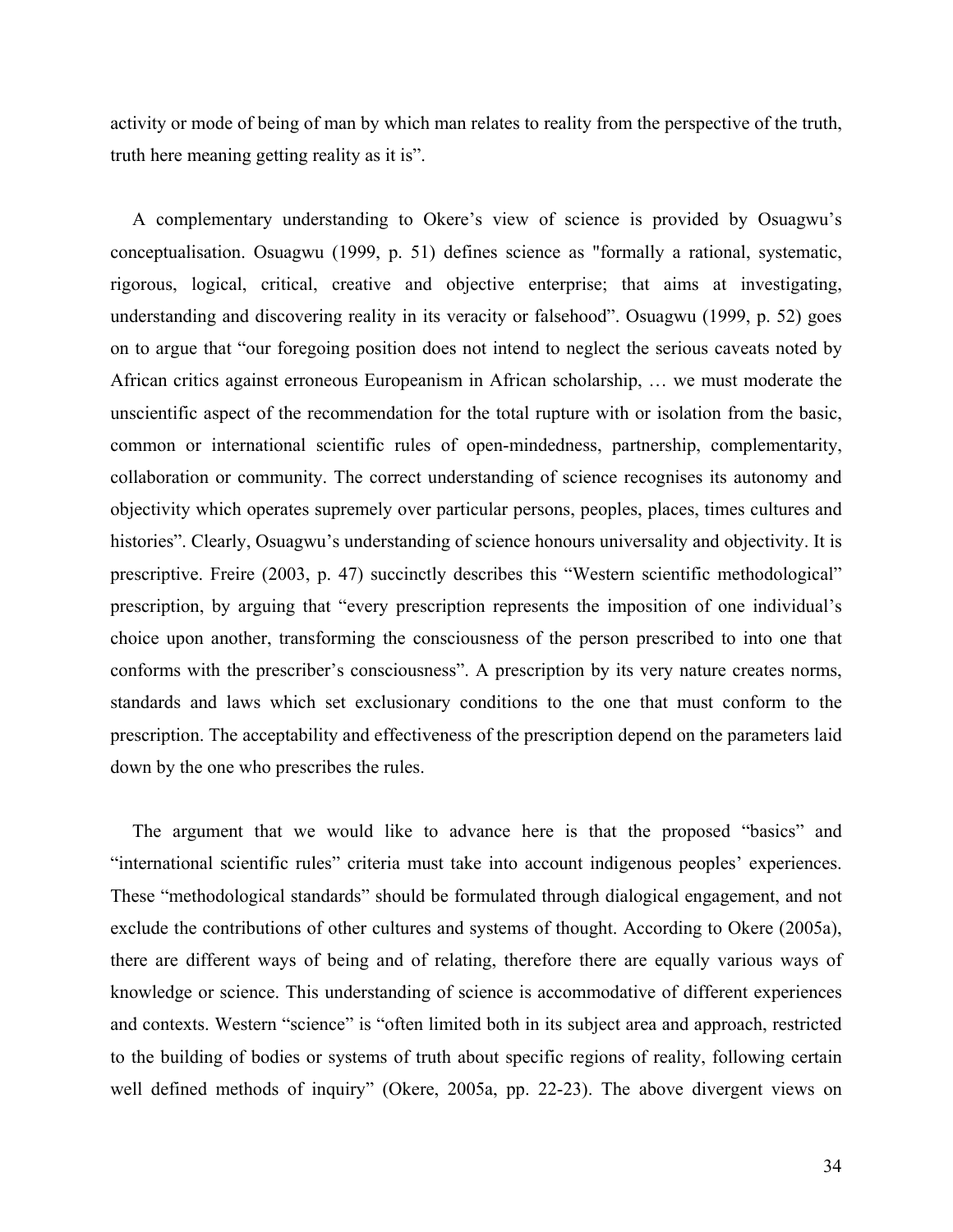science therefore show that "science" is prejudiced and biased when it becomes unilaterally prescriptive and universally applied, thereby excluding vast areas or "pools" of knowledge or experiences and their corresponding methods of inquiry. Okere's redefinition above has provided us with an expanded meaning of history. Our understanding of history as a systematic, old and ever growing creation of bodies of truths and significant dates' recordings and analysis in academic settings is challenged. A new expanded conceptualisation and meaning of history as narratives, realities, experiences and science has therefore emerged. We would like to align ourselves with Okere's latter definition. We have argued that all knowledge has forms of science to it, and science comes from experience, and experience constitutes history, and history is a source of reality. We therefore conclude that knowledge, experience, history and reality are constructed through different scientific means. Science in this context includes and represents lived experiences that manifest in both the visible and invisible worlds.

We will now turn to the definitions of the concepts *research, paradigm and methodology* and briefly show how each one of them fits in the main argument advanced above. These concepts will then briefly be reflected upon to create the context for a critical discussion of the methodological problems of psychotherapy as a social inquiry field. Critical reflections on these concepts and how they are misused by the West to create a myth of universal "science" will be provided.

### Research, Paradigm and Methodology

The conceptual relationship between research, paradigm and methodology is very complex and to a very large extent defines what "science" is. Yet this inextricably connected relationship does not receive the necessary interrogation it deserves in social inquiry and in particular, in psychotherapy literature. The unjustifiable Western dominance and use of the concepts research, paradigm and methodology in modern and post-modern scientific enterprises needs to be seriously explored. The basis on which Western "authentic scientific" research is proclaimed universal is backed up by these concepts. In our view, these concepts are indeed necessary to guiding the social inquiry process. The problem we have has an ethical and methodological dimension to it. That is, when these concepts are manipulated and used not to the benefit of all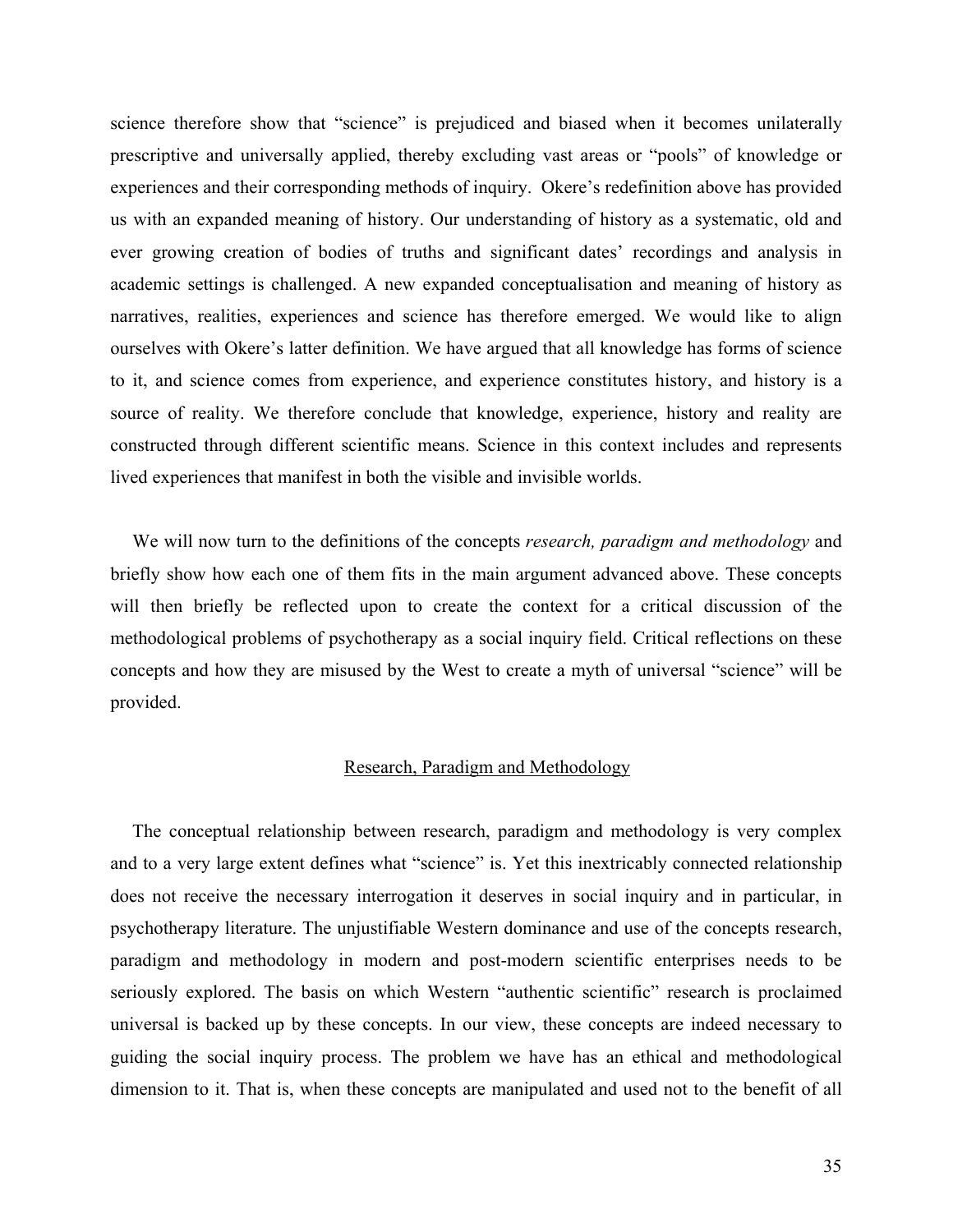humanity, but for the exclusion of other knowledge systems. Bondy (1986, p. 244) sees this methodological imposition as "the alienation of being, which is more serious in the dominated nations, among which the Hispanic American countries must be counted". This state of affairs means that indigenous discourses are dominated by non-indigenous epistemologies. Osuagwu (1999, p. 56) argues that "scientific methods are not ready-made and self-evident. They need to be, at least informally, but better formally, discovered and established for comprehensive and effective employment". It is this self-imposed, expansionary and inappropriate application of research, paradigm and methodology that we will question on both moral and "scientific" grounds.

### Research "Defined"

In a philosophical paper entitled, *the technicity paradigm and scientism in qualitative research* Steiner (2002, pp. 1-2) critically contrasts *research* and *reflection*, and defines research as "a special way of making, acquiring and evaluating knowledge based on specialisation, efficiency of knowledge production and detachment of what is studied from its usual context so that researchers can focus on the area of special interest and be most efficient. A rigorous, institutionalised pursuit of certainty through rational, objective representation of experience … research involves the frantic accumulation of specialist data for its own sake, as the basis for expertise and for the power to control the territory defined as the specialist discipline". Steiner goes on to disagree with this conceptualisation by arguing that such research relies on agreed and controllable methods for accumulating and evaluating knowledge to permit division of labour and a faster aggregation of a body of knowledge valuable to the discipline. This definition, which we have become used to associating with "authentic and credible" research, resembles the typical Western thinking about research. Steiner (2002, p. 2) refers to this research conceptualisation as "research-driven knowledge making in the epoch of technicity, scientism, specialisation, abstraction and rationalism". The problem with this objective, globalised and standardised Western definition is that abstraction and rationality as defined by Western thought are assumed to be the universal and ultimate scientific criteria. If we adhere to this definition, we will inevitably exclude other ways of knowledge gathering that do not fall under these criteria. Within this context, tension and disagreements in terms of cultural diversity, beliefs and values develop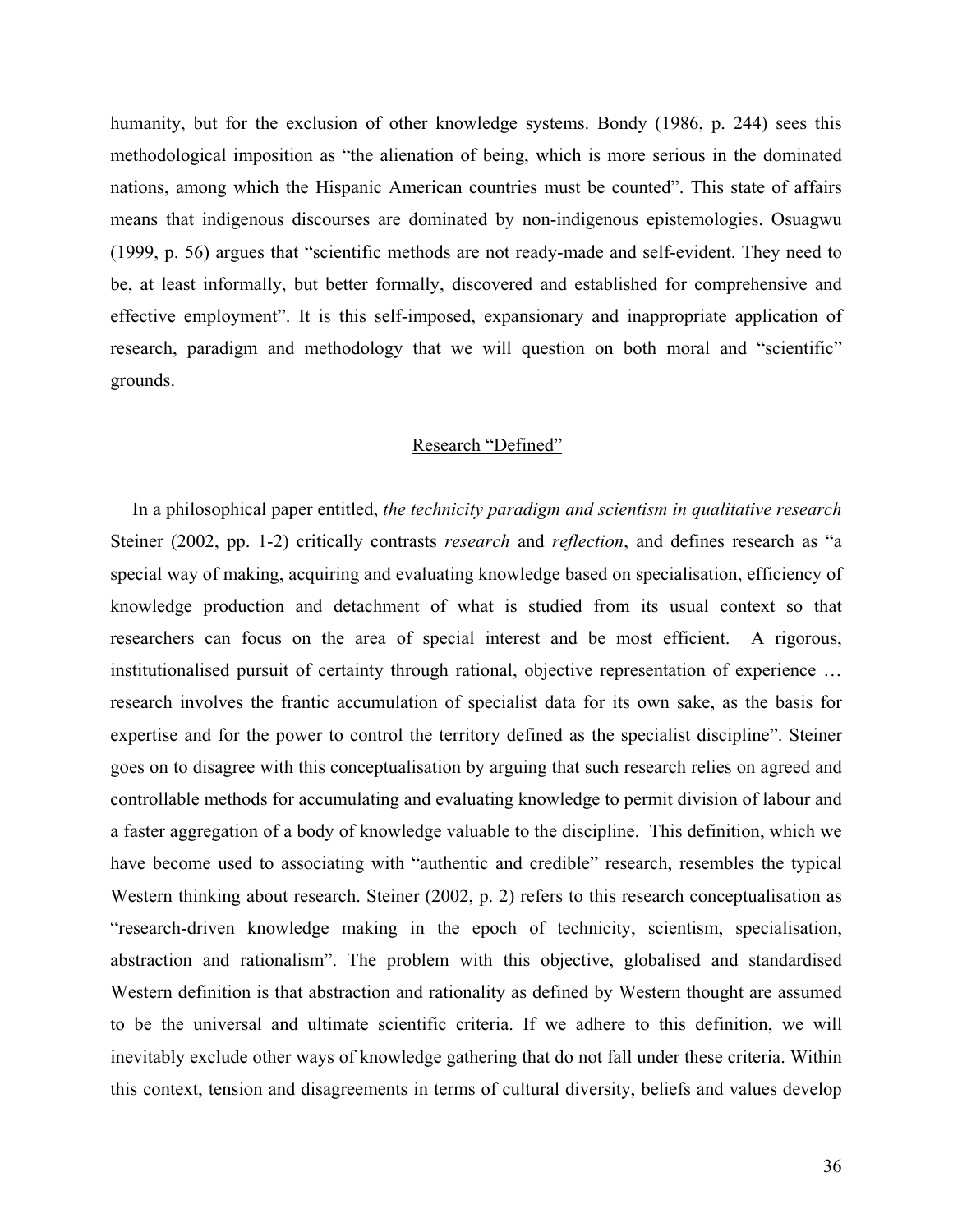between the Western and the African ways of knowledge construction. As we have demonstrated with the notion of science, we would like to rather think of research as a systematic process of knowledge acquisition through which different people in different contexts come to know, represent and reflect their experiences and the world. This understanding of research does not provide rigidly defined rules, but allows and supports various methodological approaches and creates conditions for self-criticism as well as criticism from the outsider's viewpoint.

Our argument above clearly shows that research is not a detached, specialised, institutionalised pursuit of knowledge through certainty, narrowly defined rationality and standardised objective presentation of knowledge. The conditions for such research are mostly created by the economic and political interests of the research funders. On the contrary, *research is a diverse and broadbased human pursuit of knowledge permitting comparison and dialogue among the multiple ways of knowing and doing.* A return to a more diverse, inclusive and context-sensitive praxis that will effectively situate research in its appropriate and meaningful context is therefore preferred. An understanding of research as a culturally dynamic process of interrogating, questioning, conceptualising and interpreting knowledge with the view to creating meaning about the world is therefore argued for.

Germane to our definition of research is the proposition that the researcher is free to choose and pursue the topic of research. However, in practice it is the case that research is often bound to respond to political and business interests. For example, Lysenkoism in the former Soviet Union was the kind of research in pursuit of political objectives and so was the funding of the Humanities and the Social Sciences in the West during the Cold War. The ascent of economic globalisation took precedence over the Humanities and the Social Sciences and has now placed greater emphasis on funding science, technology and business management sciences. Accordingly, companies such as Monsanto would fund research that promotes business interests, as was the case with the *brown bean* episode. The close alliance between scientific and academic research with business interests has compromised academic freedom and downgraded the quality of research. It is in the light of this unfolding experience that many scientists and academics continue to plead for the "dis-establishment of science". The support and realisation of this plea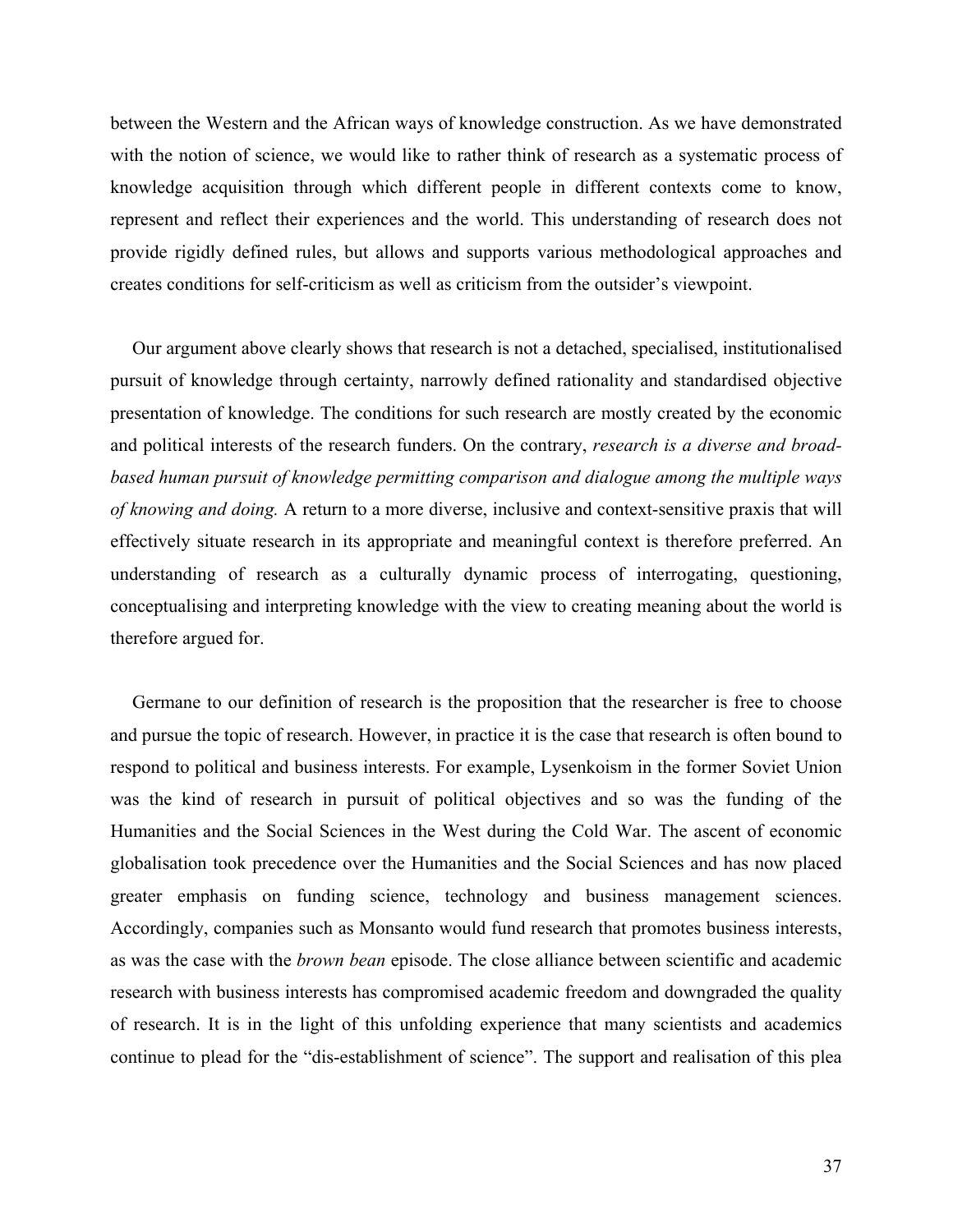in practice is essential to upholding academic freedom in particular and, human freedom in general. It is vital to the human right to give meaning to life and pursue happiness independently.

## Paradigm "Defined"

Kuhn's (1962) famous publication, *The structure of scientific revolutions,* deals extensively with the concept of "paradigm". Kuhn (in Reason & Bradbury, 2001, p. 4) defines a paradigm as "an overarching framework which organises our whole approach to being in the world … a framework which organises all perceptions and thinking". Broadly defined, a paradigm is, according to Ajei (2007, p. 134), "theoretical and practical background which members of a scientific community share". Paradigm here represents a worldview. Worldviews are depicted in peoples' ways of living, including their cultural practices, belief systems and experiences. All people irrespective of who they are or where they come from therefore hold particular worldviews. Since all people have worldviews, all people have a paradigm. This implies that different people have their own unique ways of viewing and dealing with the world. If paradigms reflect peoples' worldviews, these reflections must be viewed in their respective cultural contexts. All people have their unique own ways of philosophising about their existential experiences. A paradigm is a systematised, organised and meaningful way of knowing, experiencing and explaining the world, irrespective of who is engaged in the "knowing". Kuhn advances the argument that scientific inquiry always takes place within a certain conceptual framework, regulated by theoretical and methodological assumptions and interpretations that are consistent with that practice. The West cannot therefore claim to have a superior paradigm to those of indigenous people or claim to be the only ones who "know". Our experience has been that the West has developed a tendency of presenting the Western paradigm as *the* universal and objective paradigm, and this we regard as a distortion, misunderstanding and a narrow sense of what a paradigm is. Reason and Bradbury (2001) expand the understanding of a paradigm to mean a *cultural worldview,* which from time to time, depending on the culture and context, shifts as lived experiences breed new knowledge.

The above definition creates a diverse perspective, of understanding a paradigm as a flexible context-bound cultural framework of inquiry and questions the West's limited rational, analytical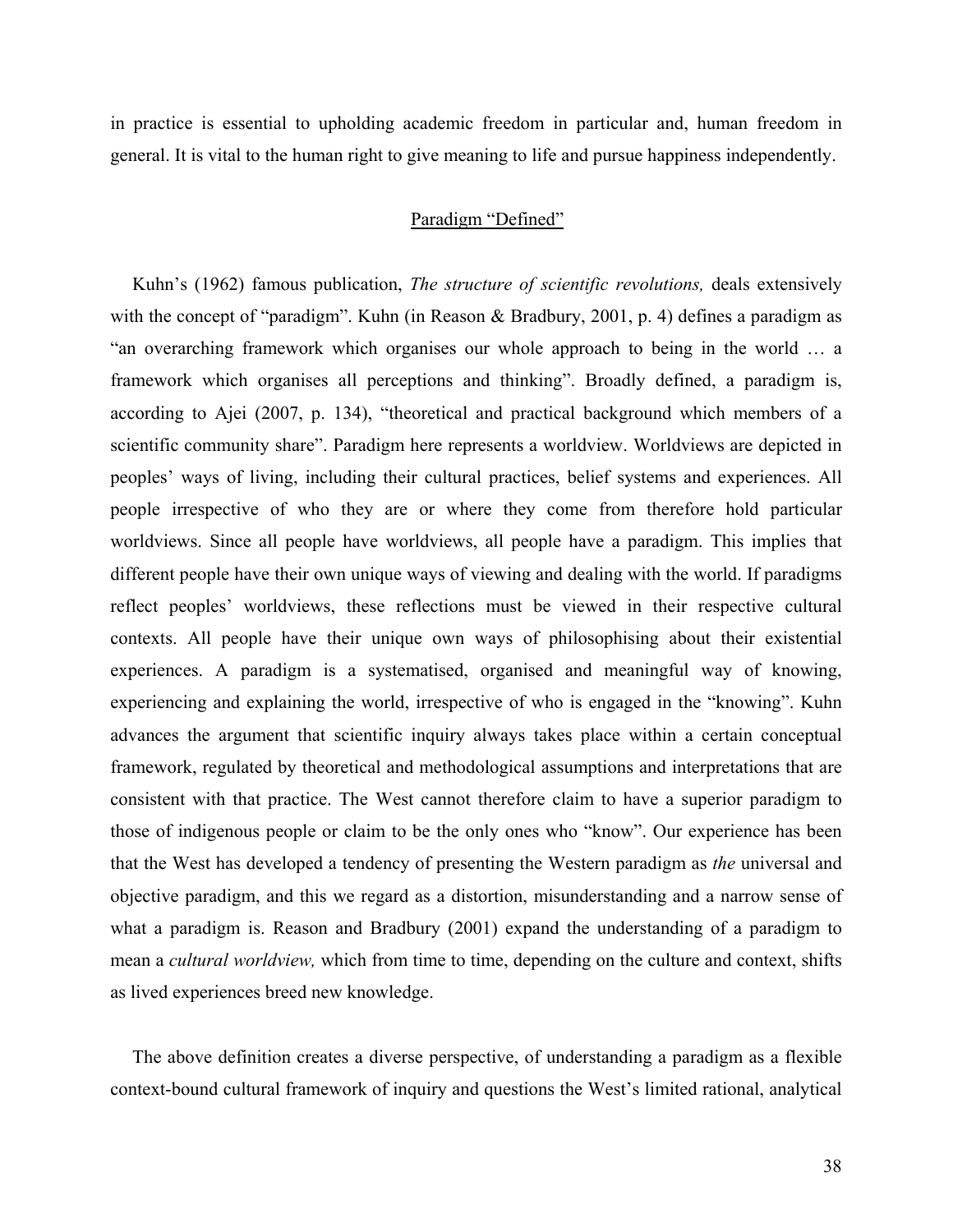and absolute claim to all "scientific" knowledge. People's existence in the world is understood through their epistemological existential inquiry processes predicated by their unique lived experiences. For example, most Africans' existence is understood in the indivisible dimension of the visible world (Bujo, 1998). We will call this *an existential ethic*, which gives identity to people. From the above arguments, it is clear that undertaking research requires a particular paradigm (framework). A paradigm cannot therefore be prescribed and detached from the daily activities and meanings attached to these experiences, practices and beliefs of the people concerned. If the researcher shifts the "accent" of reality, then the result is what Hindess (1977, p. 66) describes as "detaching oneself from one's biographical situation within the social world, and entering 'a field of pre-organised knowledge, called the corpus of his science'". *A paradigm is therefore an individual, community and cultural way of constructing, interpreting and understanding the world.* This worldview is shaped by the past and present conceptual view of events and processes of that particular historical cultural context.

## Methodology "Defined"

In our observation, methodology and method are in many instances used interchangeably in research work. These two concepts are not on the same logical level and are therefore not the same**.** Method refers to the procedure followed, and methodology is science or knowledge about the procedure. Methodology therefore refers to a higher order reflection of the research method in the production of knowledge. Osuagwu (1999, p. 56) defines scientific method as "an inevitable condition for the possibility of science, it is, indeed, a categorical imperative for science's discovery of truth and meaning of reality. Negatively defined, method is an effective condition for the detection, correction and avoidance of error or falsehood". Our argument for the rejection of this latter definition is that we see this definition of methodology as inflexible, limited, controlled as well as a mechanical conditioning. In what can be seen as a broad social sciences view Hindess, (1977, p. 2) conceptualises methodology as a "discipline, bordering on philosophy, whose function is to examine the methods which are used or which should be used to produce valid knowledge". In Hindess' conceptualisation, methodology is a field of study that entails philosophical reflections on the methods that are used in the production of knowledge. In a more operational and specific definition of methodology, Hindess (1977, p. 3) rejects any view that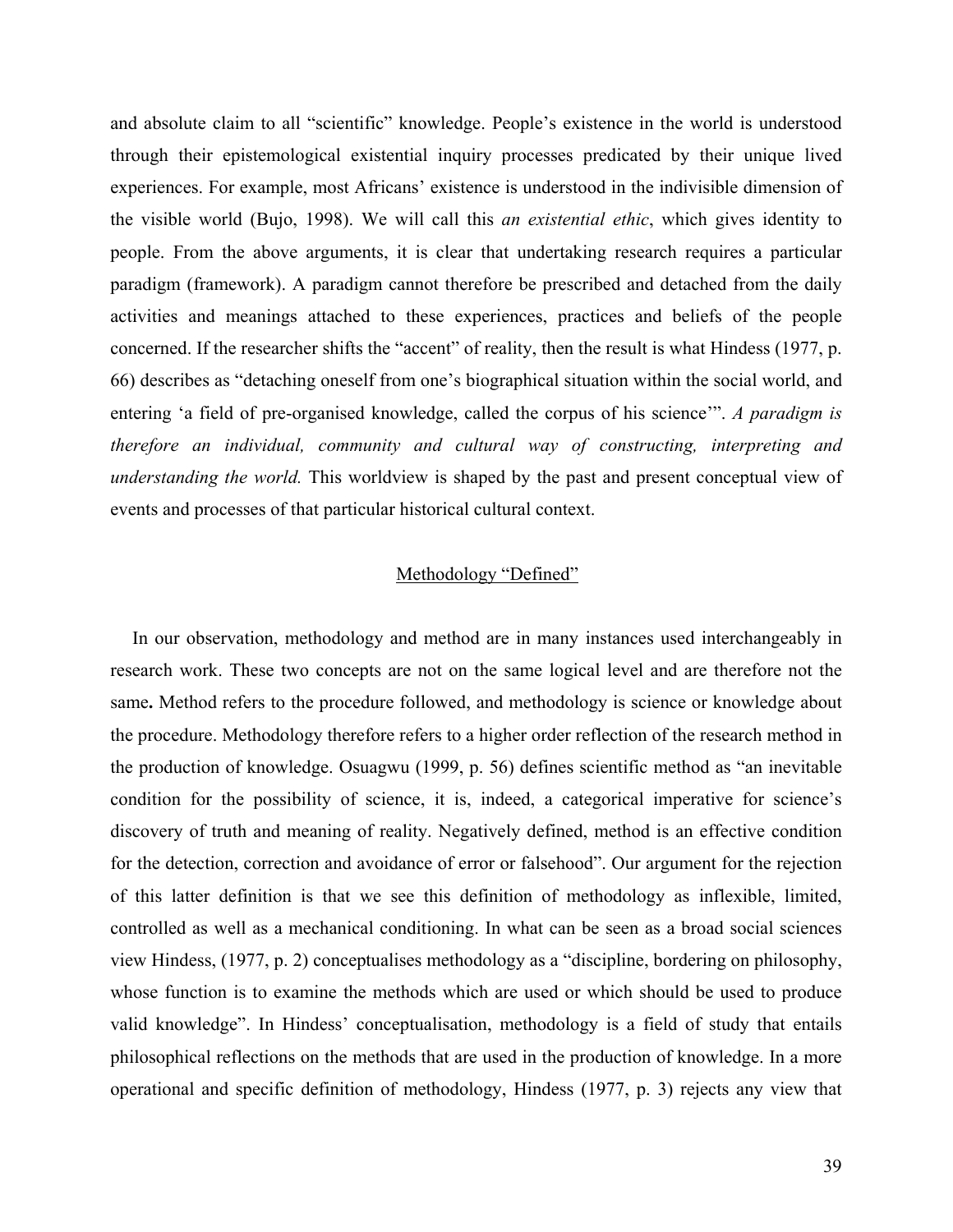sees methodology as "the claim to correct procedures to the sciences … the scientific knowledge produced and thought to be valid only if its production conforms to the prescribed procedures". Methodology as a philosophical "reflection" critiques what is already "laid down". This is contrary to the limited "scientific" sense where methodology lays down procedures to either generate or to test propositions by those who wish to obtain valid knowledge. Our argument is that methodologically, the process of knowledge production must be consistent with the cultural orientation and the material contexts of the people concerned. Within the educational context for example, according to Olukoshi and Zeleza (2004, p. 12), "there is a need for African universities and their processes of knowledge production to have their cultural orientation …which entails the appropriation and transformation of 'external' factors and influences to the 'internal' principles and priorities that define orientation, values and practices". When a method is seen as a standardised prescription whose role is to complete, prove, detect, correct, avoid falsehood and devalues other knowledge systems, then it is devoid of reality and tension is inevitable. Hindess (1977, p. 66) contextualises methodic relevance by arguing that "the world of scientific theorising is distinguished from other provinces of meaning – in particular, from the paramount reality, the world of daily life" by a specific tension of the consciousness and "… a specific epoch, a specific form of spontaneity, a specific form of self-experience, a specific form of sociality, and a specific time perspective". Hindess (1977, p. 3) accurately captures this scientific inflexibility in method by arguing that "scientific knowledge is thought to be valid only if its production conforms to the prescribed procedures; it follows that the prescriptions of methodology cannot be validated by scientific knowledge".

Our attempt to "define" the concepts research, paradigm and methodology has been cautious. This tentative approach has been informed by the awareness that these concepts cannot be rigidly and universally defined. Within the realm of this study, research, paradigm and methodology "definitions" on studies in the African context must take into account the socio-political and cultural worldviews of the indigenous people as epistemological points of departure. These "definitions" must be broadened to accommodate other forms of producing and preserving knowledge. Among the many varied ways in which Africans construct, gather, preserve and pass on knowledge is oral tradition. This takes us to a highly contested debate on whether oral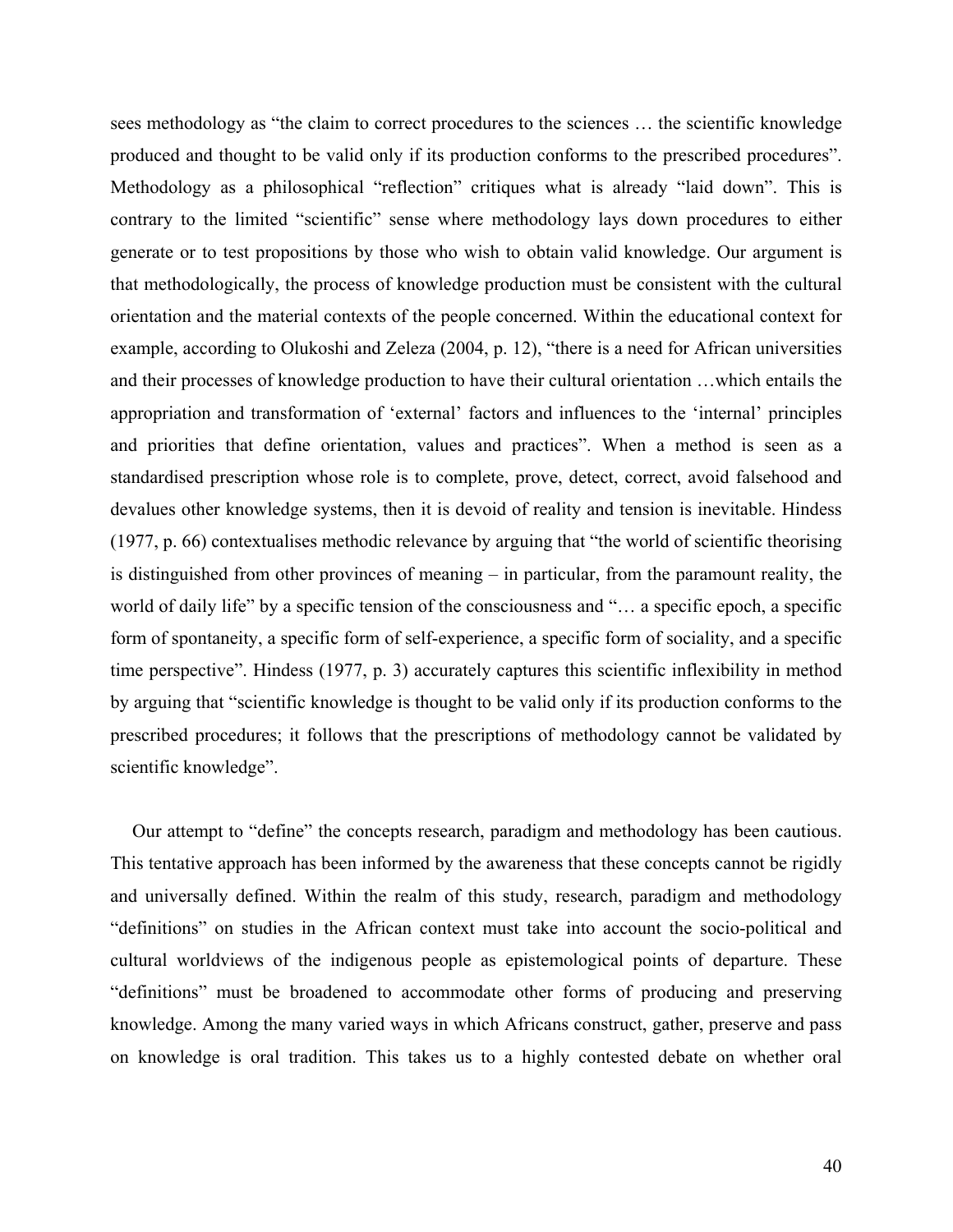discourse is and can be regarded as an authentic, viable and scientific method in the scientific enterprise.

### Oral Traditions and Western Thought

Properly construed and analysed, science has to be sensitive, respectful and accommodative of all realities, including African indigenous oral tradition. Any method of social inquiry that claims to be scientific must also appreciate and deal with oral tradition as an authentic, viable and scientific method. Oral traditions are usually defined as "illiterate" and "non-text" knowledge production and preservation methods. They are usually juxtaposed with "texts" which are used as disqualifiers for Indigenous and, in particular, African claims to authentic scientific knowledge. We will now expound indigenous African oral traditions and argue for their reinstatement as viable, intellectual and authentic scientific methods of knowledge production and dissemination in scientific paradigms.

## Oral Discourse

Oral discourses refer to the unwritten philosophical and methodological traditions used for producing, preserving and disseminating knowledge. The fact that information or knowledge is here not written down does not necessarily mean that such knowledge is less significant than "texts". However, as Okere (2005b, p. 12) points out, the added advantage of texts is to "help to identify, to consolidate, to preserve and to disseminate philosophy, but they do not make it any more than they make poetry". The unwritten nature of oral discourse is regarded by Okere (2005b) as an inconvenience and challenge to African knowledge bearers and producers, whom he encourages to establish written traditions. Oluwole (1997), in her book, *Philosophy and Oral tradition,* critically discusses "texts" and oral traditions and the value and contributions each has in the process of knowledge production, preservation and dissemination. In support of Okere's (2005b) view, Oluwole (1997) also emphasises that writing helps to document individual thought, provides immense opportunity for clearer explanations, detailed analysis and selfcriticism, all of which may raise the level of discussion. Oluwole (1997, p. 6) argues that "the acts of reflection, criticism, analysis, argument and discussion can all be carried out in a purely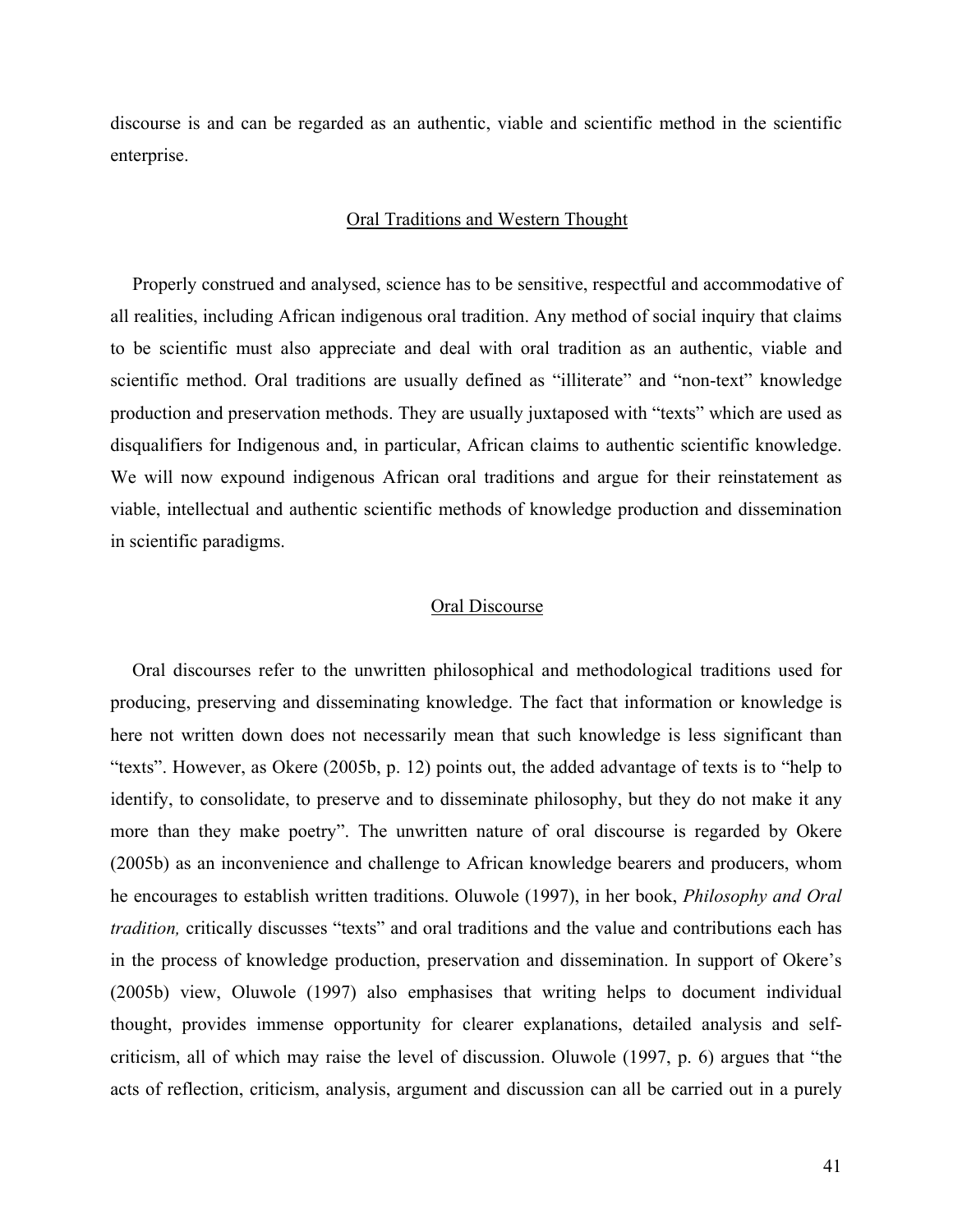oral form. And since the formulation of poetry, discursive prose, verse, narrative, etc. did not depend on the art of writing, the creation of these literary styles and structures cannot be said to depend on the mastery of writing". The argument for mastery of writing as a precondition for knowledge to be regarded as scientific therefore does not hold. Both the written texts and oral discourse are forms of expression. However, according to Western thought, only that which is written and recorded is preferred as scientifically legitimate. Our considered submission here is not to prove which form of expression is "more rational", "better", or "more civilised" than the other, but to indicate their unique role and significant contributions as methods of inquiry in the social sciences. Oluwole (1979, p. xviii) argues that "what is important is that there are no universal paradigms which all forms of thought must adopt everywhere in the world, philosophy belongs to a social group that gives it identity in a place and time".

In the context of this study, psychology and psychotherapeutic practice in particular are identified, defined and agreed upon by given indigenous African groups. Rituals which involve the use of proverbs, epic poems, songs, dance, stories and drumming are regarded by many Africans as therapeutic. The definition of what is therapeutic is usually conceptualised around those activities. They are subsequently preserved and disseminated in that form. These rituals then, become the expressions of those peoples' thoughts, emotions, social organisation, their cultural identities and therefore viable scientific methods of connections and dialogue. The large scale manner in which Expressive and Art therapies are practised by many indigenous people in Latin America, Africa, Scandinavian countries, New Zealand and Australia to mention but a few, indicate the importance and relevance of these oral traditions in contemporary societies.

### Oral and Written Discourses as Scientific Narratives

As alluded to by Okere (2005b) in our discussion earlier on, oral discourse is often disqualified for its non-reputability and "unscientificity" status in most Western thought. Those who subscribe to the mainstream Western science "written-evidence framework" as the only viable scientific data, continue to persist in their denial of existence to oral dialogue as a form of scientific narrative. Wiredu (1980) argues that philosophising is not necessarily tied to literacy and text material. It has to be borne in mind that even the Bible did not originate in a text form.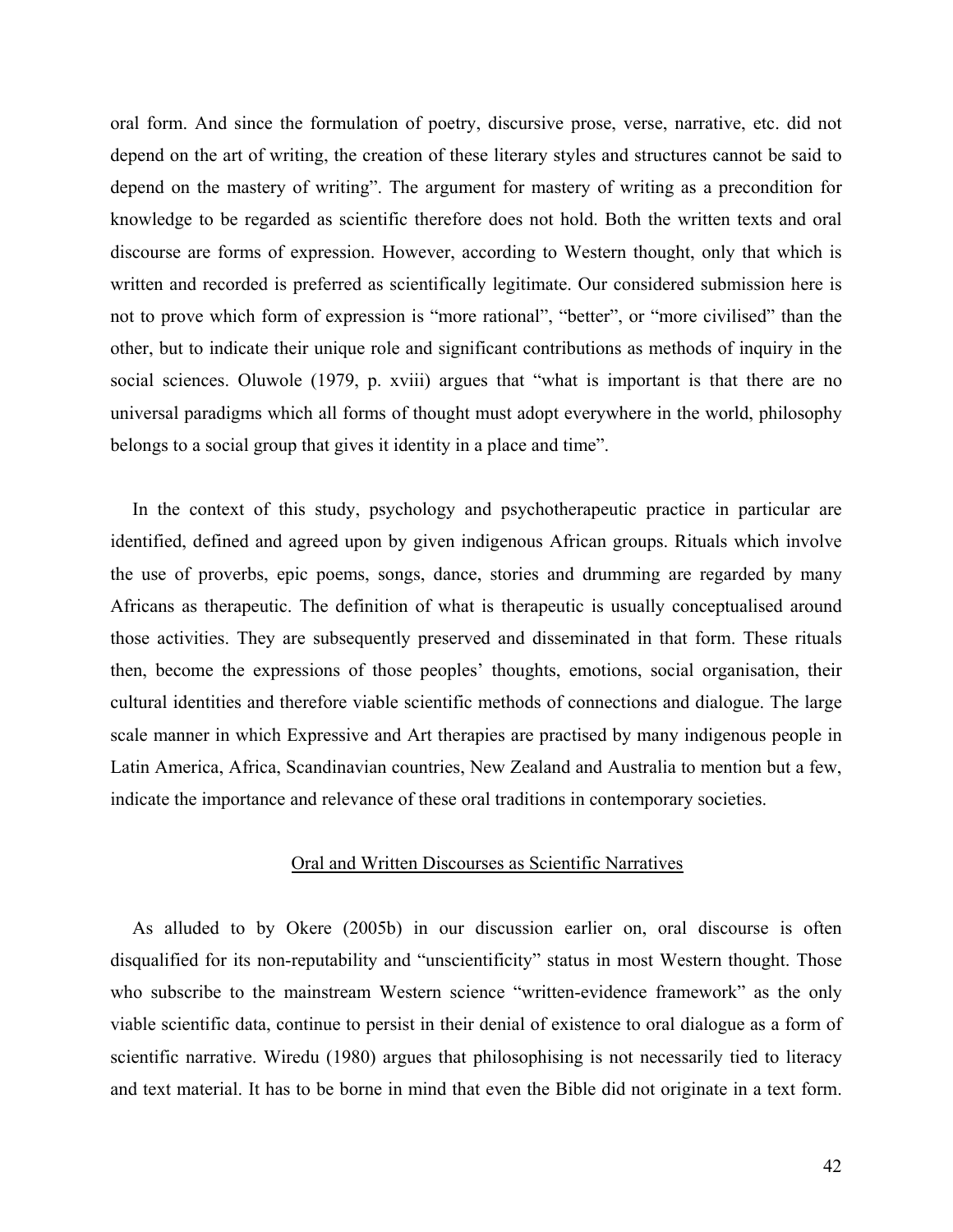We are told that "God" initially communicated His command to His prophets such as Moses orally. The written versions were the subsequent results of thoughts initially expressed orally. The process of learning and development which we acquire through our interaction with other people and our environment is not strictly and rigidly limited to written materials. If one for example considers the educational social dimension of riddles, proverbs, fairy tales and poems, then it can be argued that oral expressions embrace every sphere of learning and knowledge in life (Bujo, 2003). These materials and processes therefore constitute authentic knowledge or reality of the people involved in such narratives. Dialogue as a predominant African system of interaction and being is also capable of revealing, explaining and presenting reality or knowledge like any so-called organised scientific activity. Oluwole (1997, p. 13) reminds us that "language is a product of peoples' experience. When used for educational purposes, it involves learning a body of guiding rules and principles, not only of grammar but of conceptual formats". These conceptual formats include peoples' ability to express different forms of experiences and/or abstracting thought within particular contexts. In our view, experiences can sufficiently be expressed and represented through language, which in most cases takes the form of oral dialogue. The conventional tendency has however been to see the condition of orality as the determinant not just of the quality of individual thought within specific non-literate cultures of the world but also as a crucial element in an entire development. Oluwole (1997, p. 20) observes that "to refer to as an illiterate is to convey the ideas of being rural, traditional, unenlightened, uneducated, primitive, pre-scientific, pre-logical and subsequently liable to be a man or woman of low mentality". Although Oluwole is arguing for the reinstatement and recognition of oral tradition in the scientific discourse, this does not mean that she does not recognise the immense contribution that written texts have in knowledge production. Oluwole (1997) in fact goes to great lengths to point out the shortcomings of oral traditions, and also their tremendous value and contribution to human knowledge. What she is rather arguing against is the created perception that written texts represent a more rational and civilised discourse than oral traditions.

We have indicated that oral traditions are and can indeed enhance our scientific social inquiry processes. Oral discourse presents rationally coherent systems of thought that are no less than the conventional written texts. Oral traditions are important sites of knowledge that need to be approached and understood within their appropriate cultural contexts (Nabudere, 2003).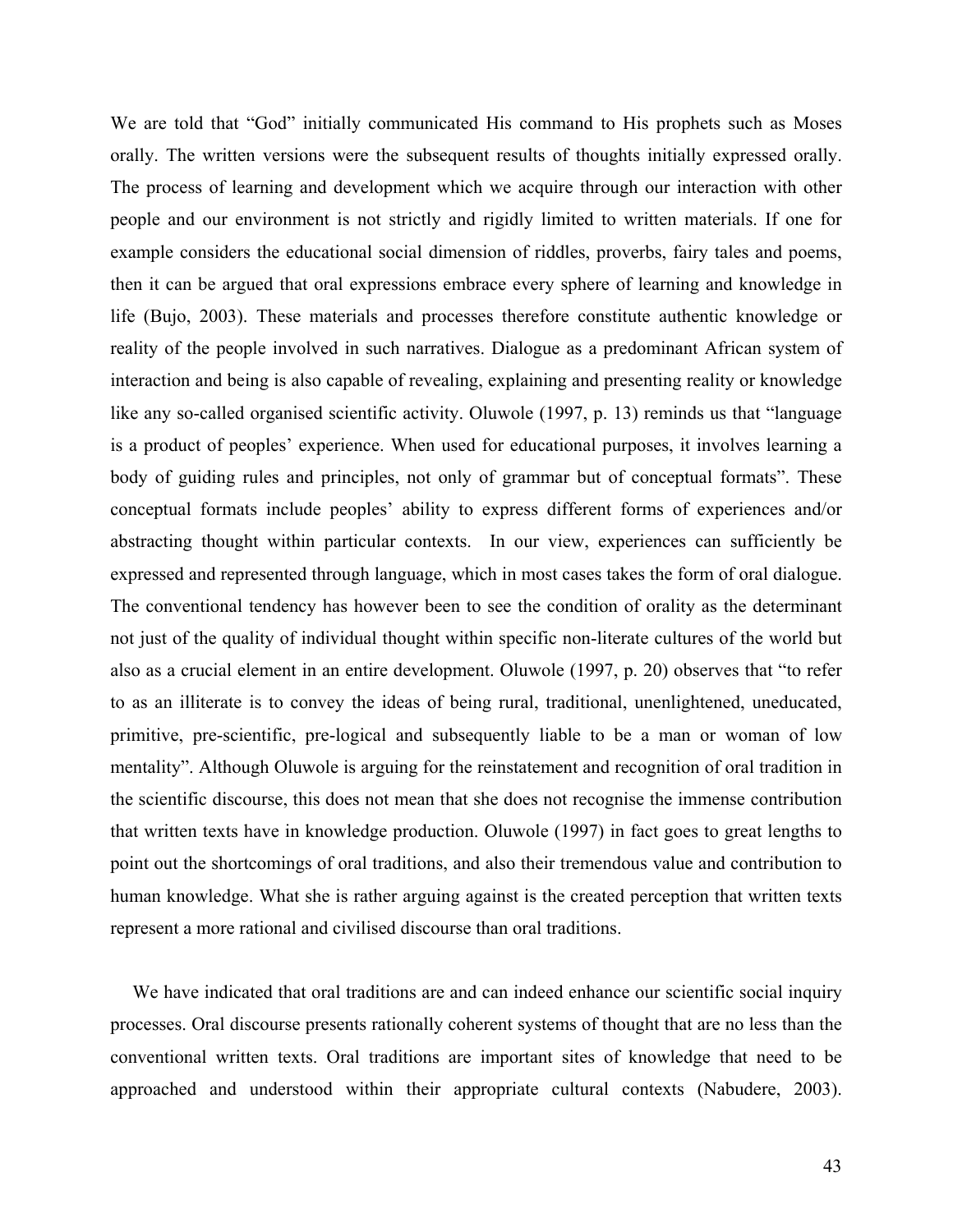Consistent with indigenous African societies, our proposed method of data collection will take the form of oral narrative, in the form of interviews (Kvale, 1996). In the context of this study, psychotherapy arising from this form of philosophy demands methodologies that are consistent with indigenous knowledge systems' epistemological paradigm. The researcher will therefore dialogue with participants in their own preferred indigenous language. These dialogues will focus on the participants' definitions and views of psychotherapy to reflect their experiences of this process of healing. Consistent with the African epistemology, these voices will then be invited to the dialogical space to form part of *whole* dialogical discourse, rather than be seen as separate "attachments" to this research text as is commonly the case with Western ways of conducting research.

In Chapter 3 we will critically interrogate the definition of the terms psychology and psychotherapy in the context of modern and post-modern thinking respectively. This reflection will take us to concepts empiricism, rationalism, universality and objectivity, and how this thinking has influence the current dualistic predominant discourse in psychology as a discipline and psychotherapy as a healing process.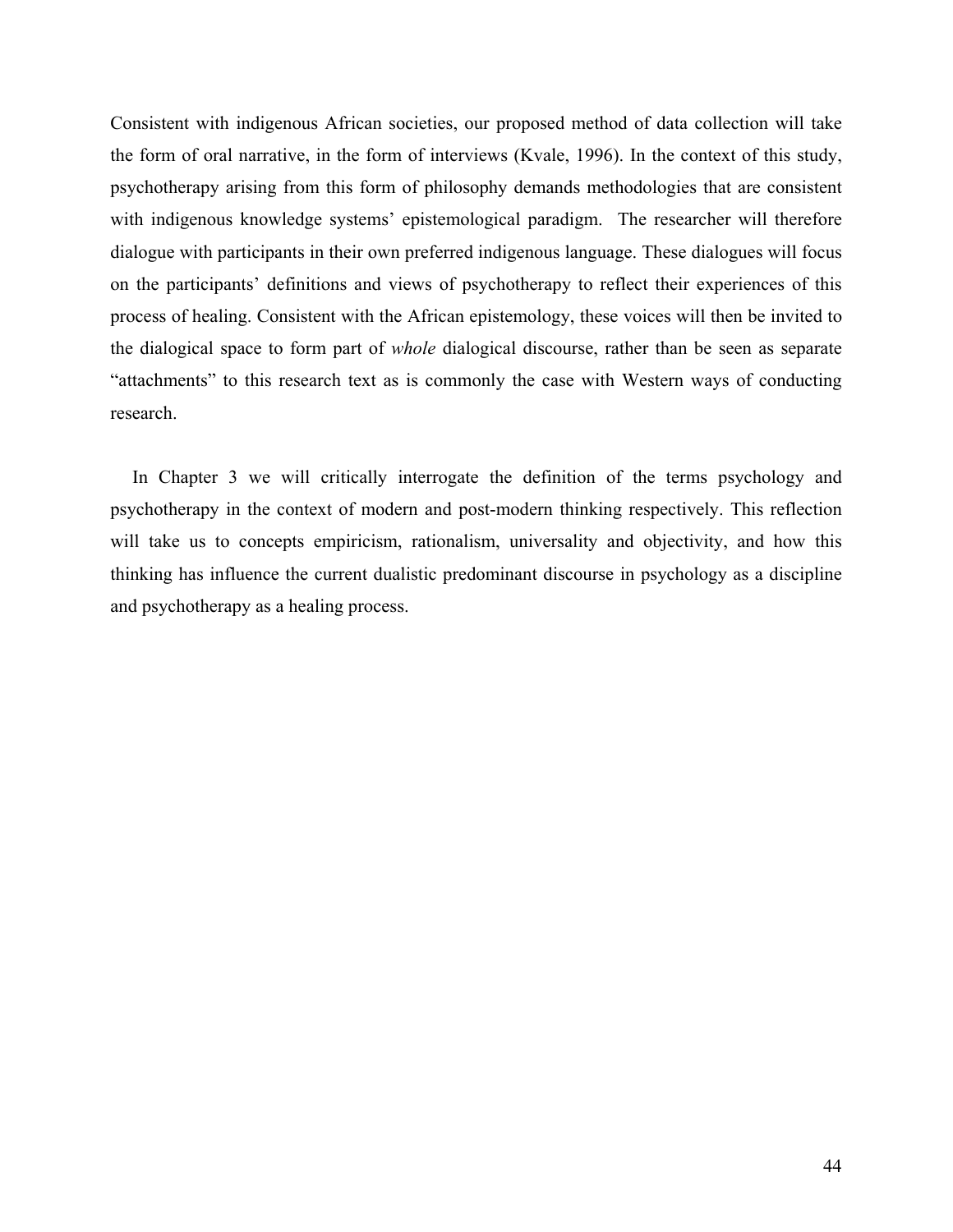## **CHAPTER 3**

### Introduction

The definitions of the concepts psychology and psychotherapy are as philosophically debatable as the field of psychology itself. There is no one definition, nor is there one conception of psychology and psychotherapy that fits with and is shared by all cultural groups. Psychology and psychotherapy are not value-free. The definition of fields of social inquiry such as psychology cannot be separated from the historical and cultural influence of their origin. Any suggestion that psychology and psychotherapy are value-free and independent of the epistemology that informs their definition and practice only serves to create a distorted impression of these social sciences. The idea of a value-free inquiry process presupposes that the therapist or researcher is conducting the inquiry in an "objective" manner. "Objectivity" has been questioned on the basis of its tendency to render disciplines and research processes' subjective nature invisible and turn their diversity into uniformity (Steiner, 2002). Vorster's (2003, p. 74) claim that psychology and psychotherapy can be studied in an "objective" and empirical manner is an example of how researchers and practitioners tend to present knowledge and social phenomena as being free from the influence of the researcher or therapist and their environing context.

Psychology and its treatment modalities as we know and practice it today, is inextricably linked to and influenced by the traditions of empiricism, objectivity and rationalism in the West. As a result, the many definitions of psychology and psychotherapy found in psychological literature reflect and adhere to these Western presuppositions. The problem experienced in psychology currently, is that these definitions and presuppositions are perceived to be universally applicable to all cultures. We object to this situation, because universalist approaches tend to simplify the diverse cultural landscape into fragmented specialised entities. These fragmented forms of knowing cannot claim to represent the many existing forms of "psychologies" and "psychotherapies" of the world. The world is a reflection of diverse cultural experiences inhabited by people with unique ways of dealing with life experiences, including indigenous knowledge systems. Understood in this sense, universalist approaches grossly misrepresent some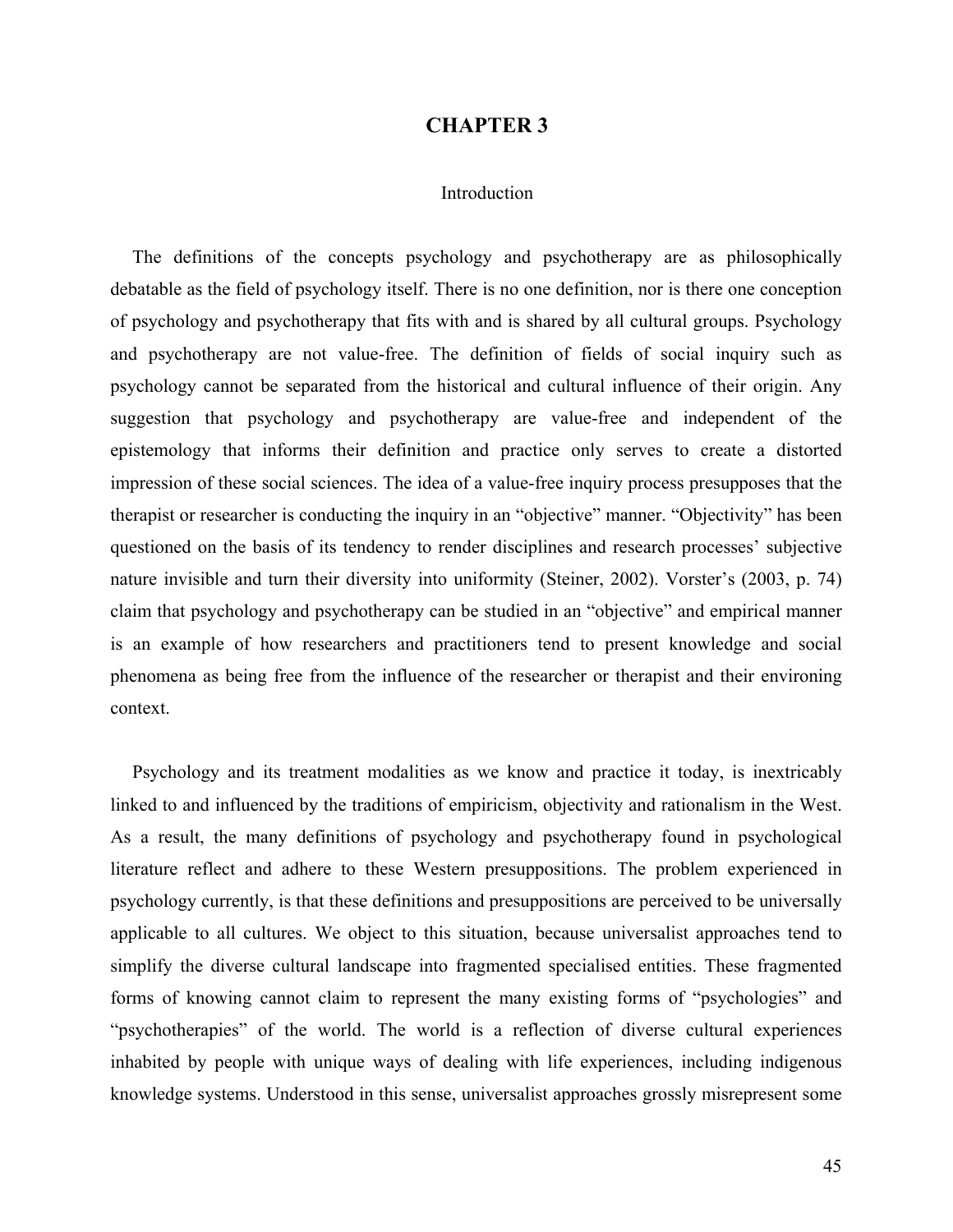of these indigenous realities. These approaches categorise and divide reality and people into an artificial sameness.

Contrary to this fragmented universalist view, most Africans believe that the universe consists of both visible and invisible beings. This conception evokes the idea of coherently linked and interacting systems that represent the wholeness of being. It is for this reason that we argue that the current psychology and psychotherapy curricula that split the totality of being into fragmented realities, disguised as specialities, are alien to the African idea of wholeness. Such approaches cannot claim legitimacy and relevance in the African context. In support of this view, Mkhize (2004, p. 25) argues that "traditional Western approaches to psychology are based on certain presuppositions about the person and the world … Western-derived psychology theories, which are assumed to be universal, have been imposed on non-Western populations. Indigenous theoretical frameworks on the other hand, have been marginalized". This marginalisation has been unjustly maintained by the distorted thinking that presents psychology and psychotherapy conceptions as universal realities. Universality presupposes that knowledge, in this case psychology and psychotherapy, remain the same and are applicable to all people's life experiences.

In this chapter, we will challenge the claim that psychology is value-free. This argument will be pursued with special reference to modern and postmodern paradigmatic presuppositions.

# Modern Thinking, Psychology and Psychotherapy

Modern thinking conceptualises the world or reality as having a *"true"* nature which can be studied and understood in a "neutral" and "objective" manner (Fourie, 1998). Such a world or reality is perceived and believed to be a well-structured and visible, controllable, predictable and measurable entity that can be comprehensibly, rationally and empirically defined in terms of mechanical laws. The "objectivity" referred to here is determined by experts who by virtue of their specialisation are supposedly able to operate from a "neutral" and "knowing" position. The "knowing" position that modern experts assume to be correct, reduces life experiences into fragmented specialisation entities. In support of this view, Lyotard (1979, p. 72), argues that "if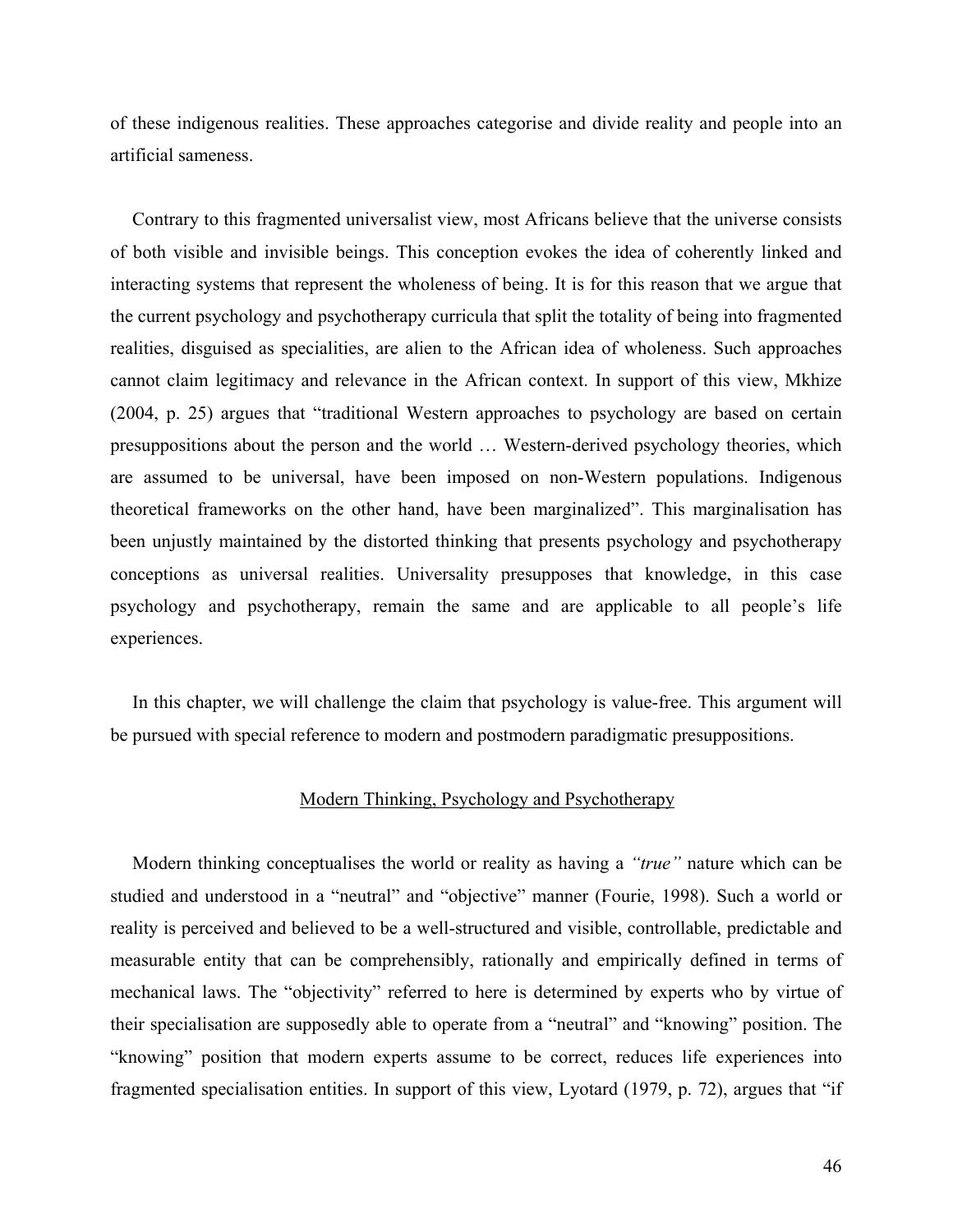modernity has failed, it is in allowing the totality of life to be splintered into independent specialities which are left to the narrow competencies of the expert, while the concrete individual experiences 'desublimated meaning' and 'destructured form' not as a liberation but in the mode of that immense *ennui* described by Baudelaire described over a century ago". Clearly, modern thinking attends and gives weight to the simplification and control of experiences through knowledge categorisation under the guise of specialisations.

Modern conceptions of psychology and psychotherapy are also underlined by Western philosophical scientific presuppositions such as objectivity, universalism, rationalism, and empiricism, which are executed by specialist independent experts. These presuppositions are from the perspective of modern thinking seen as core determinants of what is seen as authentic psychology, psychotherapy, scientific research and knowledge in general. From the perspective of modern thinking, for knowledge to be scientifically legitimate, these conditions have to be met irrespective of its historical trajectories and epistemological paradigm. The authenticity and scientificity of any psychology and psychotherapy and interventions that are not deemed universally objective, rational and empirical are marginalised. On this basis, objectivity, rationality and empiricism are research prescriptions that must be adhered to by any therapist, researcher or observer, irrespective of cultural context and epistemology within which such activity is undertaken. We argue that these conformity-prone presuppositions have rendered modern theorisations and conceptions of psychology mechanical, limited and devoid of lived experiences and originality. We will now explore these presuppositions.

# **Objectivity**

According to Mouton (1990, p. 40), "the central assumption in the naturalistic of objectivity is that research can only be valid and reliable if all subjective 'variables' – all presuppositions, preconceived notions and values – are bracketed. The scientist must approach reality with an open mind and allow the facts to speak for themselves. According to this notion of objective research, it is assumed that there is a 'distance' between scientist and object of research in the sense that no involvement between them should be allowed since such an involvement could lead to biased and prejudiced research. Proponents of 'objectivity' assume that one can only know the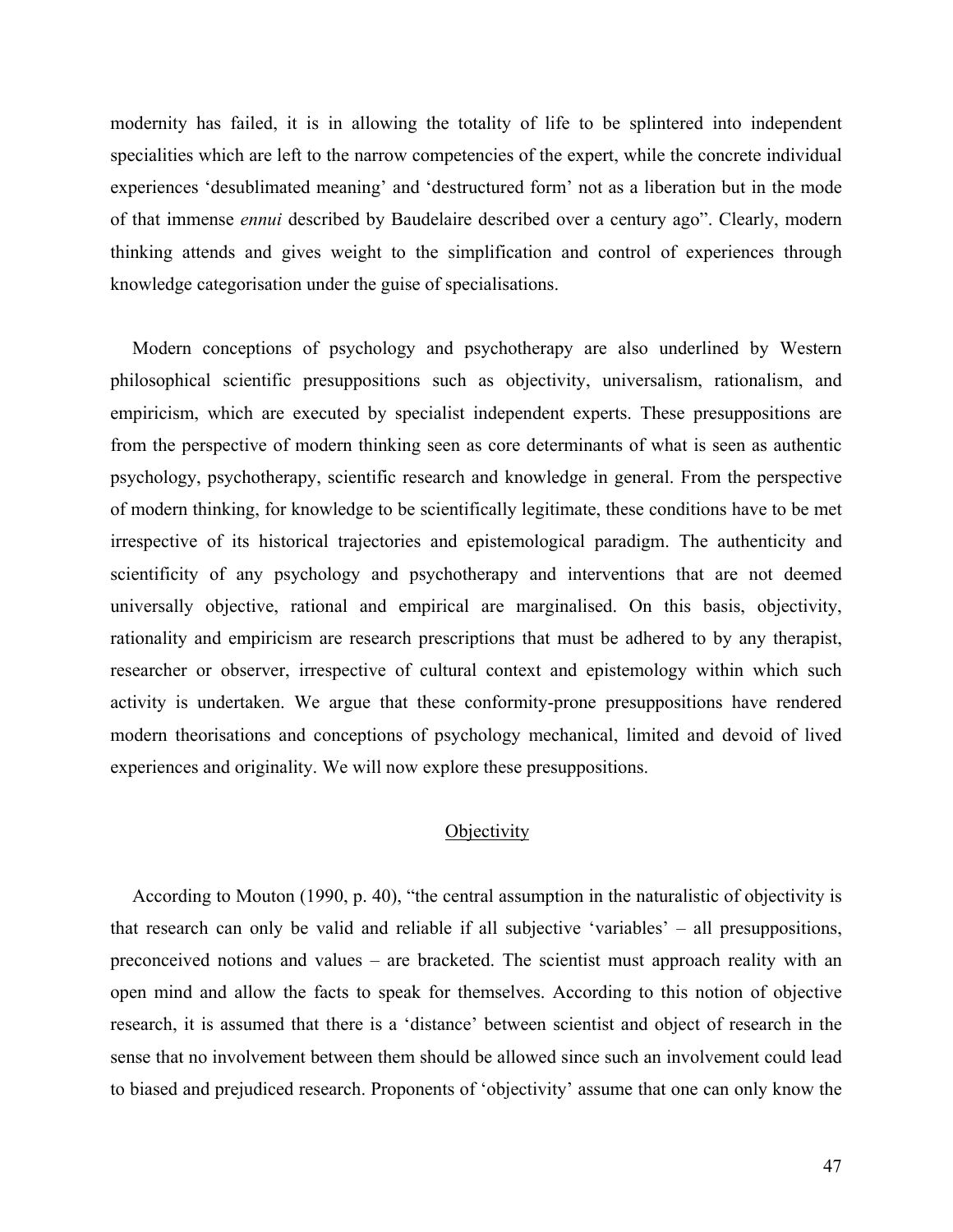'*true*' and *'accurate'* nature of what an object or phenomenon is like if one 'does not influence it'. The observer, according to this thinking, should not influence and, conversely not be influenced by what they are observing or studying. Objectivity therefore forms the fundamental basis of what is seen as 'scientific research' as understood by the modern Western thinking". By the same logic, psychology from the modern perspective assumes that there is a "true" nature of experiences and behaviour which can be "objectively" studied. The therapist or researcher here claims that their formulations, assumptions and conclusions about "true knowledge" are based on value and interest-free "scientifically" controllable and justifiable processes of inquiry.

Those who subscribe to modern thinking maintain that the processes of knowledge inquiry should be "objectively" constructed for it to be considered as "scientifically" and authentically viable research, experience or knowledge. The concept of "objectivity" has become a must-bepresent condition that characterises most psychotherapeutic engagements and research in the field of psychology. What those who subscribe to "objectivity" have difficulty in acknowledging is that social sciences, are about understanding diversity and meaning-making processes in respect of concrete individual experiences, values, ethics and nature of the universe, culture and people's lived experiences. These experiences define people's identities and are deeply rooted in their histories and cultures and cannot therefore claim to be value-free.

From the psychotherapeutic viewpoint, the prime aim of "objectivity" is to generate efficient researcher value and interest-free generalisable knowledge by limiting or eliminating the influence of the therapist/observer from the therapeutic space. In our view and experience, no one can claim to come to the therapeutic domain without carrying a cloud of their epistemological and ontological background to such a space. The therapist cannot be separated from the methodology and the research process, because all these are influenced by the epistemological paradigm of the therapist. As we have argued in Chapter 1, no one can claim to have no epistemology. Any attempt to separate the researcher or psychotherapist from the research or therapeutic process and its methodology constitutes a very serious epistemological inconsistency. Despite this, some practitioners, such as Vorster (2003, p. 120), argue that "objectivity' is a prerequisite to what he calls "scientific research" and "clinical observation". In Vorster's reasoning,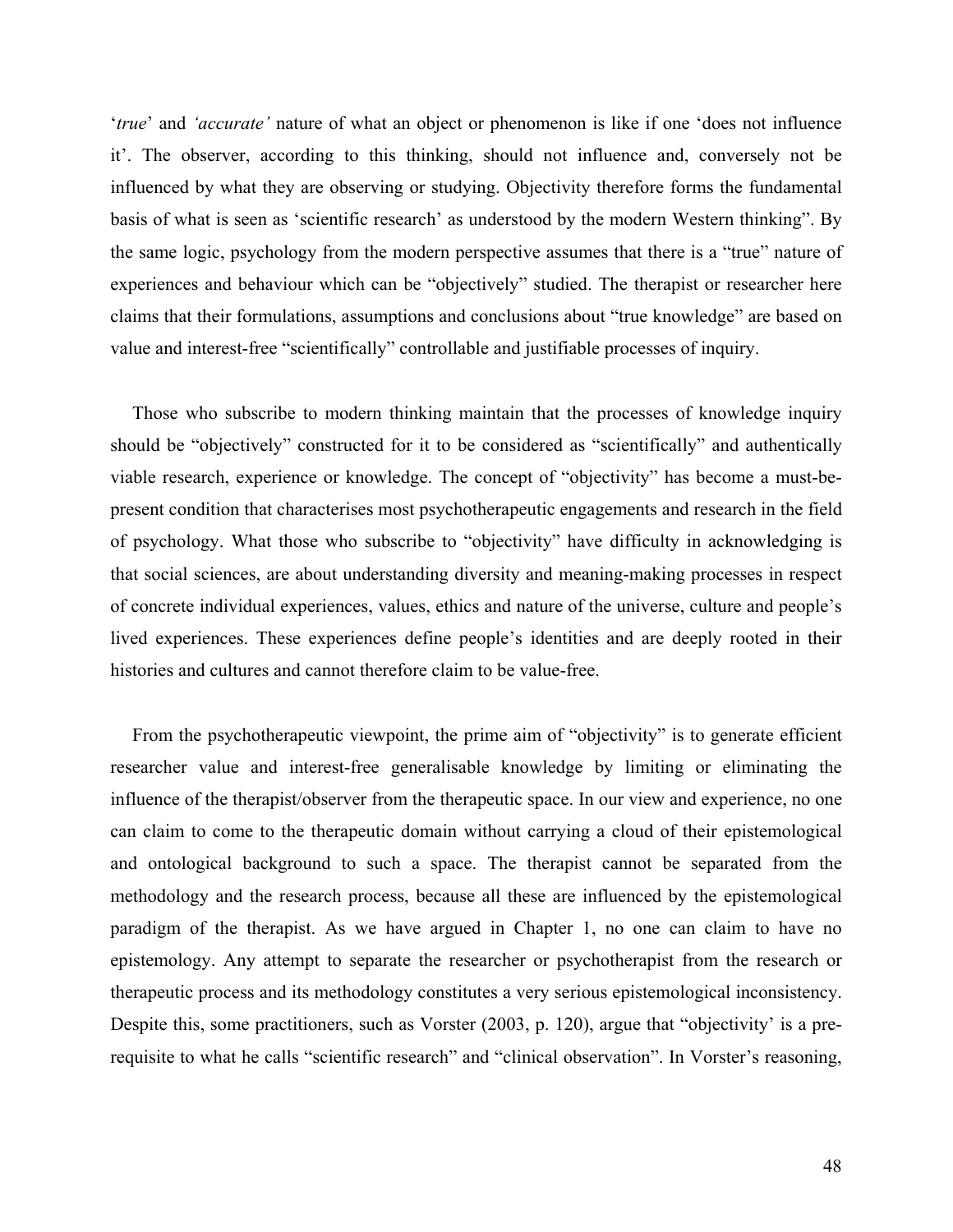without "objective observation", there cannot be any credible, "scientific" and effective psychotherapeutic intervention.

Modernity further assumes that the (therapist) observer and the (client) observed are two ontologically distinct and independent entities. This distinction is in sharp contrast to the African conception of reality. To further support this distinction, Vorster (2003) argues that the therapist, by virtue of being "objective" and "trained", operates at a much higher logical level than the client, who is being studied or helped, at a "lower logical position'. Vorster believes that when there is clear distinction, "lack of influence" or distance between the therapist and the client, then this is a necessary and sufficient condition for "true" knowledge to be discovered about the client's situation. This then, clearly demonstrates that the "objective" position that the therapist or observer takes invariably dictates how knowledge or people's experiences are dealt with in modern therapeutic conceptions. Accordingly, the therapeutic system consists of the knowledge bearer, the therapist and the "psychologically" troubled client, couple, family or community whose well-being depends on the "objectively", "trained" and skillful intervention of the "valuefree" therapist.

In our view, the limitation of using "objectivity" as the only standard way to define or analyse the therapeutic relationship or any other experience, is that it reduces the complexity, meaning and the concrete relational dimension of such an experience to mere controllable and objectifiable physical constructs. This simplistic, fragmented and limited view tends to undermine the diverse and subjective nature of experience or reality between people, the environment and their cosmology. People's lived experiences cannot necessarily be subjected to, and be understood only in terms of "objectivity". Objectivity is therefore some form of self-justifying rationalism, which claims that the separation between the object of study and the expert in the field concerned emerges from the "knowing" position.

# Rationalism

Hindess (1977, p. 8) defines rationalist thinking as "an epistemology that conceives of the world as a rational order in the sense that its parts and the relations between them conform to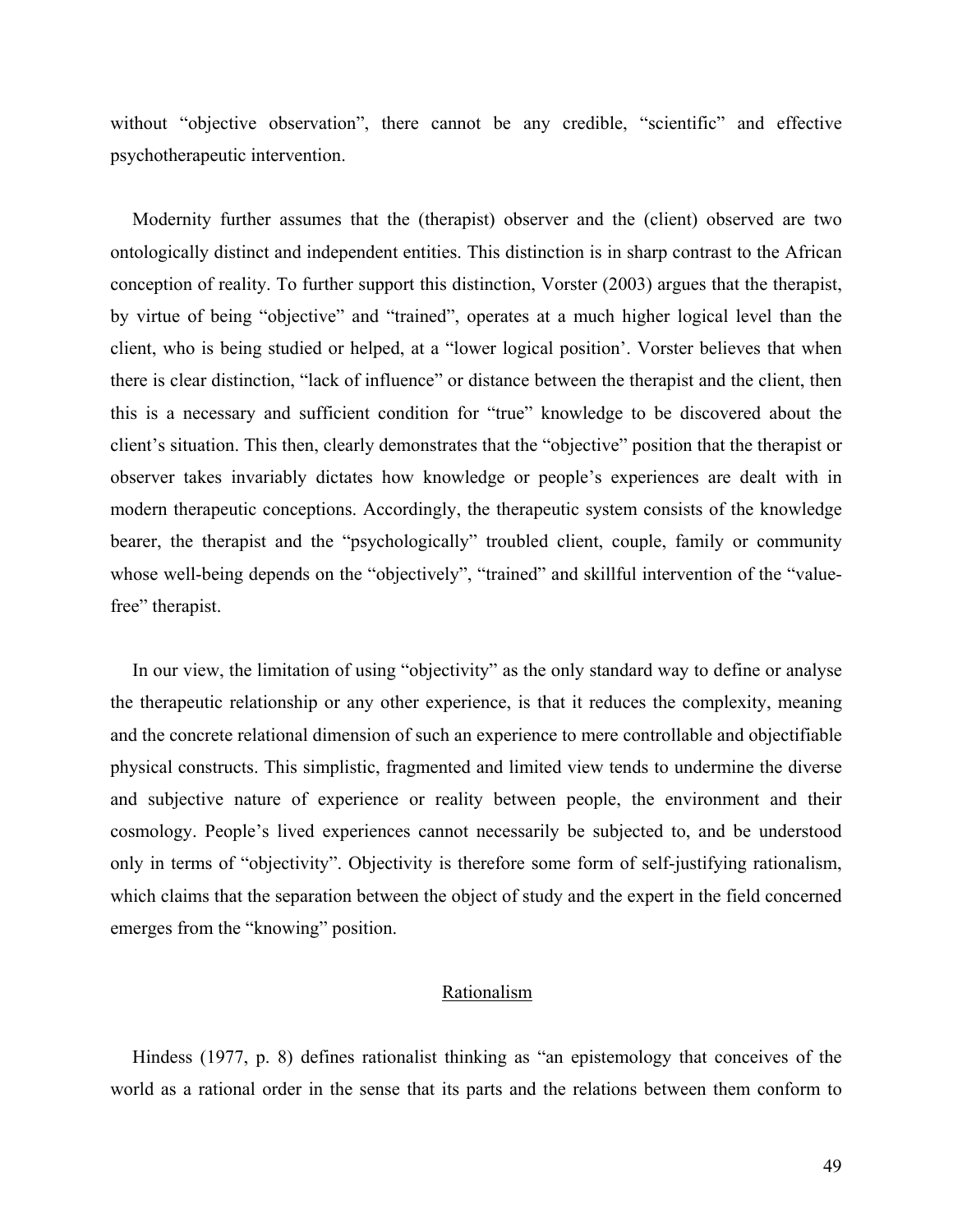concepts and the relations between them, the concepts giving the essence of the real". Rationalism stems from the notion that there must be some explainable reason to reality, knowledge or experience. For knowledge to be seen as authentic and scientific, there must be a logical demonstration on the part of the knower or producer that they "know" something and that they are in control because they can give the only "real" explanation of the experience or knowledge. Teffo and Roux (2002, p. 162) succinctly argue that "rationality has been seen as a universal inherent ability of mankind to determine the truth … rationality, therefore, is seen as the only avenue towards reliable knowledge, and also as being certain of success in yielding correct, final answers if its methods are promptly followed". Proponents of rationality construe it as an accurate measure through which the "logical" method of investigation or intervention will determine the true nature of things. Rationality therefore creates a sense of control and reliability of knowledge. In this way, an impression that reality or the true nature of things is known is created through knowledge categorisation in the form of specialisations. This then serves as proof for the existence of such "reality", based on the notion that for "something" or reality to exist, there must be reason for its existence. "Reality", in terms of this thinking, must be apprehensible and be subjected to the manipulation of the specific "objective" predetermined Western control or treatment procedures.

From the modern scientific point of view, a rational decision implies that there must be an evaluation of the relevant evidence, experience or knowledge that must be arrived at using established rules or laws. According to Meyerson and Banfield (1955, p. 314), a rational decision is arrived at in the following manner:

- 1. the decision-maker considers all the alternatives (courses of action) open to him, that is, he (she) considers what courses of action are possible within the conditions of the situation and in the light of the ends he seeks to attain;
- 2. he (she) identifies and evaluates all of the consequences of which would follow from the adoption of each alternative; that is, he (she) predicts how the total situation would be changed by each course of action adopted, and
- 3. he (she) selects that alternative the probable consequences of which would be preferable in terms of his most valued ends.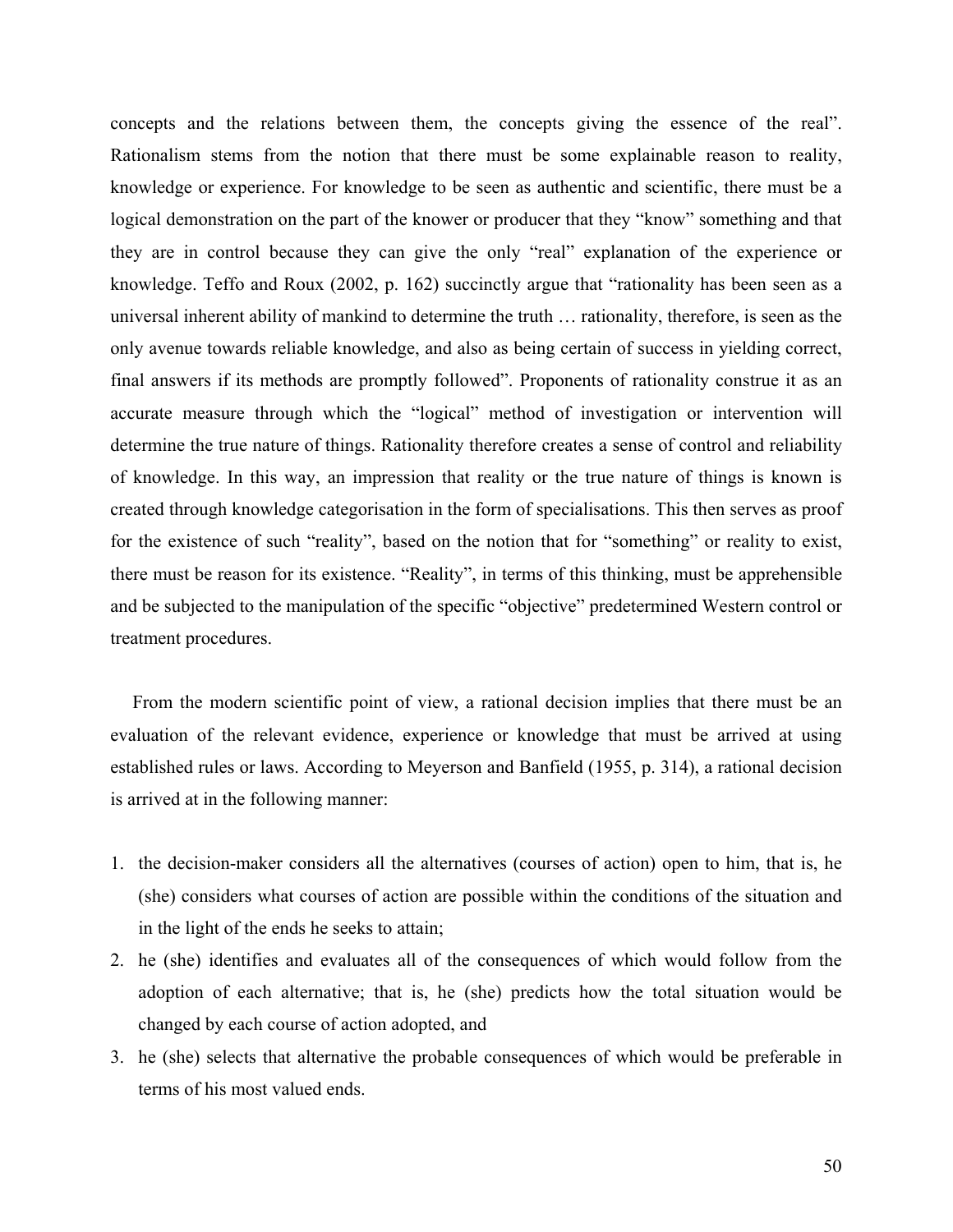Clearly, the above is based on the reductionist assumption that the world or reality is a discoverable entity which when studied under certain "objectively" established conditions and laws, can be understood in a predictable and universalisabled manner. Most indigenous people, African people included, for example, believe that reality is not limited to linear reasoning (Grills & Ajei, 2002). Rather, reality is composed of visible and invisible beings and these are complex systems that are not necessarily accessible only through rational laws and rules.

Our view is that laws and rules entail a measure of judgment that determines the rational model or thinking people subscribe to. In this sense rationality is limited to a particular social interest group and is therefore in our view problematic if applied universally. The social interest group creates what Harding (1997, p. 46) refers to as "the internalist epistemology, the claim that events of nature do not happen at random but follow an unvarying pattern, which can be discovered by applying the laws that govern these regularities in order to successfully predict regularities in nature and social phenomenon". By implication, this social interest group or the ingroup has the power to determine the rules and laws according to which something is to be judged as rational or irrational. Applying such rational standards is informed by the firm belief that being able to provide logical rational explanation to phenomena will enable the expert to predict subsequent similar processes in other contexts. The problem of applying rules universally is according to Van Niekerk (1990, p. 185) that "our ability to act as rational agents is limited by our expertise… Rational decision-making is a socially mediated rather than a rule-guided process. For a belief based on judgment to be a rational one, it must be submitted to the community of those who share the relevant expertise for evaluation against their own judgment". The implication of this view is that, as rational agents, therapists or people in general cannot claim that their rationality is all-inclusive of human experience. Rather, rationality represents just one way of conceiving reality by one section of the human race.

The argument that presents rationality as a universally acceptable rule to all experiences without sensitivity to diversity and the rules that govern that system is flawed. What is perceived as rational by one community may not be perceived as such by the other community. In this regard, Steiner (2002, p. 6) argues that "each person has the ontological potential to experience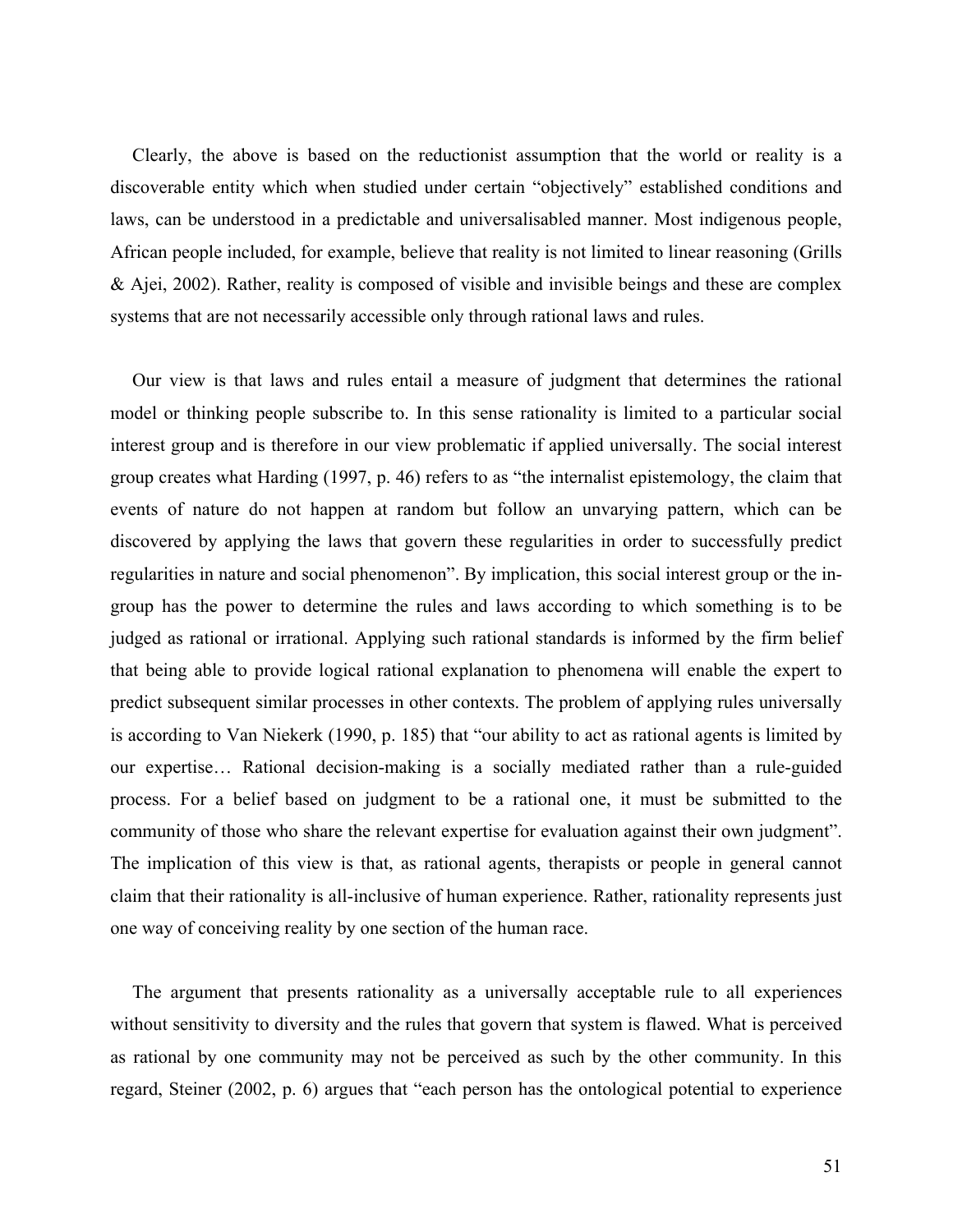the world from a unique perspective". The behaviour of a rugby fan that runs in the field of play naked out of excitement or dissatisfaction may be seen as a rational expression of feelings within the rugby-loving community. The same behaviour may be seen as insanity or irrational by another community. The fact that something is perceived as "irrational" does not imply that it does not exist. Therefore certain realities exist and are meaningful to specific contexts irrespective of whether they are deemed rational or irrational. Our view is that such behaviour still possesses significant meaning for certain people in particular contexts.

Viewed within the realm of the above sketched context, the rationalist paradigm has a tendency to deny the meaning and existence of phenomena, experience or knowledge that do not conform to the approved "rationalist" vision and prescriptions of the legitimisation process. On this point, Ajei (2007, p. 112) is of the view that "scientific processes claim to posses inherent rationality, unique logic of justification, universal language and 'objective-achieving method'". Experiences and knowledge systems that do not conform or cannot be explained in terms of these predetermined rational prescriptions are marginalised. When experience is seen as rational, this gives an impression of being in control. Understood in this sense, rationality represents a false impression of control and is an internal-legitimisation process. The fixation with creating a sense of control and the need to explain and "know" everything has resulted in either the denial of certain experiences or simplification and "rational" explanation of every experience (even if it is not possible, such as in the case of witchcraft) because of "fear of not knowing".

Viewed in this context, an exclusive claim to rational status is insensitive to cultural diversity, ontology, history and context. It reduces lived experiences and their meanings into simple controllable constructs devoid of cultural influence. Culture provides an important lens through which an understanding of human psychological and social functioning can be attained (Grills & Ajei, 2002). On this basis experience will differ from culture to culture, and each culture will have its own way of knowing. In support of this view, Grills and Ajei (2002, p. 76) argue that "reality does not limit itself to the five senses and rational logic as the only means for securing information and understanding. Knowing is not limited to linear reasoning. Knowing is not bound by space, time, the senses, cognition and tangible verification or control of that which is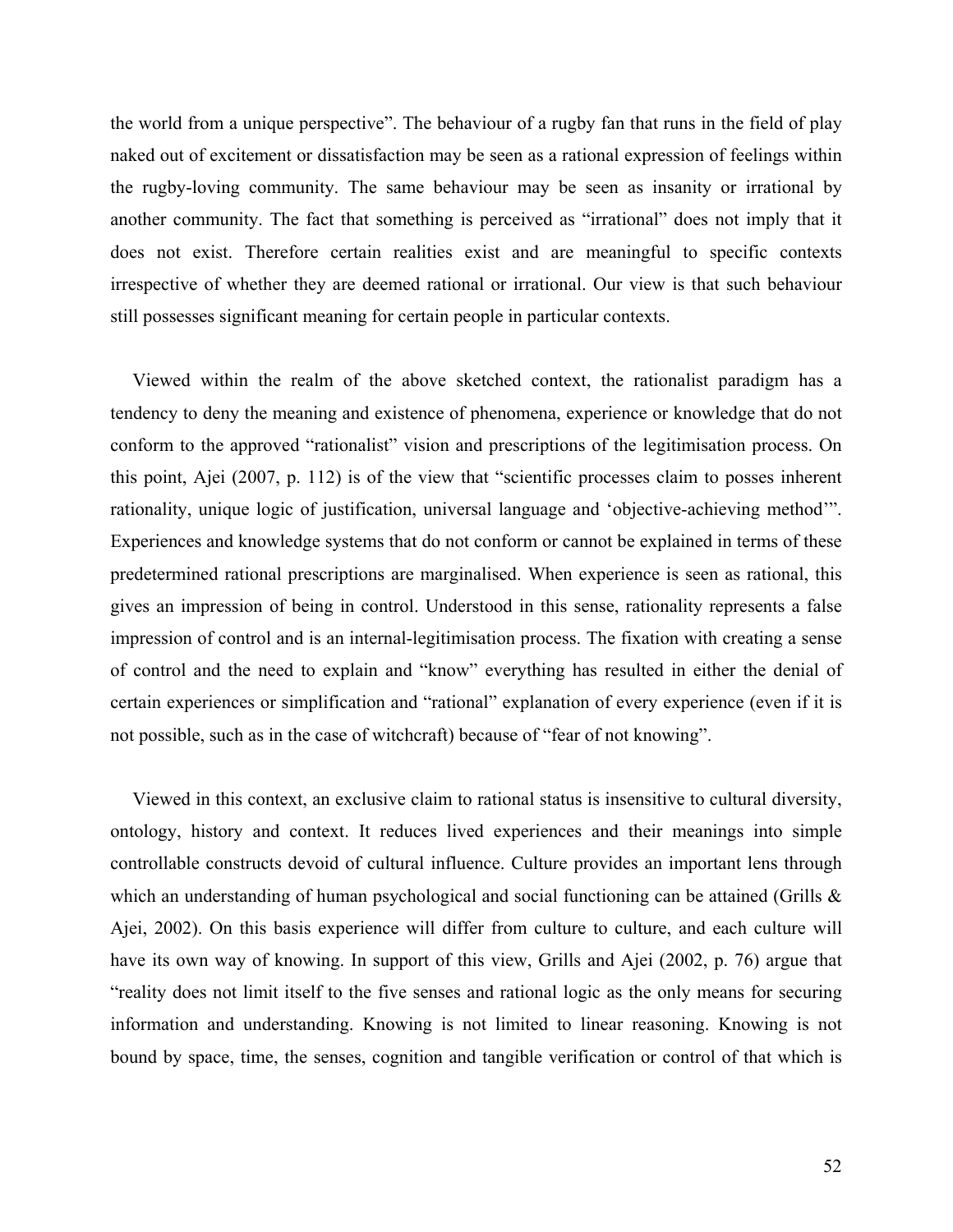known." Despite this understanding, modern perspectives still continue to construe rationality as a normative explanatory prescription to almost every situation, knowledge or experience.

Psychology subscribes to modern science and therefore regards rationality as a crucial presupposition in the science discourse. It is partially for this reason that psychology and psychotherapy have come to be associated with an elitist, educated middle class (Wilson et al. 1999), with little relevance to people's material and lived conditions. We therefore support Baerveldt's (2007, pp. 105-106) argument that, "required is a psychology that is indeed intrinsically social… social and cultural realitiesm – like 'motherhood', or 'honour'- cannot be detached from people's personal beliefs in and commitment to those entities". These arguments therefore call for the revision and redefinition of psychology and psychotherapy, to include experiences that transcend modern and postmodern conceptualisations.

The rational approach equates knowledge with science and disregards the social dimension of experience and being. Knowledge is a reflection of society's narratives in all its forms and manifestations. In this regard, any performance of cultural rituals, art expressions and ancestral connections represent the social narratives and identity of that community. An inclusive psychology should therefore acknowledge, respect and accommodate all the different social narratives. The continuous presentation of rationality by modernity as a universal normative prescription (determinism and application of criteria of efficacy) is therefore indefensible and unsustainable.

# Empiricism

Empiricism is another positivist scientific presupposition. Empiricism holds that for knowledge to be regarded as scientific, its existence has to be justifiable and provable in rational and experimental ways. In methodological terms, "the emphasis of empiricism is on concrete, practical, tangible and observable phenomena" (Muller, 1990, p. 511). In line with objectivity, empiricists claim that there is a "true" nature of concrete knowledge which when exposed to certain controlled conditions, can be empirically explained and proven in systematically "rational" ways. Such empirical explanations must follow "true" universal statements and laws of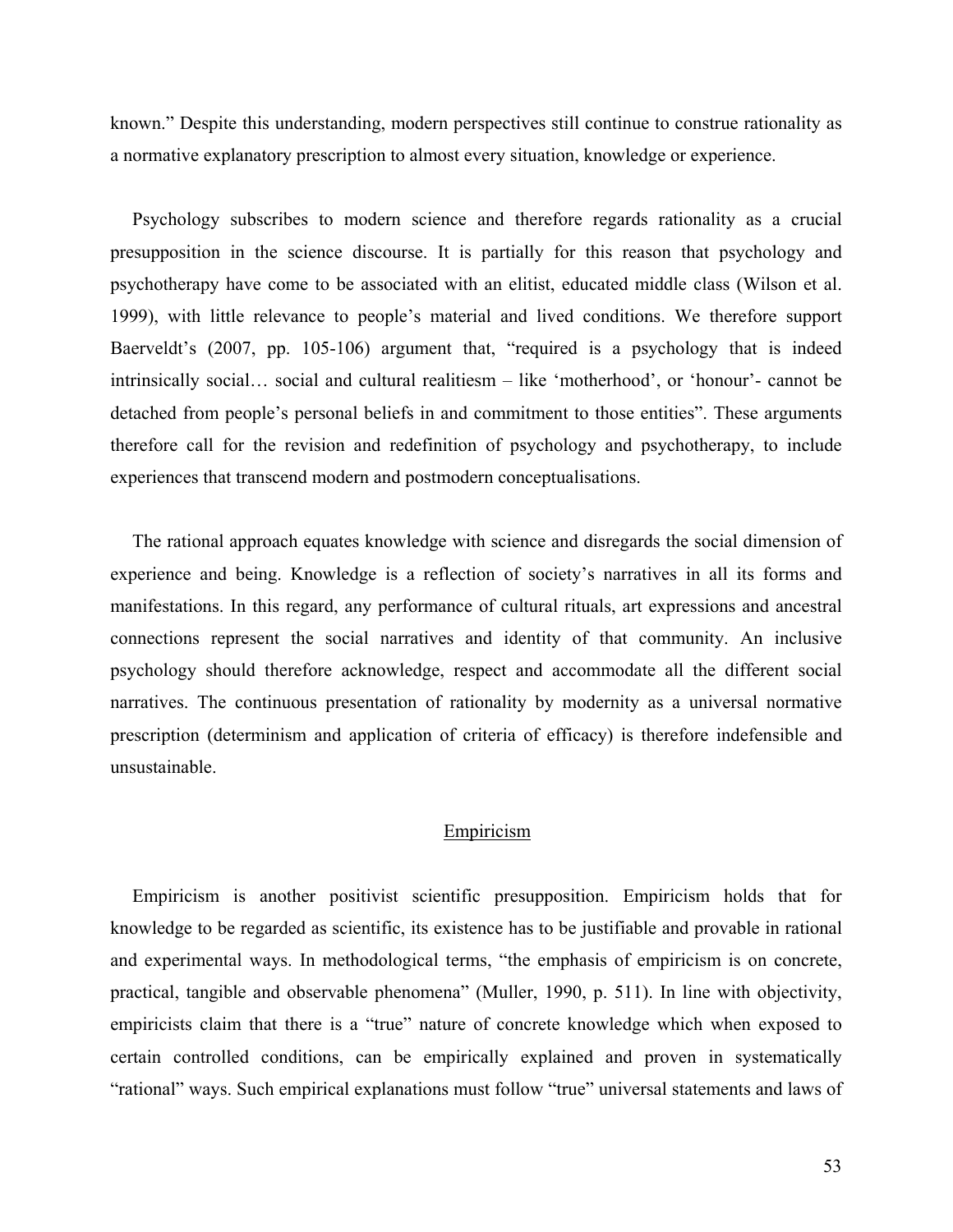nature in order to create "empirical" conditions through rational evidence. Hindess (1977, p. 167) posits that "it is possible to derive predictions as to what may be observed in particular regions of space and time". In our view, this argument is problematic when dealing with human experience. Human experience is not only limited to the physical or human empiricism based on presuppositions or concepts which are deemed essential by scientific laws. The basis of our argument here is that, if knowledge is based on experience (Okere, 2005a, Dewey, 1958 & Hindess, 1977), then there cannot be any rational explanation that one action leads to the other in a linear causality. On the basis of the unpredictability and freedom of choice (Hindes, 1977 & Ryle, 1949) inherent in human behaviour, then other forms of knowledge production and explanation are possible, which cannot necessarily be the object of empiricism. In support of this view, Lyotard (1979, p. 7) argues that "scientific knowledge does not represent the totality of knowledge; it has always existed in addition to, and in competition and conflict with, another kind of knowledge". Lyotard sensitises us to the fact that science is not the only way of knowing, but rather, just one way of the many different ways of knowing embodied in people's experiences. If we move from the view that knowledge comes from experience and other invisible ways of being, then scientific knowledge cannot be the only standard through which all forms of knowledge are discovered and known. By the same logic, modern conceptions of psychology and psychotherapy as "tributaries" of science, cannot claim to represent all people's ways of doing things and understanding human behaviour. On this basis, legitimisation of the existence of psychology and psychotherapy cannot only be defined and described through empiricism. There are other existing forms of "psychologies" and "psychotherapies" in existence beyond the bounds of modern thinking.

In African traditional thought, for example, human relationships have several levels of connections that transcend the "tangible", "observable" and empirical level. In our view, the connectedness of these elements or subsystems is not only limited to their physicality, but extends to other levels of relatedness. In this traditional thinking, the "therapeutic" system physically includes all those people who are involved, related or influenced by the client's problems. Each of these systems is seen as influencing one another, and they are inter-dependent and co-dependent. Contrary to this perspective, *therapeutic influence* within modern thinking and more specifically modern psychotherapeutic conceptions are measured in terms of observations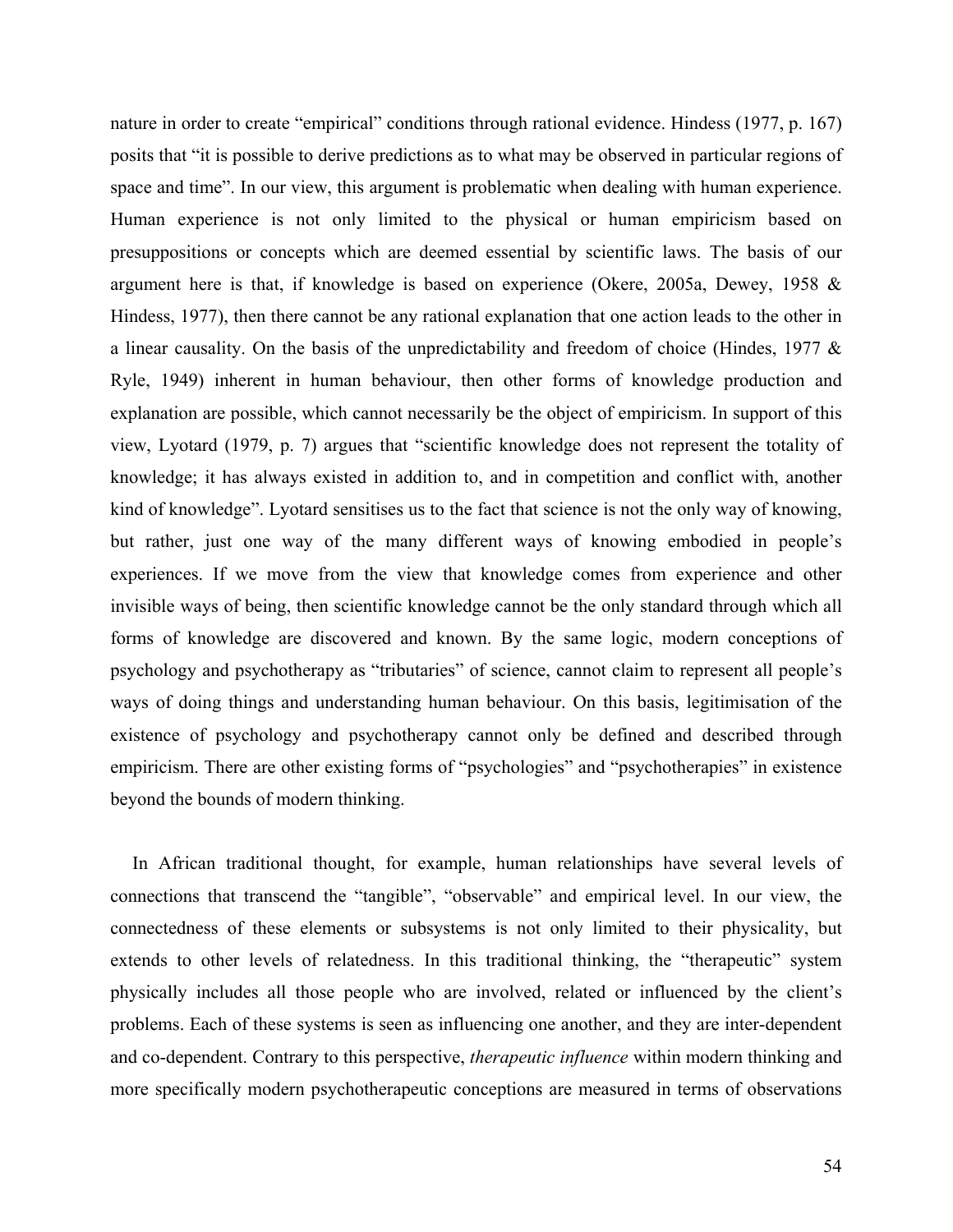that are "tangible", "predictable", and "accessible" in particular conditions. Here empiricism emphasises authentically observable, "provable" means of establishing the "reliability" and "validity" of statements, and knowledge justification in predetermined structures as judged by experts. Slattery and Daigle (1994, p. 459) argue that "…such structures promote order, harmony, homogeneous sociopolitical structures, and shared Western values in society. The irony, as we have seen, is that what it actually produced, are individuals who have lost the ability to approach experiences in life with a sense of context". Within the social science context, and more specifically within psychology, empiricism creates conditions for people or behaviour to be mechanically controlled, predictable and therefore estranged from their life experiences and ecology.

The presuppositions and modern scientific concepts presented above clearly demonstrate that modernity's conceptions of psychology and psychotherapy are very limited and thus exclude other knowledge conceptions and practices. Consequently, an alternative voice, under the guise of postmodernism, came into being as a result of the growing dissatisfaction with modern thinking, to address the incompleteness and inadequacies of modernity. We now turn our attention to postmodern conceptions of psychology and psychotherapy.

# Postmodern Thinking, Psychology and Psychotherapy

Lyotard (1979, pp. xxiv-xxv) defines postmodernism as "incredulity toward metanarratives… postmodern knowledge is not simply a tool of the authorities, it refines our sensitivity to differences and reinforces our ability to tolerate the incommensurable. Its principle is not the expert's homology, but the inventor's paralogy". In the context of this study, Lyotard's definition of postmodern directly challenges the current experimentation-based Western scientific discourses to explore the living historical situation in relation to people's existential experiences. The challenge for psychology and psychotherapy is to also respond and address themselves to these experiences, rather than representing prescriptive, evaluative and performative conventions which legitimise unitary experimentation processes. The current conventions of psychology and psychotherapy are premised on the firm belief that social systems' interactional patterns and narratives are "knowable", "predictable" and "treatable". In this sense, psychology and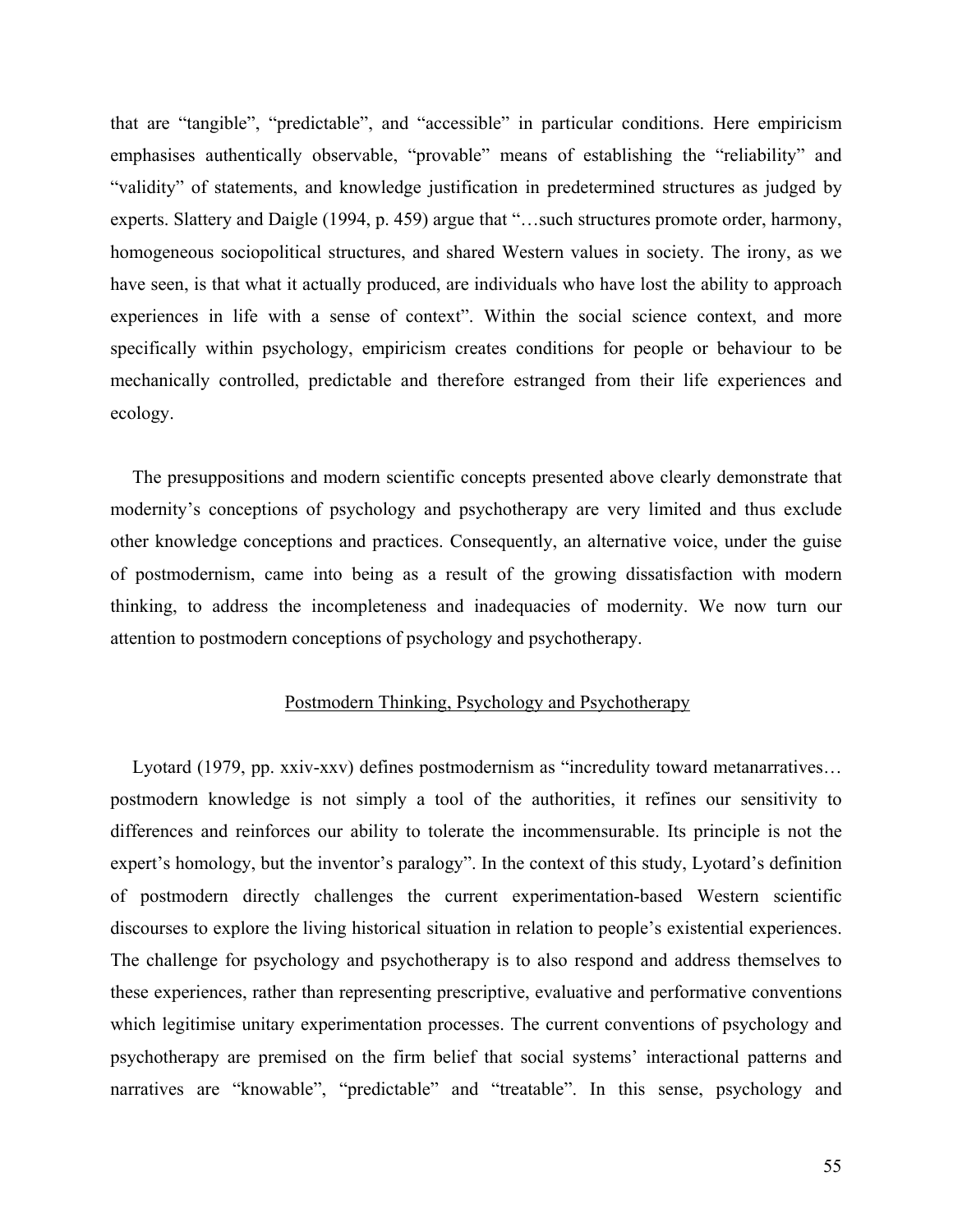psychotherapy seen in the context of philosophy, have reduced Lyotard's understanding of complex social systems' "sensitivity to differences and tolerance of the incommensurable", to mere mechanical behavioural constructs, measurable in terms of performance credits. This approach has reduced the field of psychology into solution-and-problem-focused practices, instead of meaning-making systems. The advent of postmodernism has been mediated by a keen interest in addressing these limitations in social systems.

It must be indicated from the outset that postmodern thinking, just like modern thinking, does not embody a homogenous group of thinkers. The postmodern epistemology comprises a range of thinkers whose conceptualisation and view of reality or therapy differ considerably. As a matter of fact, there are also vast differences even among postmodern scholars on which types of thinking, descriptions or psychology falls under the postmodern epistemological paradigm. For example, Becvar and Becvar (2006), classify cybernetics of cybernetics, contructionism, narrative therapy, and constructivism, deconstruction within the post modern thinking paradigm. Fourie (1998) sees constructivism as being central to second-order cybernetics, which includes a whole range of thinking such as ecosystemic thinking. Vorster (2003) classifies radical constructivism, social constructionism and narrative therapy as some of the postmodern paradigms. The argument pertaining to which theories form the postmodern movement does not form part of our discussion and we will not therefore pursue it.

Although postmodern thinking is perceived as a more culture-sensitive and inclusive way of thinking, it cannot, by any generalisation, provide legitimisation and argumentation for the claim to understand and represent all forms of knowing. Our immediate task here is to advance the argument that all these postmodern categorisations, together with modern conceptions, fall within the same historical-cultural context. This cultural context exerts an inescapable influence on the conceptualisation and practice of psychology and psychotherapy. Therefore even if postmodern conceptualisations of psychotherapy reject objectivity, and are on different levels of construction and abstraction, their view of a *person* is for example conceived out of the individualistic epistemological paradigm. Conversely, how a *person* is understood and treated will be determined by the very same scientific and individualistic paradigm's conceptions of a person and reality.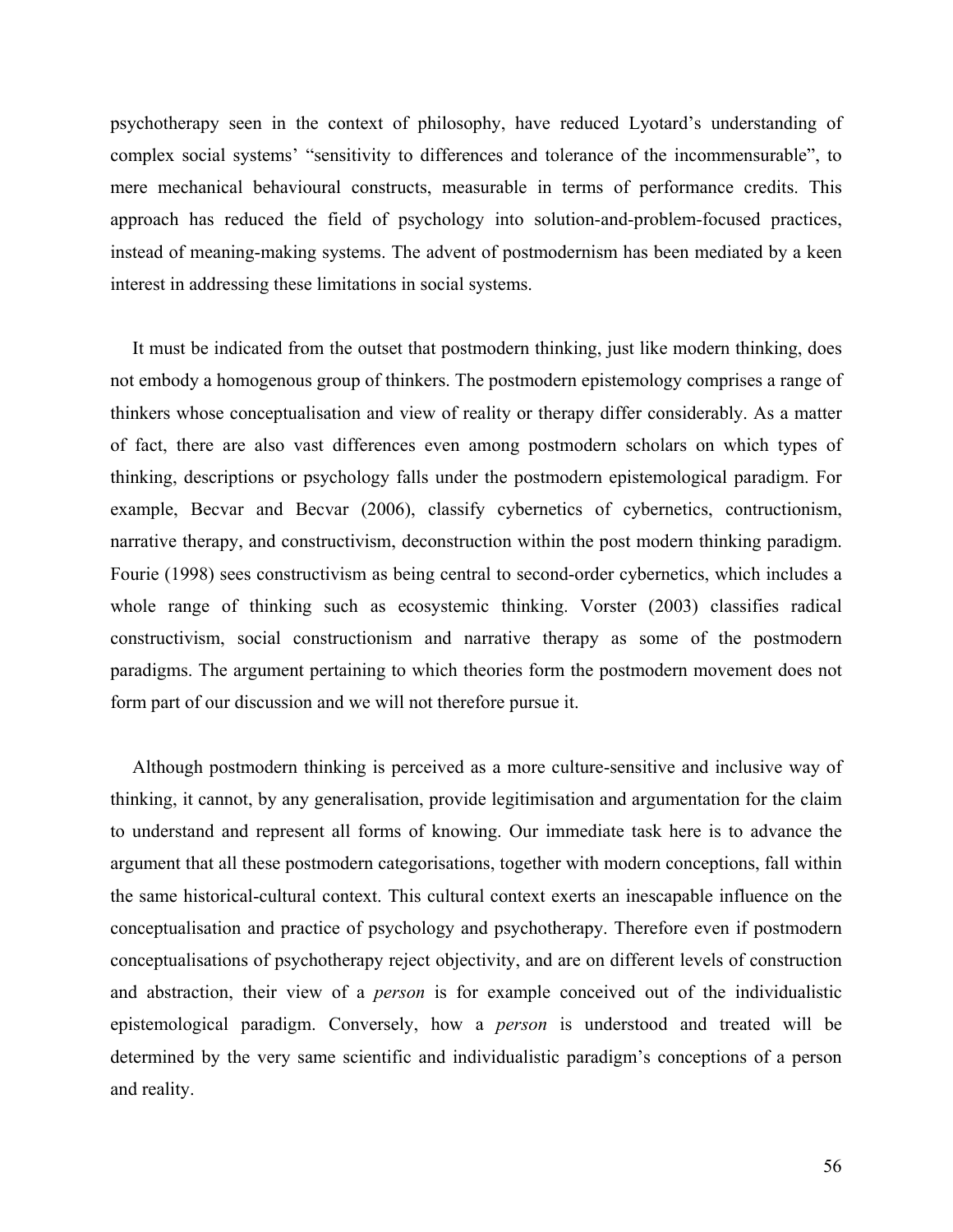Psychotherapists cannot therefore see the world or reality in any other way except through their framework. Framework in this instance may be their ways of thinking, doing, cultural belief systems and theoretical paradigms. Fourie (1998, p. 11) supports this view by stating that, "whenever one thinks, one makes assumptions. It is not possible to think in a neutral way without being directed by the ways we had learned to think". Postmodern psychology and psychotherapy cannot deny that their presuppositions and treatment modes are deeply rooted in, and influenced by, Western epistemology. On this basis, any form of psychology, psychotherapy or theory that claims to be non-biased is at the same time denying its cultural context and identity. Understanding this inherent social dynamic of systems, postmodernists reject the modernist claim to "objectivity", "universalism", "rationalism" and "empiricism". In postmodern terms, social systems are seen as being in continuous dialogical engagement with other related systems and as meaning-creating contexts rather than as problem-ridden and treatment-prone systems. It is for this reason that modern thinking became increasingly rejected, not only by postmodern thinkers, but more recently by Africans as it is seen to be motivated by the colonial imperative of dominance, a reflection of Western intolerance to differences and cultural insensitivity to other people's cultural experiences.

To their credit, postmodern thinkers perceive and acknowledge differences not as a threat, but as other meta-narrative voices or alternative realities, whose presence provide new meaning and knowledge diversification. In social systems, the view that categorises knowledge in terms of superior/ inferior, good/ bad or valuable/less valuable ranking is bound to be challenged on the basis that all knowledge has meaning and a contribution to make. People always bring their own unique cultural background in the process of inquiry, therapy and interpretation of others or their experiences. Becvar and Becvar (2006), Fourie (1998), Foster and Froman (2002), Goldenberg and Goldenberg (2004), Sigogo and Modipa (2004) and Drummond (2006) also support the impossibility of "objective", "neutral" thinking.

We would like further to argue that this inclusive and sensitive thinking does not change when one thinks in or "shifts" to the so-called "scientific" mode of thinking. We take our thinking into the "scientific" domain. It is in terms of this reasoning that we argue that both modern and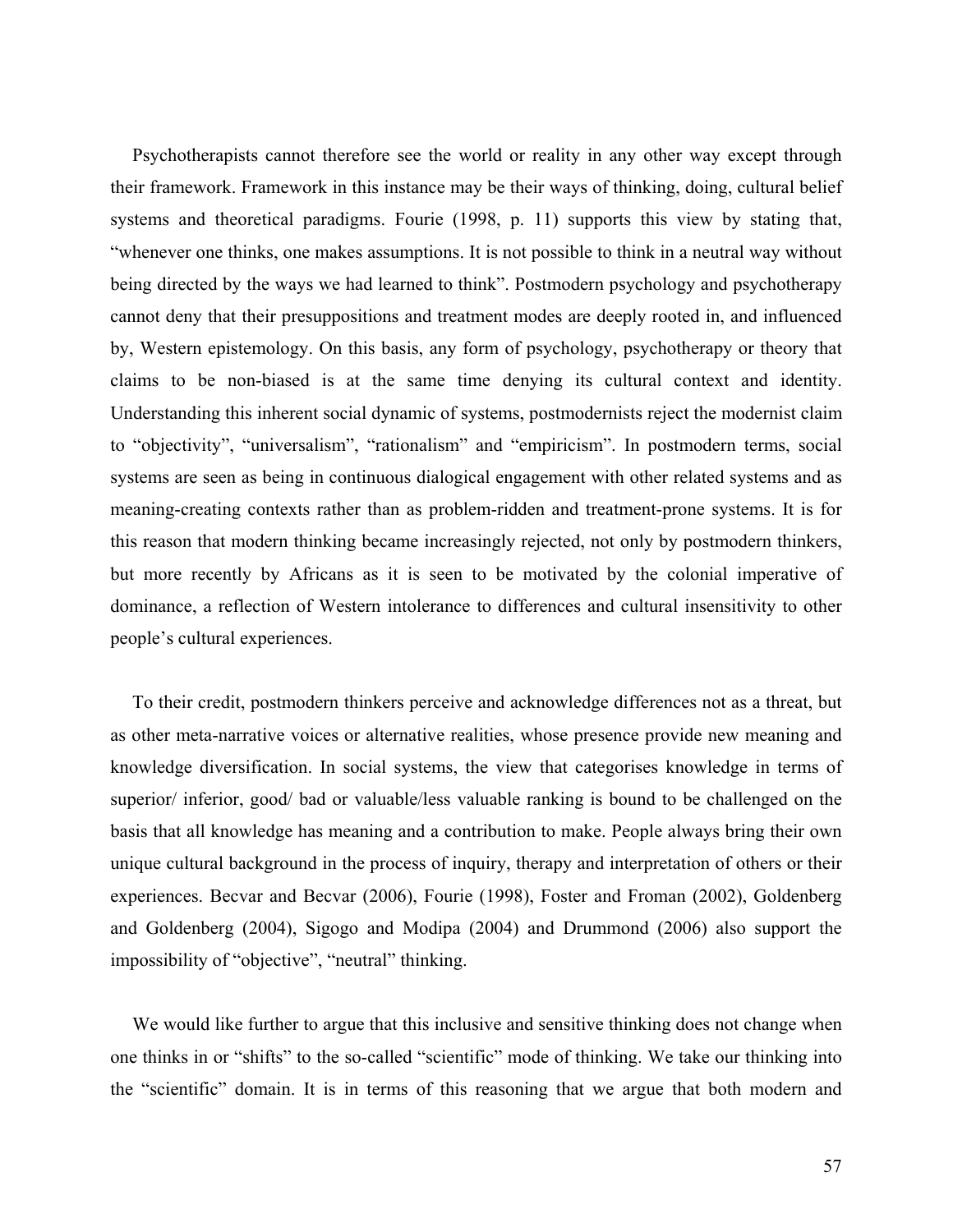postmodern psychology and psychotherapy are subsidiaries of science, and cannot therefore claim to be free from their cultural influence. Many scholars, such as those mentioned above, have argued against the notion of "objectivity", in favour of a culture-sensitive psychology. Our view is that the idea of cultural sensitivity is in most cases approached very superficially. In the vast citable literature and research on traditional Western psychology's views on cultural sensitivity, it is assumed that clinical and counseling skills acquired during training are sufficient conditions for one to function adequately and effectively in diverse contexts. As Parham (2002) accurately observed, our new-found sensitivity to more culturally sensitive counseling methods should challenge this unsustainable claim.

From the perspective of postmodern thinking, reality is not a "pre-determined" constant to be "discovered". Both the therapist and the client contribute towards the *co-creation* of "reality". Therefore the client and the therapist influence each other in a mutual manner, as no one is in control (Becvar & Becvar, 2006; Fourie, 1998; Goldenberg & Goldenberg, 2004). While modern therapists believe in changing the behaviour of the patient using pre-determined acquired skills and controlled measures, in what they term "objective" interventions, postmodern thinkers reject the notion of "control" and "objectivity", empiricism and rationalism. The claim here is that we will never "know or discover" the true nature of things; what we "know" is in fact a reflection of our "subjective" perceptual construction of "reality".

A notable difference here is a shift from the emphasis on the (modern) *client system* where the therapist "knows" the "true" reality and how to "fix" it, to the (post modern) *therapeutic system* where both the therapist and the client "co-construct" "reality" and "co-evolve" (Becvar & Becvar, 2006; Fourie, 1998). Therapy takes place in a *therapeutic system* consisting of the therapist, the client and the context. The *client-therapist-context* system is therefore believed to be central to the therapeutic process. Contrary to this modern and postmodern conception of psychotherapy, we would like to argue that whether the therapist is "objective" or "subjective", "in control" or "equal with the client", whether "reality" is "discovered" or "co-created", the emphasis remains rooted in common, shared Western values. It is for this reason that we argue that both modern and postmodern thinking put emphasis on *client-therapist-context* variables as necessary conditions for change in behaviour or alternative meaning. The client-therapist-context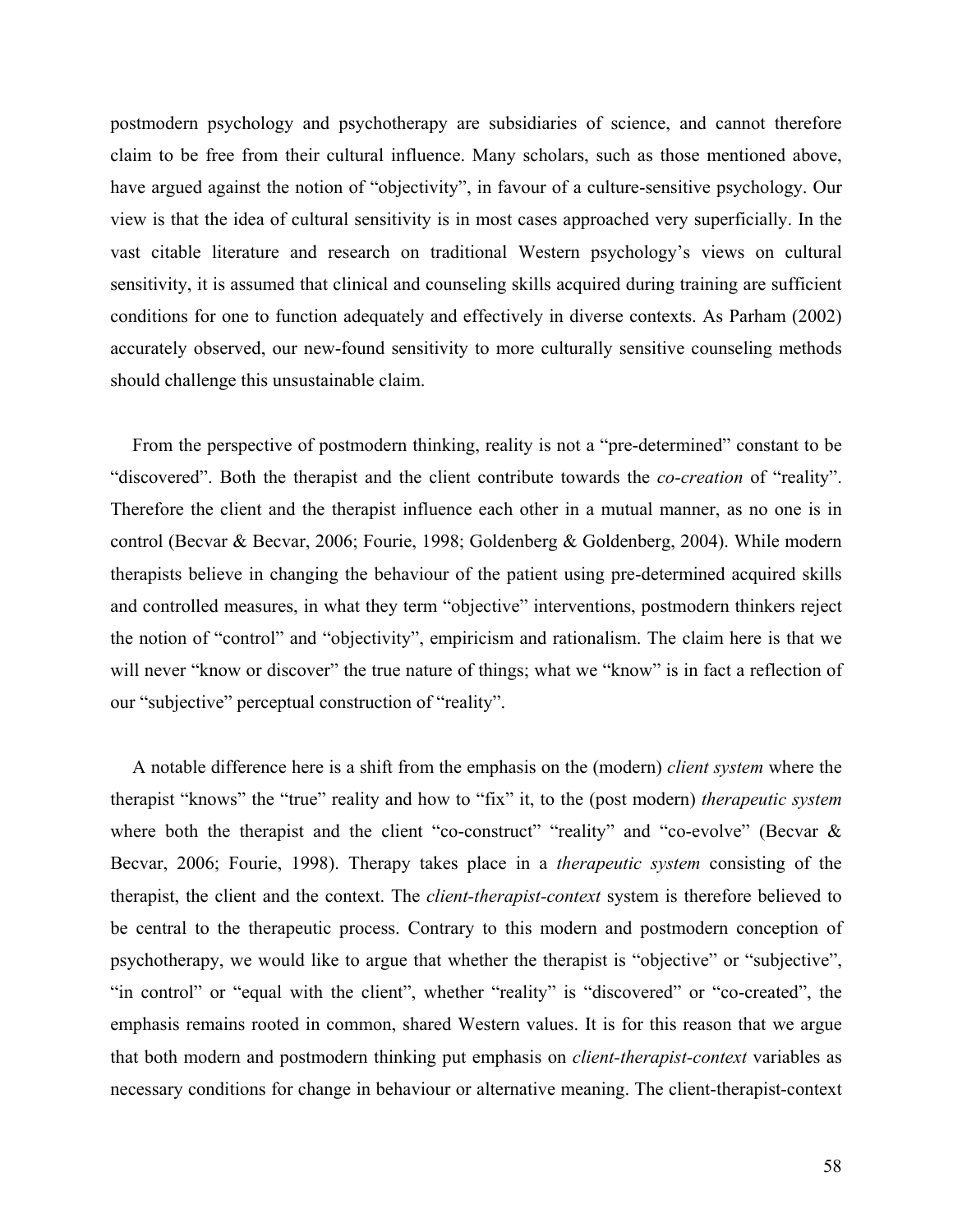interaction and engagement is bound and made possible through the language that is adopted in that context.

# The Language "Game" in Psychology and Psychotherapy

There are different levels and ways in which the concept language is conceptualised. To a positivist, language is a medium through which information is conveyed from one person to the other in a relationship, using different forms of expressions. To an artist, language is an expression of the state of being and of one's reality in a particular context. In general terms, language represents an expression of behaviour within an interactional context. Language has a communicative value in all contexts at all relevant times. In this sense all behaviour is communication. Watzlawick, Bavelas and Jackson (1967, pp. 48-49) argue that "one cannot *not* behave. Now if it is accepted that all behaviour in an interactional situation has message value, that is, communication, it follows that no matter how one may try, one cannot *not* communicate". There are different ways of language expressions such as verbal representations, non-verbal expressions, artwork such as music, sculpting and paintings. Simply put, language is an expression of people's ontology, experiences and their environing culture. It is a connecting device in interpersonal relationships. It therefore follows that every approach and context will have its terminology or linguistic expressions that are consistent with and acceptable to that context. The language used in any context determines the "rules" by which the communication "game" has to be conducted. In psychology and psychotherapy as well, language appropriate to the cultural context has to be adopted for meaningful communication. Therefore using language and concepts inappropriately in any context will create misunderstanding and misrepresentations resulting in confusion.

Modern and postmodern thinking are ontologically and epistemologically conceived from the same historical-cultural point of view. The philosophical difference between modern and postmodern thinking within the therapeutic context is their linguistic discourse. Modern and postmodern thinkers' "language" is different on psychotherapeutic processes, techniques and position of the therapist, depending on their training, theoretical and cultural context. Our view is that modern and postmodern language prescriptions are construed from and, influenced by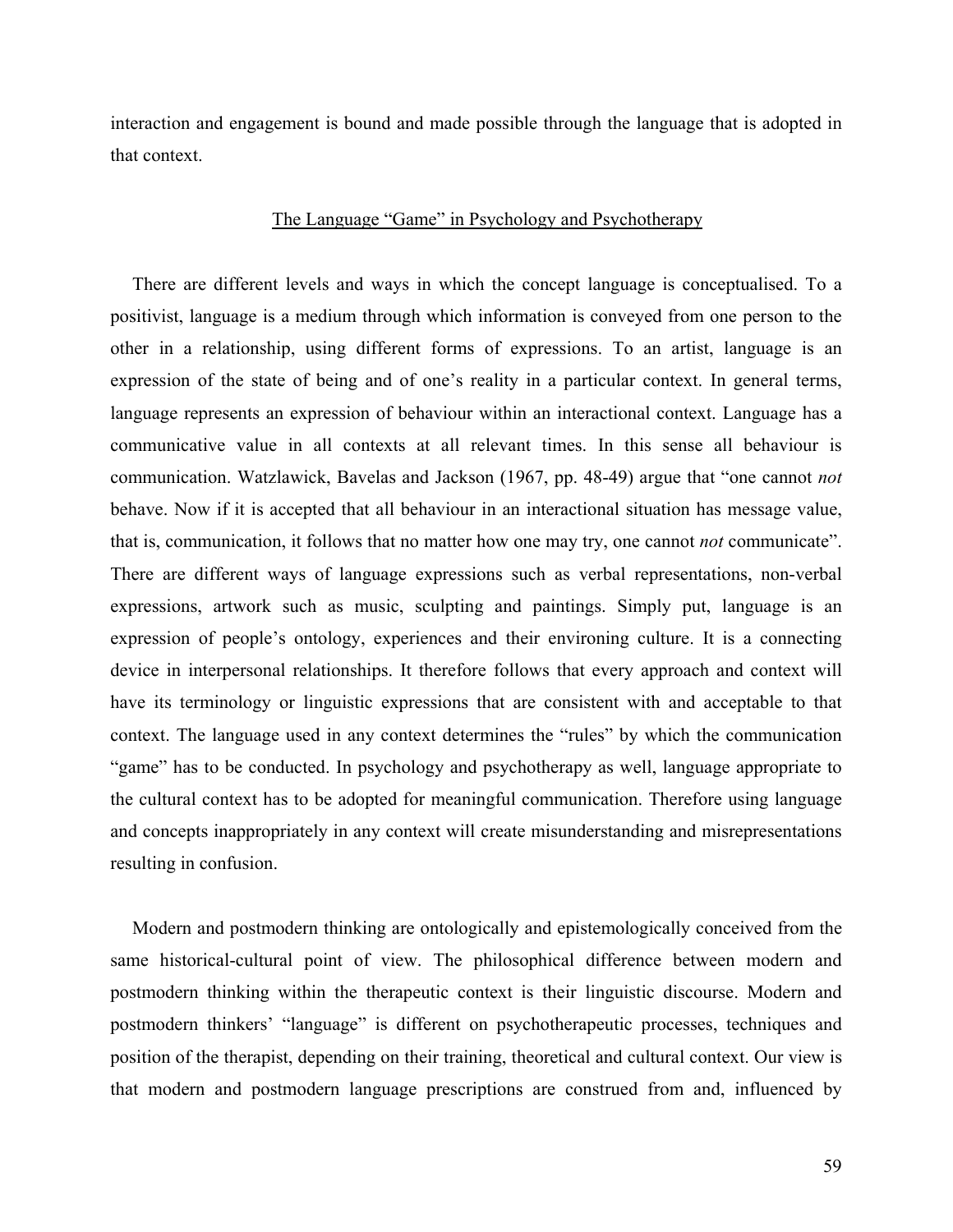Western understanding of reality and human beings. The use of language that is not consistent with and does not form the language tradition of a particular context tends to create miscommunication, confusion and logical inconsistencies. Language is very important in creating meaningful connections between clients and their therapists. Here are some of the examples of the differences in terms of language expressions of modern and postmodern thinking:

| Modern language                        | Postmodern language                    |
|----------------------------------------|----------------------------------------|
| Changing behaviour<br>$\bullet$        | Perturbing the system                  |
| 'objectivity' is possible<br>$\bullet$ | 'subjectivity' is inevitable           |
| Patient<br>$\bullet$                   | Client system                          |
| Symptom<br>$\bullet$                   | Meaning making behavior                |
| New/changed behavior<br>$\bullet$      | Alternative meaning/reality            |
| Client system<br>$\bullet$             | Therapeutic system                     |
| Therapist agent of change<br>$\bullet$ | Therapist is co-facilitator/co-creator |
| Emphasis on therapeutic system         | Context creates meaning                |

Consistent with the thinking from which one operates, the appropriate language is used. Such use of language does not however depart from the cultural lenses through which the therapist sees the world. Our language is a reflection of our thinking and cultural background. The way in which we language is therefore not only a linguistic argument, but also an ontological and a philosophical issue.

# Concluding Remarks

This chapter set out to discuss modern and postmodern conceptions of psychology and psychotherapy. We also interrogated some of the modern scientific presuppositions and the postmodern thinkers' claims of positioning themselves as alternative shifts from traditional psychology and psychotherapy conceptions. Clearly, traditional modern scientific presuppositions such as objectivity, rationalism, empiricism and universalism have left the psychology fraternity firmly stuck in the Cartesian and value-free illusion thinking. This has been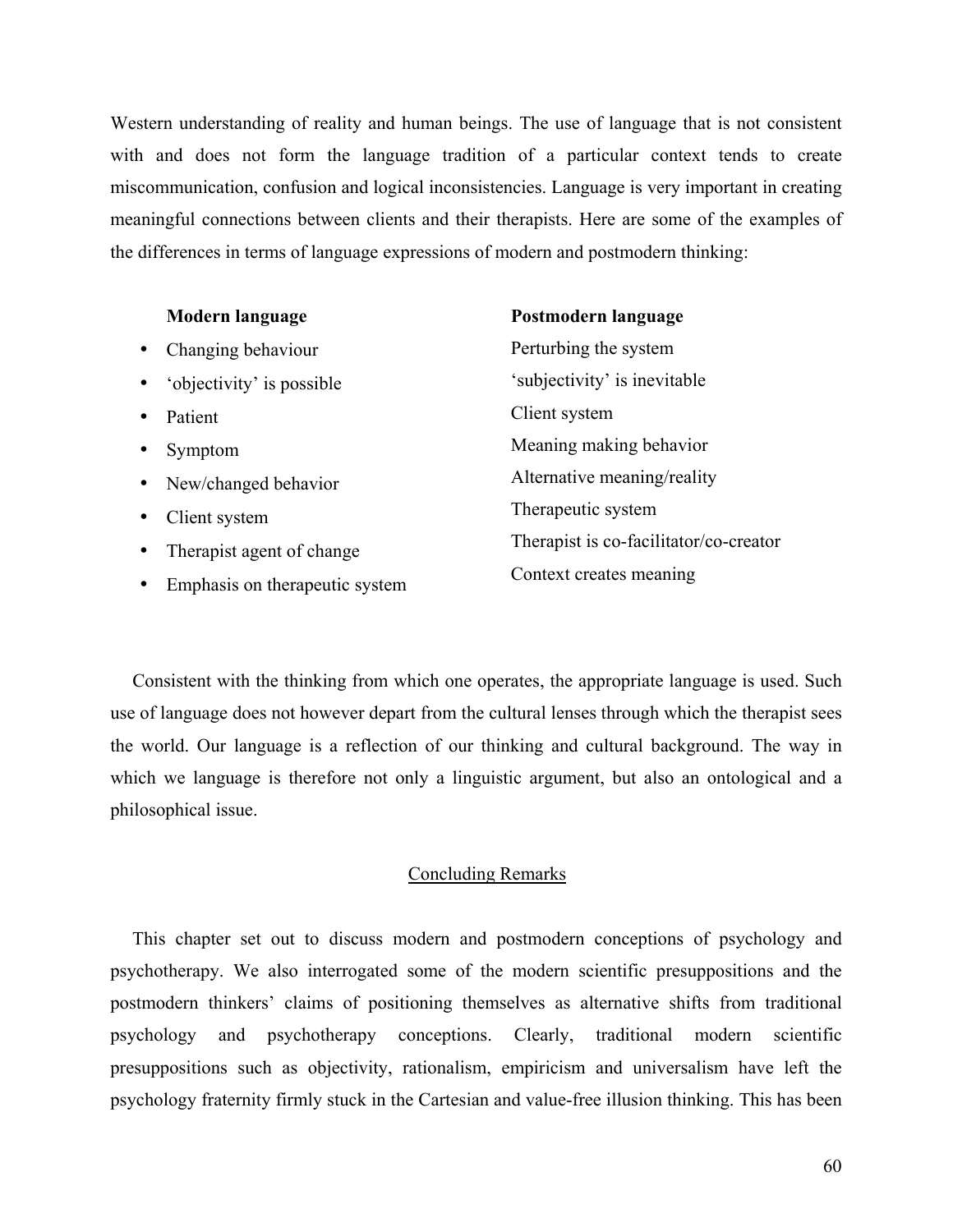legitimised by the firm belief in the existence of a universal representative experience, to the exclusion of other "non-universal" experiences and realities. All this is happening despite the accessibility and diverse cultural human knowledge landscape across the world. Our view in this regard is that research in psychology and psychotherapy has adopted conformist approaches that created conditions for uncritical and hasily generalised engagements. No doubt, the postmodern paradigm has created interesting shifts, alternative narratives and possibilities of understanding experiences and behaviour ecologically. In this sense, there is a lot to learn from both these paradigms.

Even though the postmodern perspective claims to have drastically shifted from modern thinking by adopting accommodative and non judgmental language, it has not succeeded in breaking "free" from the same cultural experiences that continue to define modern thinking conceptions and legitimisation prescriptions. The superficial "adaptation" strategy adopted by the postmodern paradigm under the guise of subjectivity does not help people from this perspective to comprehend the cultural dynamics required to construct culturally sensitive psychology and psychotherapy programmes. Both the modern and postmodern epistemological paradigms will continue to make significant contributions in the human sciences. Our argument is that these paradigms, however linguistically disguised they may be, have not, and cannot, devise appropriate psychology and psychotherapy treatment modalities that are sensitive to the African experience. On this basis, we argue that indigenous people must define what is to them "psychology" and "psychotherapy", using their conventions and language expressions that accurately capture their healing practices, epistemology and ontology.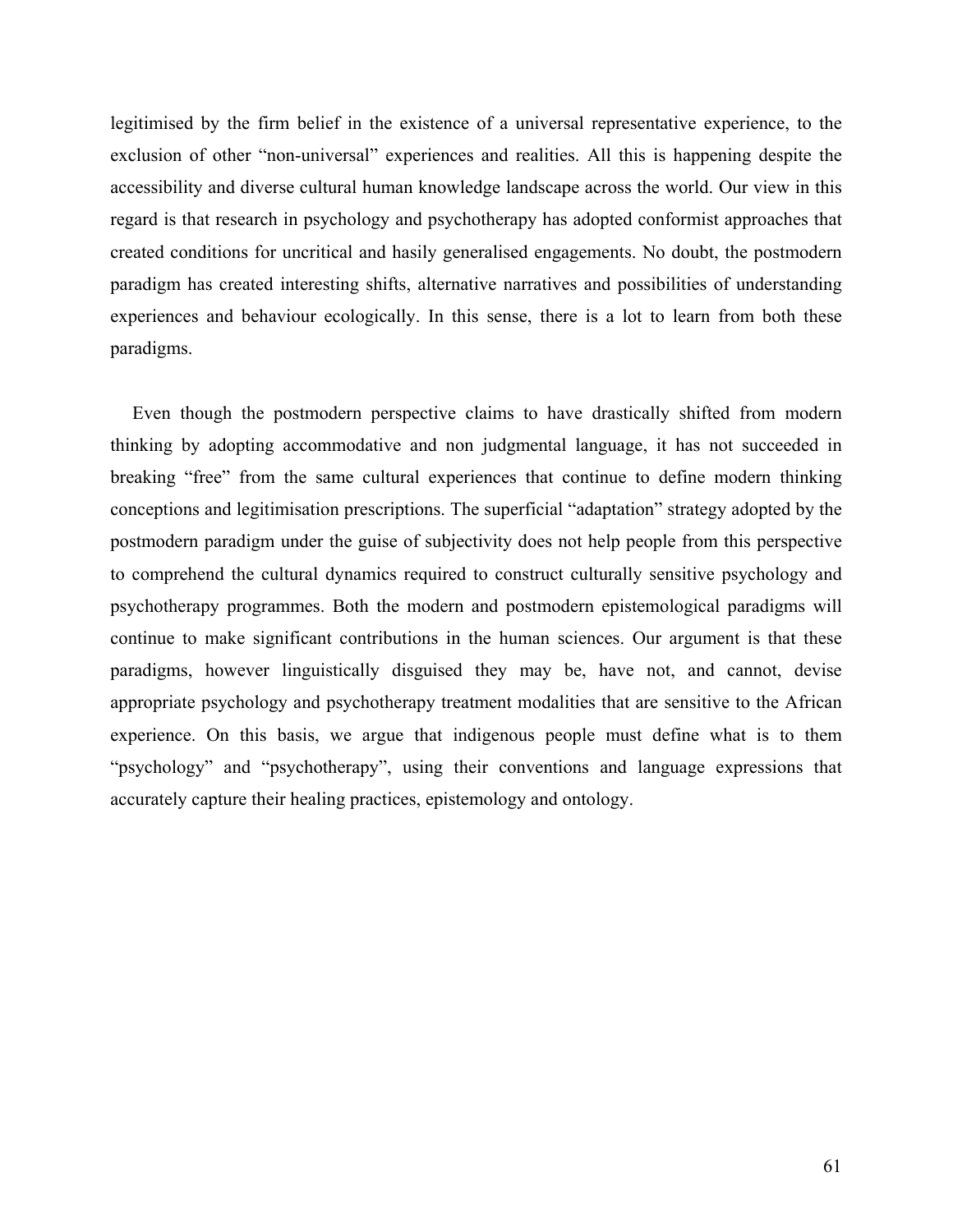## **CHAPTER 4**

### Introduction

In this chapter we will present and critically examine the etymology of the term "psyche"*.* The APA Dictionary of Psychology (2006, p. 747) refers to the *psyche* as "the mind in its totality as distinguished from the physical organism. The term also refers to the *soul* or the very essence of life as derived from Greek mythology, in which 'psyche' is a personification of the *soul* in the form of a beautiful girl who, having lost her divine lover, Eros, is eventually reunited with him and made immortal". If the "psyche" is about "the very essence of life"*,* then it is crucial to also recognise the specific social network structures and lived experiences of people in different cultural contexts. Therefore any definition and understanding of the concept *psyche* should be located within these socio-cultural organisational systems. In our view, concepts and terms represent linguistic expressions of people's lived experiences and their reasoning as embodied in these cultural network systems. The variation in meaning of "psyche" has created interesting arguments for some scholars and researchers regarding its use and applicability in different contexts.

The term "psyche" will be analysed and interrogated in order to create the context in which our argument in this chapter for a culture-sensitive "psychology" can be based. To deepen our understanding of the "psyche" or "soul"*,* we have to take into account its etymology. Also, we will clarify key critical concepts, that is, *etymology*, *psyche* and *moya.* This will assist us in appropriately situating and understanding the term "psychology" and its practice in general and, in particular in the African context.

In most literature this term is superficially analysed or only presented from the superimposed Western dualistic conception of the human being. This understands the person as only consisting of "body" and "soul". The implication of this superficial and dualistic analysis is the gross misunderstanding of the concept "psychology" when it is considered and practiced in contexts different from those of the West. This is partly due to the fact that the "informal" methods which guided indigenous people and in particular Africans' practice of "psychology", have *not* been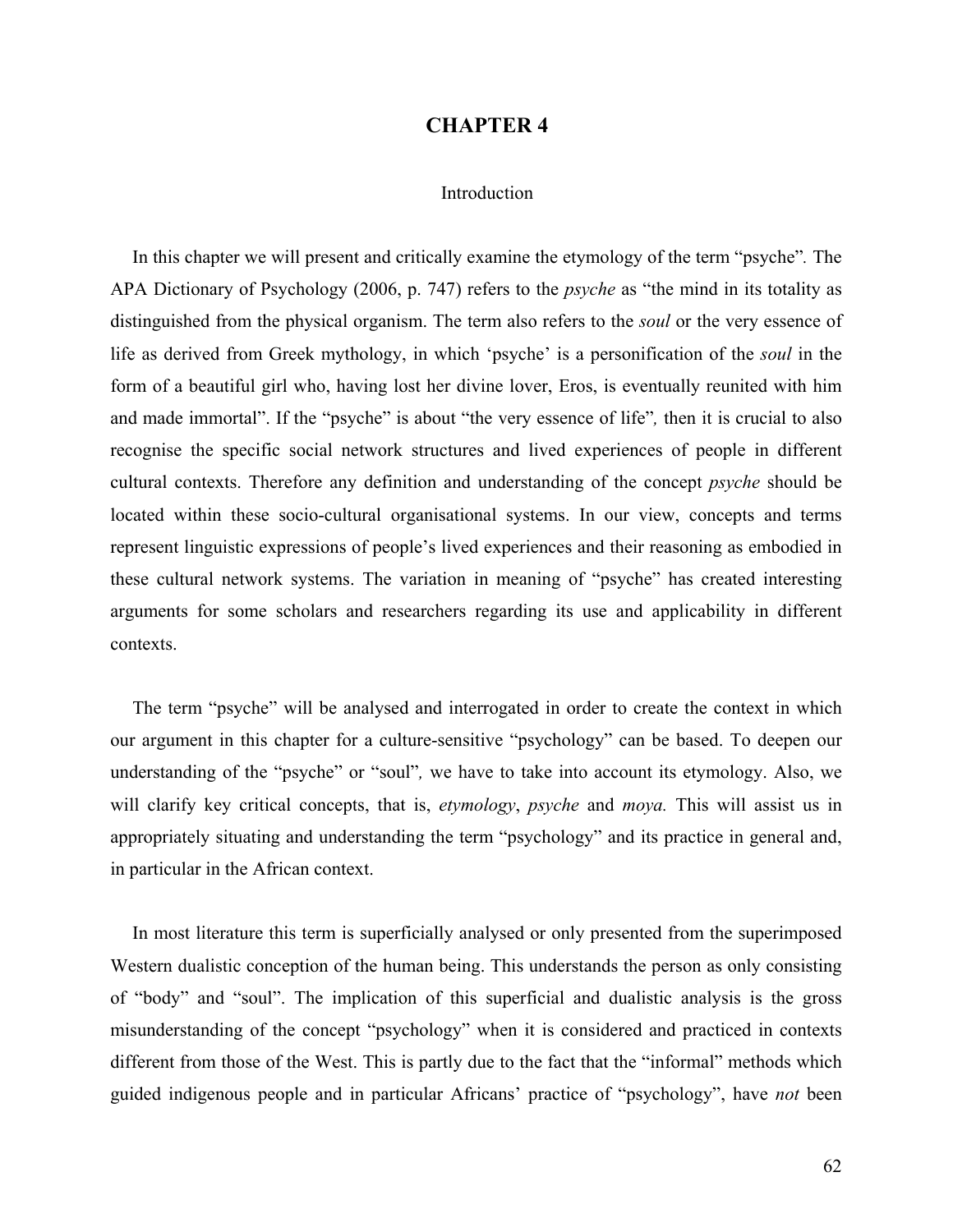recognised as being equally legitimate and "scientific". It is on this basis that we would like to investigate firstly, from the etymological point of view, if indeed "psychology", as understood by the West, contains the same meaning and understanding for Africans*.* If we follow the view that the "psyche" is more than the physical organism, is immortal and is the very essence of life, then "psychology", which as we will see is derived from the concept "psyche"*,* cannot be limited to the study of mind and people's pathological behaviour as has been claimed in the vast psychology literature that exists. Secondly, we will further argue that "psychology", like any field of study and practice, grows out of a people's existential experiences and reality. In African traditional thought, "psychology" broadly represents the visible cultural be-ing and practices in the community of the living, the living dead and the yet-to-be-born in the onto-triadic sense of existence (Ramose, 1999, p. 51). Within this cultural-philosophic framework, the idea of a supreme being emerges. It is an interesting and problematical idea. As a problem it poses the question whether or not metaphysics can arise from a unitary ontology.

# Clarification of Concepts

According to the Dictionary of Key Words in Psychology (1986, p. 180), the oldest definition of psychology is that "it is the study of the *soul*". This definition immediately and already departs significantly from the everyday understanding of "psychology". The tendency of the West to solipsistic claim to certain concepts while on the other hand denying other nations the right to such concepts is not uncommon. Ramose's (1999, pp. 15-17) critique of La Peyrere's thesis that "God" who created Africans, Amerindians and the Australasians was not the same "God" who created descendants of Adam and Eve is an illustration of spiritual racism embedded in certain concepts. Ramose goes on to argue that "… accordingly, if these other creatures had any soul at all it certainly could not be the same as that of descendants of Adam and Eve. This thesis suggested not only that these other creatures were most probably without a soul but if they were at all ensouled then theirs was certainly not a rational soul" (p. 15). If we, however, go by the definition of psychology above, then all people have "psychology" because all human beings must be presumed to have a "soul", and not as La Peyrere implied*.* Different cultures conceptualise and understand the "soul" from their own epistemological paradigm. As such the understanding and practice of their knowledge of the "soul" cannot be generalised to other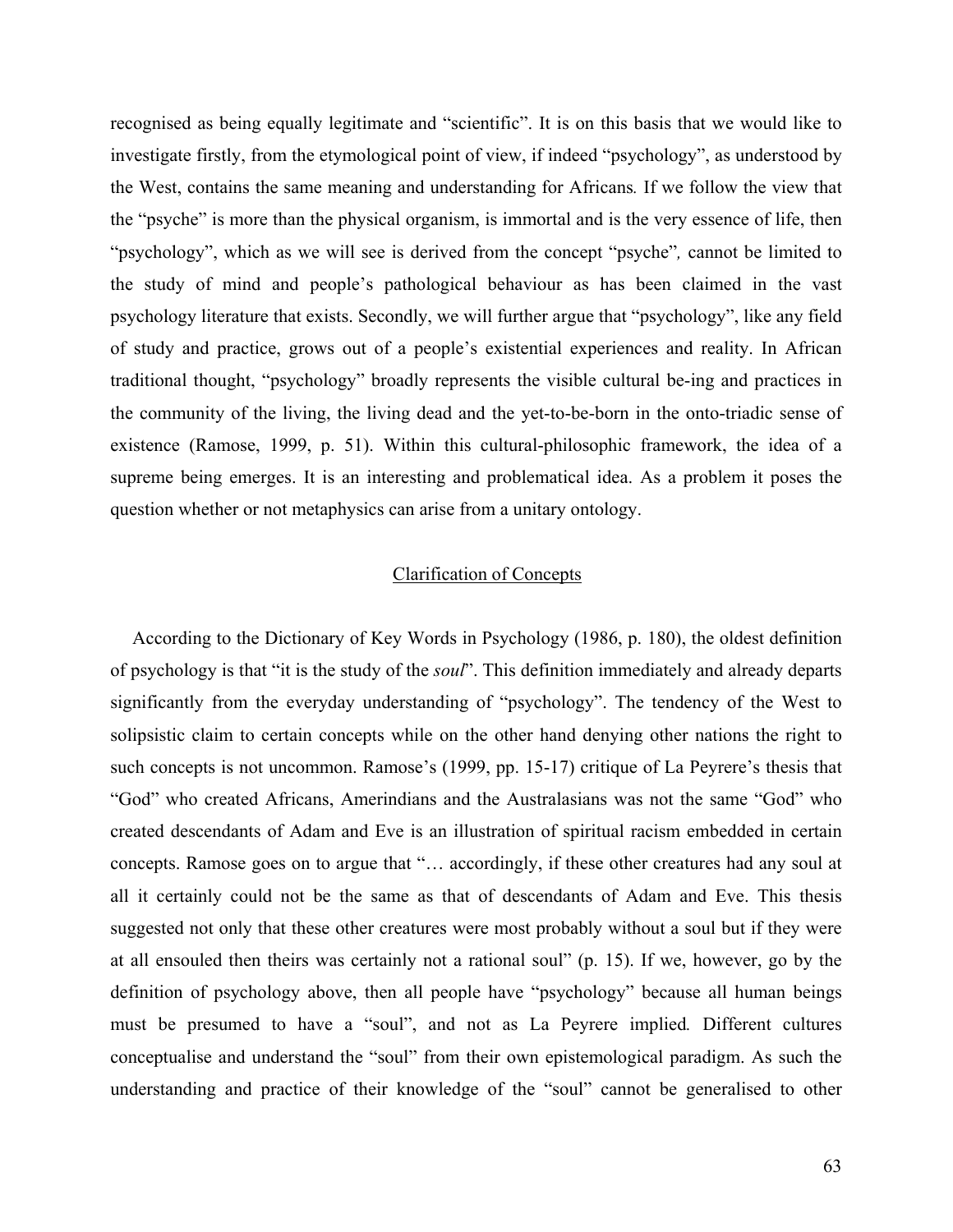cultures without creating serious epistemological tensions. On this basis, we will here argue that the Western dualistic view of a human being, which the Encyclopaedia of Psychology (1994. p. 386) maintains "was revived by the renewed interest in individual personality", leads to gross misrepresentations of indigenous people's cultures and their "psychology"*.* In addition, if the Western conception of "psychology" remains predominant under the guise of universality, then this leads to the suppression of other realities such as those of indigenous people, in particular Africans. Under these conditions, there cannot be any meaningful and mutually beneficial dialogical engagement between different knowledge systems. It is on this premise that we argue for a wholistic definition of "psychology" that recognises and includes the African conception of a human being.

### Terminology and Paradigm Construction

Etymologically, marrying the Western and the African understanding of the "soul" is not compatible. These are two distinct cultural experiences and languages that are conceived out of different epistemological paradigms, histories and cultural experiences. The terminology used in each perspective should therefore be consistent with the epistemological paradigm and etymology of the term in question. The argument for the use of the African terminology means that, where Western terms such as the "psyche" do not accurately capture the actual existential experiences of Africans, African terms should be used instead. We may go as far as arguing for the outright use of appropriate African terms, without first considering the translated version. The argument that there are no appropriate psychological terms in African languages is philosophically undermining the very existence of an African. Simply stated, this argument questions Africans' ability to conceptualise and give expression to their experiences and their world. This thinking serves to maintain the superimposed colonial dominance (Wiredu, 2002, p. 33). Such dominance in our view precludes the possibility of any dialogical engagement between different cultures. The insistence on translating Western words or concepts to their "equivalent" African terms is a further universalisation of the "psychologies" of different cultures, to fit the criterion determined by the West. If we start from the premise that all people have their unique epistemology and cultural ways of be-ing, then there cannot be insufficient terminology for the self-definition and self-expression of a people. All people, and this includes Africans, have their linguistic self-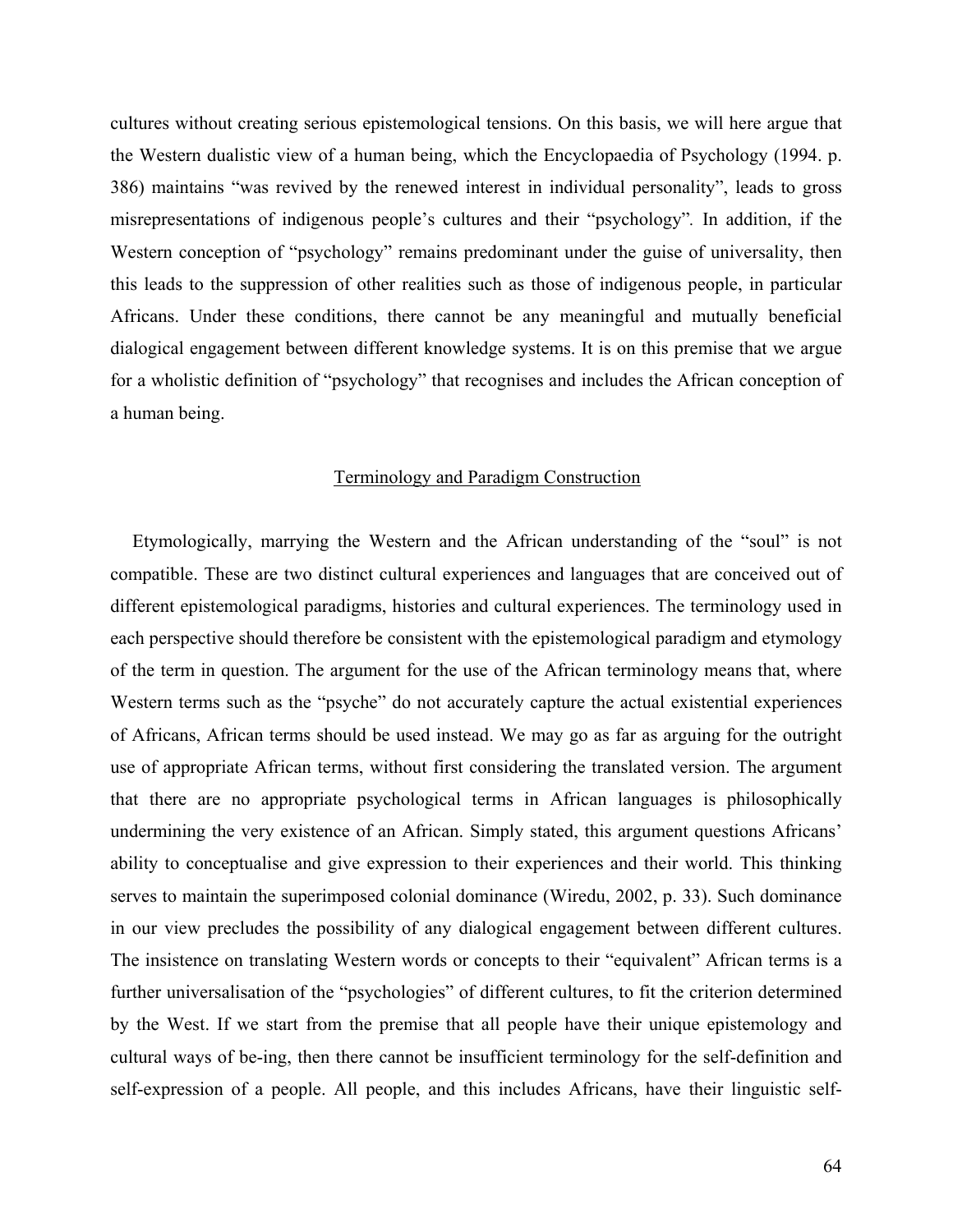expressions that are consistent with their epistemology. Our argument for using African terms finds support in Bujo (2003, p. 14), who contends that this argument "intends to demonstrate clearly the autonomy of the worldview of the African thought, which cannot simply be subsumed under other modes of thought, but demands to be taken seriously as a dialogue partner". Accordingly, the study and explanation of the "psyche" should be situated within the appropriate African context, using relevant African words or terms to match the philosophy and understanding. In this regard, reference will be made to some African languages in respect of these terms. In this way, the authentic use and application of these terms in scientific discourses will be established. We now turn to the definition of the term etymology.

### Etymology "Defined"

The Concise Oxford English Dictionary (1982, p. 331) defines etymology as "an account of or facts relating to the formation of a word and development of its meaning". Etymology can therefore be seen as a linguistic science. According to Malkiel (1993, pp. 1-2), etymology embodied the "core meaning of a word that could be imagined as something wholly independent of the passage of time and endowed with magic or mystic overtones. With the gradual move of linguistic curiosity in the direction of time-dominant disciplines, principally history, a word's etymology began to be tantamount to 'previous meaning', or 'earlier actually attested meaning' or else 'earlier reconstructable meaning' without the concomitant pretence that modern scholarship is invariably in a position to piece together primeval meanings, or, for that matter, pristine forms".

From the point of view of linguistics, the "meaning" of words and what they represent necessitates their placement within their appropriate social context. It is however of critical importance to note that meaning can be created from and, represented by a variety of sources such as words and symbols. Different symbols and words have entirely different meanings to different people in various epistemologies and cultural contexts. Cultural contexts can therefore be construed as key to our understanding of the meaning of certain practices, belief systems and behaviour. Foster and Froman (2002, p. 529) in this respect argue that, "the most profound effect of culture lies in its foundation in the fabric of our thinking. Culture is not only the creative,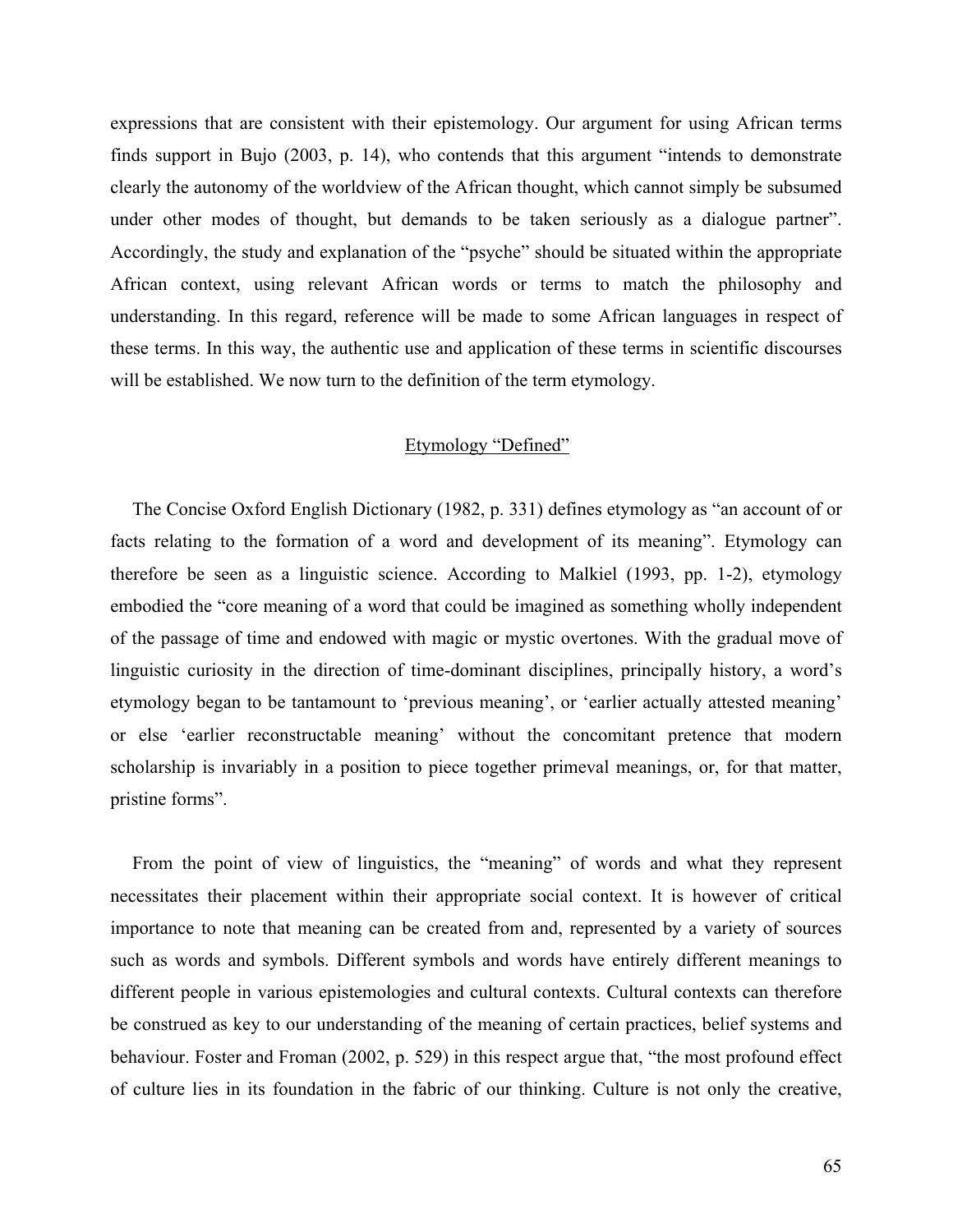aesthetic product of the minds of people – the art, music and literature of civilisations – these are merely the peel of a much fleshier fruit. Culture is also the cause of how those minds think". Of critical importance however, is the fact that attempts to understand such different meanings help to create contexts for understanding such differences and, to attach the appropriate meanings consistent with the epistemologies concerned. The etymology of words or symbols should therefore be seen in relation to their epistemological realm. Viewed in this context, hermeneutics helps to create sensitivity and respect for certain symbols, words or terms and, correlatively to people's cultural practices and the meanings they attach to words, symbols and rituals.

## Etymology in Context

According to Malkiel (1993, pp. 1-2) etymology was peculiar to "Medieval Europe and is associated with the mystic approach of that time, involved in it was the widespread belief in symbolism and the practice of parables … the appeal to etymology in a magic context may well have started with proper names and be as old as its roots in prehistory". Malkiel's conception of the word etymology should be understood within the cultural context from which he comes and operates, that is, the Western paradigm. It is within the Western bounds that he conceptualises etymology, hence his claim that etymology is one of the Western inventions. Our observation here gains support from the Encyclopaedia of Psychology (1982, volume 3, p. 165) "no human being can divorce his or her own personality from the topic investigated. Each investigator's interests, prejudices, cultural background, qualifications, and abilities are interwoven with the topics chosen for investigation". It is therefore logical to argue that etymologically, the concept "psyche" carries certain Western historical and cultural characteristics and cannot therefore loosely be translated to African languages without altering its meaning.

The West has, through systematic subjugation, marginalisation and suppression of other realities, created the false impression that etymologically, the "psyche" and "psychology" are its inventions. Mkhize (2004, p. 38) argues against this misrepresentation of reality by stating that "all *psychologies* are somehow connected to underlying metaphysical ontologies which … order things in specific ways with regard to what is 'good' and 'bad', 'right' or 'wrong' about conditions of life". We therefore do agree with Mkhize that all "psychologies" have their specific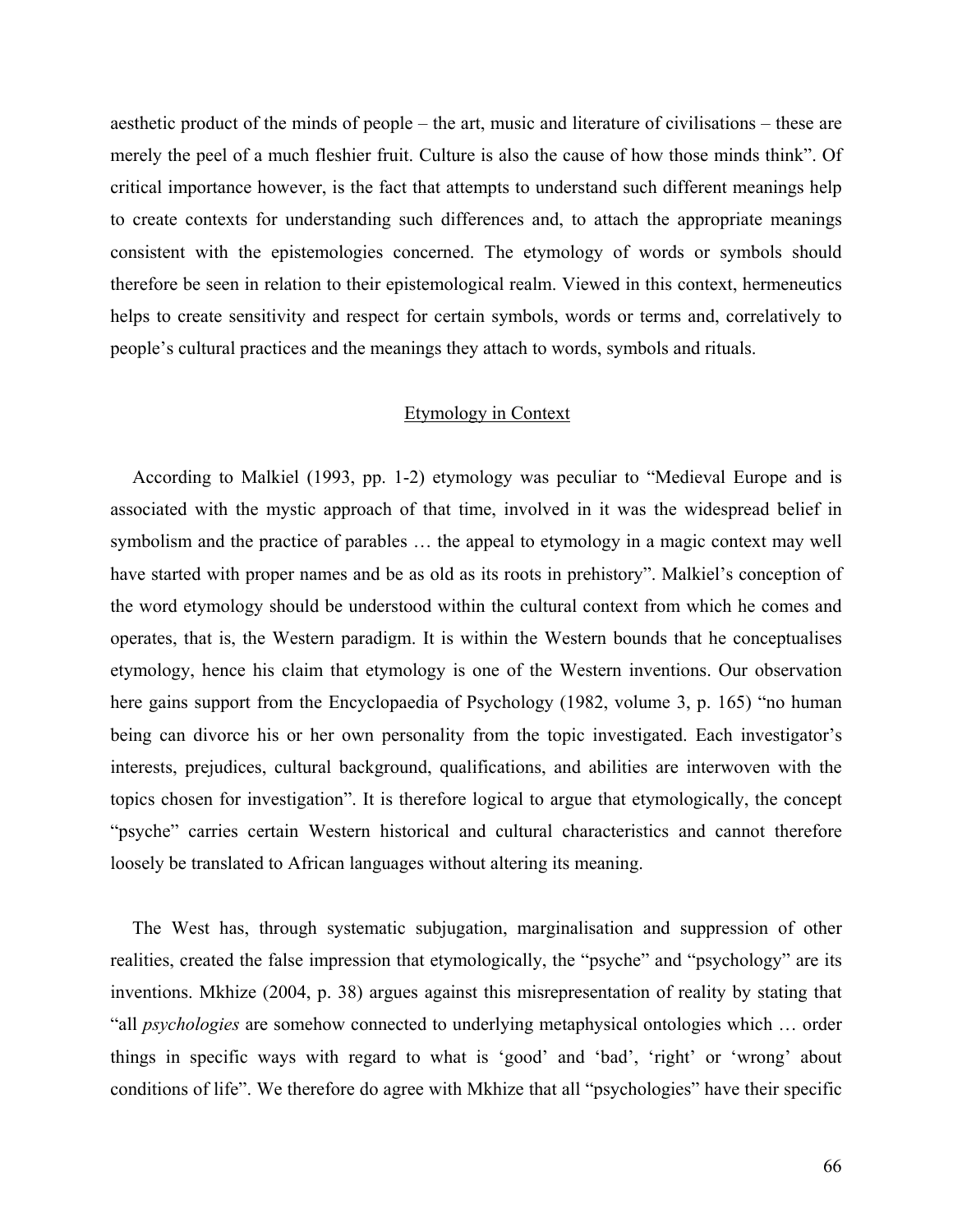ontological realities. In our view, the life conditions referred to by Mkhize can be represented by cultural activities such as symbols, art works, drumming, sculpting and rituals which are epistemologically linked to their existential experiences. These representations are a reflection of a people's culture. Our interest in this study and in particular this chapter, is to examine the etymology as well as the hermeneutics of the "psyche" and, by extension "psychology"*.* Also, we will question the justification for using it in the African therapeutic context.

From the above exposition, it is evident that there is an inseparable relationship between etymology and hermeneutics. One cannot discuss the etymology of the "psyche" without situating it within its appropriate cultural context. The "psyche" assumes different shades of meaning in various cultural contexts.

### Epistemology and African Epistemologies

In this study we will advance the argument that supports the understanding of concepts and terms from our African epistemological paradigm. Over the years, the tendency of translating Western concepts to suit the African situation and experiences developed into a standard culture. Examples in this regard include the translation of the term **"**soul/spirit" into the assumedequivalent African term *moya.* Given the various meanings attributed to the term *moya,* as discussed by Ramose (1999) and Skhakhane (1988), this concept cannot just arbitrarily and "blanketly" be translated to "soul/spirit"*.* Such "blanket" translation creates ambiguity because the term "soul/spirit" does not necessarily mean *moya,* nor does it capture the essence of the experience embodied in *moya,* as understood by African indigenous people. The concept "soul/spirit" has its etymology and it is culture specific. It is not an original African vernacular. It may therefore not be implanted into the African cultural context without due regard for African terminology. The use or translation of alien concepts in the African context essentially represents the introduction of a foreign culture to Africa's experience. On this reasoning, it is critical to question the relevance and applicability of the concepts in the African context. The basis on which such random translatability is rooted is highly questionable and contestable (Kruger, Lifschitz & Baloyi, 2007). Similarly, use of the term "psyche" in the African context, or an attempt to translate "psyche" and "psychology" to African languages is another problematic area.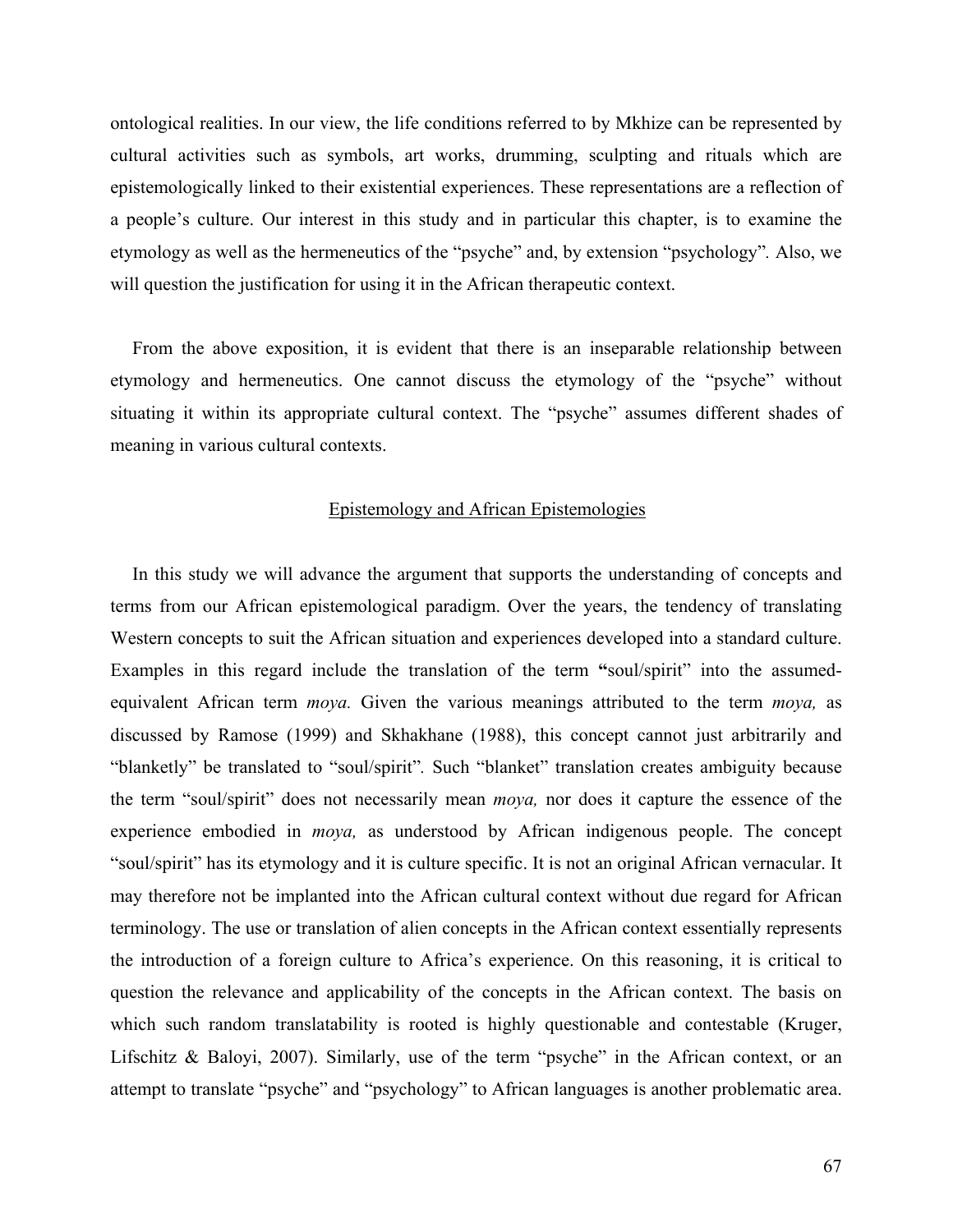These translation tendencies can no longer be left unchallenged. Under these circumstances, establishing the etymology of the *psyche* becomes crucial, especially when considering its probable problematic implications within the African context. The current use of the term "psyche" in African "psychology" and in clinical applications does not take the philosophical, epistemological and cultural experiences of Africans into consideration. This has resulted in the meaning of "psyche" being confused, diffused and at times completely misplaced and irrelevant when it is applied to contexts other than those of the West.

# Etymology of the Term *Psyche* and its "Definition"

The interchangeable use of the concepts "soul" and "spirit" in the literature as observed in Setiloane (1975, p. 64) is mostly confusing and needs clarification. The focus of this chapter is on the "psyche"*.* Due to the current study's *"*psychological" slant, a discussion of both the "soul" and "spirit" is unavoidable and imperative. Such a reflection will indicate whether or not there is any justification for the interchangeable normative use of these terms. The Encyclopaedia of Psychology (1994, p. 386), identifies "the social importance of psychology with the eighteen century traces the history of psychology as a science to the nineteenth century, although its etymological roots are Greek, *psyche* ('soul') + logos ('word') = psychology… Instead, people wrote about a 'science of human nature' or 'mental' or 'moral' science".

According to The New Westminster Dictionary of the Bible (1976, p. 901), the Hebrew word "*nephesh* refers to the living *soul,* and is applied to animals in a collective sense, and also to man as a living being. The *soul is not a separate entity apart from the body*, but forms a unity with it and animates the flesh". Implicit in this inseparability of the *soul-body* relationship is that we cannot talk of being alive without the existence of the two indivisibly. This argument finds support in The New Westminster Dictionary of the Bible, which states that "the Hebrew word *ruah,* in Greek *pneuma* has an original meaning 'breath', 'wind' or 'blow', which contains the semantic meaning *spirit*, 'blow' or 'breath' derived from the Latin word *spiritus.* The *soul (nephesh)* is an essential characteristic of a human being's existence and gives life to the body. Without the *soul*, it will be inconceivable to conceptualise the be-ing or existence of a human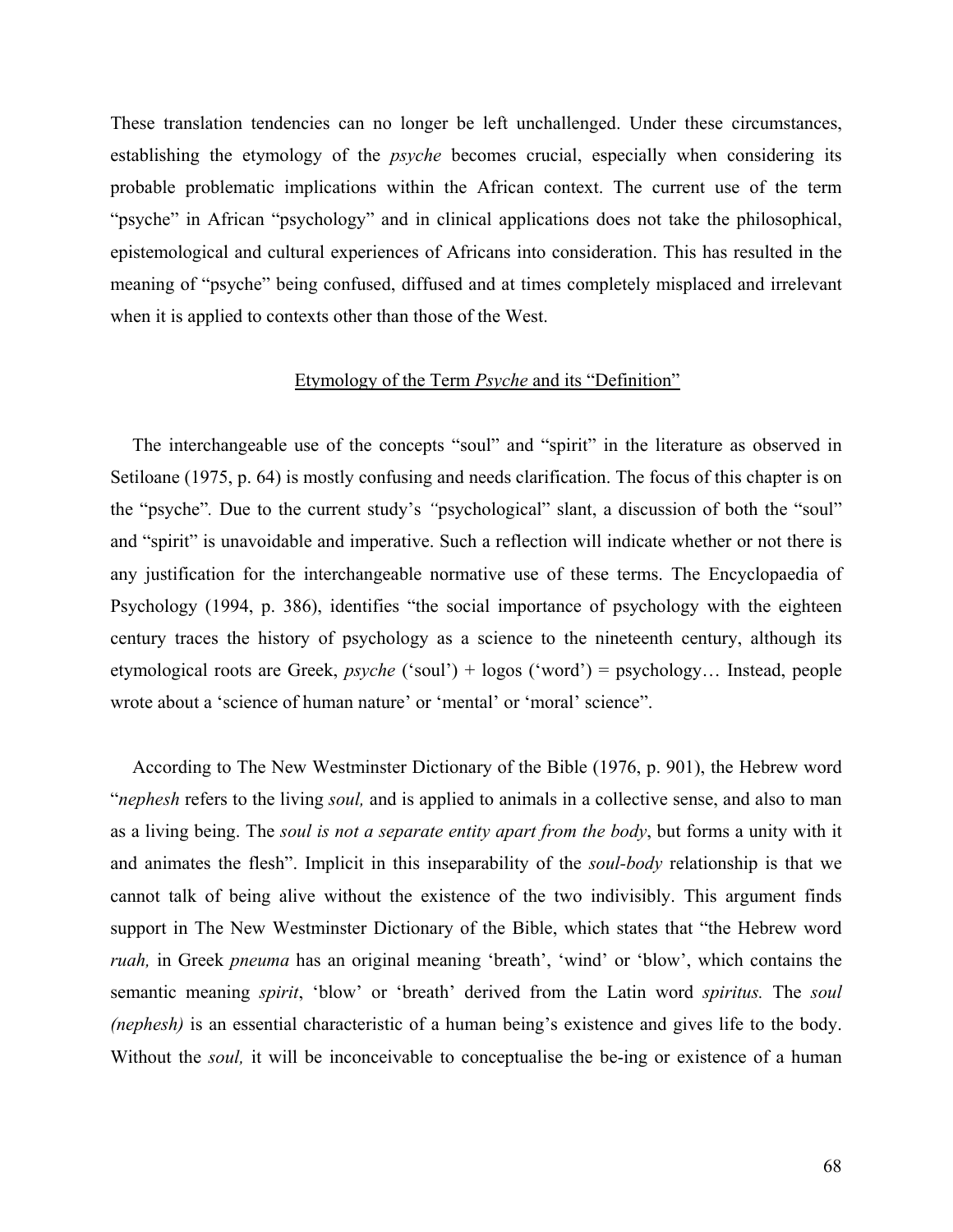being. Life and being are embodied in the *soul.* It is for this reason that the soul's animating power dissipates when the body dies because they are one".

According to The New Encyclopaedia Britannica (1978, volume 15, p. 152), "the Hebrew term for '*soul' (nefesh*, that which breathes), was used by Moses (c.13<sup>th</sup> century B.C), signifying 'animated being', a man's life in which the *spirit* manifests itself and applicable equally to nonhuman beings. The Hebrews used the term to apply to the entire personality but reserved the concept *ruah ('spirit')* to denote a principle of life, 'mind', and occasionally 'heart'. *Nefesh* was often used as if it were the seat of appetite, emotion, and passion and, conjoined with 'heart', was held to encompass intellect, will, and feeling. New Testament usage of *psyche 'soul*' was comparable to *nefesh*". Since *nefesh* refers to that which "breathes", "wind" or "blows", the *psyche* (*soul*) therefore also entails the principle of life in its totality (visible and invisible). Therefore, the visible "heart" and the invisible, "mind" for example, constitute the *soul* or *psyche.* The visible or physical form through which the *soul* or *psyche* manifests itself does not denote dualistic existence, but rather a single existence in different faces. In its face as the body, the *psyche* is observable. Observability renders the body susceptible to empirical inquiry. The "death" of the physical body does not mean the "death" of the *soul* itself. Because of its qualitative difference from the physicality of the body, the *soul* or *psyche* cannot cease to exist at the "death" of the physical being.

According to The New Encyclopaedia Britannica (1978, volume 15), "New Testament usage of *psyche ('soul')* was comparable to *nefesh.* Jesus' complete dualistic demarcation between flesh and spirit was quite evident, and St. Paul (died A.D 64) exceeded the dualism of Jesus to invent a triune man, regarding '*spirit'* (*pneuma*) in Greek, as a divinely inspired life principle, '*soul*' (*psyche)* as man's life in which '*spirit'* manifest itself, and body (*soma)* as the physical mechanism animated by '*soul'"*. It must be noted that although there is Hebrew spelling difference between The New Encyclopaedia Britannica *nephesh,* and The New Westminster Dictionary *nefesh,* this difference does not change the substance and meaning of the term.

Clearly, the Christian fragmented conception of being played a significant role in dividing the soul into dual ontologies. The belief that when human beings die, their *spirit* or *soul* leaves the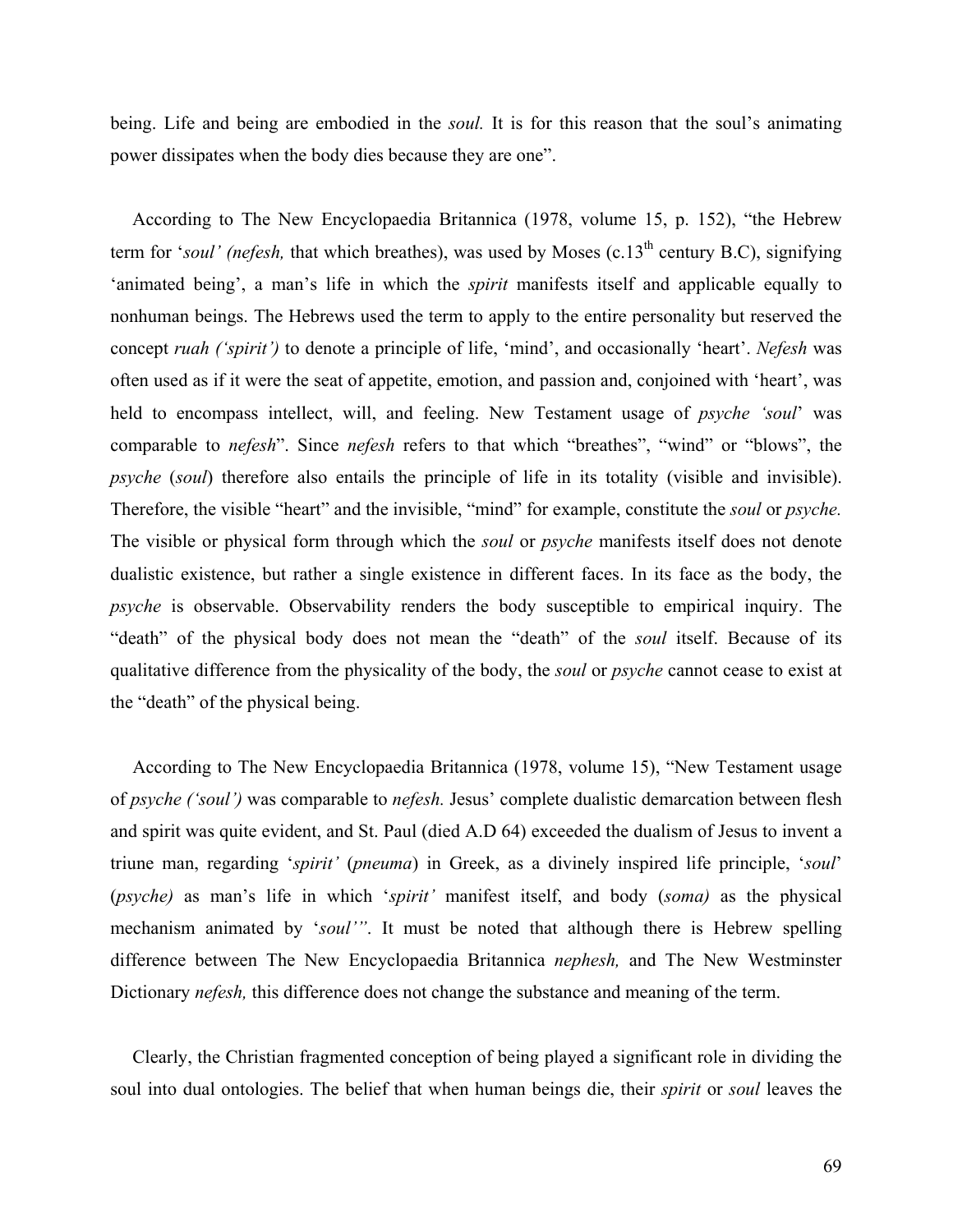body and migrates to a different ontology where it exists independently of the body is further proof of the fragmentation of *body* and *soul.* An example in this regard is observed in The Encyclopaedia of Philosophy (1967, volume 5 p. 512), which identifies *psyche* on two different levels, "the first means *life*, and then the *departed life* or *ghost.* On the first level, the *psyche*  refers to the mind and is seen as man's rational and immortal life, which possesses reason, emotions, and will". On the basis of the above, we further observe the division of the *psyche* into two different levels, the living, breathing, feeling and the mind, reasoning level. The *psyche*  divides reality into *spirit* and the body (soma). As the former, the psyche represents the mind, "man's" rational and immortal life, but this level is invisible. The body is physical and observable through the conduct of human beings. This is the visible level of the *psyche.* Here the *psyche* is together with the *"soul"* forming a duality. However, it is important to note that the duality does not necessarily presuppose sameness between body and "soul".

By appearing in the body as its animator, the *"soul"* becomes embodied. It subsides as having a body and is thus embodied. As such it is given both the observable and unobservable forms of existence. The heart and personality are visible while the mind is invisible. This fragmented thinking conforms to the ancient Greek tradition (for example, Plato) of conceptualising reality in terms of the visible (physical) and the invisible (metaphysical). In Harding's (1986, p. 363) observation, "in the Euro-American world view, there is a separation between the self and the nonself (phenomenal world). Through this process of separation, the phenomenal world becomes an Object, an 'it'". Moses used the term *soul* within the Biblical context to denote life giving *spirit,* the animated being. According to Hauck (1999, pp. 87-88), "both the Bible and the Koran equate this *spirit* with the *Wind*. In fact, in Hebrew, Arabic and Greek, the word for *wind* means both 'breath' and 'spirit'. Thus the Wind carries the cosmic breath of God, the greatest spirit who at the beginning of the world 'moved upon the face of the waters, bringing order to the watery world and life of Adam'". Also, in the above sense, the *wind* is equated to *air* and is regarded as a life-giving force – the *spirit* – and is thus given Godly status (Good News Bible, 1977, John 3:8).

In some Old Testament books of the Bible, reference is also made to the *spirit* or *soul* as the *Holy Ghost* in several instances, to refer to God or Christ's *spirit,* which breathes or blows life. The term *holy ghost* in reference to God has gradually been replaced with the *Holy Spirit.* Our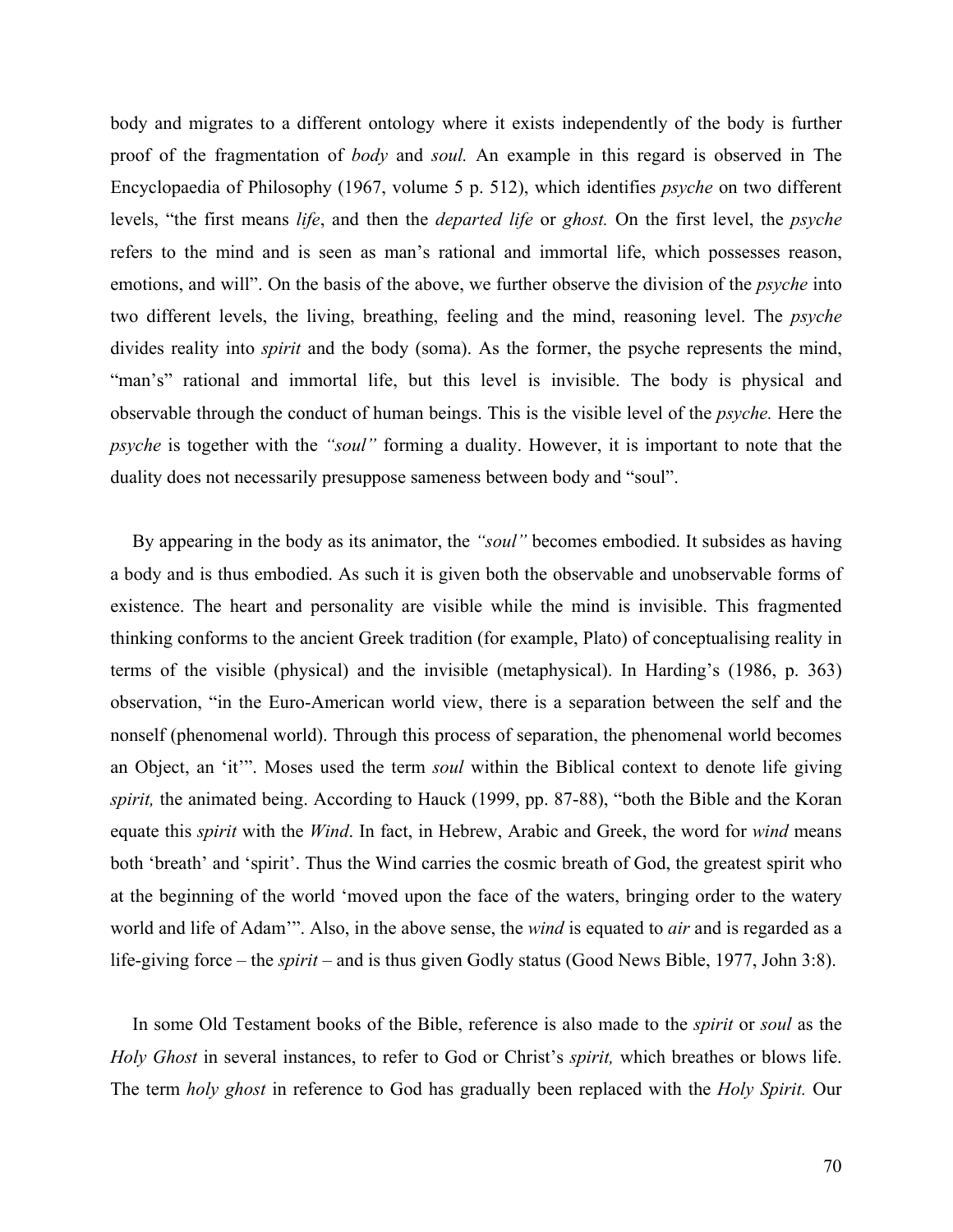view in respect of this subterfuge is that the writers or editors of the Bible considered it "inappropriate" to call Christ or God a *ghost,* translated as *sepoko* in Sesotho. If the term *ghost* or *sepoko* were to be retained, then God would be at the same level of existence as his creatures. This situation would be undesirable. We can further argue that God is here presented as residing in a different ontology, aloof and at a different level to His creatures (Wiredu, 1980 & 2002).

The term *sepoko* is used in reference to the "person" or "*soul*" which during its "breathing" physical life, is believed to have done evil things on earth and, subsequently being refused entry to "heaven". In this sense *sepoko* is conceptualised as an evil *spirit* or *soul,* translated as *moya o o mobe* in Sesotho*.* The *soul* does not cease to exist or influence the physical environment even after the actual physical death of the human be-ing.

The question that arises in this regard is: Do Africans, for example, conceptualise and understand the *"soul"/"spirit"* to exist in both the physical and metaphysical ontologies? A further pressing and critical question in this line of reasoning is: Do concepts such as *soul/spirit, psyche* and *psychology* constitute applicable terminology in the African epistemology context?

## African Conception of the "*Soul*"

African traditional thought does not conceptualise the "*soul"/"spirit"* (if we loosely translate it to *moya),* as an isolated entity belonging to invisible, non-responsive and non-living beings. The *spirit* or *spirituality* presupposes an interactive characteristic and a communicative value in a wholistic way. This means that life experiences are not viewed as separate from each other, outside of their encompassing context. Mkhize (2004, p. 44) refers to this principle of cosmic unity as "knowledge through participation… one does not know by standing and observing at a distance. To know is to participate in the dynamic process involving interaction between parts and the whole". Viewed from this understanding, the "*spirit"* is not seen as a static and discrete concept. It is the deceased that is believed to be living in the ontology of the invisible intangible beings. This living deceased is conceived as being in a dynamically engaging, evolving state of existence and influence in the world of the animated beings. Implicit here is the view that the "*spirit"* or "*soul"* can be experienced and lived.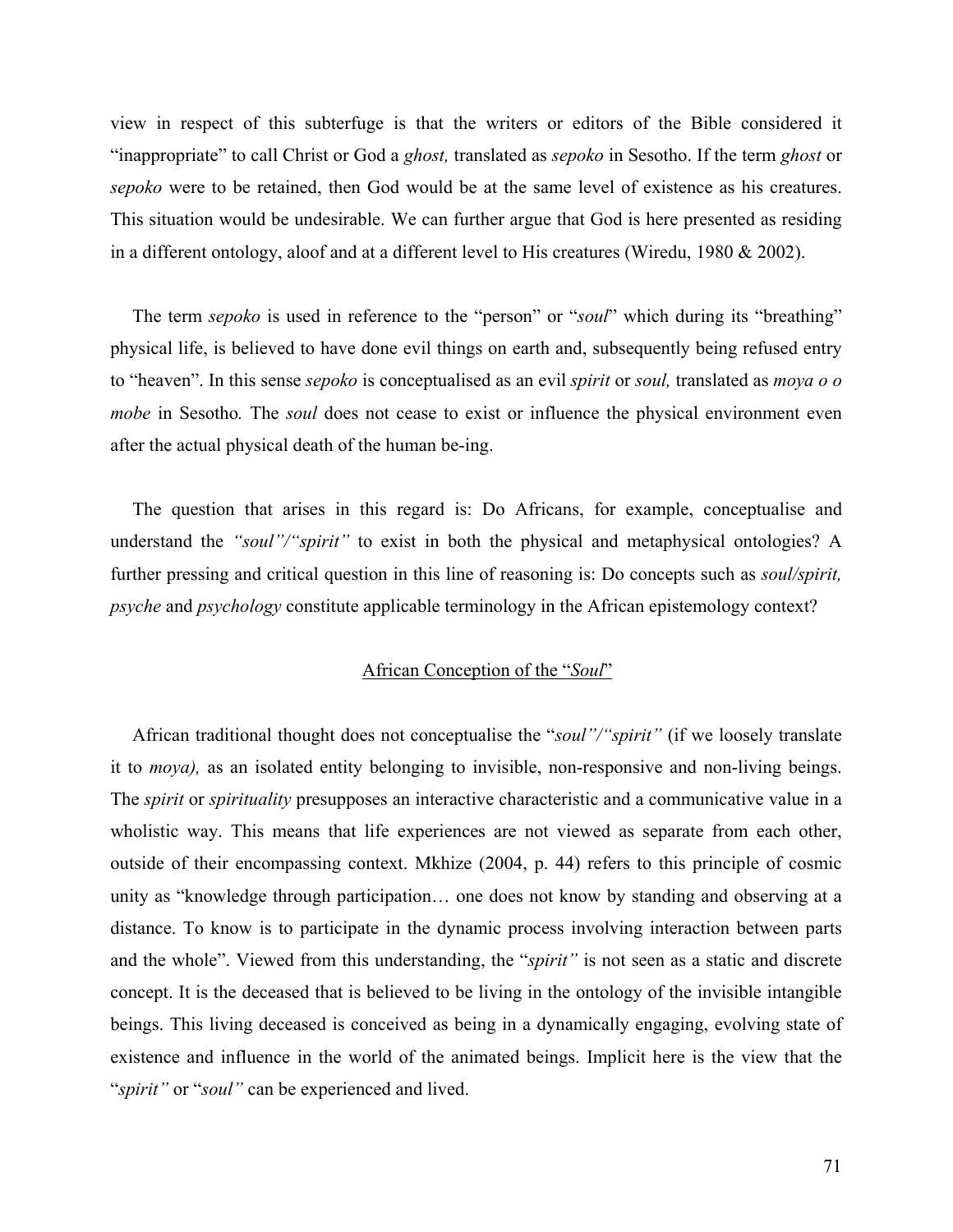In Sesotho, *mewa ya badimo*, the *spirits of the living-dead*, in the African sense, for example, are invisible but exert immense influence on many African cultural daily activities. The challenge psychology and many disciplines which were previously colonised face is the language and concepts used in the African context. There has been little or no interest in adopting "psychological" indigenous languages and concepts that reflect and represent indigenous epistemological paradigms. This has inevitably caused serious translation difficulties, such as the assumption that Western concepts could adequately represent African expressions and lived experiences. The Afrikaans term for *soul* is *gees* or *siel (*translated as *spirit* or *soul)* Tweetalige Woordeboek/Bilingual Dictionary, (1984)*.* We can see that based on this direct Afrikaans translation, the term *soul* is subsumed in the term *spirit.* It is this direct translation of terms from one Western language to the African languages that we are questioning.

## Psychology and the Problem of Translation

There is a growing tendency in the "psychology" literature to adopt concepts or words as used in one epistemology and to translate them to the other. The very use of the term "psychology" in many African communities and universities poses a serious problem. The term "psychology" is foreign to Africans because it is conceived out of a foreign epistemology and ontology. We rarely see an attempt in the literature to use the appropriate concept that accurately captures the African understanding and experience of what "psychology" is to them. The unconvincing argument advanced in such adoption of foreign concepts is that there are no terms in African languages equivalent to these Western concepts. Subsequently, Western concepts are then adopted and used as authentically representative of African understanding and meaning of "psychology". This situation results in Western terms being imposed on indigenous conceptions of "psychological" constructs and meanings. This tendency compromises and denies indigenous languages equally recognisable space to define, explain and represent African experiences and realities using their own linguistic expressions. In most cases, it is assumed that English, Greek, Hebrew, Latin or any other Western languages that are used in "psychology", are readily used or translatable to African languages. This assumption is etymologically and epistemologically flawed. Gbadegesin (2002, p. 175) suggests a practical way to deal with the confusion caused by translations in this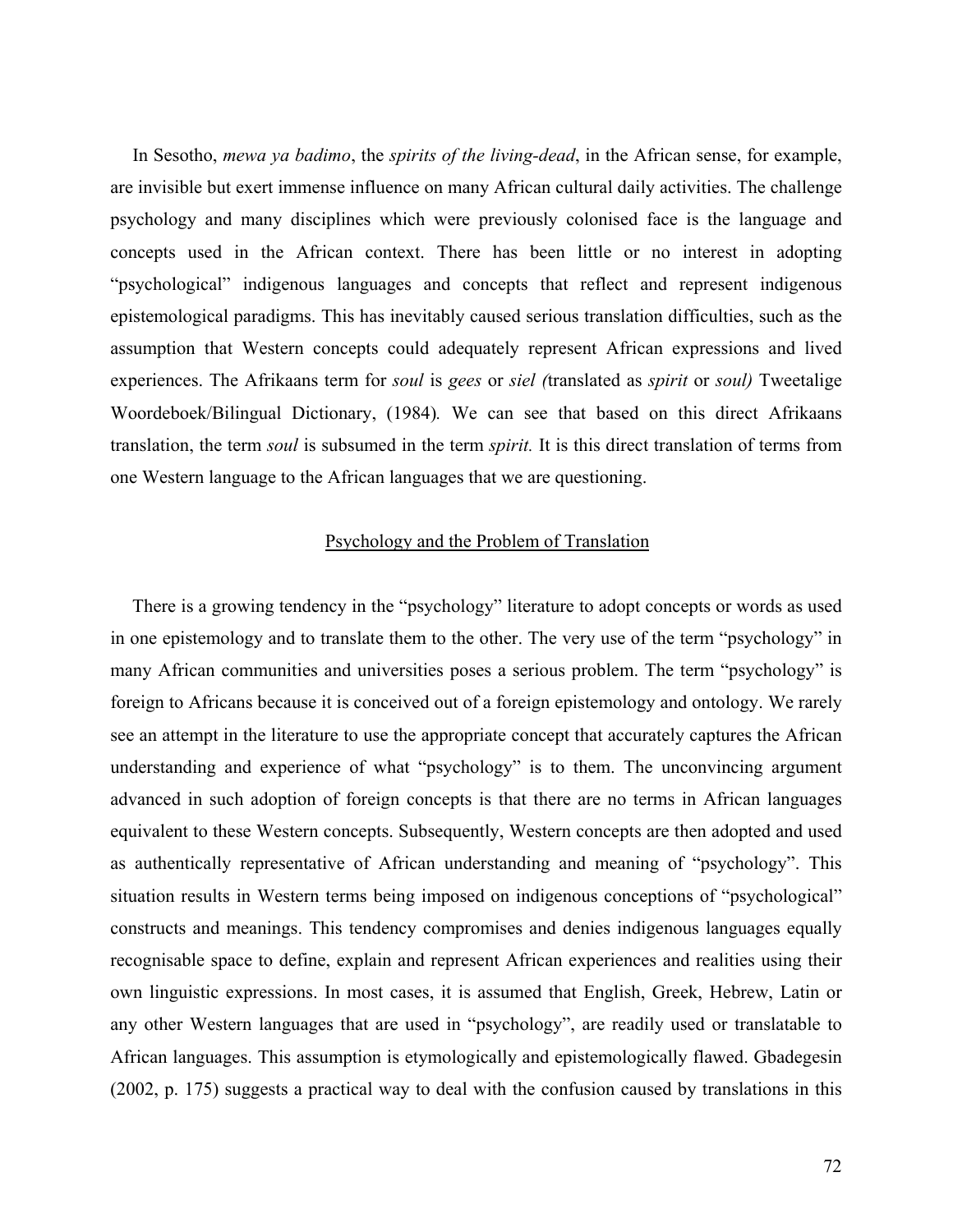way: "one way to avoid or, at least, minimise confusion is not to start with English equivalents of these terms, but rather to describe their usages …". It must be borne in mind that the current imposed "psychology" as it is taught and practiced in the universities in Africa and clinical training programmes, does not use indigenous words to explain itself. This situation calls for serious reflection and interrogation on the relevance and usefulness of these training programmes to the African students and their cultures.

#### The Relationship between the *Spirit* and the *Psyche*

Superficially conceived, it is taken for granted that the concepts *spirit* and the *psyche* are synonyms. However, a critical analysis of these terms indicates that there are some complex nuances in their conceptualisation, meaning and application. There is little problematisation in the psychology literature of the meaning and linguistic nuances embedded in these two concepts. This interchangeable superficial approach that is often seen in the use and application of the concept *spirit* and the *psyche* is in our view unjustifiable and cannot be sustained.

Since the focus of this study is on philosophical psychology, it is crucial to deal more specifically with the *psyche,* as it relates to "*psychology"*. The question relevant to this study in general and this chapter in particular is: How does the *spirit* relate to the *psyche*? This question is pertinent and can only be answered if we understand what the *psyche* means. The immediate challenge that we are faced with here is to establish whether the concepts *psyche and spirit* are different or reflect and represent similar meanings conceptually. The problematisation of the *spirit*/*soul* is well documented in fields such as religion, spirituality and politics and, has been the subject of controversy and argument by Plato and Aristotle, for example.

What seems to be lacking in psychology discourse is sufficient problematisation of the interchangeable use of the terms *psyche* and *soul*/*spirit.* It is taken for granted in some psychology, theology and philosophy literature that the *psyche* equals the *spirit/soul.* What is the basis for using the term *psyche* in psychology and not *spirit* or *soul?* Whichever way the *psyche* is defined, can it be empirically studied? This question has to situate the *psyche* in the sphere of the already defined context, that is, that *psychology* as we know and practice it can be empirically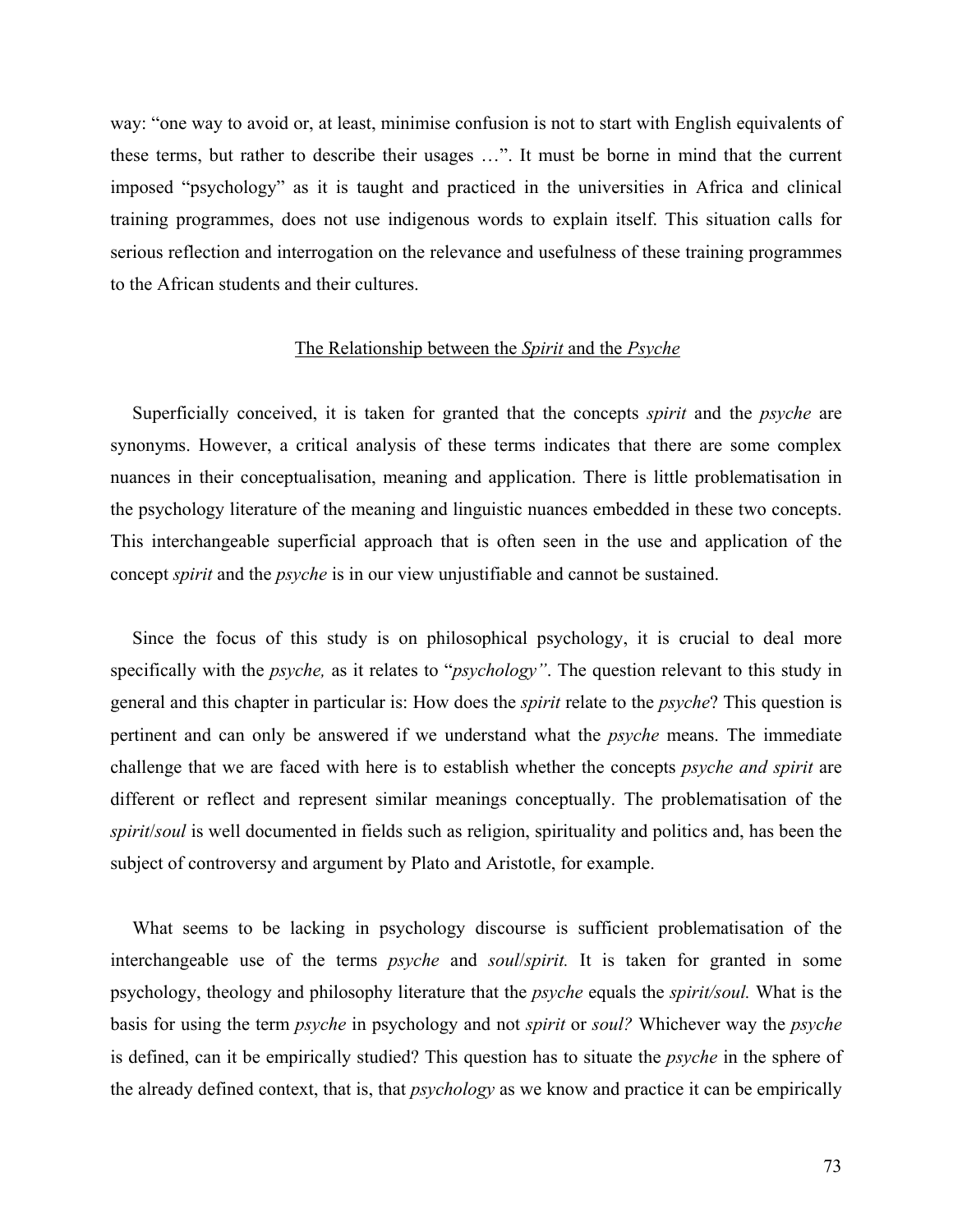studied. The empirical approach that is often adopted when studying the *psyche* is highly problematic because the *psyche,* which is mostly conceptualised as the mind, is not observable. It is the brain that is physically observable and it can be empirically studied. However, there seems to be confusion in the conceptualisation of the mind and the brain. At the level of physiology, which among the other areas also studies the brain, the *psyche* as the behaviour of the brain is observable. At the level of the *psyche* being described as the mind*,* then the *psyche* is invisible and unobservable. *Psychology is generally defined as "the study of or applied science of 'mind' and behaviour, without invoking a supernatural soul"* Encyclopaedia of Psychology (1994, volume 6, p. 386)*.* This broad definition situates *psyche* in the visible, empirical domain. Even within the Western conceptualisation, the question of whether the *psyche* can be empirically studied or not, creates very serious ambiguities. If the *psyche* or mind is not accessible to empirical observation and studies, then how do we empirically study "psychology"? The *psyche* and "psychology" as construed by the West are at variance with the African cultural understanding of be-ing and is therefore a misfit in the African context. The *psyche* or mind is not observable physically. It is a "dispositional concept, manifesting itself through concrete behaviour" (Ryle, 1949, pp. 117-118). In the same logic, the *psyche* from which psychology is derived, by virtue of its unobservable nature, falls in the invisible ontology. In terms of this reasoning, we may go as far as arguing that at this level of conceptualisation, "*psychology"* belongs to the metaphysical world and there cannot be any logical claim for its empiricism. The interchangeable use of the *spirit* and the *psyche* and its empirical and "scientific" claim that is so often observed in the literature then becomes a debatable issue. On the other hand, the contradiction that needs to be exposed here is that if the West's claim that the *psyche* or *spirit*  exists in the invisible "Godly" ontology, and then we can insist on the "scientific" empirical proof of God's existence. But "God", as (Gilson, 1941, p. 141**)** argued plausibly, "is not a scientific probability but a metaphysical necessity". The conclusion to be drawn here is that the claim that situates the *psyche* in metaphysics, excludes the possibility of psychology being a field that belongs to the social sciences' domain. Psychology as an empirical science proceeds from the premise that the *psyche,* like the *soul/spirit*, embodies lived experience and belongs to the visible ontology. On this basis, we can see why the *spirit* and the *psyche* are mostly used interchangeably.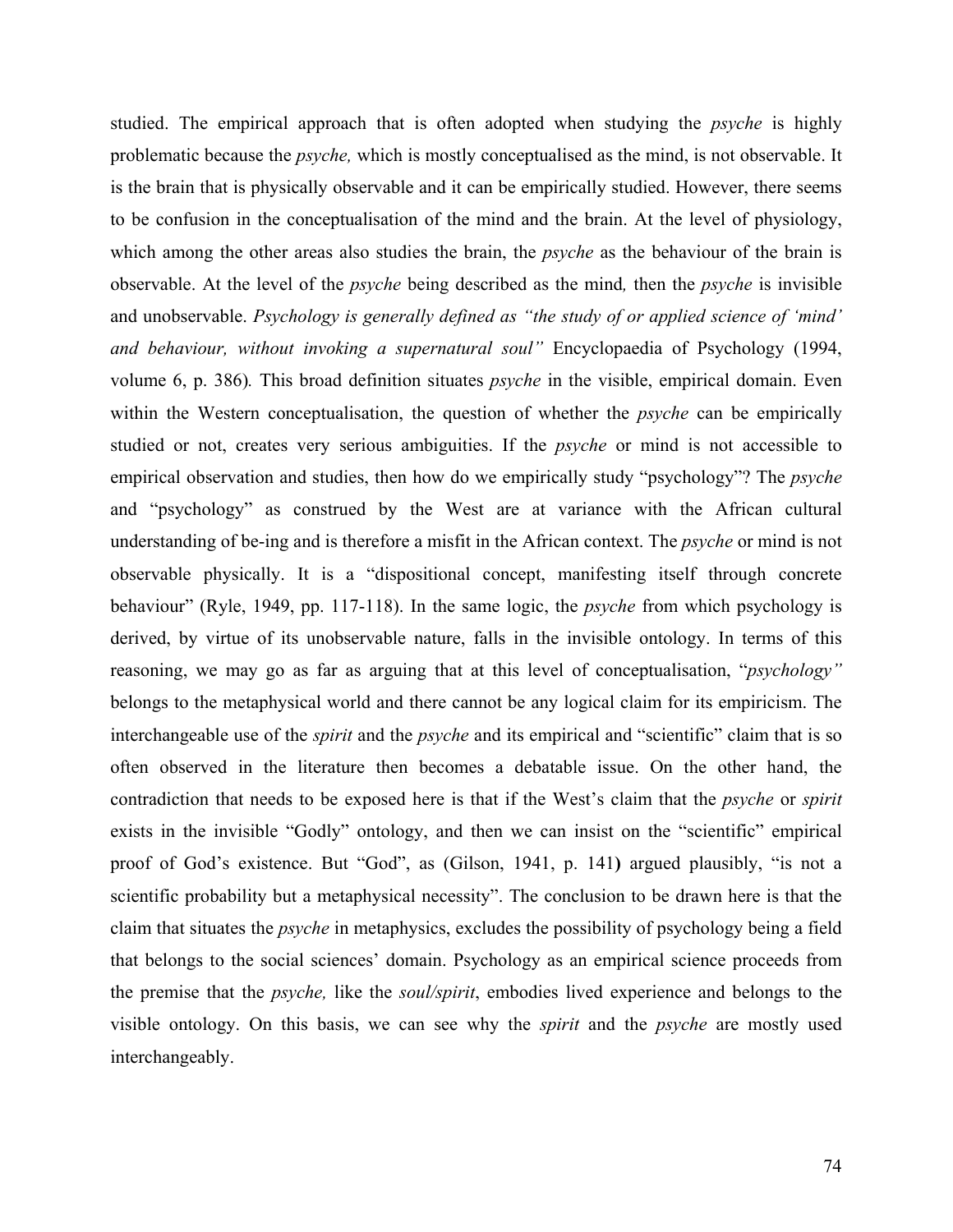Does death necessarily imply a separate ontological existence, or does it imply physical existence and experience on a different conceptual domain? These questions cannot, according to Ramose (1999, p. 68), be fully answered without reference to, and an understanding of some African languages with regard to the concept of *death* and *spirit*. In this regard he sees the function of language here as intended to demonstrate 1) "that linguistic expressions about death carry a definite meaning underpinned by specific metaphysical presuppositions and that these latter pertain to a particular world-view, and 2) African linguistic expressions in this context are not readily translatable into non-African languages without a significant loss of some of the essential meaning of the word or expression used". On the basis of this argument, it is clear that we cannot uncritically resort to the use of alien concepts and expressions to represent the African worldview. Furthermore, we cannot continue to fragment reality into metaphysical and physical ontologies because such a split is inconsistent with the traditional African epistemological paradigm. According to our view, both *death* and "*spirit"* is inseparable reflections and representations of people's visible ontological conceptions of reality and existence. Death and "*spirit"* are therefore inseparably linked. Therefore the "*spirit"* or "*soul"* is, from the perspective of traditional African thinking, present and real in both the living and the dead person. They are not abstracts that are only available in the metaphysical world after death. From the African perspective, "*spirit" and* "*psyche"* are lived experienced existential realities. It is on this basis that we also speak of African *spirituality. Spirituality* in African traditional thought is not thought of as a separate entity. The *psyche/spirit(uality)* is a member of *a community of life forces* that constitutes the wholeness of the cosmic unity.

Several African scholars such as Mkhize (2004), Teffo and Roux (2002), Sogolo (2002), Wiredu, (2002) and Gbadegesin (2002) uphold and defend the wholistic cosmic unity of existence. *Spirituality*, in terms of traditional African thought, forms an integral part of this cosmic ontological unity. Loosely translated, *spirit* or *soul* means *umoya* in Zulu or *moya* in Sesotho. It will be misleading and insufficient to assume that *spirit* or *soul* succinctly captures the meaning of *moya* as understood by traditional African thought. It is for this reason that the *psyche* or *spirit* in the Western sense cannot simply be translated to *moya.* We now discuss the different meanings and shades of the concept *moya* from the perspective of traditional African thinking.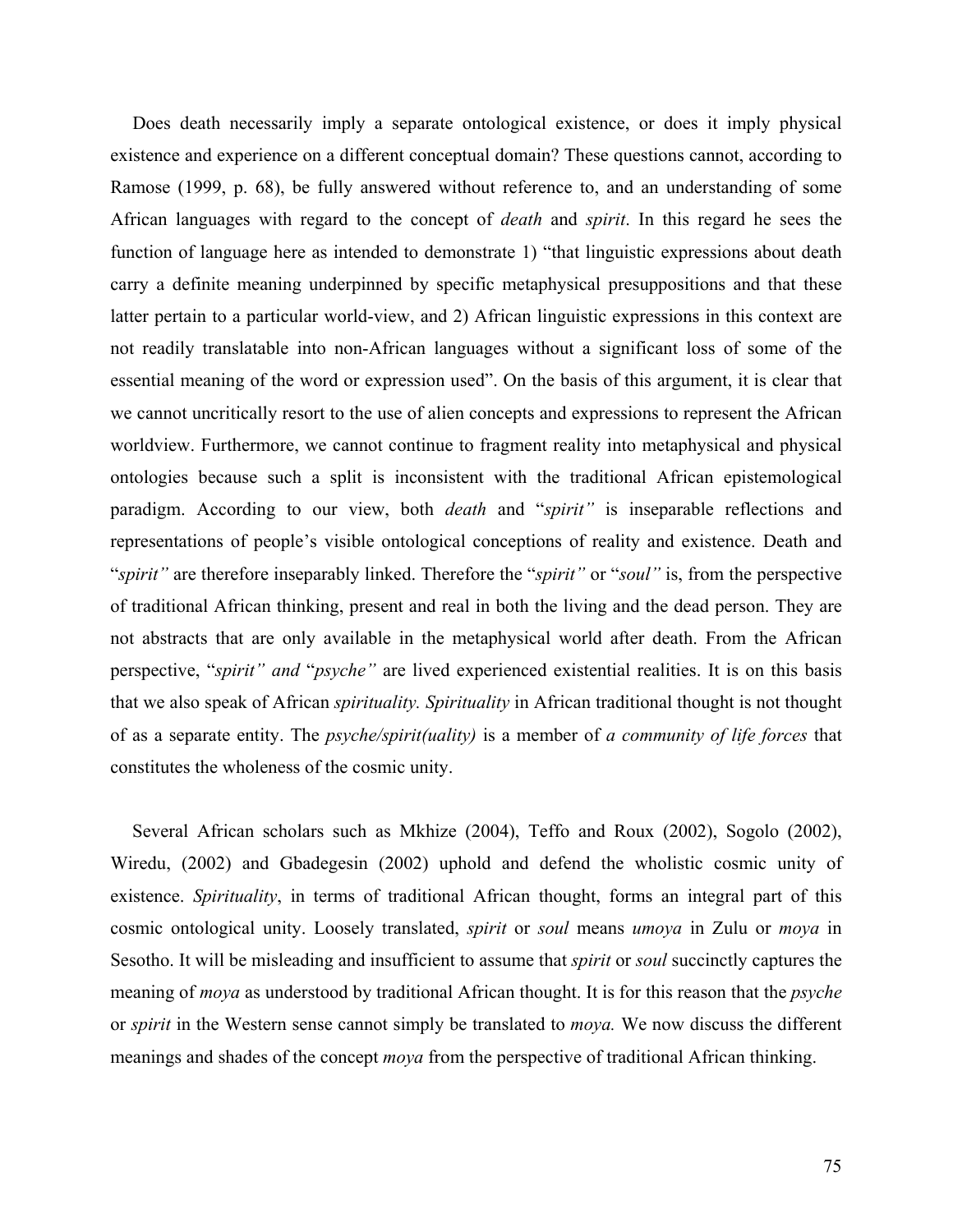#### Conceptions of *Moya* in Traditional African Thought

*Moya* in African traditional thought is ontologically experienced and expressed through different conditions, situations and behaviours. These conditions, situations and behaviours are not removed or independent from the visible world in which people live. Instead, they are an integral part of the context in which they occur. The experiences are not alien to African traditional thought, but constitute the world of their lived experiences. The unknown and untestable notion of reality, in this case *moya,* that is assumed to be in the metaphysical world, alienates people from their context and results in fragmented thinking and a distorted worldview. African traditional thought does not fragment *moya* into dualistic realities. Dualism is contrary to the African understanding of be-ing, which sees the world as a continuous interactive network of the living, the living dead, the still-to-be-born and the cosmic world. Be-ing in our view represents the coherent and unbroken network of interactions and relatedness between these different subsystems. *Moya* is also present and experienced in these different levels of connections. The different ways in which *moya* can be experienced and expressed are discussed with specific reference to Ramose's and Skhakhane's conceptions later in the chapter.

Our discussion of *moya* as an inextricable part of the cosmic unity above does not necessarily dispute and deny the diverse conceptions of *moya* even among indigenous African scholars themselves. Setiloane (1975) and Bujo (1998, 2003) can be cited as examples in this regard. There are those people who hold that *moya* cannot be observed and therefore belongs to the metaphysical sphere. On the other hand there are those who hold the view that *moya* ceases to exist at death. For example, Wiredu (2002, p. 32) argues that "whether by way of inconsistency or doctrinal fecundity … there is, a diversity of thought on the problem. This discussion, then, demonstrates a vitality of philosophical thought in an African traditional society that the generality of colonial studies of African thought, intending to give an impression of monolithic unanimity, has tended to obscure". These misconceptions are in our opinion, firstly an indication of the differences in how reality is constructed. Secondly, it shows the extent to which some Africans have copied and translated Western paradigmic linguistic versions and attempted to assimilate them into the African worldview. The latter has resulted in some confusion arising from the argument among some Africans about the existence or non existence of the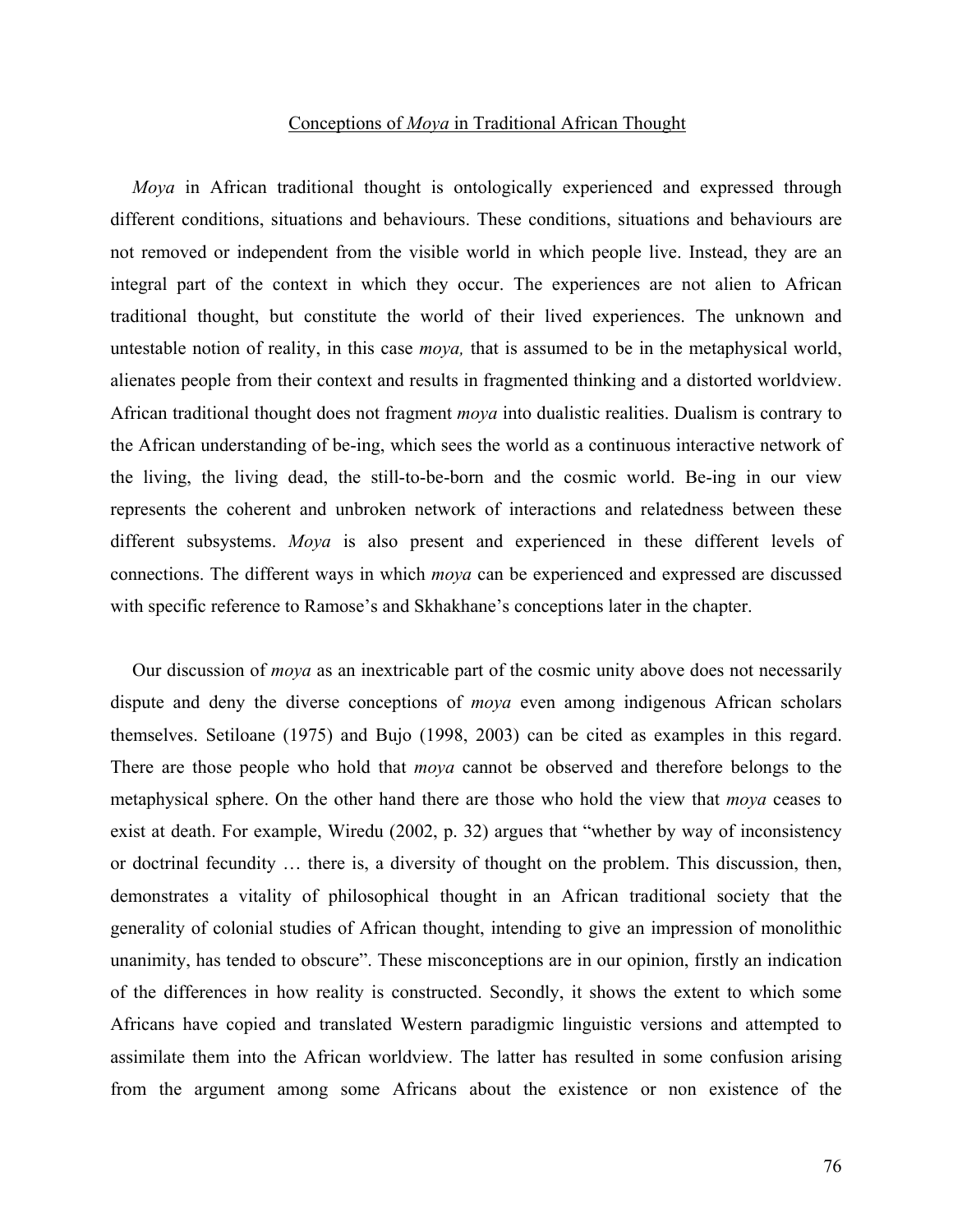metaphysical world. Wiredu (2002, p. 24) refers to this tendency to adapt and copy the Western thought formations as the "quintessence of conceptual colonisation".

*Moya*'s existence only in the observable ontology does not necessarily mean that Africans do not differentiate between dead matter and living things. Even human beings die and depart from the material world, but after death they are not objectified, that is, they are not regarded as non living, non participatory and non feeling objects. The living dead's *moya* remains connected and influential in the lives of the living and their environment. The living dead are instead still communicated and related to as being part of the ontology of the living. The identity of personhood (being human) stays with them long after their burial. It is for this reason that the living continues to inform and involve the living-dead of all the activities affecting them, their plans, sorrows and achievements in the form of rituals as means to maintain the connection with them. Africans are therefore against the objectification of dead people on the basis of their physical death.

Another interesting dimension about the relationship between the living and the living dead is the respect that characterises this relationship. When going for some visitation ritual to the cemetery the *Tswanas* or *Sothos* usually say, *re ya go tlhola/go bua le rre, mme, mmemogolo, rremogolo, we are going to visit our father, mother, grandmother or grandfather,* whoever the person may be. There is never reference to re ya go tlhola *moya* wa ga rre. *Hi ya ku kambeni tatani*, in Shangaan, *we are visiting our father*, and not the "*spirit"* or *moya* of our father. A dead person is not referred to as *se se tlhokafetseng*, (it) *that which died*, but, *yo o tlhokofetseng*, *the person that died*. There is no expression such as *ke ya go bua le moya wa ga mme, rre or moya wa ga monnamogolo, I am going to talk to the "spirit" of my mother, father or grandfather*, whoever the deceased is. In African traditional thought *moya* continues to be inseparably associated with the dead body at all relevant times and context, and this becomes an inherent characteristic of "life" to the deceased. They still possess "life" and control over earthly processes even in their "dead" state. It is for this reason that they are referred to as the living dead.

In African traditional thought, it is uncommon and unheard of to talk to *moya* "spirit", in isolation from the person who is intrinsically subsumed in *moya.* The dead are not talked about in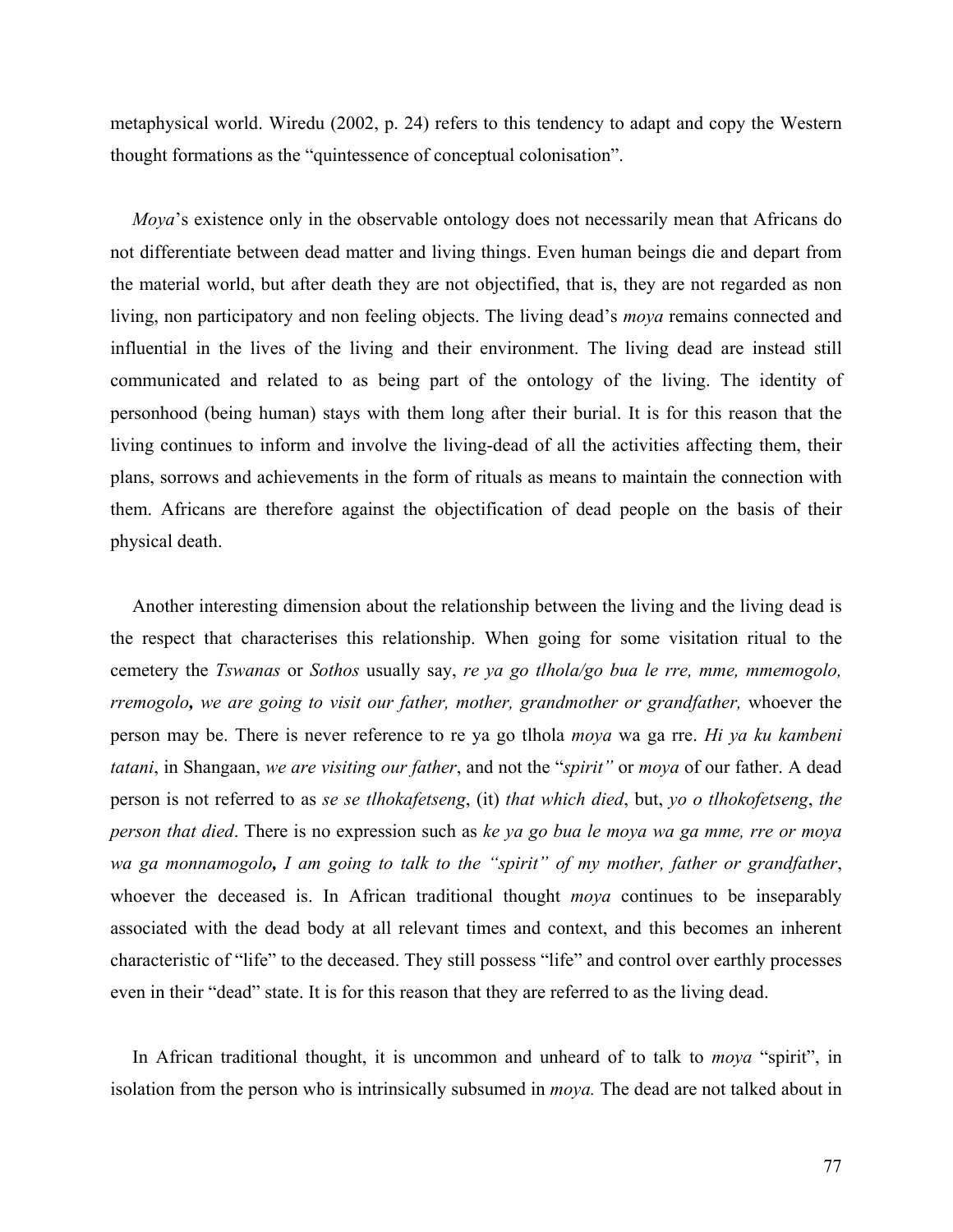an objectified manner. They remain personified even in their dead state. Ramose (1999, p. 68) argues that "this attribution of life to the deceased person is recognition of the belief that personhood is much more and larger than the physical body is expressed in African traditional thought as the living-dead. But such ascription of life to the deceased obviously does not mean that the person is alive in the same way as it was before death. So it is that life, however conceived, is believed to be present on this (the ontology of the visible beings) as well as on the other side (the ontology of the invisible beings) of death according to African traditional thought". It is very important to note the *both/and* convergence embodied in Ramose's argument. He does not present one ontology over the other, nor does he present them as *either* the one *or* the other. The two ontologies are not contradictory to each other, instead, they are complementary. There is no implication for the existence of *either* in the visible *or* invisible ontology, but rather, a coexistence of the two as a wholeness. The saying *lefatshe la ba ba ithobaletseng* or *tiku ra lava va nga etlela*, *the world of the deceased* in Sesotho/Sepedi and Xitsonga respectively does not refer to two different worlds ontologically, but to the interconnected way in which the living and the dead co-exist on the same ontological plane. Bujo (1998, 2003) supports this view by stating that the visible and invisible worlds imply each other. Ajei (2007, p. 116) succinctly argues for this inseparable conception of ontology from the metaphysical foundations of a modern natural science point of view by stating that "if science is culture-dependent, then metaphysics and cultural values are necessarily prior and foundational to its knowledge claim. This must be the case since ontology and epistemology are intimately and inextricably linked by mutual implication … If ontology is the theory of being, and epistemology a theory of the justification of knowledge, then each must imply the other because claiming that that something exists rationally implies the question: 'how do you know?'; and claiming to know that x implies admitting the existence of x". This complementarity is a clear demonstration that Africans do not conceptualise reality in dichotomous Cartesian terms. Wiredu, (2002, p. 24) in his discussion of the Akan cosmology argues that "… no such categories will be fitted into the conceptual framework of the Akan thought. Again, that Africans are constantly said to believe in *spiritual*  entities in the immaterial sense can be put down to conceptual imposition in the colonising accounts of African thought in colonial times and their post-colonial aftermath". Most African traditional communities share the Akan view of the integrated *both/and* conceptions of the cosmology, which *moya* forms part of.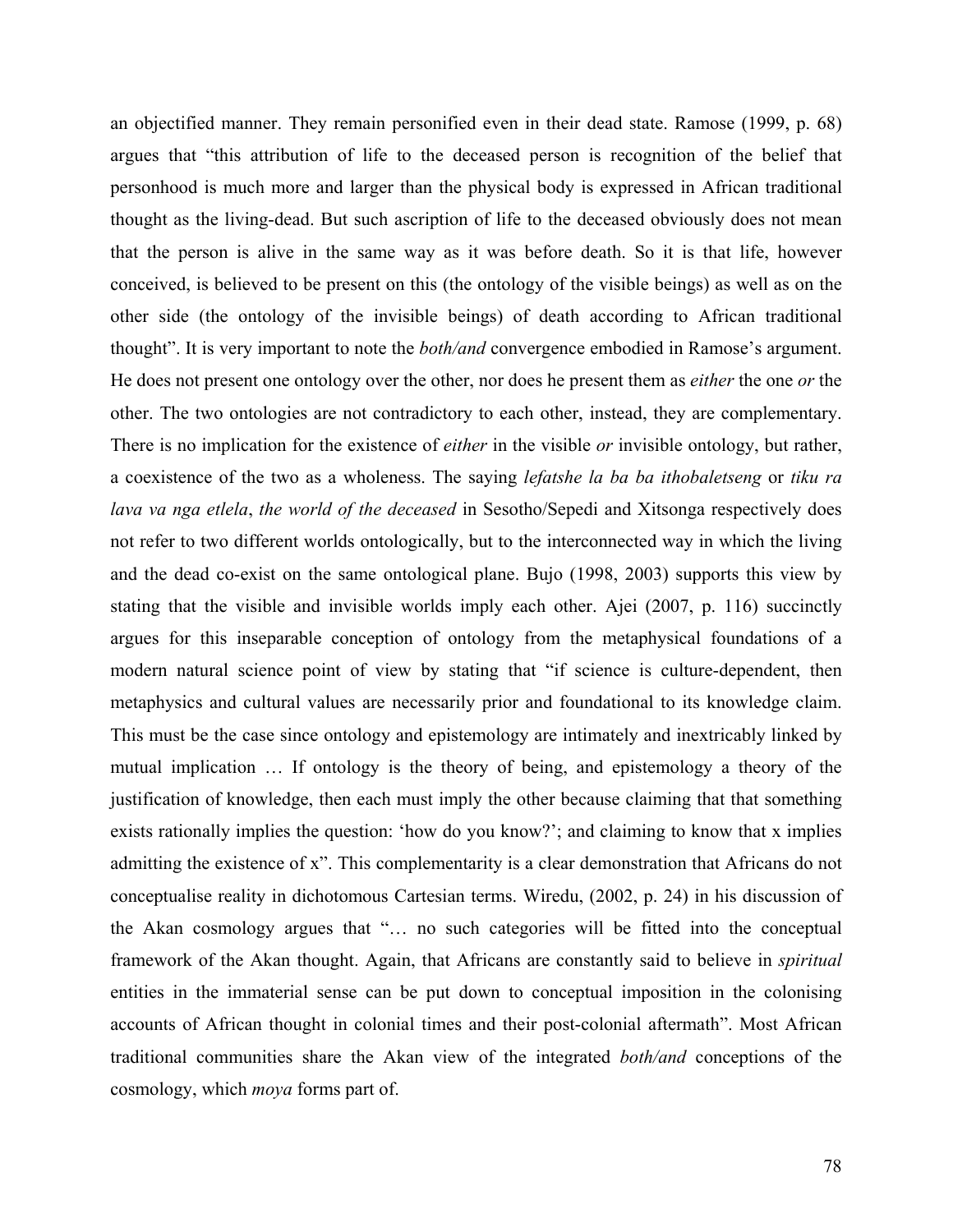### African Cosmology and *Both/And* Thinking

At this point it is crucial to interrogate the meaning and significance of Bujo's statement that "the visible and the invisible worlds imply each other", in view of the mind-body and physical and metaphysical dichotomy. To attend to this statement we would like to align ourselves with Bujo's (2003, p. 19) argument that Africans do not think in "*either/or*", but rather in "*both /and*" categories. This view is further sustained by Mkhize's (2004) argument that indigenous societies, for the most part, do not view the world in a mechanical cause-effect manner. Instead, they tend to subscribe to a wholistic view of the world in which each system influences and is mutually influenced by the other life forces. In African traditional thought, the living, the living-dead, the yet-to-be-born, "God" and the context constitute the African cosmic unity. These communities are conceptualised as interconnected, interdependent and in constant coherent interaction with one another. None is better than or superior to the other. However, this community of systems is organised hierarchically to denote the dynamic of respect and harmony. Mkhize (2004, p. 51) argues that "these elements are capable of influencing and being influenced by others … and that this dynamism means that reality can be understood by studying the system as a whole, rather than isolated parts". Implicit in this argument is that approaching African cosmology from the *either/or* fragmented perspective will not provide a comprehensive and integrated understanding of such reality. The *both/and* thinking goes beyond the diversity of the individual forms of the world. It is inclusive, evolving and recognises the value, contribution and complementarity embodied in interacting systems. It is for this reason that in African thought, *moya (spirit)* is seen in a complementary relation to the *body, matter* and context.

On the contrary, the West, which adheres to Descartes' notion of dualism, is most likely to position "*moya"* (*spirit) against* the *body (mmele)*. It has also imposed a putative hierarchy, making the soul superior to the body. The *self* is in Cartesian thinking the centre around which everything revolves and depends. Therefore the *self* is superior to anything else. The "I" endowed with reason, is seen as fundamentally key to understanding the world. The person's existence is upon their reasoning capacity, "I think, therefore I am". Rationality here becomes the condition by which reality is conceived and determined. As Teffo and Roux (2002, p. 162) observed,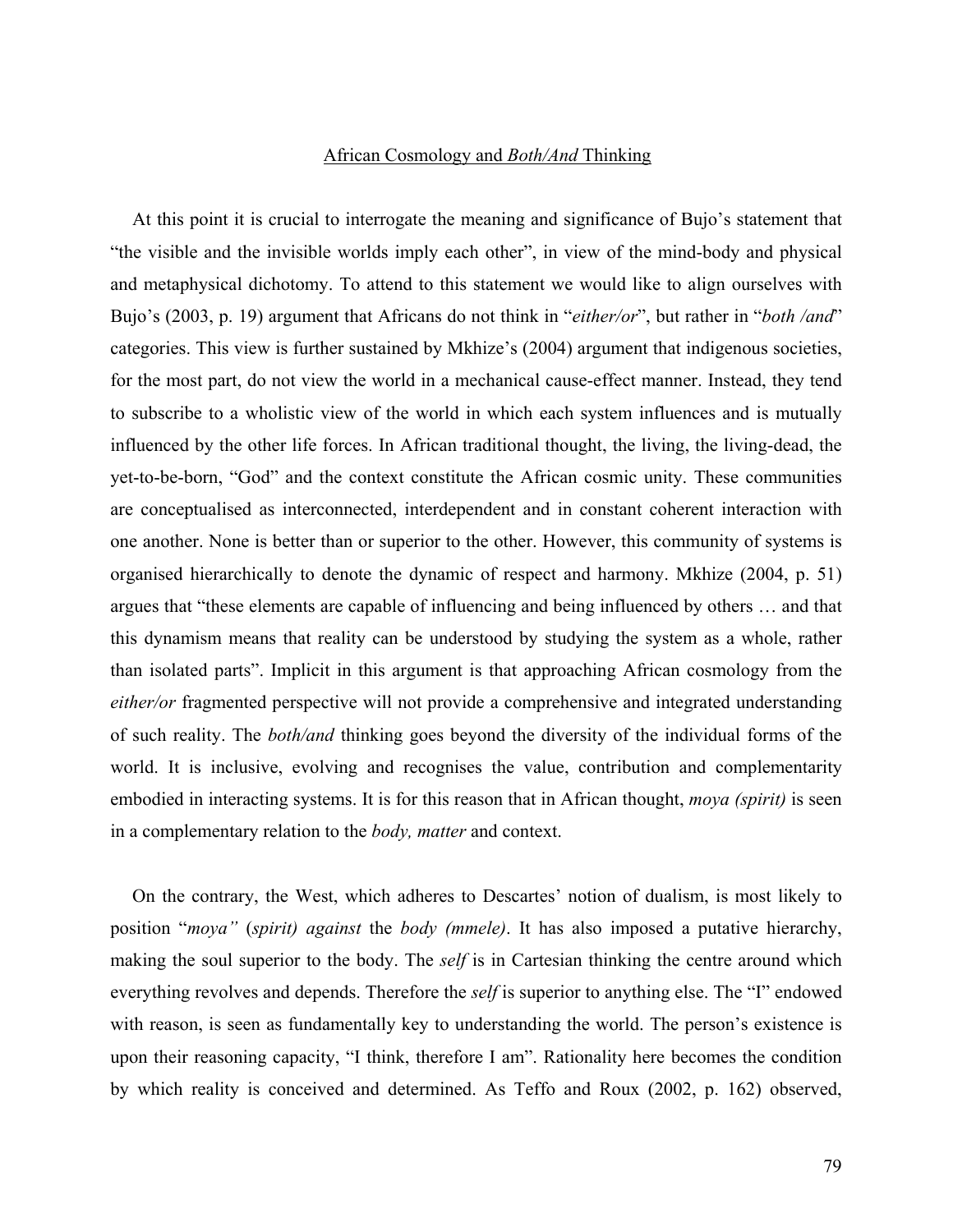"rationality has been seen as a universal inherent ability of humankind to determine *the* truth". According to this theory, rationality is based upon logical deductions and strict rules of evidence; the distorting tendencies of affect must be avoided at all costs. This provides a method of investigation in which correct answers are thought to be rationally determined, that is, true. Rationality, therefore, is seen as the only avenue towards reliable knowledge, and also as being certain of success in yielding correct, final answers if its methods are promptly followed".

The conception of the self that is determined by rationality is in opposition to the African conception of the *self*, which is and can only be understood in relation to the other members of the all-embracing cosmology. Even within the African traditional community thinking, the question of whether there is African metaphysics or not continues to be vigorously interrogated. This is so because "African metaphysics" as a monolithic universe is philosophically problematic. Also, the "metaphysical" conceptions in the African context are as varied as the different conceptions of reality among different socio-cultural groups. We are therefore mindful of the fact that Africa does not consist of undifferentiated homogeneous groups (Ramose, 1999; Teffo & Roux, 2002; Wiredu, 1980).

Our argument, however, is that the concept of metaphysics as understood by the West is inconsistent with the African conception of the "metaphysical" world. This is so because as Teffo and Roux (2002, p. 165) argue, "metaphysical discourse in Africa must be based on the African perceptions of reality as determined by a history, geographical circumstances, and such cultural phenomena as religion, thought systems and linguistic conventions entrenched in the Africa world-view". In terms of this reasoning, we therefore posit that African "metaphysics" cannot simply be reduced to and understood in terms of dualistic natural and occult abstractions. African "metaphysics" is conceptualised in wholeness terms in which there is coherent interaction of forces of the different systems, such as "God", the living-dead, the living, the yet-to-be-born and the material things. This general African "metaphysical" conception indicates that Africans conceptualise reality based on the lived experiential interaction.

The adoption of the use of the term "metaphysics" in African discourse is a further example of some Africans trying to explain the African cosmology using Western conventions of thinking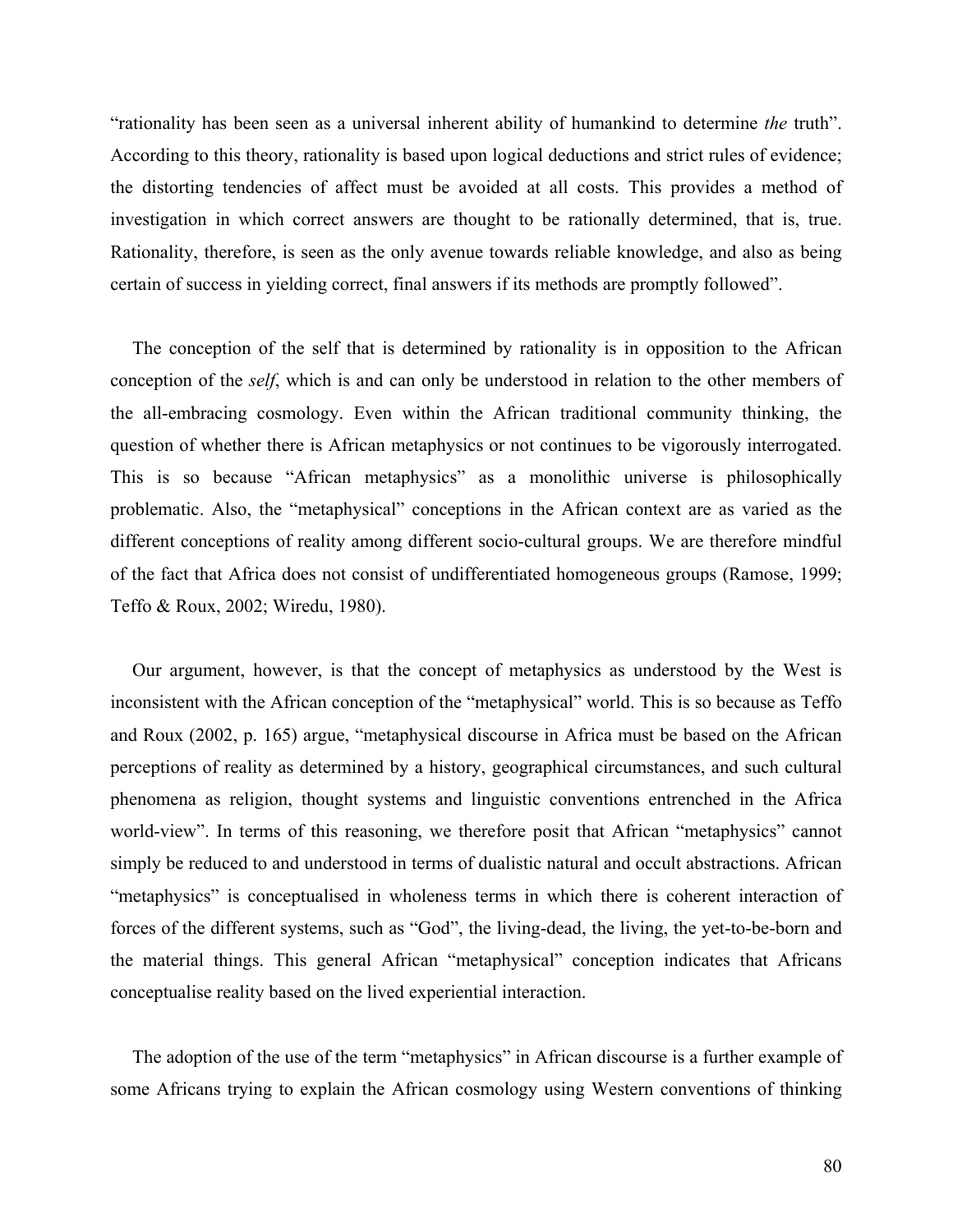and concepts. We are therefore reminded of Okere's (2005a) argument that all cultures have developed their forms of knowledge, and that every form of knowledge must be situated or generated within that culture. In the same logic, concepts or the terminology used in any culture should be bounded and informed by lived experiences, presuppositions and the environing cultural linguistic conventions. The adoption and interpretation of the concept "metaphysics" using Western frameworks and conventions to understand Africa's indigenous knowledge systems will result in miscommunication and simplification of vastly complex African ontology and epistemology.

Most scholars who try to articulate the African ontology have intentionally or unintentionally applied Western concepts to represent the African worldview. This has led to what Wiredu (2002, p. 26), sees as not only superficiality, but "… an illustration of one of the things that the uncritical assimilation of African categories to Western ones has done to an African self-image". To talk of physical and metaphysical systems in traditional African thought is grossly misleading. Furthermore, the "arbitrary" use of terms from one epistemology to the other without critically evaluating their etymology and the cultural context within which they are used leads to gross misrepresentation such as in the case of *spirit* in the African languages. Kruger et al. (2007, p. 327) argue against this random and arbitrary tendency of translating words and concepts from one worldview to the other; "when comparing the worldviews of different cultural groups, the meanings of some words and concepts are 'untranslatable', as they are grounded in different understanding of the physical, psychological and spiritual worlds. They are immersed in different semantic fields that metaphorically call different worlds into being". African thought sees both *moya* and the *body* in wholeness terms.

It follows then that there is reason and place for the adoption and use of indigenous African concepts in the discourse of psychology. Even this latter term should be expressed in indigenous vernaculars or be expanded in meaning through indigenous African vernaculars. Without this, "science" will violate its self-imposed norm of representativity (objectivity) and thus become unscientific.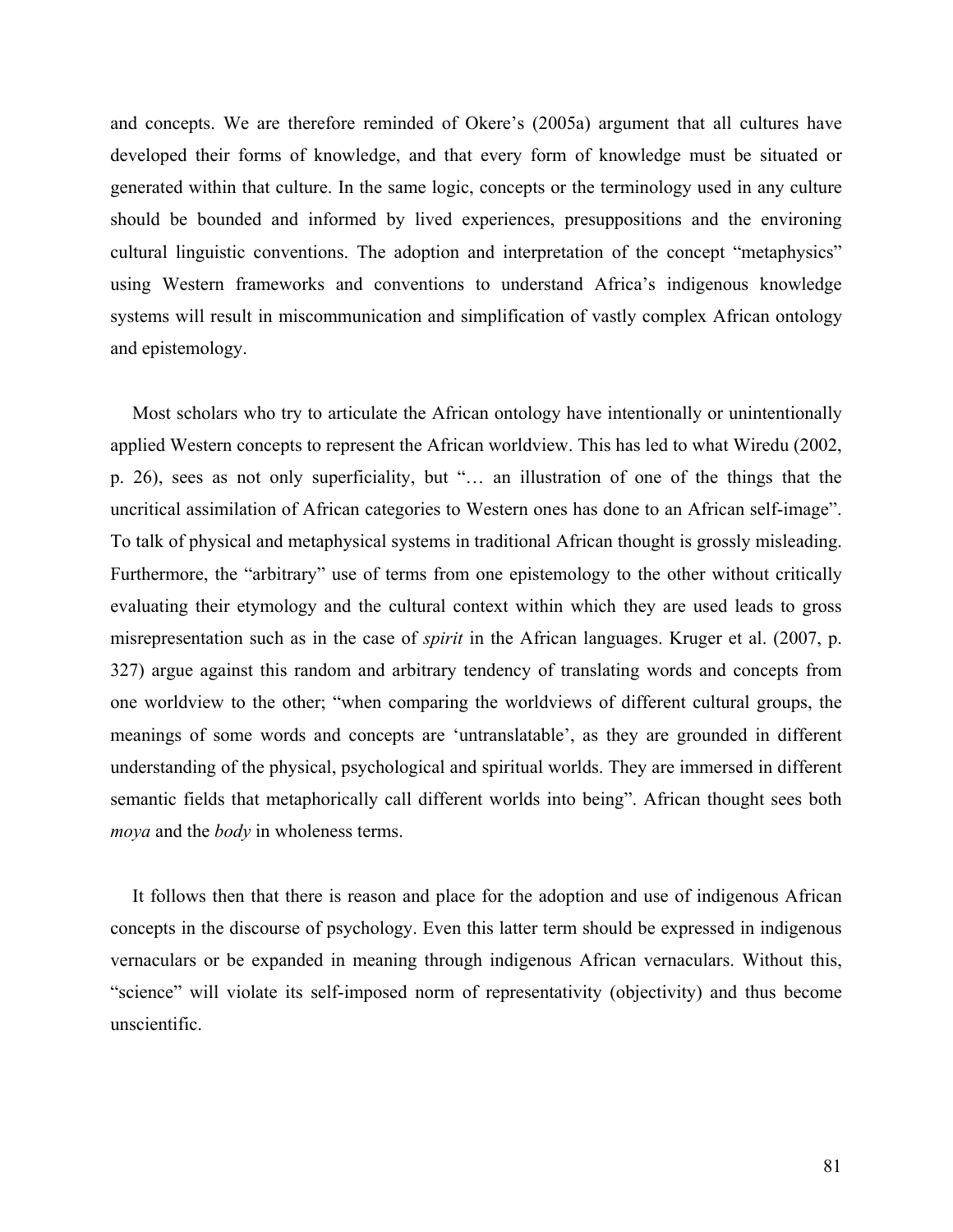#### Is the *Psyche* a Universal "Scientific" Concept?

The "science" question was raised and dealt with in detail in Chapter 1. We will in this section limit our discussion to the *psyche* and its relationship and susceptibility to "scientific" study. We will also question if the *psyche* is a universal "scientific" concept that is applicable to different cultural contexts. On this basis, the crucial questions to be asked are: Can the *psyche* be studied "scientifically"? By what conception of "science" is the *psyche* susceptible to "scientific" study? From the Western paradigm, the logical way to deal with this question is to adopt the empirical approach. Empirical in this context implies fragmenting the *psyche* into observable, measurable smaller activities. On the first question, our argument is that the *psyche* can, from the perspective of the Western paradigm, be "scientifically" studied in the observable sense of analysing behaviour. In this way the metaphysical dimension is reduced to the level and domain of the empirical. The argument to be advanced here is that the body that occupies space in Europe is different in experience to that which occupies space in Africa. What Europe calls the *psyche* may not necessarily be adequately translatable to an African term (Ajei, 2007; Dewey, 1958; Okere, 2005; Wiredu, 1980). The African equivalent term for *"psyche"* should be deeply and inextricably representative of the everyday experiences of the African life. The concept *moya,* experientially and conceptually represents the African ontology and lived experiences. Clearly, the adoption and use of indigenous African vernaculars is congruent with the African epistemological paradigm. The dominant paradigm of psychotherapy does not respond to this requirement. We therefore submit that the *psyche* as currently understood within the psychology and psychotherapy context, is both epistemologically and ontologically a Western imposition.

### Cartesianism and the *Psyche*

Reductionism is traceable to the positivist-empirical scientific tradition of Rene Descartes, Isaac Newton and Francis Bacon, to mention but a few of the pioneers of this thinking. According to Ajei (2007, p. 113), "the insistence on a unique rationality and logic of justification for the explanatory framework of modern Western science is a relic of its origins and initial preoccupations". What is clear though, is that the proponents of rationality have proclaimed it as the only method of knowledge production. In this sense, rationality has claimed objectivity and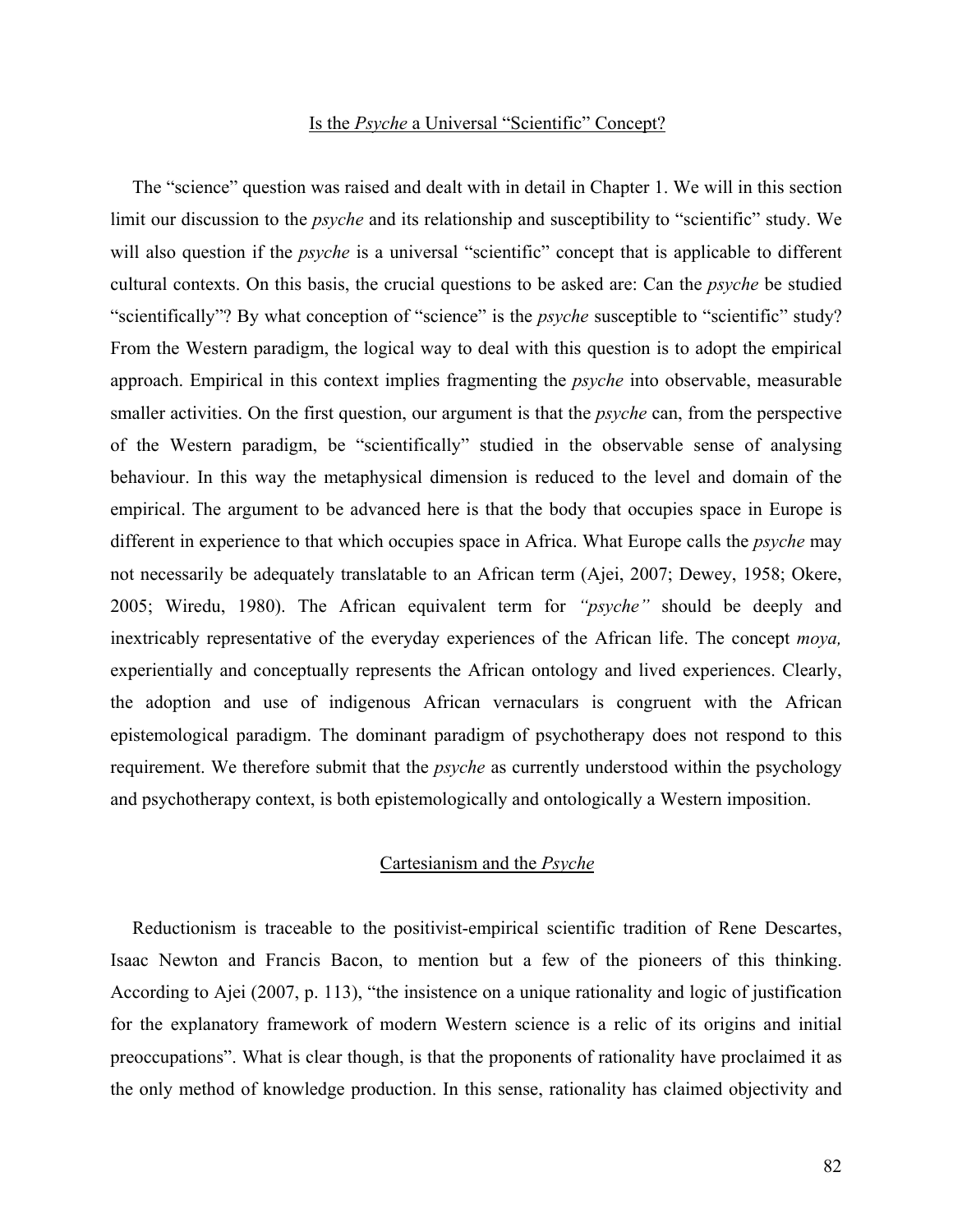by implication, universal validity status. Becvar and Becvar (2006, p. 4), describe reductionism as "reducing the sequences of reality, which are out there, into their smallest possible components … to uncover the laws according to which the world operates ... the discovery of which will reveal some absolute truths about reality". Reductionism is a way of thinking that involves the breaking of a complex world or reality into smaller, more manageable pieces within controlled contexts.

Cartesian thinking has claimed successes and exerted influence over many fields of studies and research such as philosophy, natural sciences and mathematics. The dualistic study of the *psyche* by the West in a rational, controlled and measurable manner indicates the perceived effectiveness and successes of Cartesian thinking. The fundamental thinking of Cartesianism is succinctly articulated by Foster and Froman (2002, p. 529) who argue that "Cartesian thinking creates separateness in one's personhood and the self relative to others". Capra (1983, p. 42) in this regard notes that: "Since the seventeenth century physics has been the example of an 'exact' science, and has served as the model for all other sciences". It is for this reason that Shearman (1994, p. 2) argues that "because our thinking is in itself Cartesian and therefore we cannot think ourselves out of the Cartesian thinking".

Shearman's generalised view should be seen and understood within the Western background because not all people of the world are necessarily entrapped in the Cartesian rationalist and reductionist thinking. So, "*our thinking* …" above does not necessarily speak for and represent traditional African thinking and experiences. This generalisation is a clear illustration of the developed tendency of the West to generalise its experiences and dualistic thinking to all people. In this framework, the mind for example, is studied independently. In the same logic, an individual or a human being is viewed as independent and capable of self regulatory, selfcontrolled and independent behaviour within the influence of their community. The rationale behind this dualistic thinking lies in the belief that if we can control, explain, prove and measure the separate smaller elements of the complex system, we can then combine this knowledge to fully comprehend the complexity of the whole. On this reasoning, reductionism holds that the functioning of the system or organism can be explained by understanding its smaller elements (Fourie, 1998). It is for this reason that we argue that training psychotherapists in the Western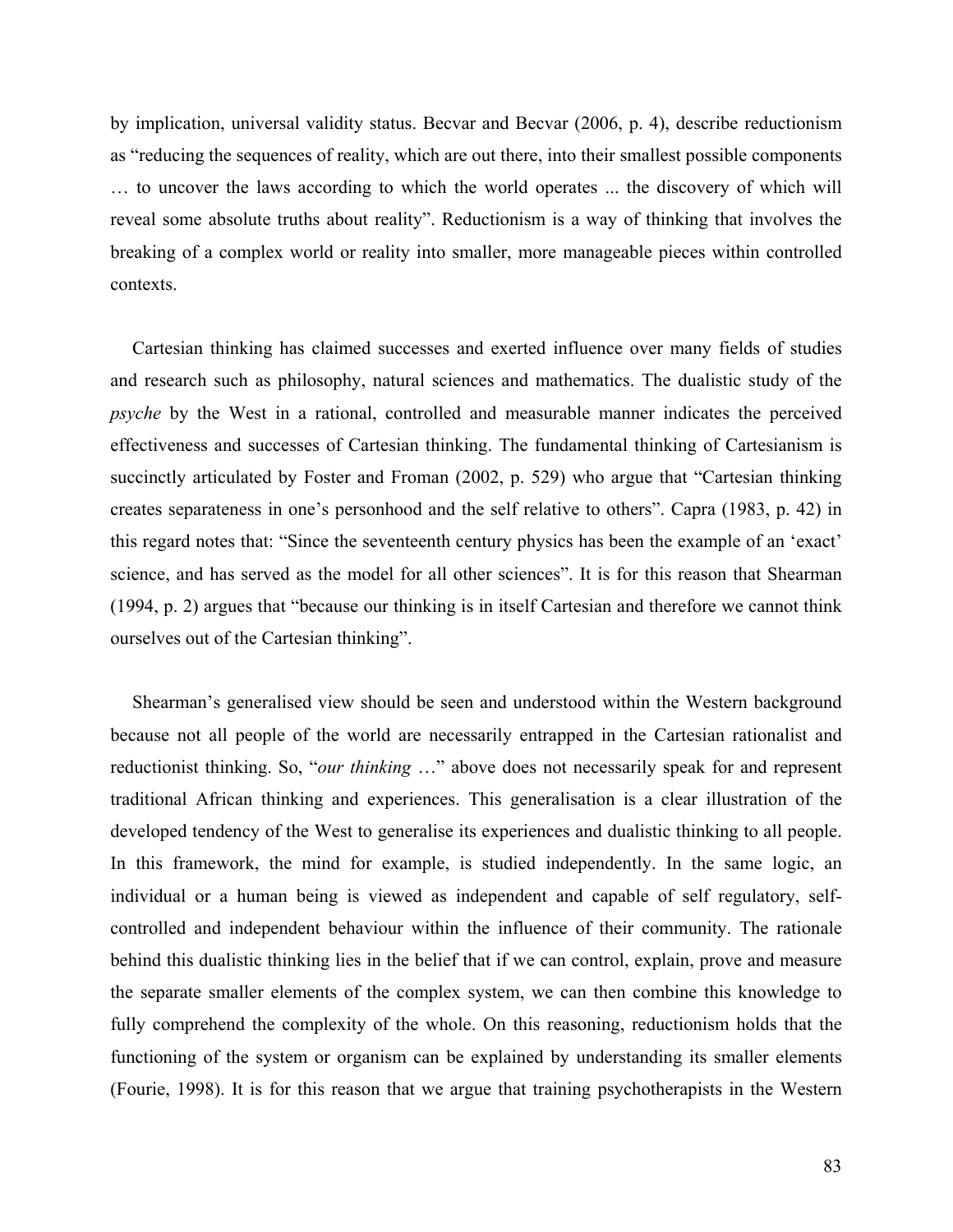epistemology, which is what all psychotherapists in South African universities are trained in, essentially follows Cartesian conceptualisation, theorising and practice. The question is, within the African context, how legitimate and ethical are such training programmes? What is the function and purpose of continuing to "train" or "indoctrinate" Africans in philosophical frameworks that are alien to their cultural and existential realities? These questions are somewhat rhetorical because we have dealt with them already in the preceding sections. Their purpose here is to serve as the bridge for crossing over into African concepts proper. We shall begin with an exposition of the concept of *umoya*, *moya* or *mowa.*

#### The African Conception of *Moya*

In African traditional thought, *moya* is not seen as isolated and independent from other life forces. The visible and the invisible ontology levels of *moya* coexist. These two levels, according to the African traditional thought, coherently link the different levels of existence. The prevalence of these levels rests in 1) the recognition that in African traditional thought there is no relational hierarchy, but horisontal existential connectedness of different systems, that is, human beings, the living dead, the yet-to-be-born and "God" (*Xikwembu, Mudzimu or uNkulunkulu*) and, 2) the uninterrupted continuity of existence or life. This expression finds support in Bujo (1998, p. 16), who argues that "according to the African people's belief, not only human beings can influence each other, but all forces pose a causal and ontological interdependence. Accordingly, natural forces can influence men and women ontologically and vice versa". This is what is broadly understood as the cosmic unity which *moya* forms part of.

The concept *moya* will probably resonate with and capture the true meaning of these complex forms of human existence. We therefore have to make reference to some African languages' expressions of the concept *moya.* 

Does the term *psyche* as understood in Western thinking necessarily have the same meaning as *umoya, mweya, mowa* or *moya* in African traditional thought? It must be emphasised here that our use of the phrase *African traditional thought* in this instance does not deny the cultural and linguistic diversity that exists among African peoples. In fact, the argument for the adoption of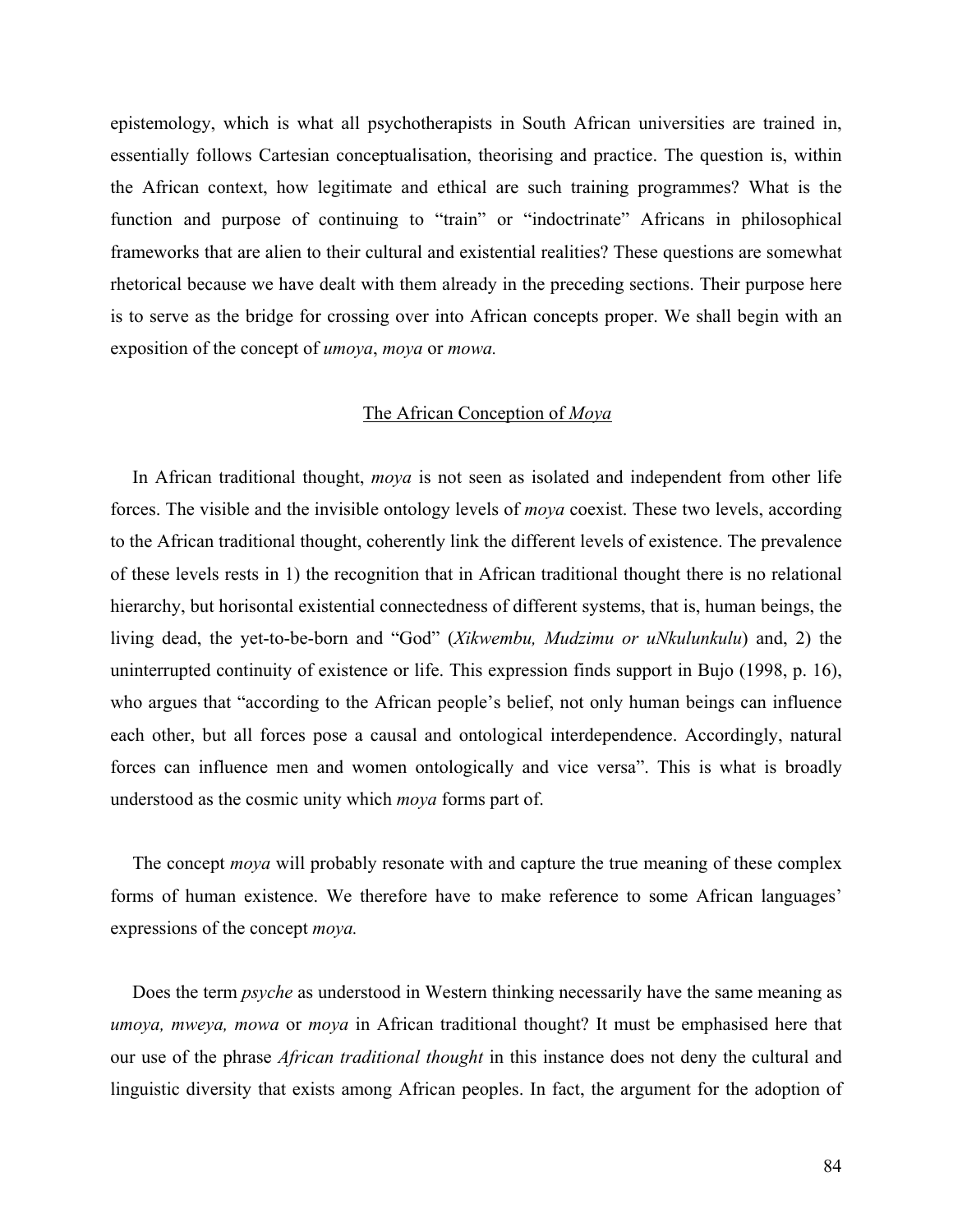the term *moya*, is a call for the recognition and respect for diversity. However, we are mindful of commonalities among African cultures that create the African or "family atmosphere" and philosophical affinity and kinship among and between the indigenous people of Africa (Ramose, 1999; Skhakhane, 1988; Wiredu, 1980). We are not suggesting that all Africans throughout the continent use the term *umoya* or *moya* for *psyche.* 

According to Skhakhane (1988) a common word used in the South of Zambezi languages to refer to the *spirit* is *moya, umoya* or *mweya.* Skhakhane (1988, pp. 6-7) on the other hand presents the following Zulu connotative variations:

|    | 1. <i>umoya</i> obandayo              | $=$ cold wind                                 |
|----|---------------------------------------|-----------------------------------------------|
|    | 2. ukuphuma umoya                     | $=$ the exit of the spirit, to die            |
|    | 3. ukuffaza umoya                     | $=$ to sprinkle the spirit, to spread rumours |
|    | 4. <i>umoya</i> umubi                 | $=$ bad spirit                                |
| 5. | <i>unomoya</i> or o na le <i>moea</i> | $=$ a person has a spirit                     |

Ramose (1999, p. 69), for example, draws our attention to the different (Sesotho) meanings of *moya, moea* or *mowa* applicable to different contexts, as follows:

| 1. <i>moya</i> o a foka           | $=$ the wind is blowing             |
|-----------------------------------|-------------------------------------|
| 2. O na le <i>moya</i> o mobe     | $=$ he has bad intentions           |
| 3. Go na le <i>moya</i> o mobe    | $=$ the atmosphere is bad           |
| 4. O tsenwe ke <i>moya</i> o mobe | $=$ he is possessed by bad spirit   |
| 5. Moya wa gagwe o ko fase        | $=$ he is low spirited or depressed |

In the above examples, the meaning of *moya* is varied and refers to different conditions and situations depending on the context within which it is used. The point to be emphasised about these various meanings of *moya* or *umoya,* is that this term cannot simply be translated into *spirit*  without losing its meaning (Ramose, 1999; Skhakhane, 1988). *Moya* in the sentences above, except where it refers to *wind,* is not separate or independent of the human body. In the case of examples provided by Skhakhane and Ramose above, the appropriate meaning that is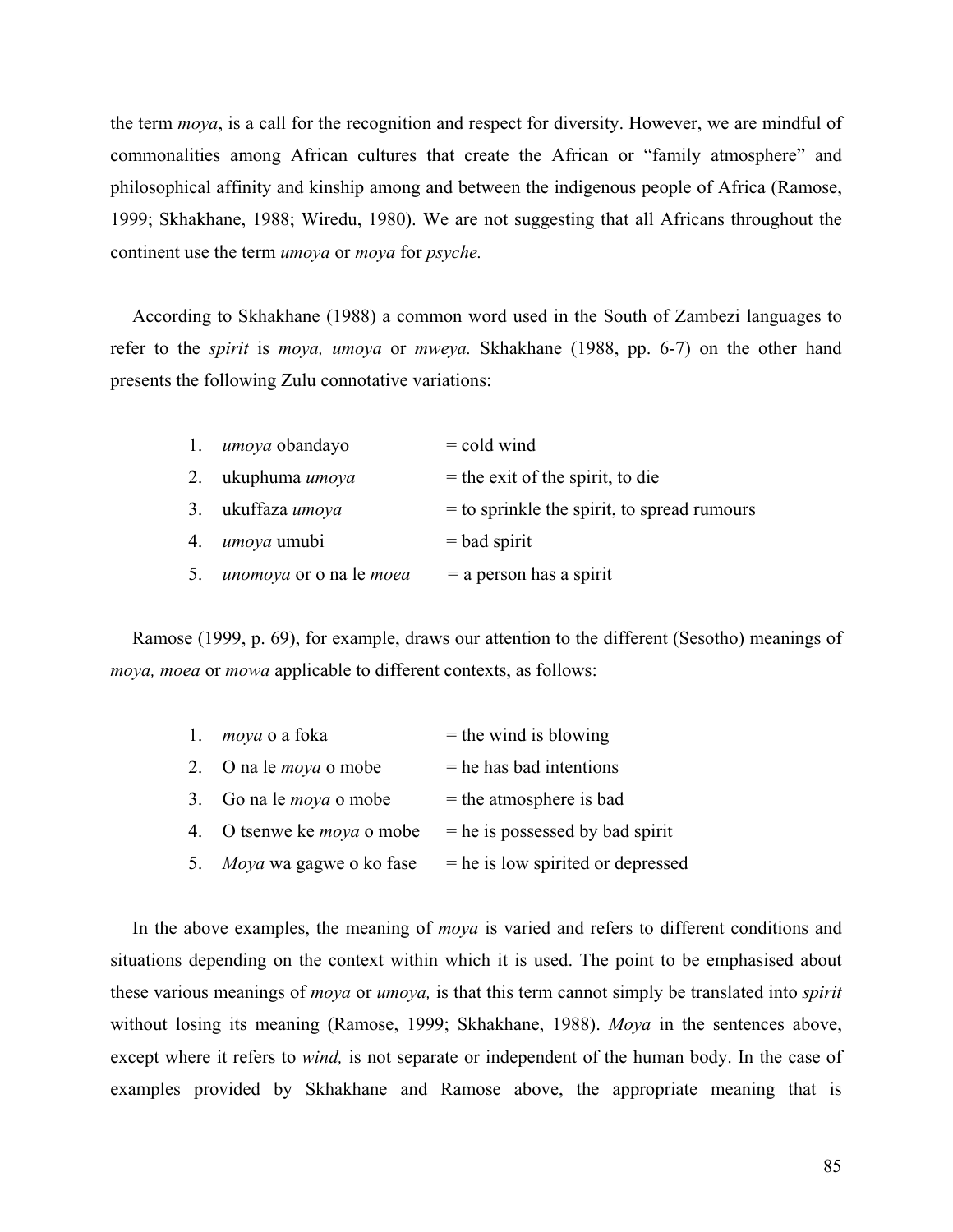coterminous in this study is Skhakhane's number 2, *ukuphuma umoya,* translated as, *the exit of the spirit or to die.* The expression of *moya* in the context of this study can metaphorically be expressed (in Sesotho) as:

*Moya o tswile nameng (mmeleng) = the spirit has deserted the flesh or body or; Moya o ile badimong or o iketse badimong = the spirit has gone to the living-dead or died.* 

These examples add to the varied meanings *moya* has in the African context. In the above examples, the first example passes no judgment as to where *moya* has gone it just indicates that the person is dead. It is in this context that since it is not known where *moya*, *"spirit"* has gone, or even further, that no one can empirically prove where *moya* has gone. In such an instance, we argue that no comment should be made, because, *ga re itse, we do not know.* We also observe that there is no distinct separation in terms of the physical and "metaphysical" worlds in which the departed *body* and *moya* reside. The fact that *moya* has left the body means that it remains accessible even though it is in the sphere of the ontology of invisible beings.

In the second example, there is a belief that *moya* and the living-dead are ontologically interconnected. Also, the fact that *moya* goes to *badimo*, the living-dead, indicates the inseparable characteristic between *moya, badimo* and the *cosmic* world*.* In traditional African thought, one cannot therefore talk of *moya* without recognising *badimo*, that is, those who are deemed to be present and influencing the life of the living at all relevant times. It is with the meanings embodied in the above examples in mind that we further argue against any arbitrary translation of terms from one epistemology to the other. In support of this argument, Ramose (1999, p. 69) posits that "the point about these various meanings of *moya* is that the word is not simply translated into *spirit* or *soul* without further ado. Accordingly, the notion of *spirit* or *soul* as a separate and distinct substance- in the Platonic sense subsisting independently of the body does not readily fit into African traditional thought".

From the perspective of African traditional thought, *moya* is seen as an inextricable part of the human being. In the wholistic conception of the human being, *moya* is oneness with the body. In view of the above exposition of *moya*, it is clear that individualism or claims that purport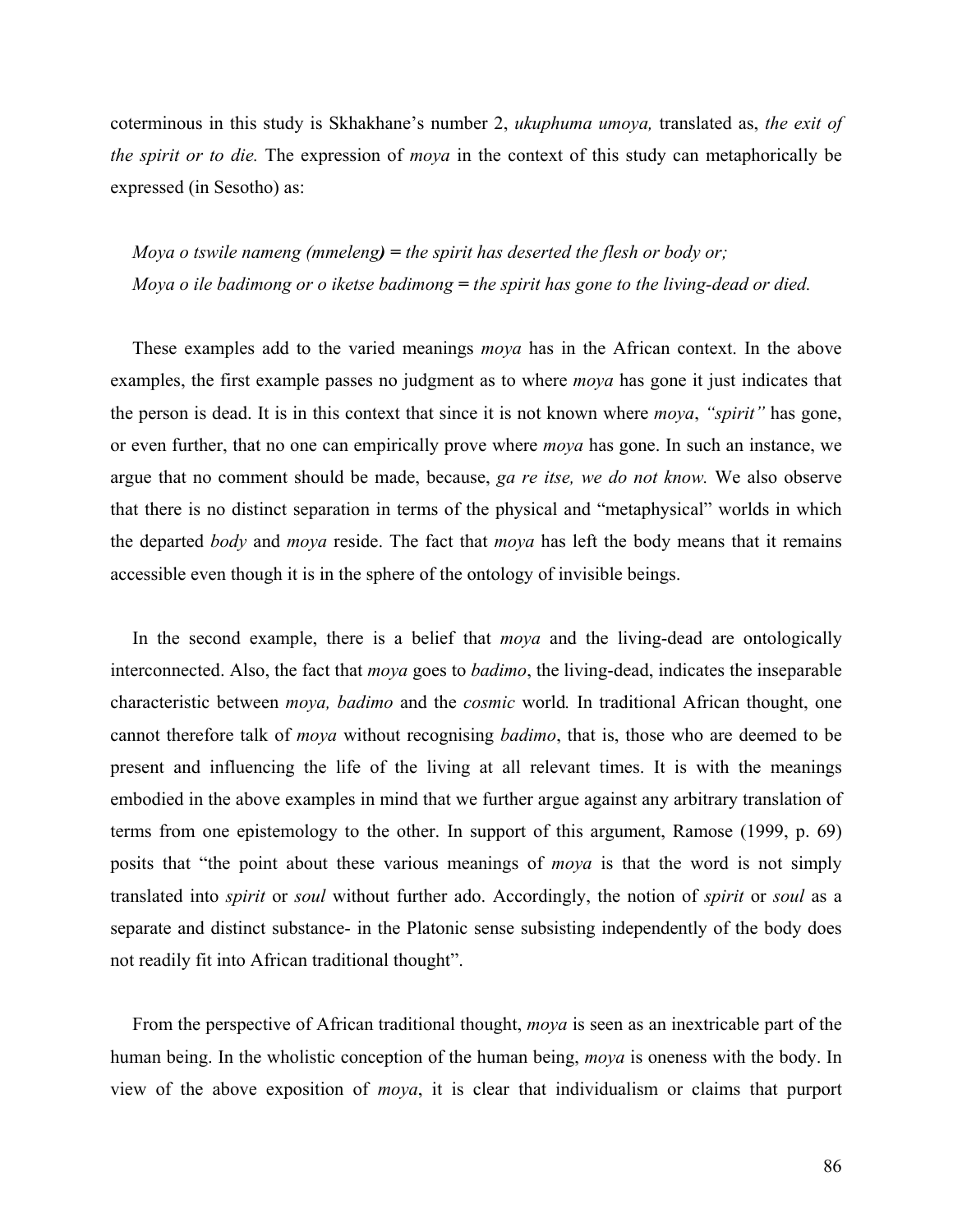independent reality separate from the physical world are contrary to the relational and wholeness ontology of most Africans' conception of human existence and be-ing. Contrary to the Western conception of the *spirit, moya* exists in an intricate network of harmoniously interacting community of systems. Mkhize (2004, p. 44) supports this view by stating that "traditional African societies believe that there should be harmony and interdependence between elements in the cosmos. Disconnection between parts comprising the whole is undesirable and immoral or unethical. It must be emphasised that the African ethic rests on community and life at large as its basis. Thus, awareness of this framework is indispensable if one were wanting to understand people's conception of moral reasoning". From the African traditional thought, *moya* can therefore be "defined" as:

*Ways in which people culturally define and interpret their existence and be-ing in relation to the others and the cosmos, using methods of communication and connections such as rituals and cultural rites of passage.*

The understanding of *moya* will not be fully comprehended unless and only if it is situated within the Africa ontology.

## Ubuntu, Personhood and Be-ing as Embodiments of *Moya*

In the African traditional thought, we cannot conceive personhood outside the ubuntu/botho philosophy. According to Ramose (1999, p. 40), "ubuntu then, is the wellspring flowing with African ontology and epistemology … and ubuntu may be seen as the basis of African philosophy". Ubuntu can be described as humanness, be-ing human, knowing one's fellow human beings and taking a keen interest in their well-being. This is the awareness that we are people because of our inextricable and dialogical relationships with the others. Our self-definition is a reflection of the others. Ubuntu then gives Africans their special identity, which is characterised by what Mangcu (2008, p. 78) refers to as "a fellow-feeling for justice towards others". This philosophy is the foundation of the African ethic. This community-oriented way of living seems to be shared by most indigenous people, for example Drummond (2006, p. 3) states that in the Maori tradition of New Zealand, "knowledge is a shared treasure and a community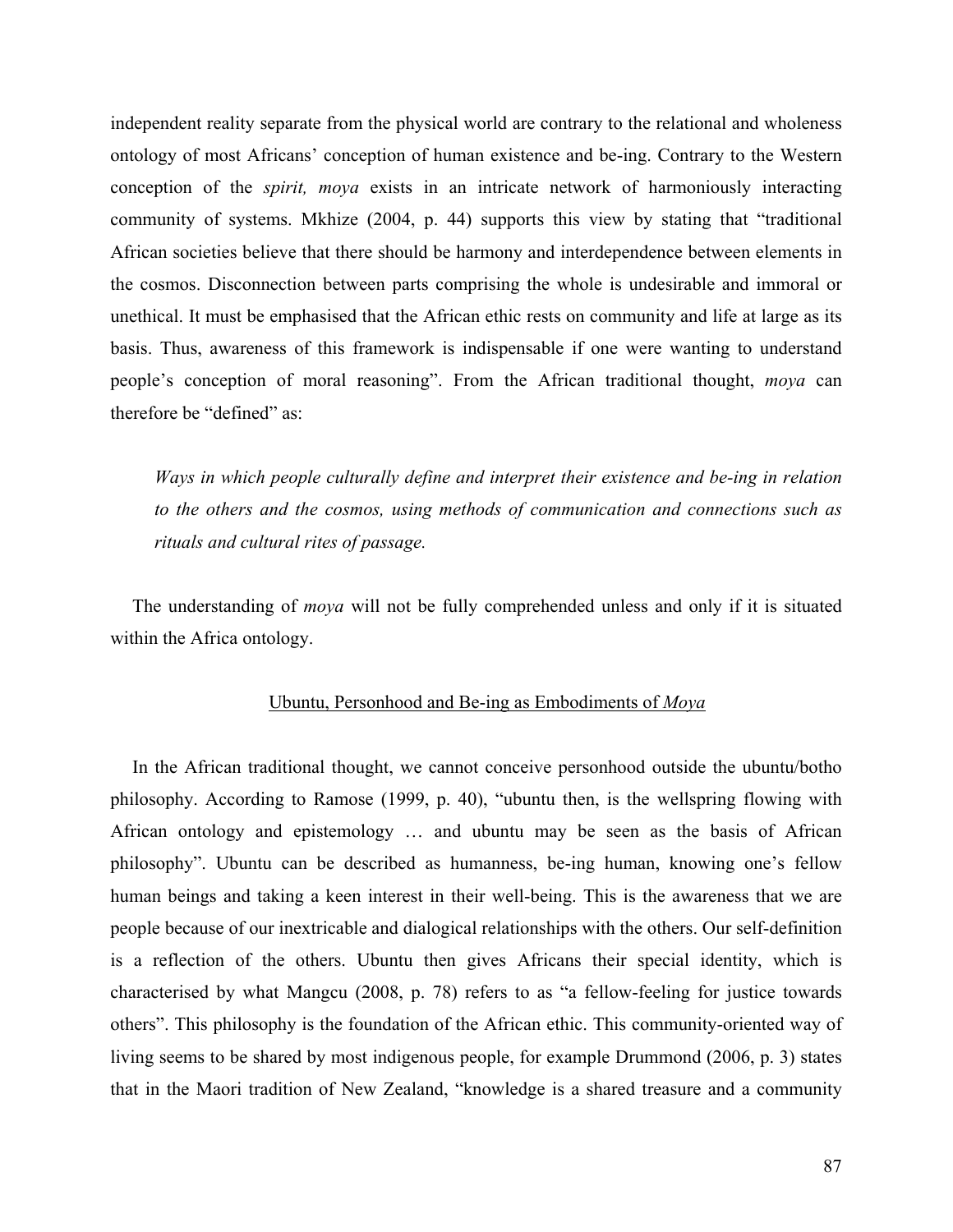resource … service is in the interest of the group, and individual discoveries are taken back to the community". The saying *Motho ke motho ka batho* in Sesotho captures the essence of ubuntu philosophy. Mkhize's (2004) and Ramose's (1999) analysis of ubuntu converge, although they use different approaches. They argue that ubuntu comprises of two words, *ubu-* and *-ntu*. *Ubu*being indicative of an orientation towards the process of be-ing and becoming or unfoldment, while *-ntu* indicates a concrete substantive. "Umuntu is the specific entity which continues to conduct an inquiry into be-ing, experience, knowledge and truth. This is an activity rather than an act. It is an ongoing process impossible to stop unless motion itself is stopped. On this reasoning, *ubu-* may be regarded as be-ing becoming and this evidently implies the idea of motion" (Ramose, 1999, p. 41). Hermeneutically, inquiry and knowledge result from this experience of be-ing-in-motion, searching for meaning. Be-ing as an ontological and epistemological entity does not stop inquiring and interacting because it is perceived to be continuously in motion with other life forces. It is inconceivable to define the individual being without considering that the motion and unfolding in the be-ing is sustained by the dialogical context.

Ubuntu philosophy has different dimensions from which it can be approached and understood, for example the philosophical exposition and the interpretation and practical implementation levels. Both Ramose (1999) and Mkhize's (2004) analyses of the concept ubuntu above are examples of the philosophical expositions of ubuntu philosophy. D.S. Matjila's (personal communication, April 17, 2007) views of the philosophy of ubuntu below represent the practical and implementation dimension. Although ubuntu philosophy is in both instances seen within the dialogical context, when approached from these different viewpoints (the philosophical exposition and the practical and interpretation), the logic and themes that result from such analyses are different.

D.S. Matjila (personal communication, April 17, 2007), for example, raises dissatisfaction on how ubuntu is often portrayed as only reflecting the positive side of human beings, that is, caring, being empathic and being compassionate with fellow human beings. He argues that ubuntu philosophy also includes negative attributes such as witchcraft and jealousy. He maintains that since ubuntu embodies people's daily ways of interacting with their environment, including their spiritual connectedness, its conceptualisation should reflect people's daily realities such as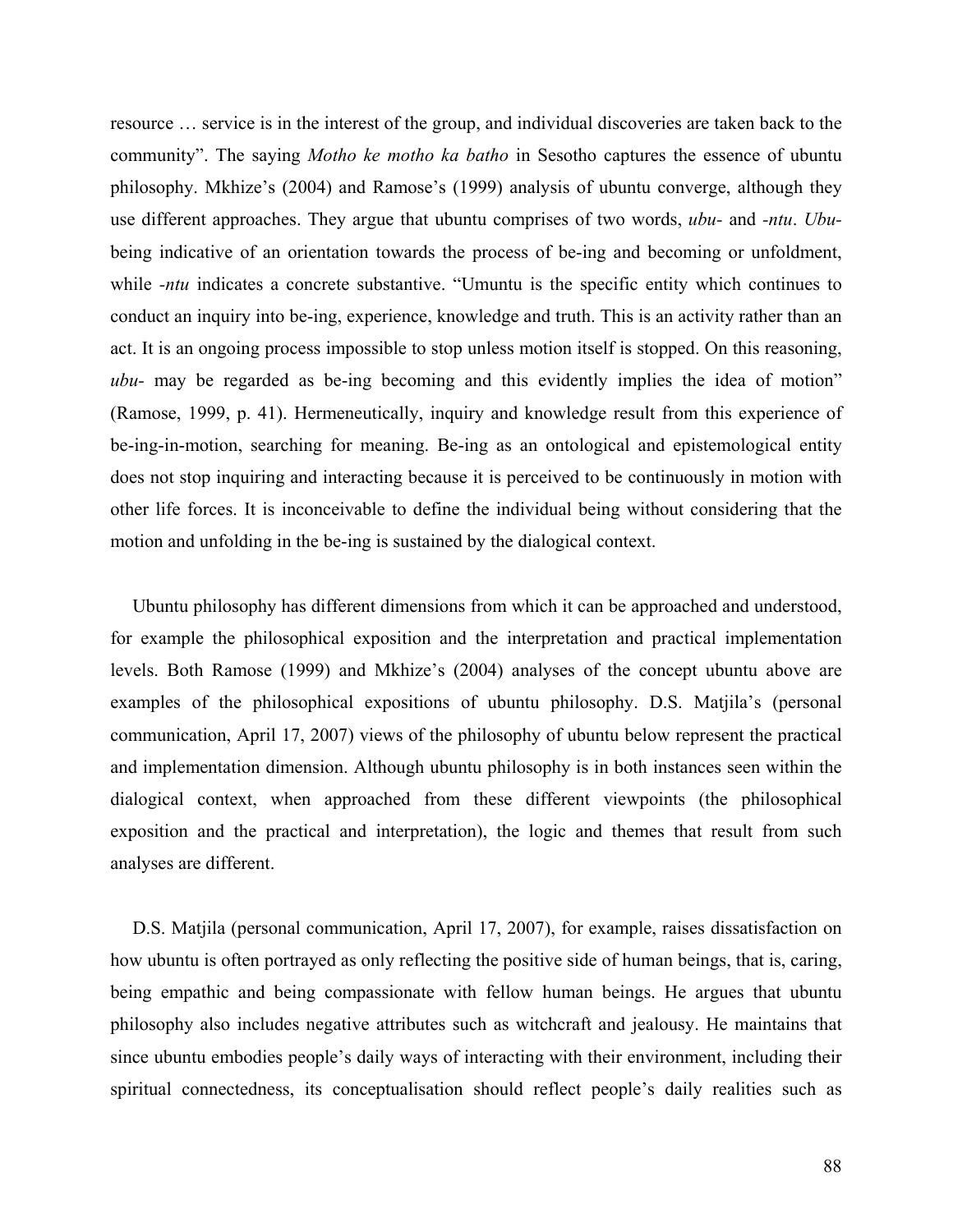witchcraft and jealousy. People, and not animals, D.S. Matjila (personal communication, April 17, 2007) argues, are the ones that are jealous and bewitching fellow human beings. D.S. Matjila (personal communication, April 17, 2007) does not draw a clear distinction between *moya* and *serithi* (*commonly referred to as integrity),* but instead uses them interchangeably. In this regard he argues for example that: *motho o bolokwa or patiwa ka tlotlo ka gonne a na le serithi or moya* (*a human being is buried with respect because of their integrity, soul* or *spirit*)*.* It is for this reason that any person, irrespective of their social, political or economic status, will be buried with *serithi* (integrity) and, not allowed to rot unattended like animals. *Serithi* here is not used to denote a person's status such as wealth or education, but to indicate that they carry the *spirit* or *soul. Serithi* accords human beings with a different existential presence to, for example, animals. This does not however mean that animals are less important or inferior species. In certain African cultures animals are highly respected and carry the family name or totem and in some instances dictate the fortunes and misfortunes of the family. We can here give an example of my family in Xitsonga culture.

In our culture, there will in most of the cases be a chosen cow (*homu ya swikwembu, the cow of the living-dead*) which is treated with the greatest "human" respect. The respect does not cease to exist when this cow dies because the respect and status is passed on to other generations of cattle when the chosen one dies. *Homu ya swikwembu* (the living-dead) is regarded as a link between the living and the living-dead, and that is why it is named after the respected late member of the family or clan. The cow, which is regarded as *Modimo* or *Xikwembu* ("God"), then carries the *serithi* (integrity) of the family. The behaviour of the cow is therefore carefully monitored because "it" is seen as a carrier of messages or communicating significant information from the living-dead. If, for example, the cow behaves violently, the behaviour can be interpreted as unhappiness about something on the part of the living-dead. The cow is then used as a messenger, a go-between or "diagnostic" means between the dead and the living. This is why the cow carries such *serithi* and respect. In this sense, *serithi* is used to represent *moya* which is connecting the living and the living-dead**.** In our view, for example, the *Sesotho* expression: *ga a tlotle batho bangwe* or *ga a tlhomphe batho bangwe* (*he does not treat others with respect or integrity*) in Xitsonga**,** *a nga hloniphi vanhu va ngwani,* means that *the person does not treat others humanly, with respect or in accordance with the spirit of be-ing motho* or *umuntu.* The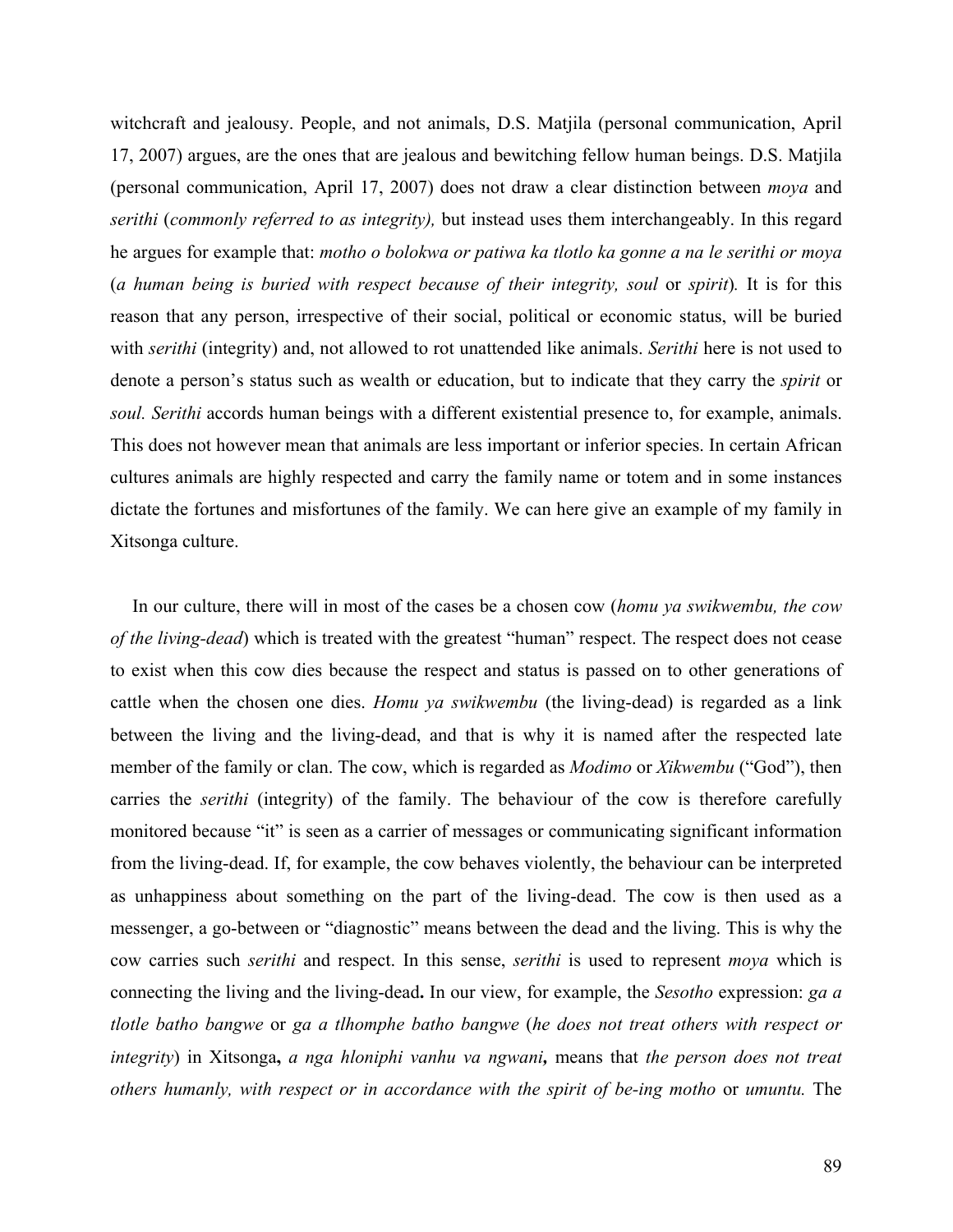saying in Xitsonga, *munhu wa tika* or *motho o boima* in *Sesotho* captures a person's integrity in the sense of *moya* that a person carries, even if they are dead.

Let us further illustrate *serithi* or *moya* of a person as understood above with the example of elephants. According to D.S. Matjila (personal communication, April 17, 2007), if an elephant has killed a human being, it does not mix with other elephants, it goes into seclusion for at least seven days (*e a ikilela)* to observe *a moment of darkness or filthiness*, because of the heaviness (*boima or ku tika*) of *moya* or *serithi* that a human being carries.

If we move from the view that the *psyche* is the embodiment of the *spirit,* then the *psyche* cannot be conceived and understood in fragmented, divisible and simple measurable units of study. Conversely, *moya*, which connotes the concept of respect and integrity, cannot be understood outside the wholeness and collective cultural experiences of Africans and their environment. The division of the *psyche* into *body* and *mind* is alien to the African conception of the human being. It belongs to the legacy emanating from the Western fragmentation of *be-ing.* We therefore submit that *moya, which represents the respectful spiritual be-ingness, collective and wholistic engagement between people and their cultural environment and supernatural powers*, is ontologically and epistemologically consistent with the African philosophy of ubuntu. *Moya* should therefore be adopted as an ontologically and epistemologically legitimate term in understanding the human being in the African context. The exclusion of the concept *moya* from the Western scientific framework does not deprive it of its ontological and epistemological attributes. Instead, the exclusion speaks to the limits of Western "science". It constitutes some of the core concepts in the construction and interpretation of indigenous psychology in dialogue with Western psychology

The use of *moya* or *serithi* in psychology speaks to the African understanding of the human being as the subject of healing in general and psychotherapy in particular. Through the concept of *moya,* African philosophy calls into question the exclusivity of Western scientism. For "psychology" and "psychotherapy" in the African ontology to be meaningful and to be taken seriously, *moya* has to become an indispensable concept of "mainstream" psychology.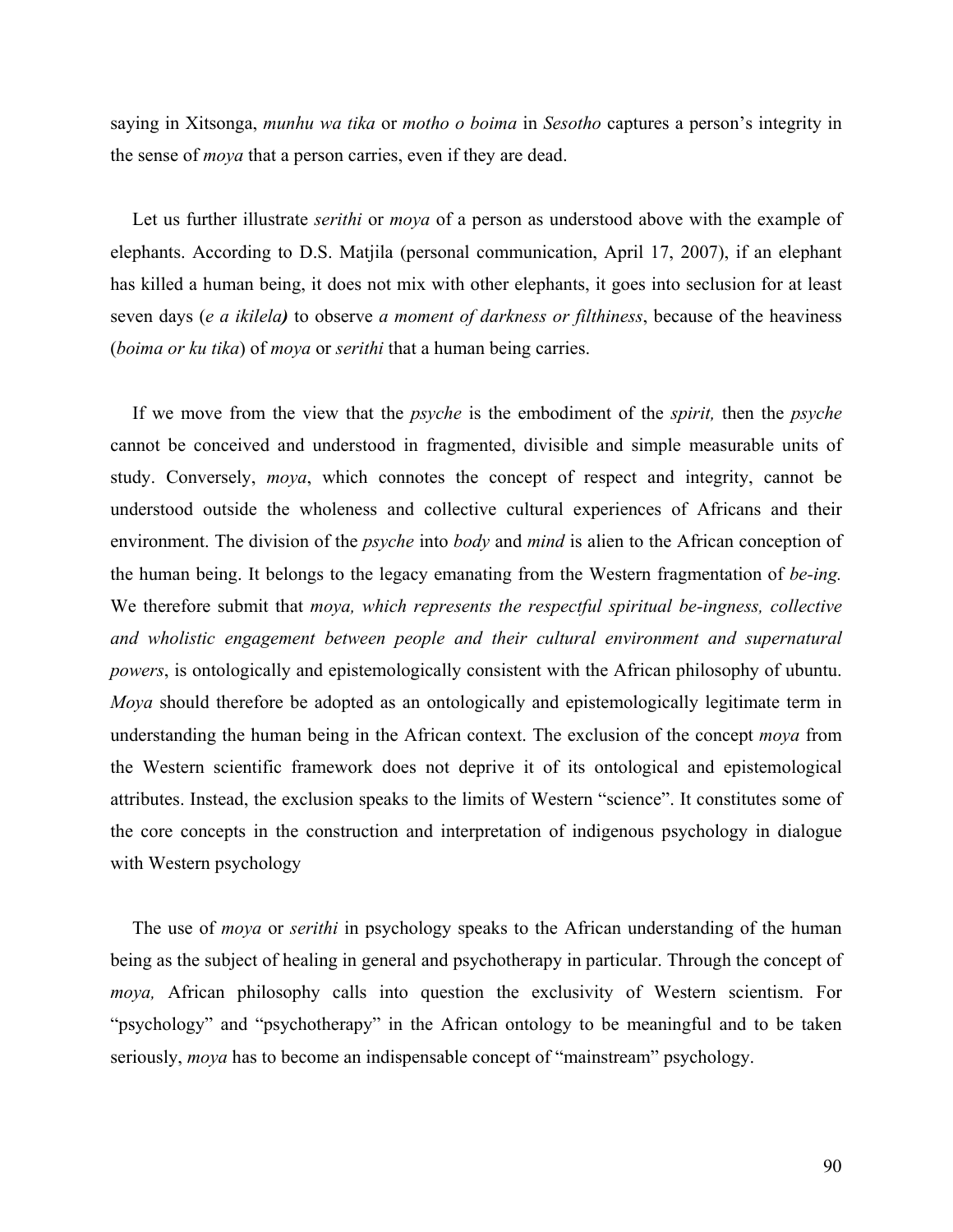### Concluding Remarks

Viewed within its etymological context, the concept *psyche,* from which *psychology* is derived, is deeply rooted in the Western epistemological paradigm, more specifically the Greek and Hebrew traditions. The *psyche* has interchangeably been used with the concepts *soul* or the *spirit*. Whichever way the *psyche* is called, this concept is etymologically and ontologically conceived and understood within the rationalism of Western philosophies, theories, epistemologies and cultural experiences. On this basis, this concept cannot be universally applied to all indigenous languages without philosophical, conceptual and practical misrepresentations. Using the term *psyche, soul or spirit* in the African context only constitutes epistemologically and conceptually disguised cosmetic linguistic adaptations which continue to be at variance with the African socio-cultural experiences. Further, the dualistic way in which the *psyche* is conceptualised, is inconsistent with the wholistic African unitary ontology and philosophy.

Hardly, then, can Africans be coerced into submitting to translations and universalisation of Western concepts as "authentically scientific virtues". To be authentic according to Quijano cited in Ajei (2007, p. 153), means that "we have to stop being what we have not been, what we will never be, and what we do not have to be". To advance this congruent level of being, appropriate African terminology must be adopted and used as scientifically authentic linguistic expressions and self-representations. This must be premised on the African philosophy of Ubuntu, which according to Ramose (2002) and Mkhize (2004) conceives being and knowledge as indivisibly linked. We subscribe to the view that knowledge and being cannot be understood outside the bounds of *moya.* We cannot exist and know unless we have *moya* which qualifies our being and existence in the ontology of the living and the transcendent. *Moya* is at variance with a dualistic philosophical framework. It is sustained by the African dialogical context that appreciates the interconnectedness between all the ontological cosmic forces. The understanding and practice of "psychology" and "psychotherapy" in the African context must accordingly be based on the philosophical, epistemological and ontological conceptions of personhood and being with *moya* as the core concept. We turn our focus to the African conceptions of "psychology" and "psychotherapy" in the next chapter.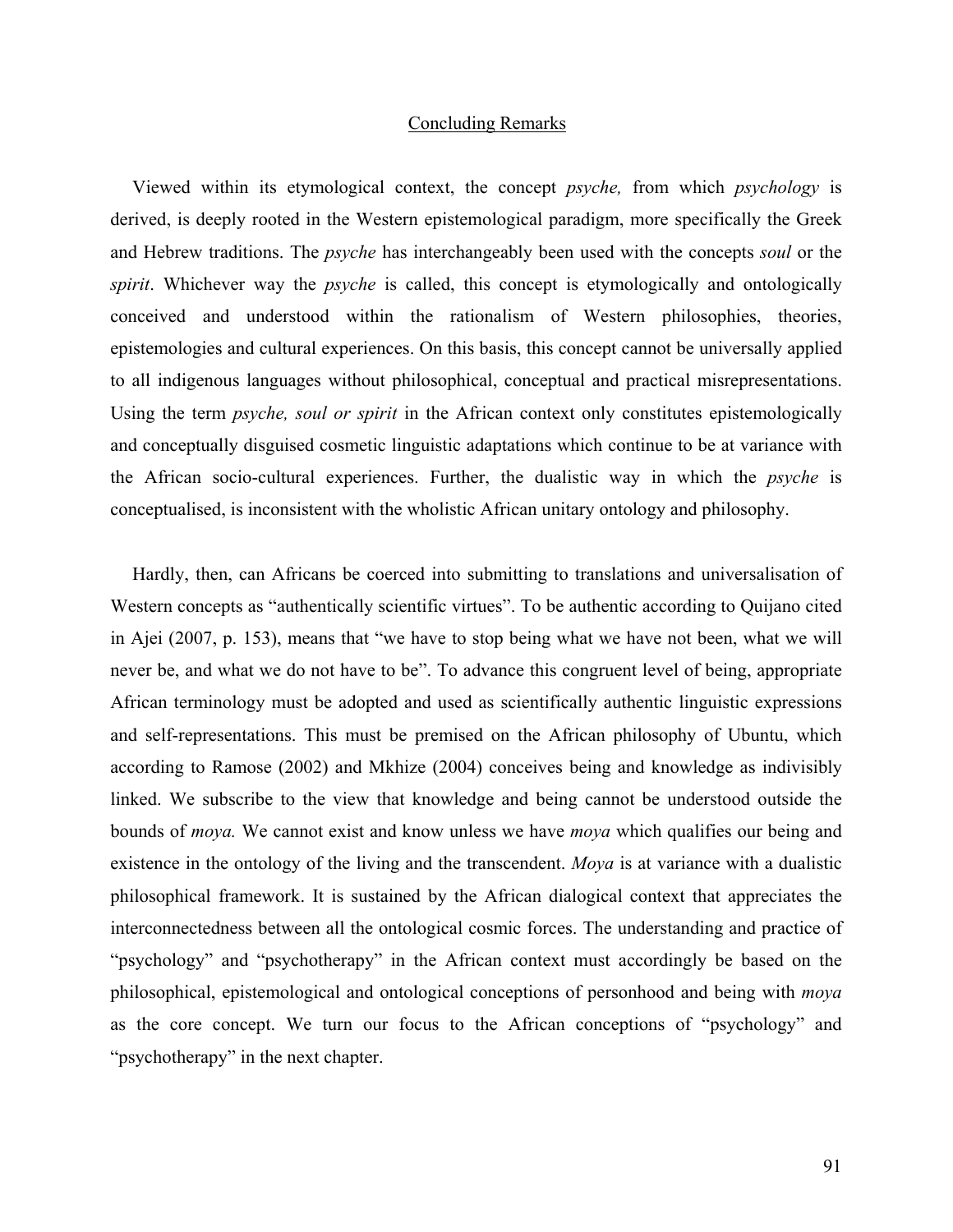### **CHAPTER 5**

*In the mist of a vast amount of citable literature that clearly illustrates traditional Western psychology's shortcomings when applied to the clients of African descent, it is now time for African scholars to redirect their energy towards the African deep structure in which African philosophical assumptions, worldviews, ethos, and ideology serve as a foundation for much needed paradigm shift … one of the challenges of African psychology is to wield core African concepts that can be used to heal people of African descent today.* 

(Obasi, 2002, p. 52).

### Introduction

Western psychology is based on certain philosophical and psychological presuppositions and conceptions about the human being and reality. Historically, these Western derived presuppositions and conceptions have achieved a great measure of universalisation and have been assumed to represent indigenous people's experiences. Modern psychology, and we may add psychotherapy, as we study and practice them, have been conceived from this Western epistemology (Mkhize, 2004). On the basis of this historical background, such psychology and psychotherapy cannot accurately and authentically represent and reflect indigenous realities, in particular African experiences. The systematic exclusion of indigenous experiences as legitimate sources of knowledge and corresponding practice was the marginalisation and subjugation of the African conception of "psychology" and "psychotherapy". This exclusion prevented the broadening of the landscape of psychological discourses. As such, the literature on psychology and psychotherapy has come to be associated with only the West.

In most psychology texts in South Africa, the underlying psychological theories have remained profoundly rooted in Western conceptions of reality, language expressions and experiences. Theory is a reflection of most deeply held values and thinking of the theorist and theorising community (Grills, 2002). Therefore theory cannot be divorced from the cultural domain within which the theorising process is conceived and construed. In terms of the same logic, psychological practice and psychotherapeutic interventions are based on a particular philosophy of life and cannot be separated from their philosophising context. As psychology currently stands in South Africa and Africa in general, it is theorised and languaged from a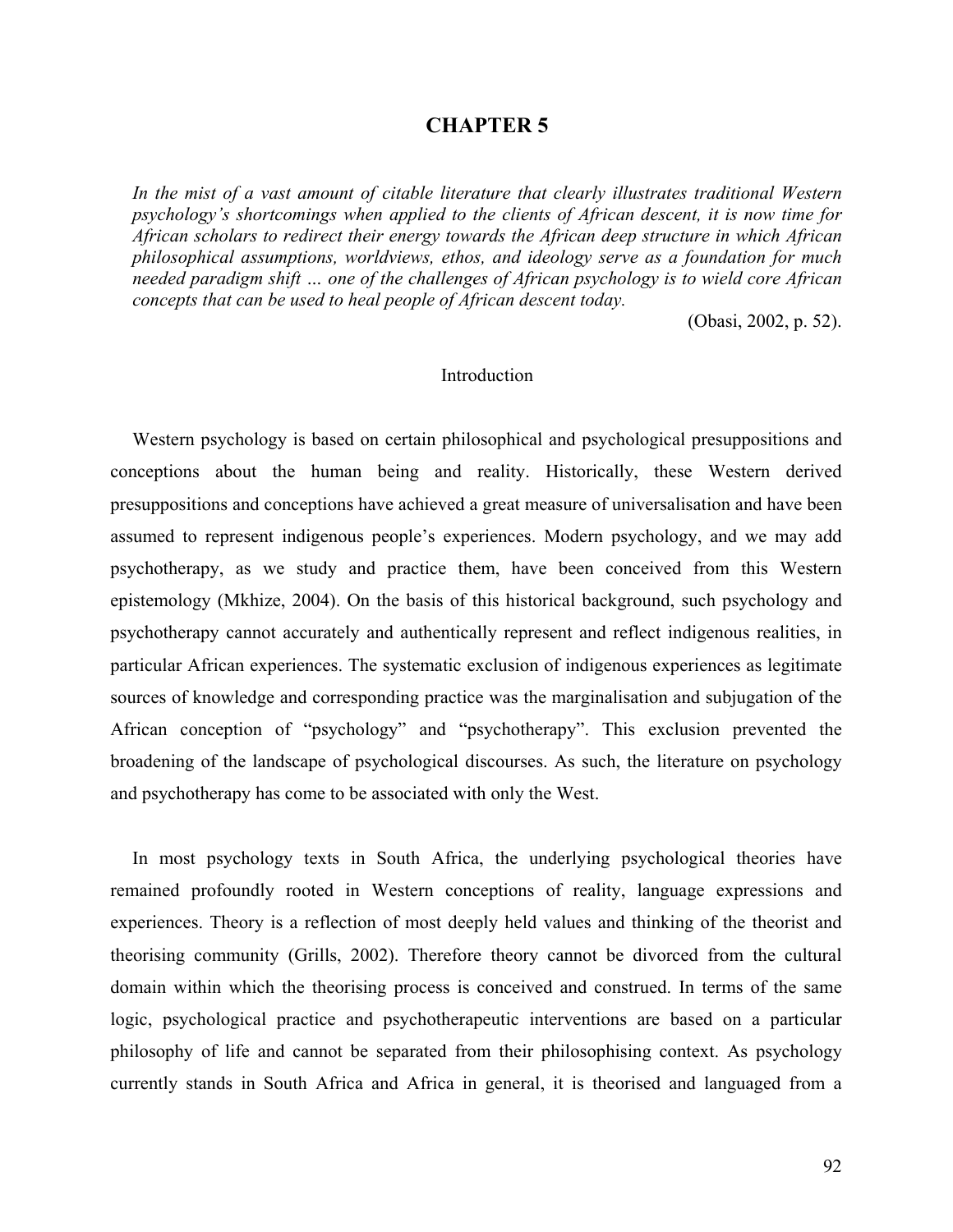foreign epistemology. In an attempt to address this epistemological and theoretical inconsistency, most texts have provided and, occasionally used South African life experiences as examples filled with Western theories and boldly claimed and presented these cosmetically disguised alterations as "South African psychology and psychotherapy perspectives". This disguised and superficial tendency offers no paradigm shift at all. It does not speak to the African experience, nor does it take into account the African languages as central to the effective self-representation and healing process. Psychology that is based on these precarious claims and misrepresentations cannot therefore claim to embrace the African ethos and reality. It does not have a legitimate African identity, effects and meaning in the lives of Africans. In essence, the effect of such psychology, as Grills (2002, p. 10) argues, will be "an insult to traditional African therapeutic practices to assume that one could teach or learn its praxis within the confines of a book or book chapter".

In this chapter, we argue for the establishment of African "psychology" and "psychotherapy" consistent with the African experience, knowledge systems and linguistic expressions. It will be based upon the underlying philosophical African understanding of the human being, illness and healing. To be consistent with African thinking, the "psychology" we are arguing for here should be understood and expressed using proper African history, culture and languages. We will start by presenting the conception of the African view of "psychology", followed by that of "psychotherapy". Before we can present such African conceptions, a crucial question to be interrogated and answered is whether this thing called African "psychology" does exist at all.

# Is there an African "Psychology"?

The question of the existence or non-existence of an African "psychology" is fast becoming a contestable intellectual, linguistic, socio-political and philosophical discourse. The tendency to question Africans' ability to conceptualise has been observed in all the fields in which the West claimed the status of sole championship, for example in philosophy. It is therefore not uncommon to hear of questions such as: Can Africans theorise, philosophise or psychologise? In the current study, I have continuously been asked what *established* theory is this research based on. The implication of this question is two-pronged; firstly, that the African lived experiences, cultural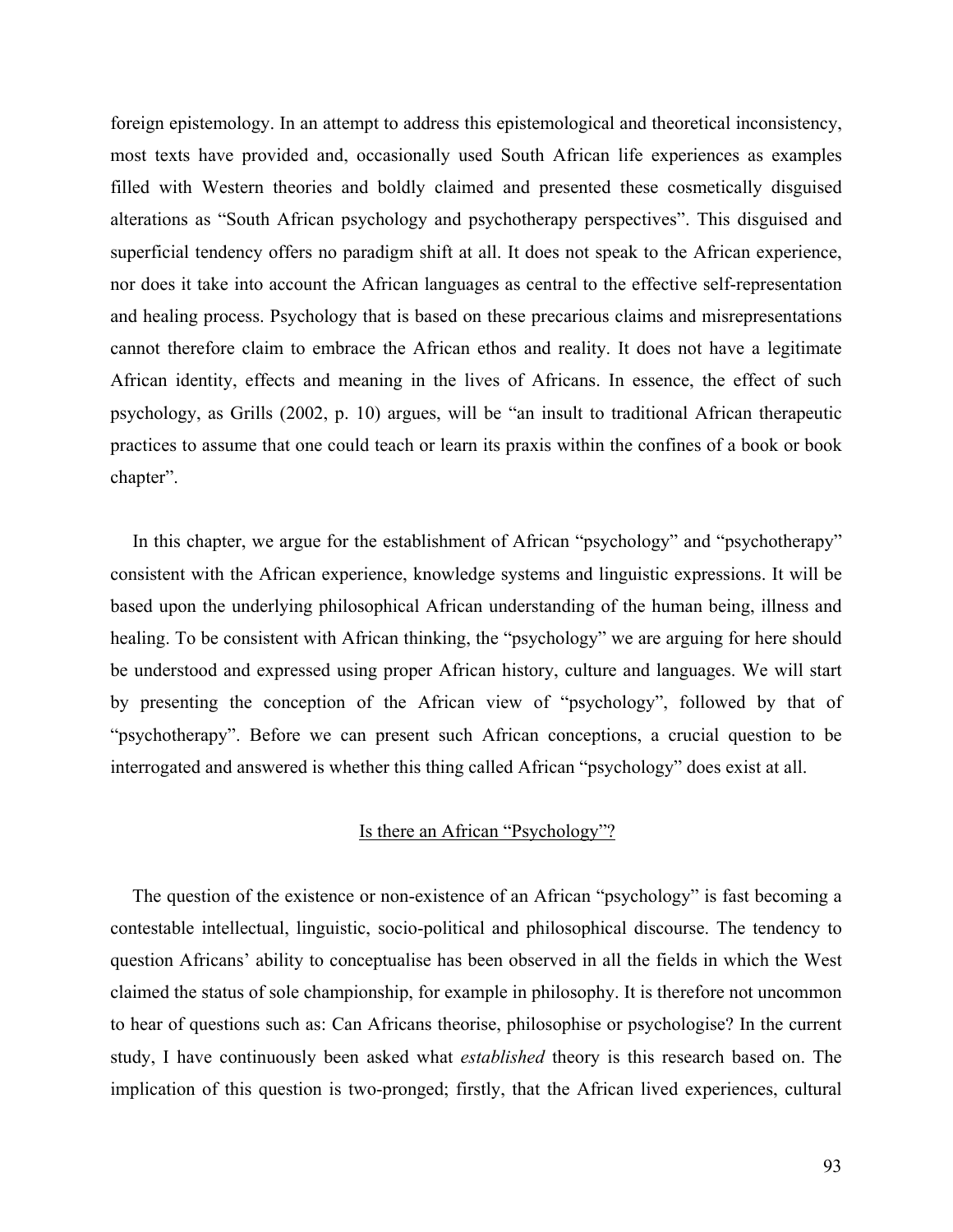identities, philosophies and presuppositions advanced in this study do not constitute "developed" authentic theory. Secondly, that, indigenous African knowledge systems, socio-political systems and practices cannot "authentically" and "scientifically" explain themselves unless they are based on Western "established" theories. We have come to see many studies on African experiences such as poetry, philosophy and drama being twisted to fit with and being explained in terms of Western theories and concepts. The use of expressions such as *African psychology* and *African physical and metaphysical ontologies* in the so-called African "psychology" texts without first questioning whether the terms *psychology* and *metaphysics* exist and apply to Africans' conceptions are examples of such linguistic difficulties. In most cases this has been done by Africans themselves. In questioning this tendency, African philosophers such as Laleye (2002), Ramose (2002), Wiredu (1980, 2002), Kaphagawani and Malherbe (2002) and Outlaw (2002) have gone to great lengths arguing for the existence and recognition of African philosophy.

In recent times psychologists such as Mkhize (2004) Sigogo and Modipa (2004), Grills (2002), Obasi (2002), Parham (2002), and Kruger et al. (2007) have argued for the recognition of African healing practices and "psychology". If there is African experience and thought, there can be no doubt that there is African "psychology". However, to answer this question, it is important to define the term "psychology" in the African context. Evidently, the need for African "psychology" for Africans is not only limited to the African continent. Other studies on African Americans such as those of Parham (2002), Grills (2002), Parham and Parham (2002) and Obasi (2002) have also confirmed that Western oriented psychology and psychotherapy are ineffective when applied to persons of African descent. There is therefore no justifiable reason why Western psychology is still taught and remains dominant in our curriculum because it is clearly at variance with the African experience. In terms of this reasoning, our view is that African "psychology" should be at the centre of curriculum development and teaching in learning institutions in South Africa. It is grossly inconceivable and unethical to teach African students meaningful "psychology", if such psychology does not adopt African languages to express their experiences. If this trend continues to prevail, as is the case at the moment, psychology will continue to be perceived as a theoretical subject that bears no practical and healing relevance to African communities.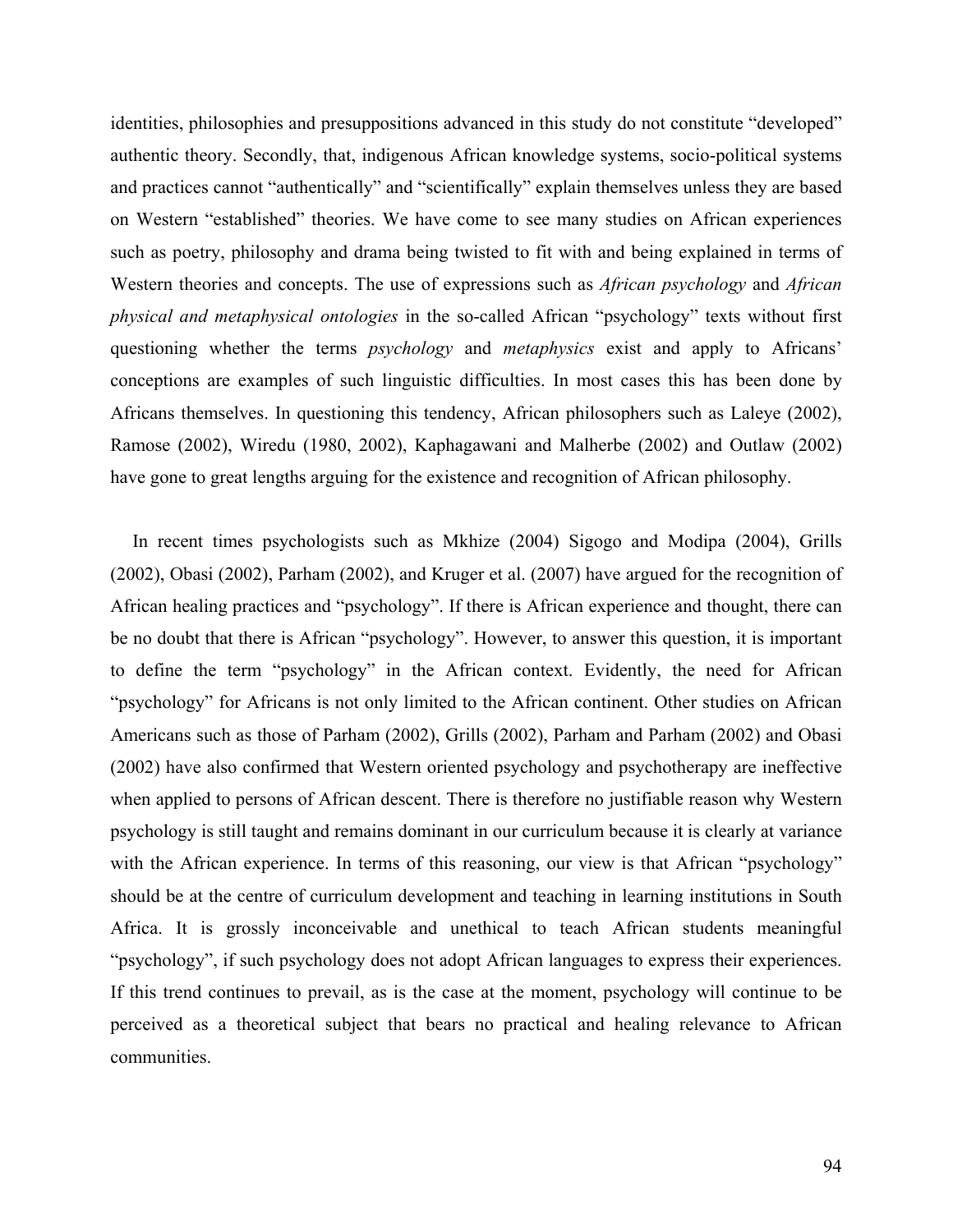Psychology, like other social sciences in a changing social system such as South Africa, should reflect the social transformation, dynamics and developments consistent with the social and cultural experiences such as the adoption of appropriate language expressions of the indigenous communities. In this sense, Teffo (2008, p. 2) argues that "good education should do more than pass on norms, values and knowledge necessary for a creative and conscientious citizen whose ethos are rooted in the African culture as it changes". The fact that the experience, content and language used to express and represent this reality in South Africa remains deeply rooted in the Western experience and ontology is indicative of very serious problems in our education system. One such problem is demonstrated by the fact that our educational institutions do not recognise traditional African artifacts, trajectories and other forms of knowledge production and preservation as authentic knowledge. Most of the time this kind of work is dismissed as being "unscientific". Under these conditions, it means that in practice there are tensions and inconsistencies between what is taught and the cultural background and experience within which this teaching and learning take place. On this basis, the prevailing claim that there is transformation remains an illusion.

The basis of the exclusion and marginalisation of indigenous African ways of knowing and doing is the untenable claim that only the West has a prior and superior knowledge to define "science". We have challenged and shown this claim to be vacuous and unsustainable in Chapter 1 and it will therefore not be pursued here.

### Towards a Definition of African "Psychology"

In our view, to ask if there is an African "psychology" is tantamount to questioning the very existence of an African. The root of this question can be traced to the West's exclusive claim to knowledge production, positioning itself as the only discoverer of authentic and scientific knowledge. Okere (2005a) has argued against this absurd claim to unique possession of scientific knowledge on the basis that all human cultures have experiences and possess some knowledge. This ability to experience and possess knowledge presupposes the ability to philosophise, theorise and to psychologise.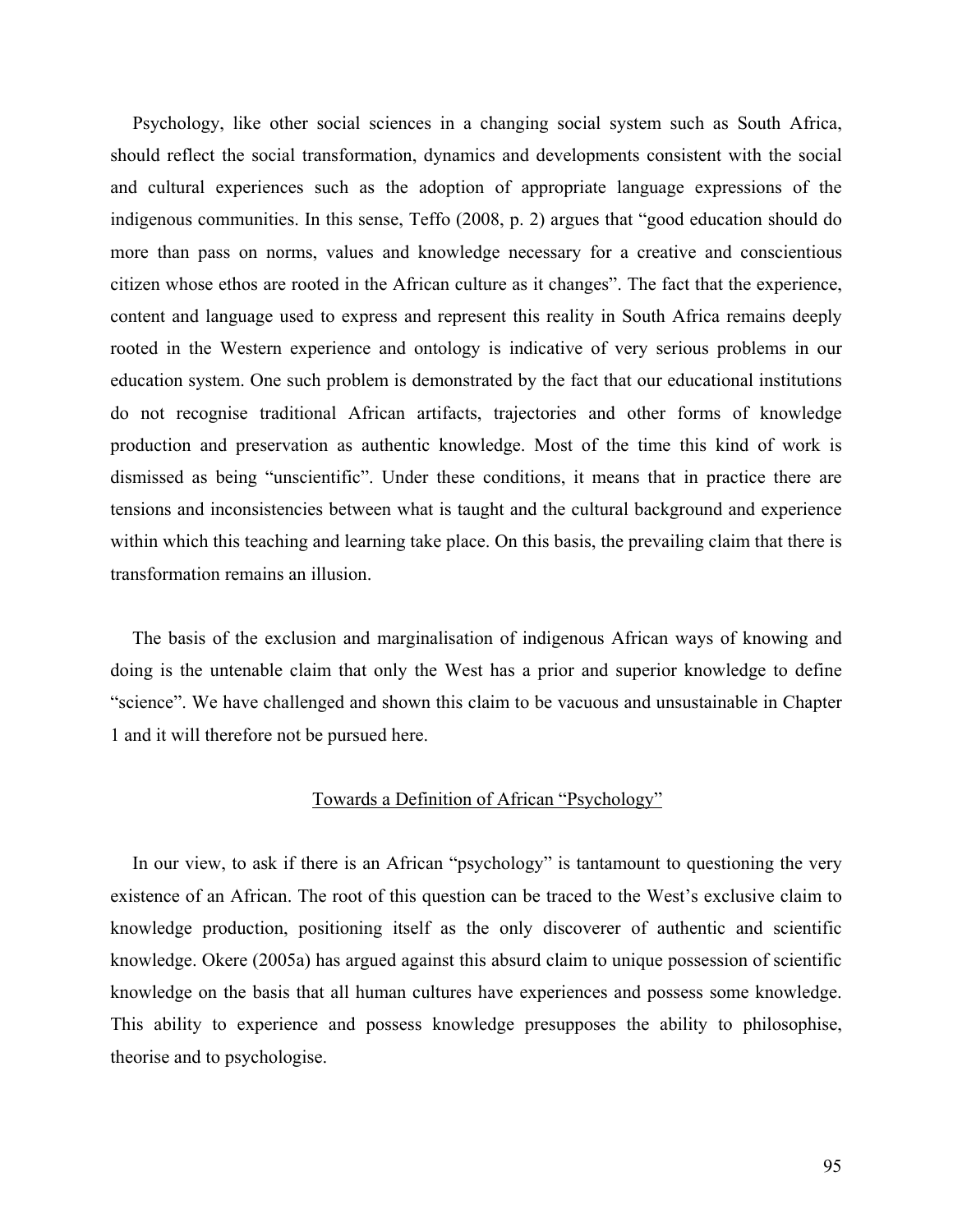The existence of Africans is an existential reality. The very existence of Africans presupposes African culture and experience, which give rise to indigenous African knowledge systems. It is on this knowledge system and experiences that African "psychology" should be based and defined. Grills (2002, pp. 13-14) defines African-centred psychology as "a perspective that reflects an African orientation to the meaning of life, the world, and relationships with others and oneself … African-centred psychology is ultimately concerned with understanding the system of meaning of human beingness, the features of human functioning, and the restoration of normal/natural order to human development. It is used to resolve personal and social problems and to promote optimal functioning".

Grills' definition goes far beyond an individual's behaviour and cognitive processes within a particular context. Contrary to modern and post modern definitions of psychotherapy that are limited to the interaction between the therapist and the client, the African conception takes "psychology" and "psychotherapy" to the integrated and wholeness of entire ways of living. "Psychology" is for Africans about a people's way of living and being in relation to their cosmic world. It incorporates all interacting and connected life systems, as well as the supreme beings and how these systems constitute meaning in life. These systems of knowledge embody all life experiences and processes, written and non-written, rational and irrational, controlled and noncontrollable, observable (physical) and non-observable (non-physical), living and non-living as well as known and unknown. On this basis, Africans' conceptions of "psychology" represent very complex and yet coherent systems of networks. These systems cannot necessarily be reduced to, and limited by the confinements of a mentality that seeks to explain every experience and process in a rational way.

In the context of psychology, rationality claims that human behaviour and the events of nature do not happen at random but follow an unvarying pattern which needs a rational explanatory mode. In this sense, rationality seeks to discover, control and apply these rational laws to control these interactive processes in order to successfully predict behaviour and social outcomes. This criterion constitutes the praxis of the West's conception of how psychology should be defined and practised. This criterion is in our view limited, and by its very nature excludes indigenous ontological conceptions.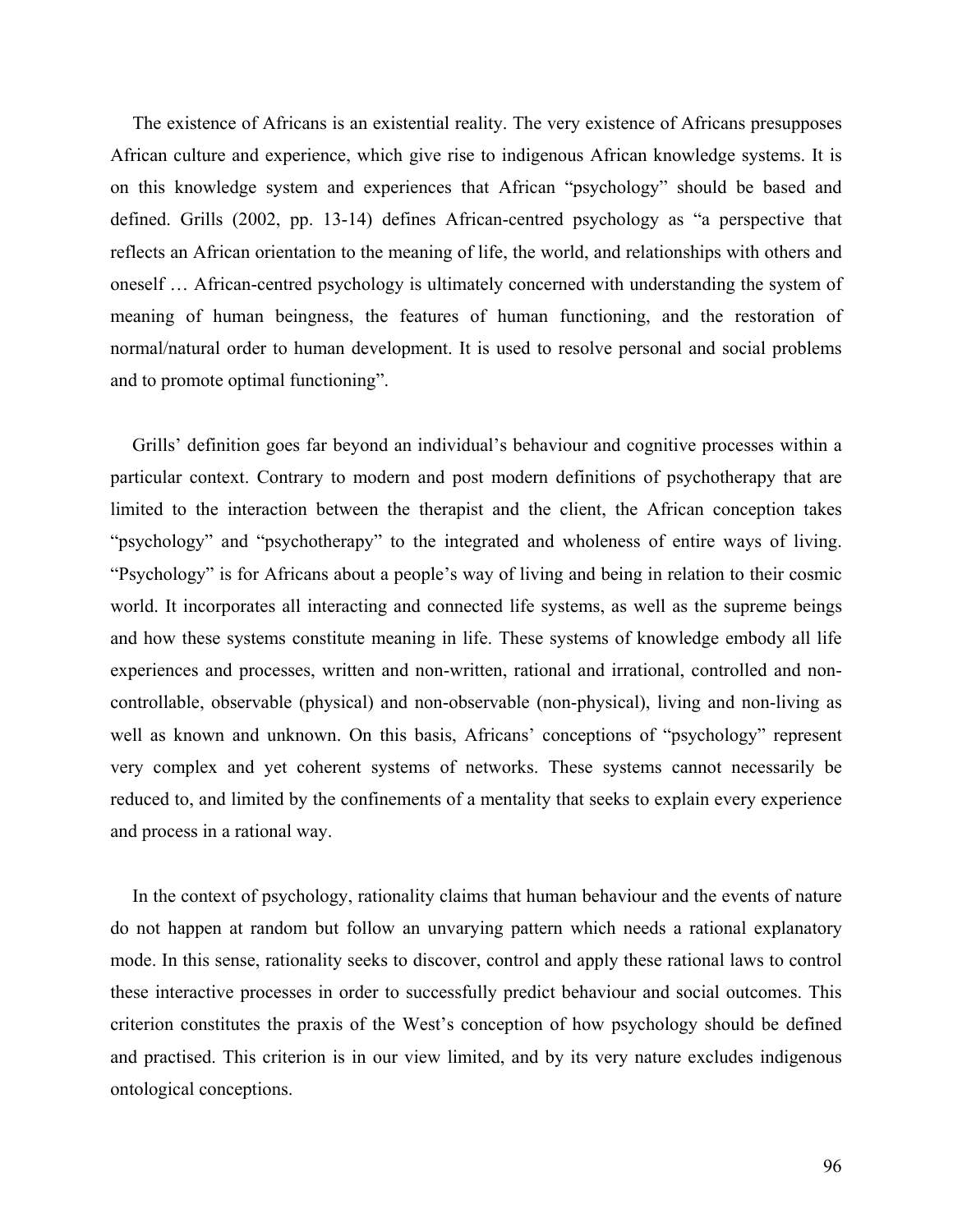In Africa, a more culture and context sensitive praxis that will resonate with the African ontological conceptions of "psychology" and healing practices is therefore argued for. African "psychology" and "psychotherapy" must also be based on the African understanding of reality and experience.

The following are, according to Grills (2002, p. 14), the core features of African centred "psychology":

- 1. *Self-definition*. The understanding and awareness that being defined in terms of otherness, other-defended and other-reliant is inaccurate and misplaced. Real self-definition for Africans means a conscious centring of perspective, analysis, theory and praxis in an African frame of reference. The African understanding of *self-definition* here situates the individual in the context of the community, with strong emphasis on inter-dependency.
- 2. *Spirit*. That incorporeal, animating principle and energy that reflects the essence and sustenance of all matter. The *spirit* is both the holding space for life itself and a precondition for the existence of all matter.
- 3. *Nature*. Consisting of all elements contained within the natural environment, that provides rules for living peacefully in society and provides a window to the inner working of the person … providing lessons on human functioning, the rhythms of life, and order of things.
- 4. *Metaphysical interconnectedness*. The metaphysical component to the person that requires certain social and natural obligations that are accompanied by (ritual in life). The understanding that human beings do not exist alone in the universe, but are always interacting with and under the influence other forces.
- 5. *Communal order and self-knowledge*. The understanding that we can only know ourselves through our relationships with others. In traditional African thought, being human is to belong to the whole community. Individuals exist because of the community they belong to and the community contributes to the conduct of its individual community members.

We would like to add another feature, which is in our view also very important and applicable to most African cultures, namely: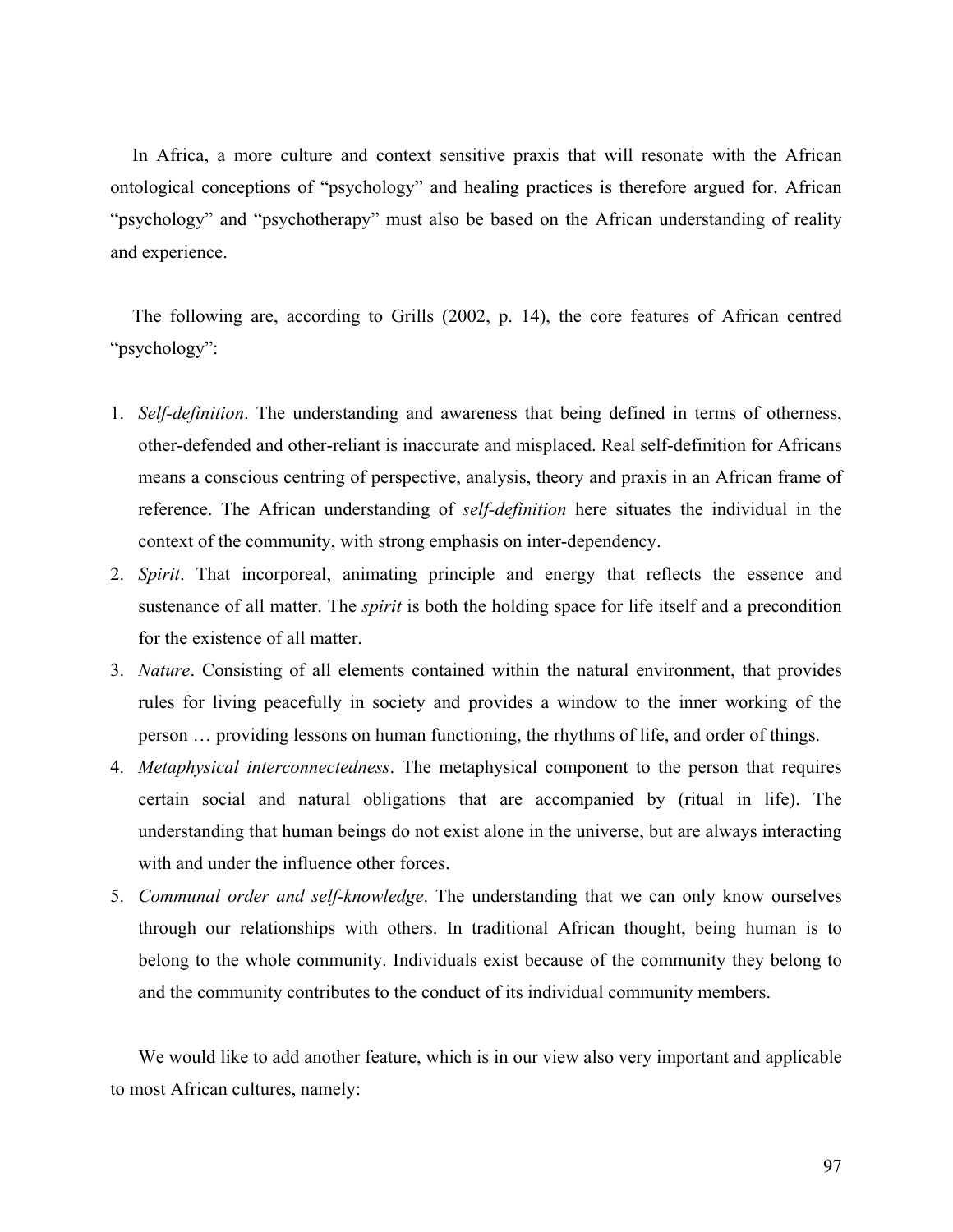6. *Ancestor worship*. This entails different forms of ritual in which the living communicate and connect with their living-dead through dialogue and other forms of expressions. African traditional thought does not view dying as the end of life and experience. The living-dead continue to be indivisibly connected to the living and the Supreme Being through dialogical engagement. Those who die transcend to a different form of existence and continue to communicate and influence the living. The living-dead are also expected to communicate the issues of the living to *uMvelingqangi.* A disturbance in these relationships is seen as a cause of misery, illness and unhappiness in people's lives.

The above definition of African "psychology" is not coterminous with current discrete definitions, conceptualisations and practices of categories of psychology that are detailed in our university textbooks and curricula. This definition does not only cover some parts, for example the mind and behaviour of the human being, but a person's life in its entirety and, in relation to the community, natural context and the Supreme Being. If the above core features are to be adopted as the conceptual basis of an African "psychology", then psychology as it currently stands is far from reflecting the African experience. These misconceptions then, calls for the Africanisation of "psychology" and "psychotherapy". The concept Africanisation is so often negatively perceived by Western dogmatism on the naïve assumption that this imperative represents essentialism. In essence, such an instinctive attack on, and rejection of, Africanisation of the psychology curriculum for example, is motivated by the blind passion to protect the essentialism of Western epistemology under the guise of objectivity and universalism. Suttner (2008, p. 1), succinctly describes the fear associated with Africanisation in this way: "The notion of Africanisation is not an abstract question and has quantitative and qualitative implications. It is controversial for many because it is seen along with affirmative action and 'playing the race card' as one of the ways of devaluing merit and often also undermining the ethical basis that should guide a democratic order and educational system". Contrary to these misguided fears, our view is that, the Africanisation of "psychology" and "psychotherapy" will create a praxis that will fully reflect the use of African languages, history, experiences, culture, their analyses and ways of understanding people and treatment modes of illnesses and healing. The understanding of "psychology" in Africa should integrate and situate the above African definition of "psychology" in the realm of *moya* and *ubuntu,* imbued with all human experiences within broader community.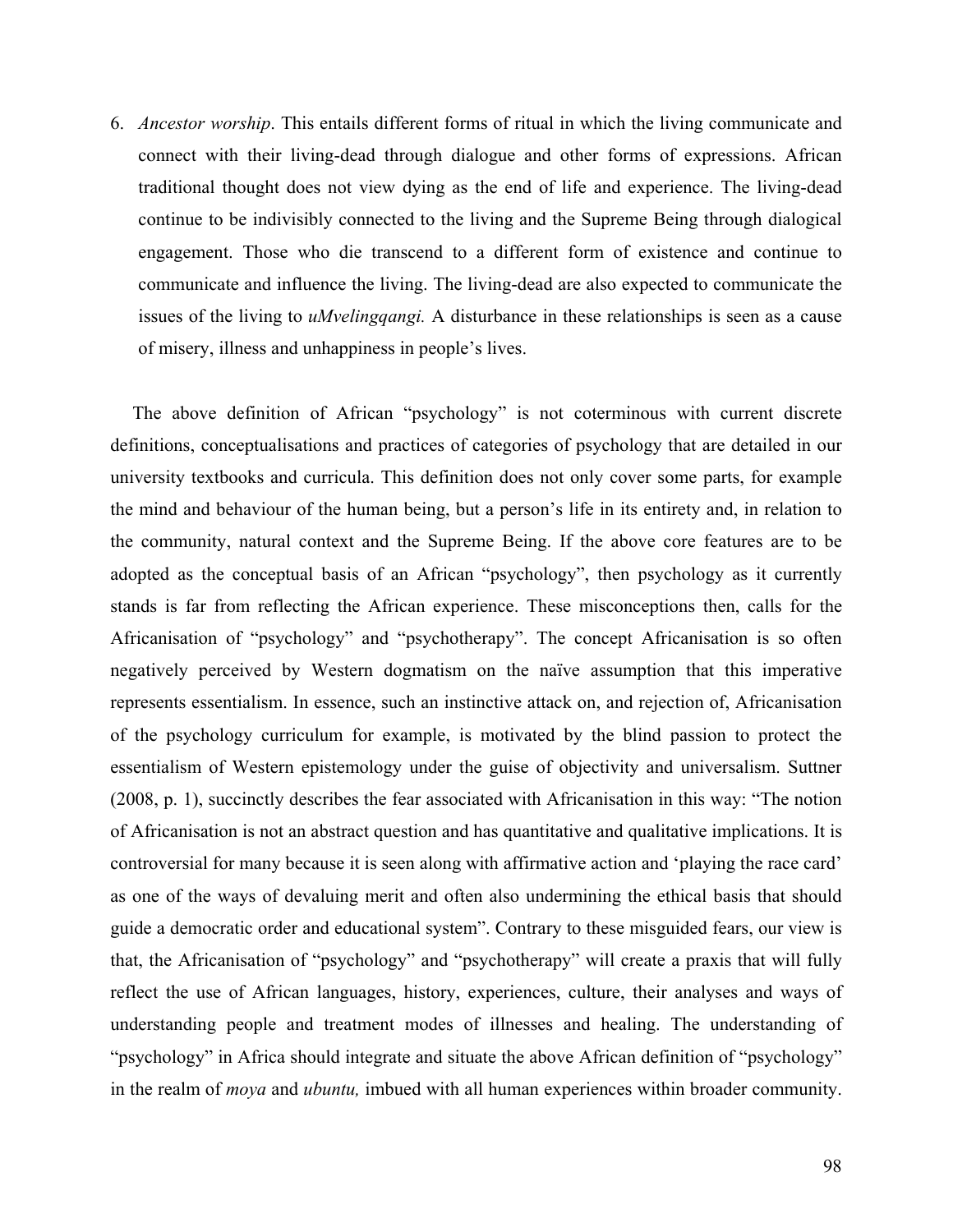Practically, this means that we have to adopt appropriate African vernaculars' terminology, rather than rely on translations or foreign concepts to explain even African cultural experiences.

### Argument for African "Psychology" and "Psychotherapy"

In Chapter 4 we have questioned the authenticity of translating and universalising the concept *psyche* in the African context**.** We also argued that from the etymological and ontological point of view, the continued Western use of the concept *psyche* under the guise of objectivity and universality in the African context has no scientific basis and cannot be sustained. We subsequently argued for the reinstatement and use of African concepts such as *moya* and *ubuntu*  that are inextricably linked to the process of be-ing and personhood in the African epistemology. We will therefore adopt appropriate concepts in defining as well as understanding African "psychology" and "psychotherapy". Secondly, the practical applicability of these concepts in the African ontological, epistemological and philosophical conceptions of being, and personhood in relation to illness and healing will also be presented.

Our primary aim here is to deconstruct and reconstruct, through the voices and lived experiences of Africans or *sites of knowledge* that I visited through dialogical engagements, what Mudimbe (1988, p. 179) succinctly refers to as "the construction of an authentic African episteme". The basis of such an episteme should be the African experience and ontology proper. Such construction requires that Africans should avoid trying to understand, develop and advance the African knowledge base, by using English or any Western language as a starting point (Gbadegesin, 2002). Heron (P'Bitek, 1989, p. 1) in supporting this view succinctly argues that "African writers who choose to use English or French set themselves certain problems. They wish to express African ideas, but they have chosen a non-African tool to express them. There is a grave danger that with the tool of language they will borrow other foreign things. Every language has its own stock of common images expressing a certain people's way of looking at things. Every language has its own set of literary forms which limit a writer's manner of expression. How many of these tools can a writer borrow before his African ideas are affected by the influence of foreign ideas implied in them". The richness of African languages according to Mtimkulu (2002) lies in their use of metaphors, proverbs, phrases and idioms as forms of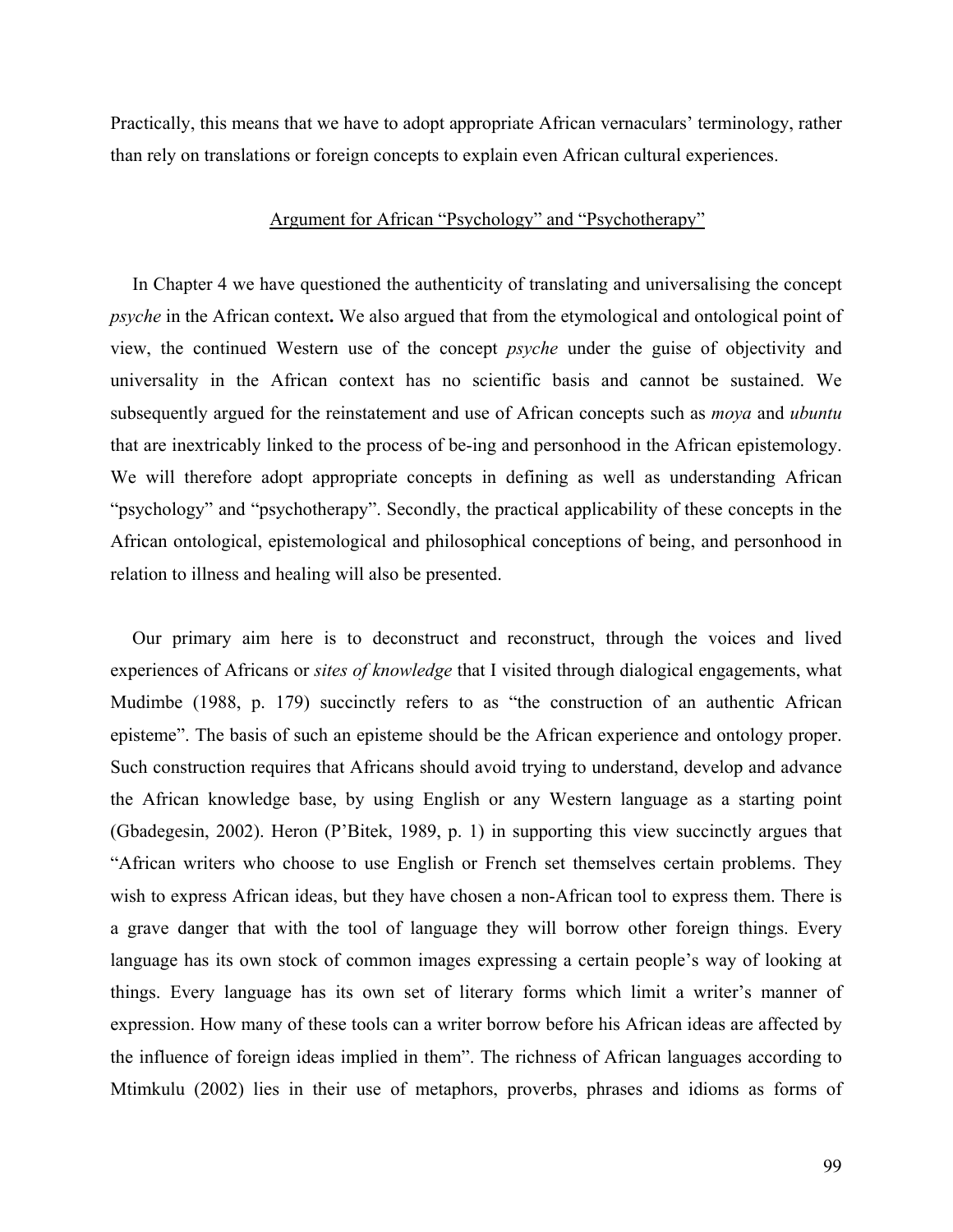expression. "Psychotherapists" working within the African context should take note of these forms of expression and use them to create an authentic way of connection with clients.

In our view, it is self-delusional and intellectually dishonest to try to understand oneself and culture by using others and their culture as both a starting and a reference point. Rather, local knowledge systems and other cultural forms of expressions such as *ku phahla swikwembu,* cultural dances, praise songs, sculpting should inform our conceptualisation processes. In support of this view, Okere et al. (2005), argue that authentic knowledge is first of all local. Local in our view embodies the use of vernacular languages, cultural practices such as local conceptions of illness and treatment modalities as practiced by African indigenous communities. In the current study and in this chapter in particular, the imperative is to employ the terminology and languages that best represent local conceptions of *thuto ya semowa* "psychology".

## *Thuto ya semowa* "Psychology"

In Setswana, Sesotho or Sepedi, *thuto* in *thuto ya semowa, dzondyo* in Xitsonga, means *education* in a broad sense. The education process referred to here is not only limited to formal school knowledge imparting or acquisition in a mechanical sense. It means learning and being educated in life issues in general as well. *Thuto* or education in this sense means that a person is capable of assimilating knowledge or information from different sources and contexts other than those of the school orientation and to use it to handle and deal with life issues effectively. This effectiveness includes interacting, communicating and connecting with the self, other people and one's environment in a respectful manner.

In *thuto ya semowa* above, *ya-* means *of,* it describes the kind of *thuto,* and *semowa* means *spiritual* (life) matters*. Spirituality* embodies life forces' interactions with all matter. The meaning derived from this life principle then guides one's relationships with their ecology.

Ecology embodies one's relationships with the others and the environment in a respectful and balanced manner. It is virtually impossible to respect others unless people *respect* or *know* or are *aware* of themselves, the others and their environment. It is for this reason that *health* from the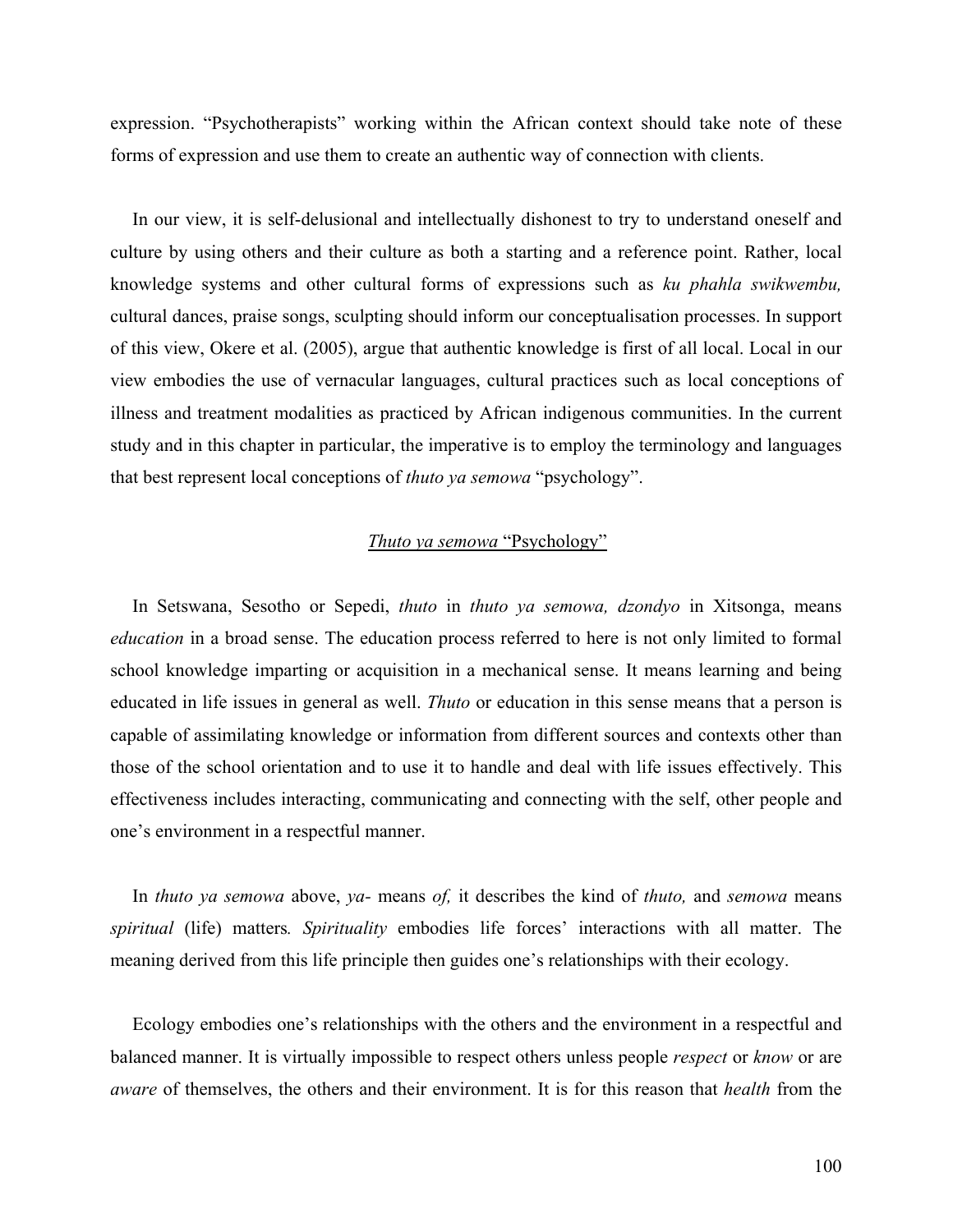African viewpoint is defined in terms of a harmonious balance between one's relationship with the others, their environment and supreme beings. Self respect and self knowledge as we have seen in Grills' definition of African centred "psychology" entails self awareness. One cannot be aware of the self unless one is alive and therefore has *moya* which gives life. It is when we are alive and have *moya* that *thuto,* education or learning can take place. Therefore the state of being alive and subsequently being able to learn or become educated is made possible by the presence of *moya. Moya* in this case represents the very essence of life which manifests in our being or existence, the energy force that enables us to experience life. *Thuto ya semowa* thus means *being in a healthy relationship between the self, the others, the environment and the Supreme Being.* For this reason "psychology" from an African worldview cannot be relegated to fragment "objective" and rationalised units of study such as cognitive, emotional and behavioural entities. By the same logic, *thuto ya semowa* cannot be fully comprehended if it is fragmented into individual units. As a phrase, *thuto ya semowa* captures the essence of its meaning, that is, a wholistic study of life. On this basis, the understanding of psychology when it is limited to the mind and behaviour is grossly misleading. This view is far from representing the African conception and understanding of *thuto ya semowa* or *dyondzo ya moya*.

In most African languages, when concepts are viewed in isolation, such concepts are mostly inadequate to capture the essential meaning of certain expressions. *Thuto ya semowa* should therefore be seen as a whole phrase that represents the process of being and becoming integrated with one's ontology. It means that the self, together with other natural forces, are continuously conserving or transforming with the view to experiencing peaceful and meaningful coexistence in the interest of all systems. Capturing and representing these processes sufficiently and accurately requires sensitivity and the use of relevant expressions on the part of *baalafi ba semowa*, "psychotherapists".

## What then, is "Psychotherapy" from the African Experience?

If we take the African definition of *thuto ya semowa* suggested by Grills (2002) as the basis for our argument for authentic African "psychology" and "psychotherapy", then the various traditional Western conceived psychotherapy definitions such as those discussed in Chapter 3 are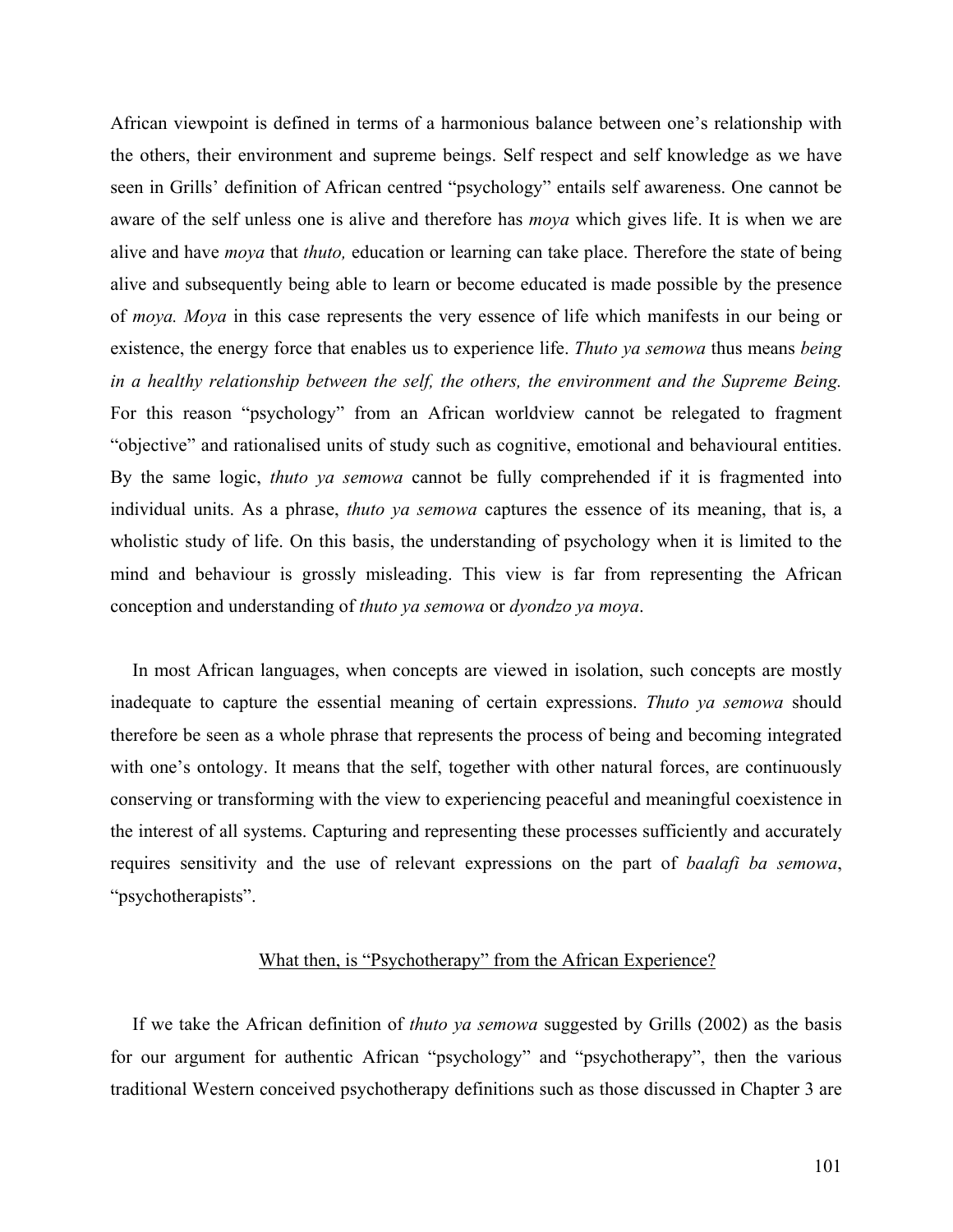at variance with the African conceptions of healing. On this basis, a more culturally sensitive definition of *kalafi ya semowa* "psychotherapy", which reflects the lived experiences of Africans is called for. To effectively construe such a definition, Grills' (2002) core features of an Africancentred "psychology", namely *self-definition*, *spirit*, *nature*, *metaphysical interconnectedness*, *communal order*, and we may add, *ancestoral worship*, should form the foundation of such a construction. These features should be accompanied by the healer's sensitivity and understanding of the African conception of *being* and *becoming*, *reality*, *the self* and *ontology.* On the basis of the above understanding of being, *Kalafi ya semowa,* "psychotherapy" from the African experience can be defined as:

*The sensitive facilitation and creation of a healing space or ritual between the healer and individuals, families and communities, to define themselves with a view to establishing meaningful connections with the others, nature and other cosmic beings such as badimo/amadlozi, ancestors and uMvelingqangi, the Supreme Being.* 

The facilitation of this healing ritual takes different expressive and linguistic forms such as poetry, dance, songs and *mophaso*, depending on the specific cultural belief system of the client*.* The exact applications of some of these different modes of healing rituals in therapy do not form part of our interest in this study and will therefore not be pursued here. It is, however, necessary to point out at the "therapeutic" effects and importance embedded in the *connection* between the client and the healer. Language forms a very critical connection tool and asset between the healer and the client. Different linguistic expressions and forms convey different meanings and have particular effects in the healing process.

In a study on the applicability and accuracy of reflecting of emotions using English in an African therapeutic context, Mtimkulu (2002) found that the Western understanding of reflections of emotive words such as love, anger, frustration, sadness in Rogerian therapy differ considerably with the understanding and reflections of such words in Setswana. In Rogerian therapy, for example, a reflection, *you are feeling sad*, is from the African viewpoint accurately captured by the phrase *o utlwile botlhoko mo moweng, o tshwenyegile mo moweng* or *o dubegile mo moweng kgotsa maikutlong.* The direct translation of "*you are feeling sad"* would be o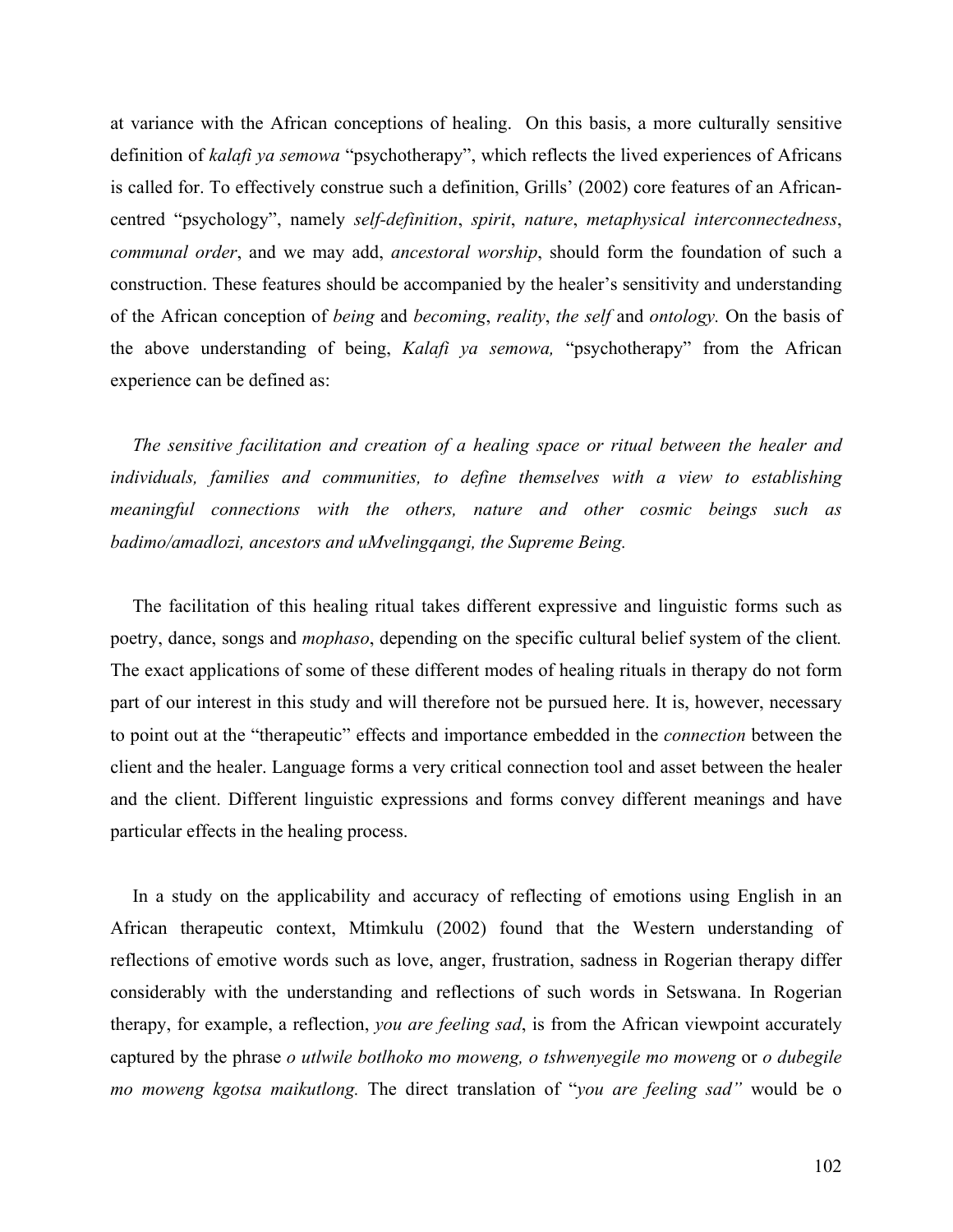*tshwenyegile* or o *nyamile mmoko*. This direct translation could be misleading and incomplete because it does not necessarily imply that a person's life is affected in totality. In most indigenous languages, when reflecting sadness, *kutlobotlhoko,* in someone, the level and extent to which a person is *sad* (affected) is qualified by for example *mo moweng* or *mo maikutlong.* If we revert back to our earlier argument that *mowa* is inextricably linked to life itself, if a person is angry their life is invariably affected, *semowa sa gagwe se a amega* P.M. Sebate (personal communication, May 7, 2008). Therefore we cannot understand sadness in discrete and fragmented terms, separate from one's whole life. Sadness or *kutlobotlhoko* affects one's life.

On the other hand, *feeling sad* may mean *feeling low-spirited*, *mowa o o kwa tlase*, in which case it may mean feeling *depressed*. The latter changes the former meaning completely from *sadness* to *depression*. In this instance, caution must be exercised when translating feelings directly from English to African languages as this may result in inaccuracies and misrepresentations. From an African point of view, despite the difference in meaning between *mowa o o kwa tlase* and *go tshwenyega mo mowing.* S. Shole (personal communication, September 22, 2008)*,* argues that the idea of one's *mowa* as the embodiment of life force being affected is carried through and maintained in both phrases. This then, further illustrates that fragmenting *mowa* from the total life experience is not consistent with African thinking. In most African languages emotive concepts cannot simply be captured by a single concept because in many instances these concepts have different meanings depending on the context.

Although Mtimkulu's study was on reflections of feelings in Setswana in Rogerian therapy, the root of the problem of inappropriateness and ineffectiveness of such endeavours lies in the notion of translatability. For many years, and even currently, African clients have had to speak to their therapists in English due to the feeble claim that it is difficult or even impossible to conduct effective therapy using vernacular languages. Mtimkulu's findings dispelled the misconception that African languages are limited in vocabulary in the therapeutic context. The inappropriateness of reflecting emotions using Western emotive concepts supports our argument against the view that Western concepts can readily be translated into African languages without linguistic and context related nuances (Kruger, et al. 2007; Ramose, 1999). Any attempt to translate Western concepts to African ones will inevitably erode the intensity and meaning of such concepts. The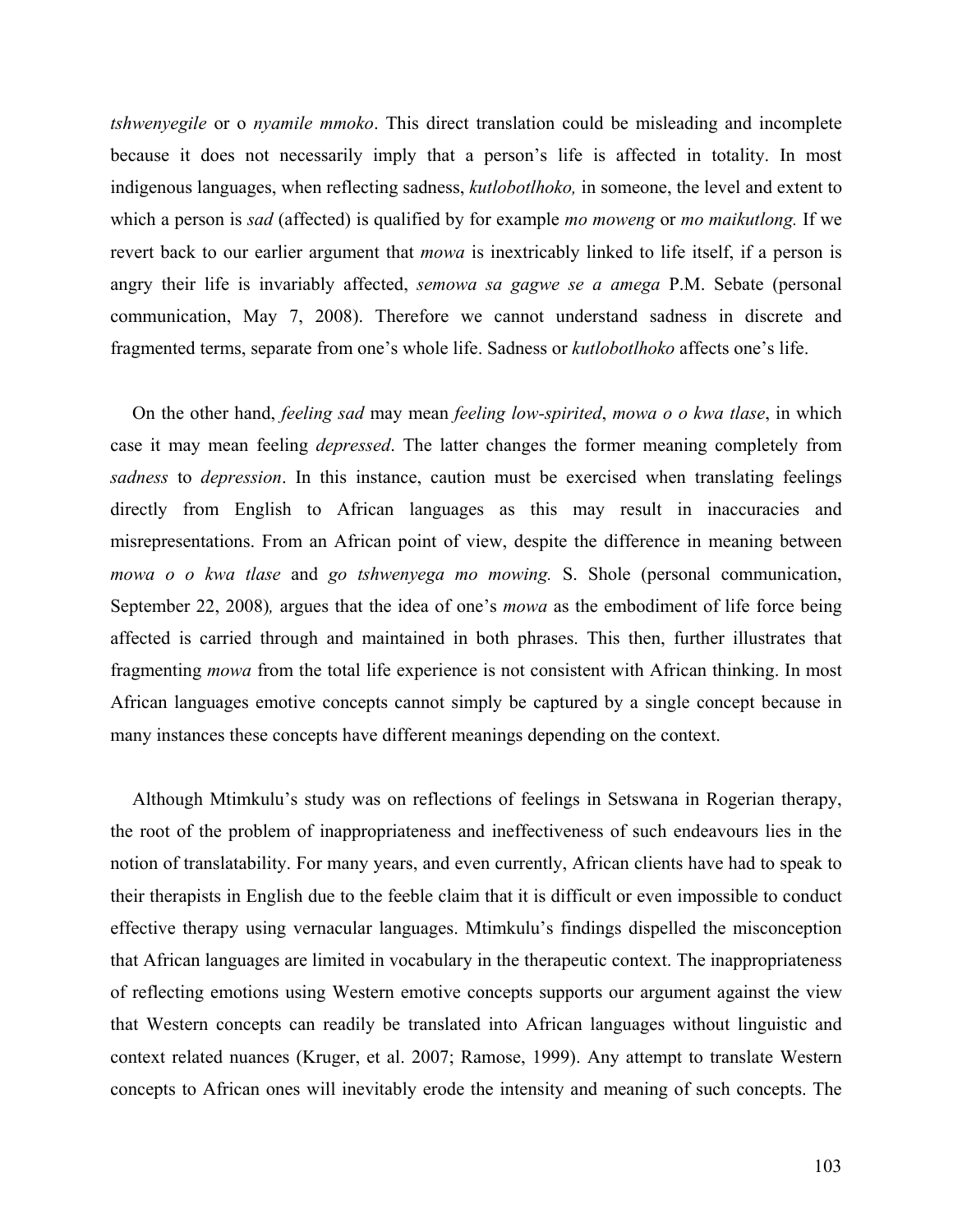overall conclusion reached in Mtimkulu's study revealed that the intensity and meaning of words or concepts in African languages is embedded in explanatory phrases, proverbs, metaphors and idioms and the context within which these concepts are used. Given these African modes of expression, the argument that African languages are limited in therapeutic vocabulary cannot be sustained. Instead, therapeutic processes should explore and find expression in these rich modes of communicative expressions. By this reasoning, the logical practical step to be taken is to replace the concept "psychotherapist" with the appropriate African term.

### Towards African "Psychology", *Dyondzo ya swa Moya* or *Go ithuta ka tsa Semowa*

The concept "psychology" is both inappropriate and inconsistent with the understanding of *dyondzo ya moya* in *Xitsonga* or *go ithuta ka ga semowa* in *Setswana*, loosely translated as *the study of the psyche* or *the soul.* In traditional African communities, *ku dyondz hi swa moya* or *go ithuta ka tsa semowa* entails an attempt to understand different interacting systems of life in broad and wholeness sense. According to Grills (2002) such "psychology" entails self-definition, spirit, nature, metaphysical interconnectedness and communal order and self-knowledge. *Ku ti dyondza hi swa moya* or go *ithuta ka tsa semowa* encompasses various cultural practices, knowledge systems, religion as well as ways of responding to life's issues in the world. *Dyondzo ya moya* or *thuto ya semowa* embodies education and learning about life, or the study of life in its totality and intricate forms, understood as *dyondzo ya swa vutomi* or *thuto ya tsa botshelo. Dyondzo ya moya* or *thuto ya semowa* is not a subject or course that intellectually deals with some areas of functioning in people, which can be studied in isolation, devoid of lived experiences. It represents Africans' communal day-to-day life experiences which are inextricably linked to their cosmology. When we talk *dyondzo ya moya* or *thuto ya semowa* in the African sense we are referring to *moya* as it relates to *vutomi* or *botshelo,* or *impilo,* life. P.M. Sebate (personal communication, May 7, 2008), in supporting this indivisible relationship between *moya* and *botshelo* posits that "*semowa sa motho se tsamaisana le botshelo jwa gagwe*", the soul of a person is linked to his/ her life. *Vutomi* or *botshelo* cannot be experienced unless there is *moya,* therefore *moya* is a necessary condition for one *ku hanya* or *go tshela*, to be alive. However, how people lead and experience their life is based on certain belief systems and these beliefs guide their cultural practices and rituals. *Dyondzo ya moya* or *thuto ya semowa,* "psychology", forms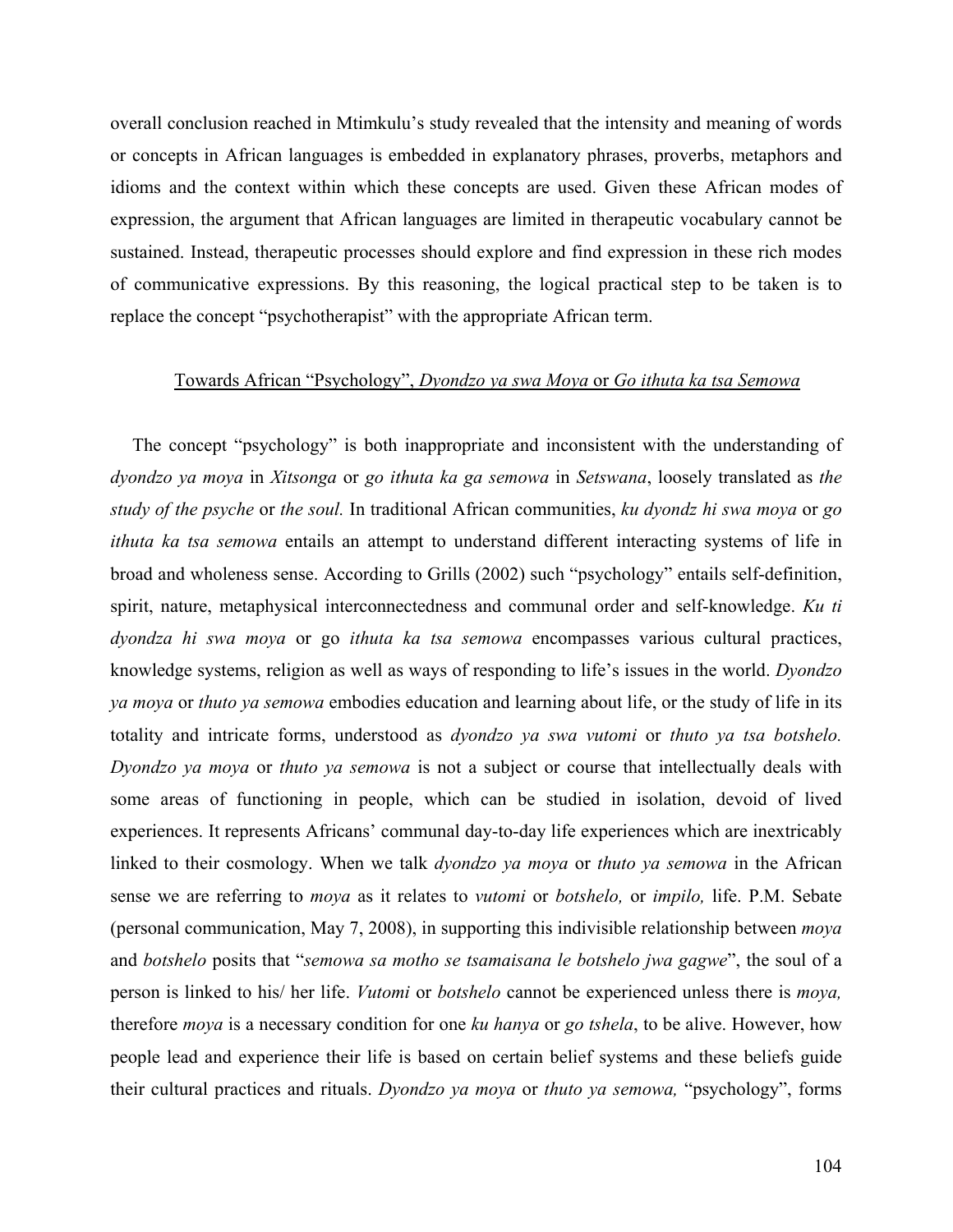part of this community of ritual practices and belief systems. In this sense *tumelo ya semowa, "spiritual belief"*, is inextricably linked to people's religion. *Spirit(uality)/ psyche religion*  shapes ways by which people conduct their *impilo*, *vutomi* or *botshelo. Spirituality* and religion are deeply embedded in people's cultures based on a specific social ecology. One cannot fully comprehend peoples' *thuto ya semowa* or *dyondzo ya swa moya*, "psychology" and *go alafa semowa,* "psychotherapy" unless such understanding is situated within their culture, religion, and belief systems. We now turn to the relationship between *spirit(uality)* and religion.

### The Concept of "God" and Religion in the African Ontology

B.L.M. Motsatsi (personal communication, May 9, 2008), M.D. Mothoagae (personal communication, May 13, 2008) and N. Masuku (personal communication, May 13, 2008) argue that Africans have their own unique conception of religion and belief systems that guide their existence and ways of responding to life issues. Accordingly, Africans' conception of "God" is totally different from that of the West. According to Masubelele (in press), traditional Zulu people used the terms *uNkulunkulu* (the Great-Great) or *uMvelingqangi* (the First-to-Appear) interchangeably to refer to the Supreme Being. *Swa moya* or *tsa semoya*, "*spirituality"*, cannot be understood without relating it to people's conception of their Supreme Being. This Supreme Being is believed to be responsible for the provision of *umoya* or *moya* which gives human beings their *vutomi, botshelo, impilo* or life status. The Western conception of this Supreme Being is of the invisible "God" who is the creator of the world, and exists in a separate and different ontology ... the omnipotent, omniscient, omnibenevolent, all-wise and eternal "God" (Wiredu, 2002).

On the contrary, Wiredu (2002, p. 21) argues that the African conception of this Supreme Being is "… that He, together with the world constitutes the spatio-temporal 'totality' of existence … because he is not apart from the universe". For Africans, interdependence in the form of communal and cosmic co-existence is the driving force behind effective relations between people, their environment and this Supreme Being (the First-to-Appear). Byaruhanga-Akiiki (1988) and Bujo (1998) do not focus on the linguistic nuances of the Supreme Being, they used the term "God". However, they also support the African understanding that views "God" to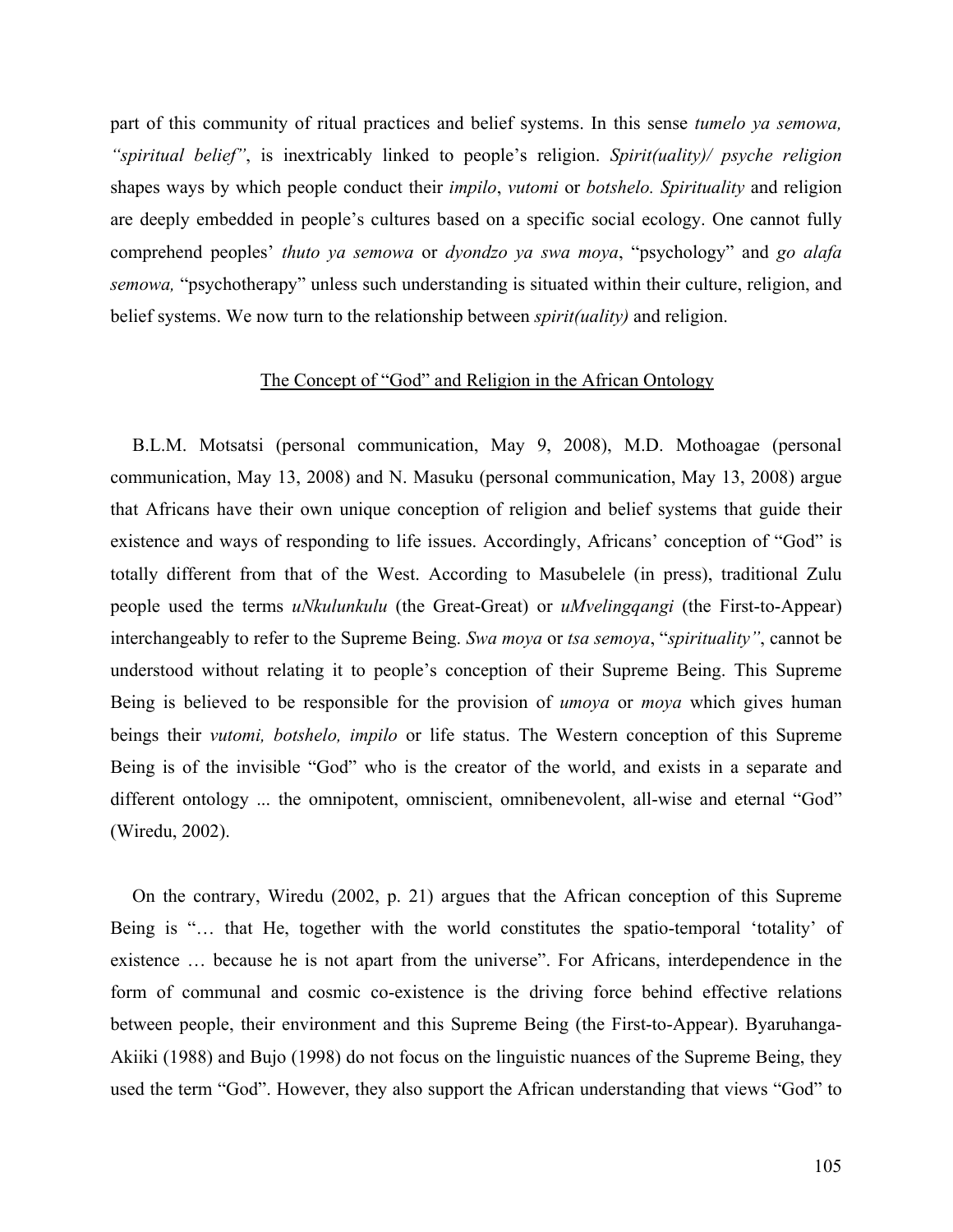exist among and with the people. He is not aloof and separate from his subjects. According to Byaruhanga-Akiiki, "God" is seen as the ancestor number one in West Africa. It is important to note that Bujo and Byaruhanga-Akiiki's understanding of the concept "God" correlates with *Modimo* in Setswana or Sesotho, *Xikwembu* in Xitsonga*, Uthixo* in Xhosa, *Mudzimu* in Venda or uN*kulunkulu* in Zulu.

In the context of this study and the ontological linguistic argument advanced in this chapter, we would like to argue that the Western conception of "God" is not the same as the African conception of *uMvelingqangi* in Zulu or *Lowe* in Setswana. Essentially, Bujo and Byaruhanga-Akiiki have adopted the Western concept "God", and translated it into the African equivalence. This is misleading because the First-to-Appear is not "God" of the West. The translation or the avoidance of using vernacular terms in reference to the Supreme Being has to be viewed within the West's missionary colonial preoccupation to conquer Africa. In this regard Masubelele (in press), argues that "the concept of the Supreme Being was originally known by the Zulu people and was changed and cast into a Christian mould, using foreign terms, on the basis that using vernacular terms might convey unbiblical connotations about God … . The missionaries perceived the use of traditional terms as inappropriate, and that their use would contaminate the Christian concept of God of the Bible because of their association with Zulu religious practices such as ancestor worship and creation myths". It is on this basis that we argue that the Biblical conception of God is not and cannot be equated to *Lowe/uMvelingqangi*.

*uMvelingqangi* or *Lowe* (the First-to-Appear) is believed to be the "father" of Africans' *tumelo ya ntlha*, the first belief, and is at the core of the African religion M. Aphane (personal communication, November 16, 2007), B.L.M. Motsatsi (personal communication, May 9, 2008) and N. Masuku (personal communication, May 13, 2008). Legend and stories have it that *uMvelingqangi* or *Lowe* is the first Supreme Being to appear on earth from time immemorial. He co-exists with His people and the living-dead on the same horisontal relational plane. *uMvelingqangi* is human, *munhu or motho,* whose origin nobody knows. His existence and influence on the cosmos is believed to be imminent and real.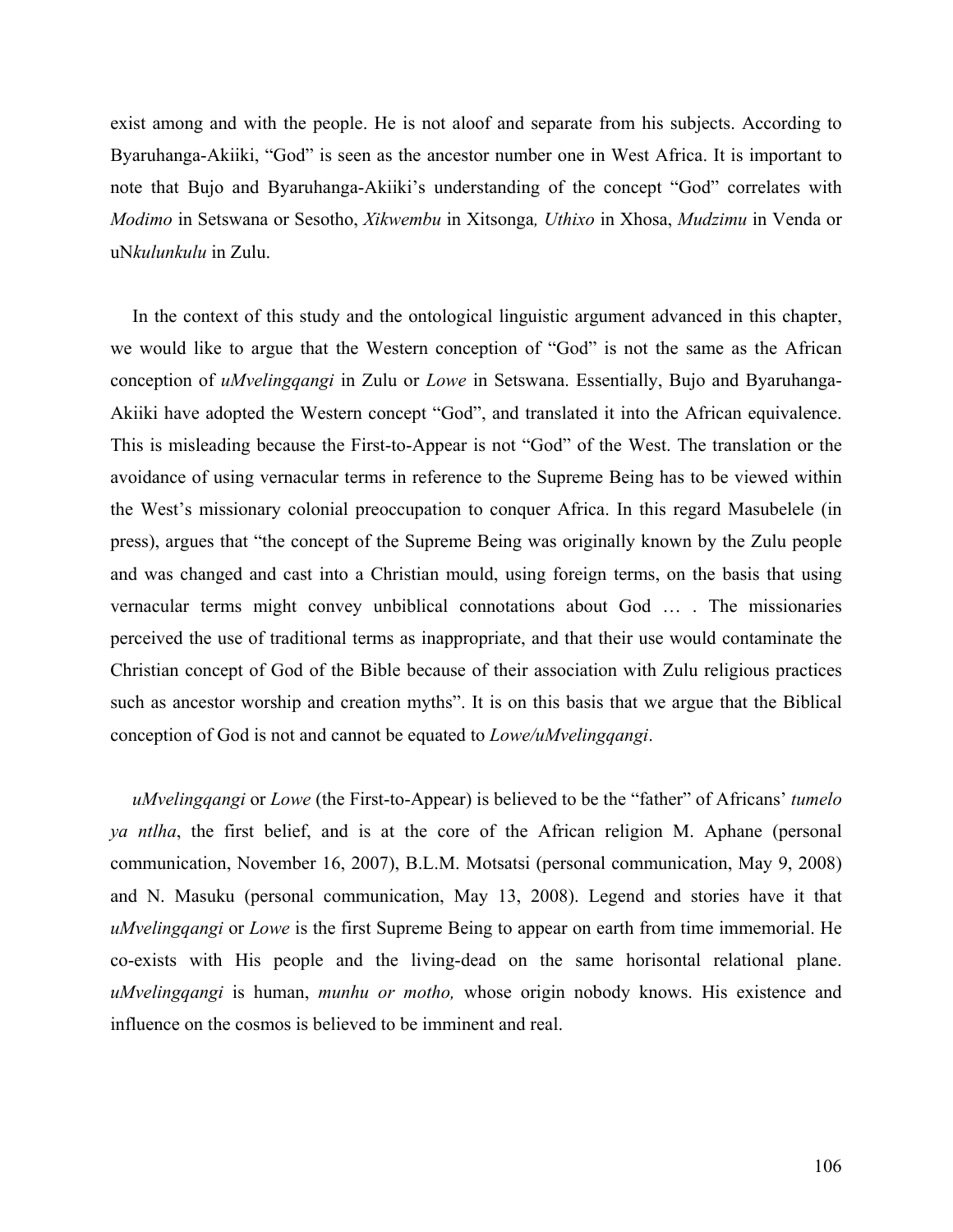This religious dimension of the African understanding of reality means that "God" is always linked to all attempts to explain experience including the healing of affected individuals. In this way illness from the African perspective is conceived as a spiritual affliction manifesting itself in physical pain or sentimental discomfort. Accordingly, healing can be complete only if it treats both the spiritual and the physical aspects of illness.

To advance the African belief of the existence of The First-to-Appear above, the morphological analysis of the term *uMvelingqangi* (personal noun) by M.R. Masubelele (personal communication, August 14, 2008) and K.G. Nkumane (personal communication, August 14, 2008) is provided:

- 1. *um* = class 1 noun prefix of *magoro a /ditlhopha tsa maina*. *U-(muntu)* or *mo-(tho)*, here the prefix a substantive noun = person. It is important to distinguish between personal nouns and class 3 noun prefixes for impersonal nouns, which have the same *um-* such as *umuthi* and *umfula.*
- 2.  $vela(i)$  = verb stem. If  $um(veli)$  = the comer, is used, then *umveli* becomes a concrete substantive noun. *Ukuvela* means to appear and the one that appears is *umveli.*
- 3. *ngqangi* = adverbial stem describing the verb *(vela*). The action of coming, being everywhere at the same time, *ukuvela* from nowhere*,* is evoked. Appearing from nowhere is ubiquitous. *uMvelingqangi* is present everywhere but nowhere, if He were to be found this would bind Him to the limits of space, place and time. The place/space where *umveli* comes from and the time at which He appeared is not known by anyone.
- 4. Since nobody knows, then we talk about the unknown unknowable.

When we consider the idea of present everywhere from nowhere in 3 above, and unknown unknowable in 4 together, it emerges that *Lowe* is coterminous with time and space. The space inhabited by *Lowe* is therefore larger and older than that of our planet "earth" as it cannot be tied to a particular time frame. Thus *Lowe* does not come from somewhere to planet "earth". He is, instead, already IN and through planet earth. Understood in this way, *Lowe*/*uMvelingqangi* is the African philosophic way to anthropologise the Supreme Being, making Him a *motho*, a person, and thereafter ascribing to Him qualities that no other human being has, for example,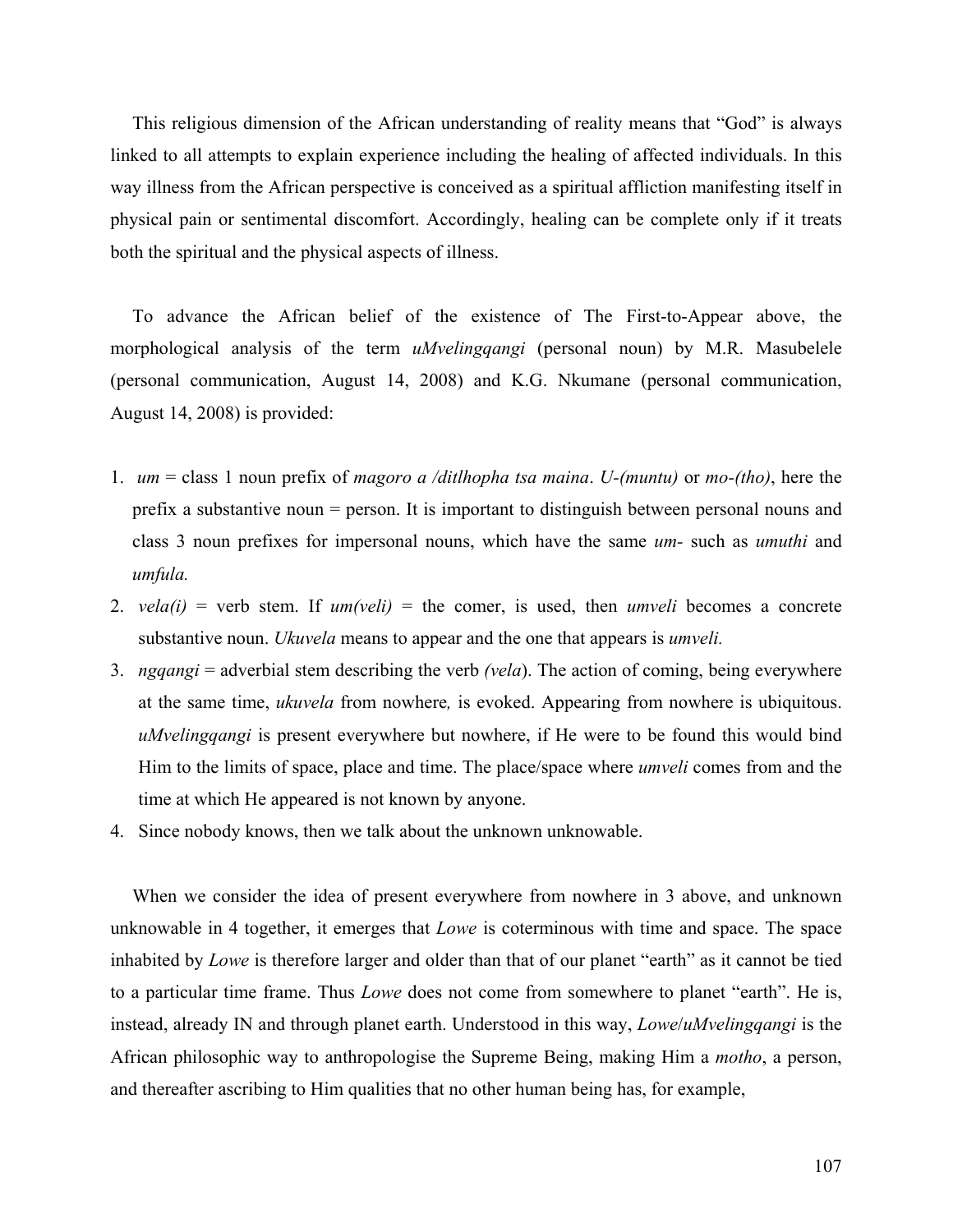- a) infinity
- b) eternity
- c) ubiguitousness (omnipresence).

Thus the Supreme Being in this understanding is the ineffable that may not be spoken of.

*Lowe or uMvelingqangi's* presence cannot be proved in Western rational terms, but is visible through His dialogical and relational influence on His subjects and their environment. It is for this reason that we argue that the African *uMvelingqangi* relates and heals through dialogical engagement, not mystery. *uMvelingqangi* and *tsa semowa* or "*spirituality"* are inextricably linked and constitute the foundation of the African conception of religion. According to traditional African thought, there is no one above *Lowe.* He commands such respect that *ga a rogiwe* B.L.M. Motsatsi (personal communication, May 9, 2008), cannot be sworn at or ridiculed. Therefore *uMvelingqangi* or *Lowe* is an integral part of the community of human beings. Although powerful and highly respected, *uMvelingqangi* does not possess the power to punish, but he inflicts pain to the living as a way of communicating something significant. The African *uMvelingqangi* takes no pleasure in killing because, whoever dies, and their *moya* will join Him in the form of the "living-dead".

## Bosemowa, "*Spirituality"* "Defined"

Byaruhanga-Akiiki (1988, p. 15) defines "*spirituality"* as "a total life experience of a people such as their religious, social, political and economic sphere of life, their entire culture". Accordingly, these human dimensions, as Byaruhanga-Akiiki argues, are not in themselves separated one from the other in Africa. It is rather believed that, to the Africans, their *bosemoya,* "*spirituality",* is indivisibly linked to their fore-fathers, known as *badimo* or *amadlozi.* Traditional Africans do not conceive reality in a divided physical and *bosemoya* dualism. In this instance, *bosemowa* defines people's total engagement and relationship with their fellow human beings, the living-dead and *uMvelingqangi.*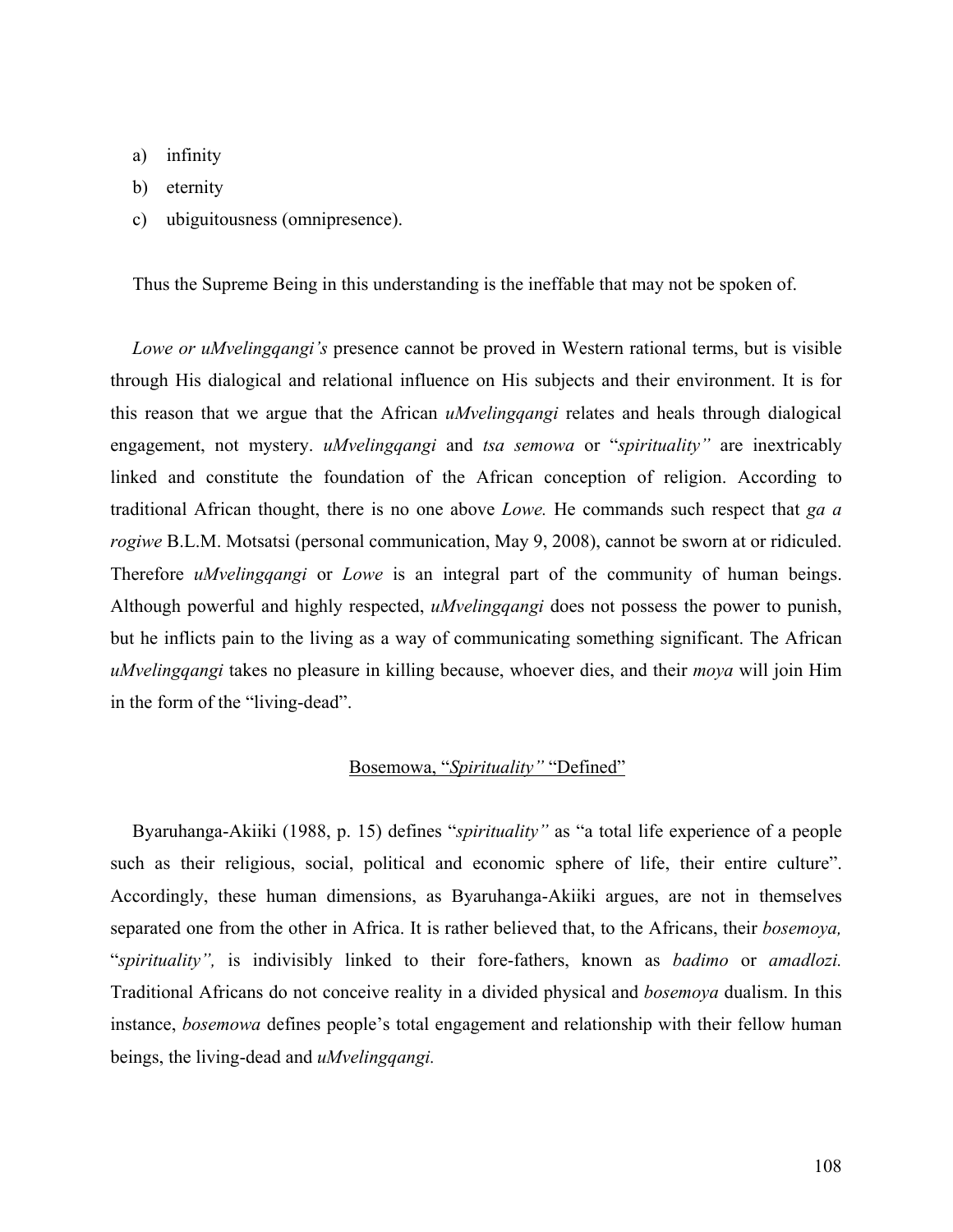Contrary to this understanding, Tshenkeng (1988, p. 29) defines *spirituality* as "the belief, attitudes and practices of believers, during their endeavour to reach out towards super-natural beings … *spirituality* simply means ones relationship with ones God or spirits". According to *A dictionary of Christian Spirituality*, quoted in Skhakhane (1988, p. 4) the word *spirituality* describes "those attitudes, beliefs and practices which animate people's lives and help them to reach out towards super-sensible realities…interior life and life of the soul". The problem we have with Tshenkeng's definition is that he approaches and presents "*spirituality"* in an *either/or* dualistic manner, in which "God" and "spirits" are distinctly separate from each other, and in a way that positions "God" above *bosemowa*. *A Dictionary of Spirituality* divides "*spirituality"* into "interior life" and "life of the soul". Traditional African thought sees "*uMvelingqangi or Lowe*" and "*bosemoya"* in wholeness terms, where *uMvelingqangi* the Supreme Being, is above the living and the living-dead. On this basis, *Lowe* or *uMvelingqangi* is an invisible Being inhabiting the ontology of invisible beings.

In the same logic, if *spirit(uality)* describes those attitudes, beliefs and practices which animate people's lives and help them to reach out to those supersensible realities, then to fragment them constitutes dualism and contradicts the idea of wholeness as conceived by Africans. In a much more inclusive and consistent definition, Skhakhane (1988, p. 13) posits that "*spirituality* is not a reflection of God and Trinity, *spirituality* is what each community has accepted as a basic principle for the welfare and therefore a driving force of their action in an attempt to attain that very goal in life"

In all the above definitions of "*spirit(uality)"*, the key concepts are *wholeness*, *life experiences, visible ontology* and *relationships.* Life can only be experienced in a relationship at the ontological level. If "*spirituality"* were to be divided into "interior life" and "life of the soul", then "*bosemoya"* would have to be "divided" into two contradictory and irreconcilable ontologies.

P.H. Nkuna (personal communication, May 27, 2008), argues that "Africans do not conceptualise *moya* outside life itself, therefore *ku dyondza hi swa moya,* the study of the *spirit* or *psyche* embodies *kudyondza hi swa vutomi* and *moya*". Therefore *dyondzo ya swa moya* is more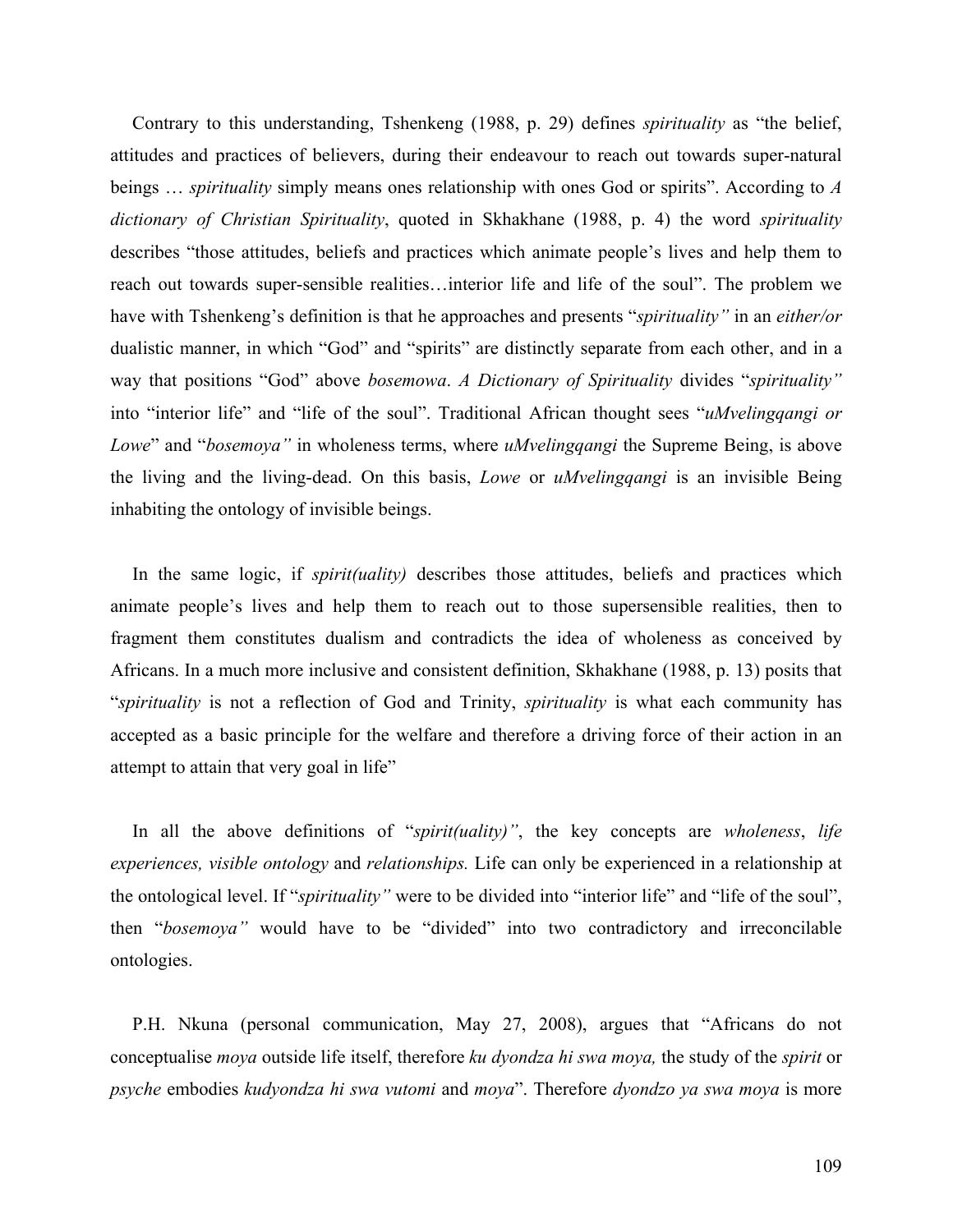than the study of the *psyche* (mind and body) in the Western sense. The Western fragmented view of healing does not resonate with the African concept of healing, *kalafi ya semowa, ukwelaswa ko moya, ku tshunguriwa/horisiwa moya,* loosely translated as *spiritual rehabilitation* or *healing* or what is referred to as "psychotherapy". The African conception of *dyzondzo ya swa moya*  encompasses people's understanding of life issues, including their religion, culture, traditional practices and rituals in the broader cosmic networks of relationships. In this sense, *thuto ya semoya* or *dyondzo ya moya* refers to the intricate networks of people's interaction with their cosmology. A disturbance in these networks of relationships constitutes *bolwetse/vuvabyi*, illhealth. B.L.M. Motsatsi (personal communication, May 9, 2008), argues that "*go alafa go tsamaelana le tumelo le meetlo e e rileng mo MaAferikeng", spiritual* healing is consistent with certain religious beliefs and cultural practices among Africans. *Swa moya or tsa semowa is in our view the daily driving force towards people's peaceful co-existence with themselves, the others and their environment. uMvelangqangi or Lowe forms an indivisible part of this ontology.* We will now discuss the African conception and practice of the healing process, *ku alaphiwa moya* or *kalafi ya semowa.* 

## The African Conception of *ku alaphiwa moya/ kalafi ya semowa*

In traditional African thought, *moya, bolwetse* or *vuvabyi,* illness, and *go alafa* or *ku alapha*, healing, is relationally conceived. *Ku alaphiwa moya* or *kalafi ya semowa* from the African epistemological paradigm is much broader than the Western professional definition of psychotherapy. Healing of any kind, emotional, physical, cognitive and behavioural, is always understood in relation to their context and the influence of higher cosmic forces. *Bolwetse* or *vuvabyi*, illness or "*spiritual"* disturbance of any kind, is seen by traditional Africans as a representation of relationships in distress and unpleasant human experiences. These human experiences are indivisibly linked to their ecology in such a way that a disturbance in one of these areas or parts will inevitably affect *bosemoya* of that person*. Bosemoya* represents the overall existence of a human being and is inextricably linked to people's relationships with fellow human beings and their cosmic world. Similarly, healing or intervention is located within a network of intricate and interdependent relationships at different levels.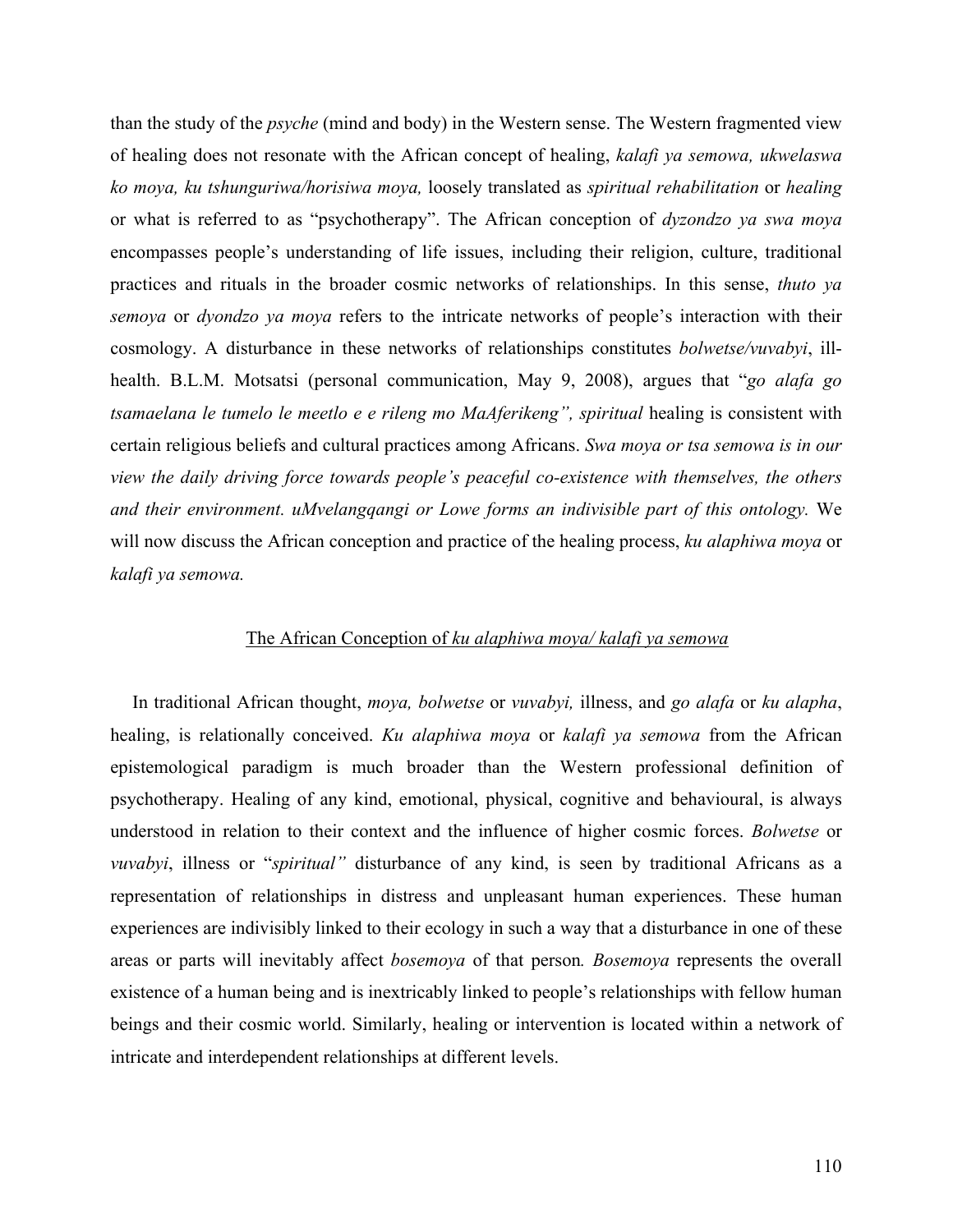The above conception of be-ing constitutes the basis on which Africans understand healing and respond to illness. For traditional Africans healing and illness are the results of troubled relationships. Invariably, troubled relationships affect *bosemowa* of a person. Therefore an afflicted person is likely to have his/her *moya* disturbed. A disturbed or hurt *moya* requires *kalafi ya semowa, spiritual* healing by *ngaka ya semowa*, a spiritual healer M.D. Mothoagae (personal communication, May 13, 2008).

According to P.H. Nkuna (personal communication, May 27, 2008), there are different levels and ways of responding to a fellow human being's misery, pain and hurt. The empathic, supportive and humane way of helping or visiting a person in distress is known as *ku chavelela* in Xitsonga*.* Nkuna maintains that *ku chavelela* provides the "spiritual" healing experience or *kalafi ya semowa* and takes different forms on different levels. During difficult times such as when one's house has been broken into and goods stolen, the *Shangaan* people would respond to such situations by *hi ku chavelela,* a supportive visit to a person in distress. Nkuna identifies three levels of *ku chavelela*:

- 1. *Ku vulavula /the conversational level*. At this level, friends and neighbours visit the victim of crime and provide a conversational space. A close relative or neighbour may come for a sleep over to spend time talking to the victim. This allows the victim to vent his or her feelings resulting from and associated with the traumatic experience.
- 2. *Ku pfunana/the helping-hand level*. At this level, people literally bring items that will serve as consolation or replacements for some of the stolen goods. A friend may for example bring a radio or a television set which will assist the victim to still experience some comfort despite the loss.
- 3. *Ku phahla level*. This level entails the belief that the misery or break-in happened as a form of punishment meted by the living-dead. Visitors perform the ritual *yo phahla*, appeasing the living dead, singing and beating drums. In this way, they are responding to the living-dead, communicating with them at an interactive level. Nkuna argues that these levels of intervention *swi horisa moya,* are very "therapeutic" and are premised on the philosophy of ubuntu, a genuine concern and empathy for fellow human beings.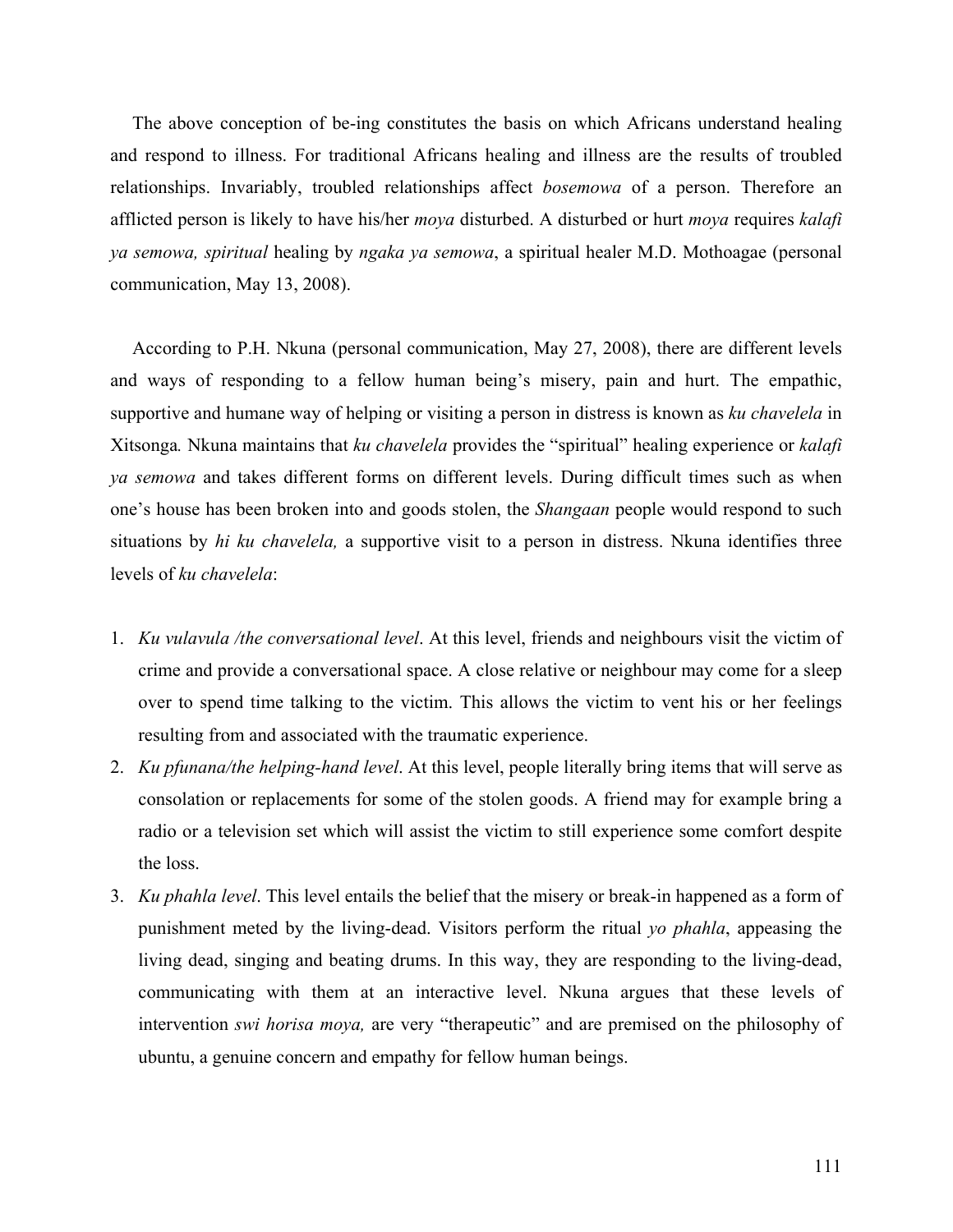M.D. Mothoagae (personal communication, May 13, 2008) gives yet another intervention of *kalafi ya semowa*, by citing an example of how most Africans would help very young children whose mother died. He further adds that in this case, an old lady would whisper in the ears of these children when they are fast asleep at night: "*Mmalona ga a yo, o tseerwe ke phiri",* your mother is not here, she has been taken away by a wolf*.* It is believed that once this ritual has been performed, these children would never ask of their late mother's whereabouts again. Mothoagae also supports Nkuna's conversational level intervention, but he gives the example of a woman whose husband passed away. According to traditional African culture, the widower does not stay alone because such an act *ga se botho*, it is inhuman. In such a situation, designated women would keep the widower company for days, weeks and in some instances months to provide the necessary conversational support day and night. During this time, the deceased learns new coping skills while she gets the support of experienced women. It is precisely for this reason that in traditional African thinking, ethically, the elderly are not taken to old age homes because they are seen as providing guidance and life wisdom to the younger generations (Bujo, 1998).

*Ku ongola/alaphiwa moya,* in Xitsonga, *kalafi ya semowa* in *Setswana or ukwelapha ko moya*  in Zulu and Western *psychotherapy* are two totally different procedures. The conception of illness and *kalafi ya semowa* from the African perspective and Western therapy suggest two diverse cultural philosophic systems. For traditional Africans, healing is a complex process of connectedness between various cosmic forces and is inextricably linked to people's belief system and religion. An illness or disturbance in one's *moya* needs *kalafi ya semowa, ku alaphiwa moya, "spiritual"* intervention.

From the traditional African belief system, no meaningful and effective healing will take place, unless the intervention recognises and integrates all systems in the network of relationships. Healing is therefore much broader than relieving the individual body from its physical and emotive pain. Illness is not understood only in terms of its physicality, but as a symptom of disturbed relationships between people, people and their environment and between people and their supreme cosmic forces. Heavy emphasis is put on the relational quality between these interacting systems (Sogolo, 2002; Van Wolputte et al. 2002). Let us consider the following expressions to demonstrate this point. In Northern Sotho or Setswana, when a person is receiving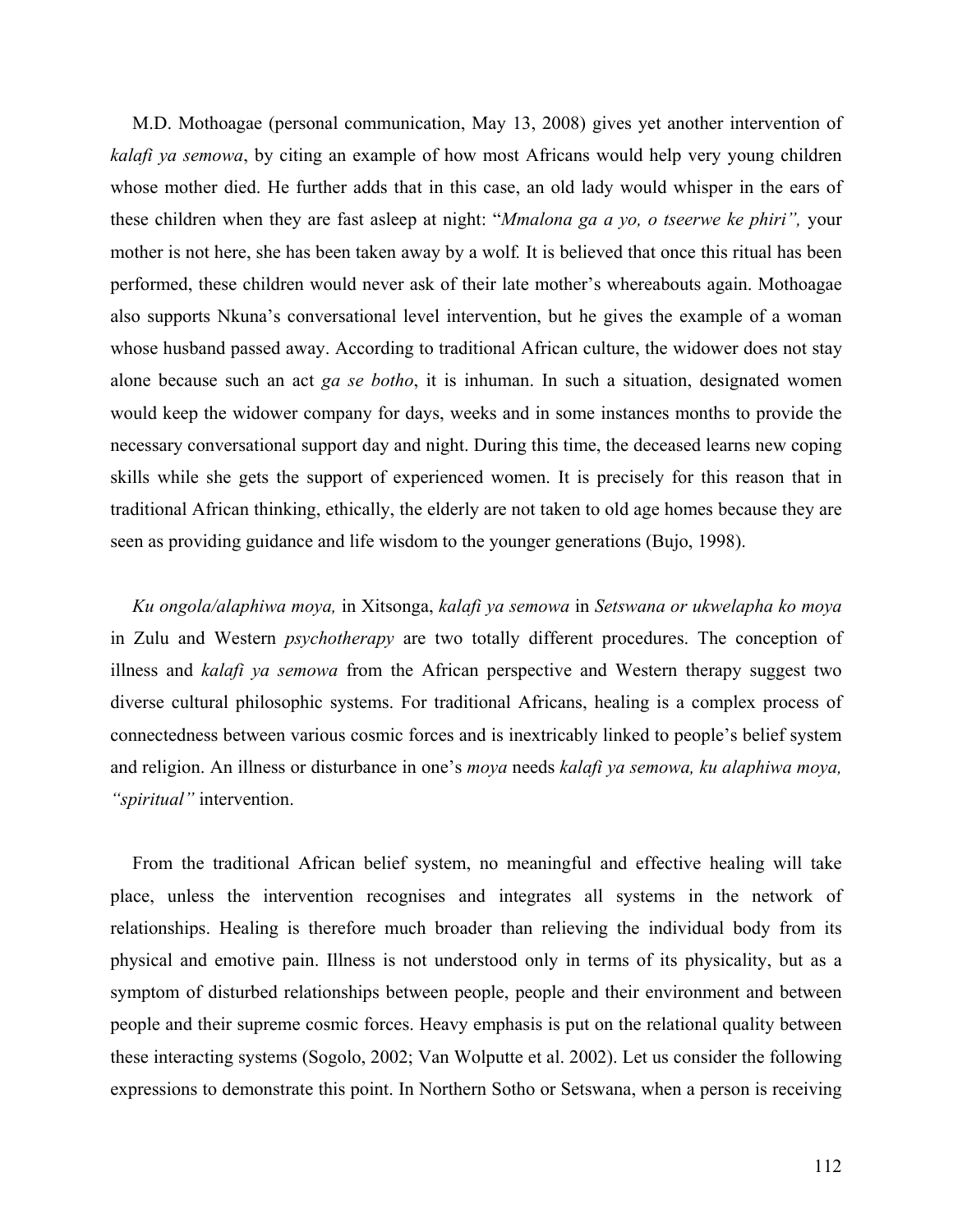treatment, the expression is, *Motho o a alafiwa,* in Xitsonga**,** *Munhu wa alaphiwa,* in Zulu, *umuntu uyelaswa*, translated as*, a person is receiving treatment.* There is no such thing as *tlhogo e a alafiwa or nhloko ya alaphiwa,* translated as *the headache is treated*. Even if the person has a headache, it is the person's headache that is treated, not headache in isolation from the person. It is for this reason for example, that Africans do not treat part of the human being, but the wholistic, relational, historical-cultural and contextual being. A traditional healer will for example not treat the "body" or the "mind" of a patient, but the living person. On the basis of the foregoing, *kalafi ya semowa* or *ukulaphiwa ko moya* "psychotherapy" in African philosophic terms is inconceivable and meaningless without the recognition and inclusion of *badimo* or *the living-dead.* The living-dead are seen as the intermediaries between the living and *uMvelingqangi* or *Lowe.* This chain of unbreakable networks of relatedness is seen as key to healthy and harmonious co-existence of this triadic existence.

Clearly, if we were to limit and conceptualise *kalafi ya semowa* in the Western psychotherapy conception sense, the levels and processes of engagement and healing indicated by P.H. Nkuna (personal communication, May 27, 2008) and M.D. Mothoagae (personal communication, May 13, 2008) would be reduced to technocratic and mechanical intervention techniques. In the final analysis, *kalafi ya semowa* does not dispense with the Western conception of psychotherapy. Nkuna and Mothoagae's wholistic approach to illness or life trauma form the nerve fibre of the African conception of the healing process.

## Construction and Adoption of Appropriate Terminology in the Healing Process

The university setup, for example its buildings, administrative procedures, graduation ceremonies, curriculum, library, lecturing methods, and examination processes to mention but a few, defines and determines the epistemology upon which the university is based. Similarly, the conceptualisation of learning, the content of the learning material, theories to be taught and academic standards have to be consistent with the epistemological foundations on which the university is established. However, in many African universities and in South Africa in particular, the content in the psychology curriculum is disproportionally alien to the African existential realities and worldview. The prescribed learning materials in most South African universities are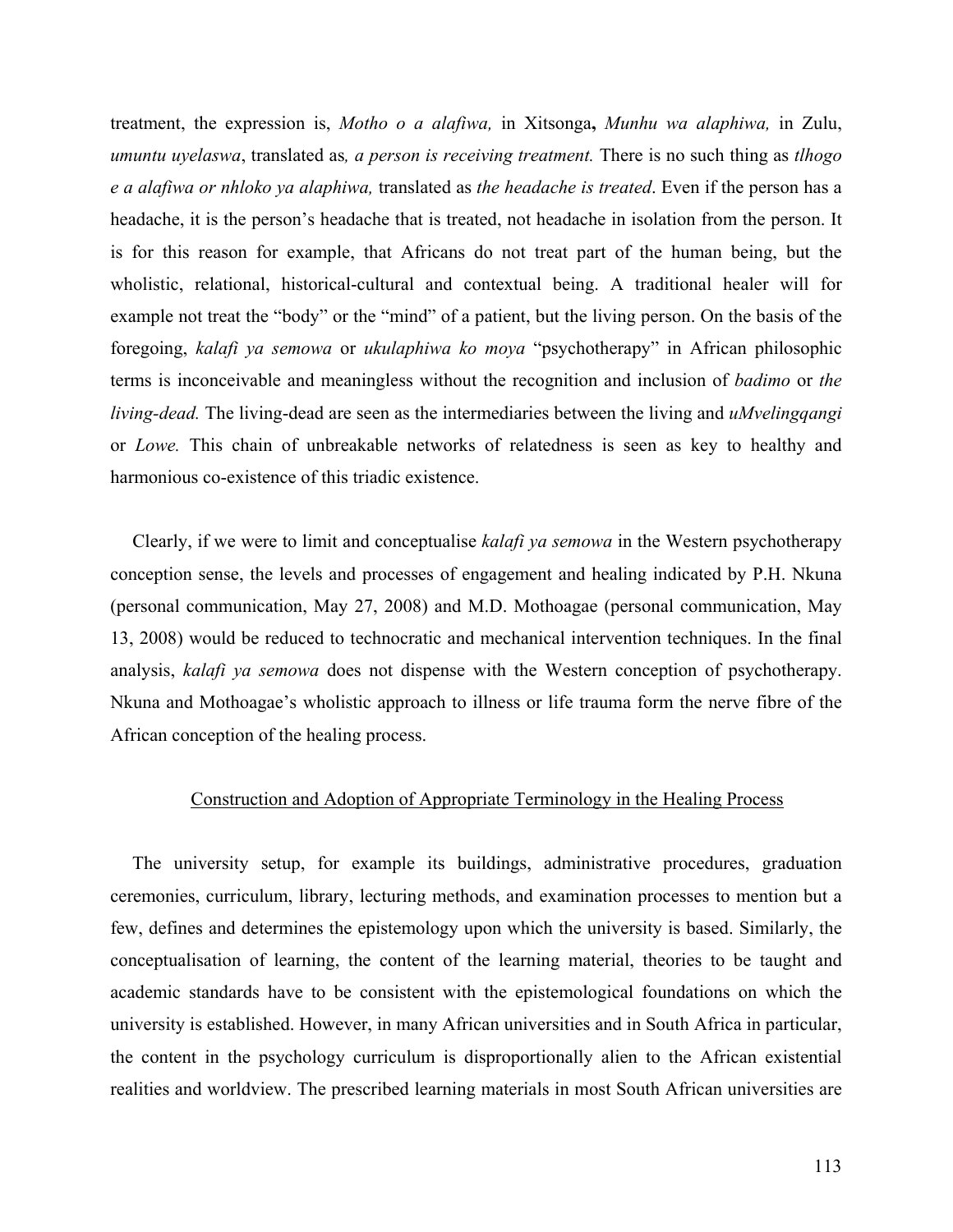based on American and European cultural experiences. It is for this reason that we argue against the alienation of indigenous African experience from the learning curriculum.

During colonial and apartheid rule years and, ironically, even in the democratic era, the content of psychology learning and training material continues to use Western conventions, prescriptions and standards of teaching and learning. This status quo remains because, as the claim goes, there are little or no written "psychotherapy" books on Africans. We dispute this dubious argument about "little or insufficient" written materials on indigenous experiences. The many artworks, sculptures, trajectories, stories and songs which have such important teaching values, meaning and healing effect, just prove the abundant traditional knowledge base we have. This claim suggests that indigenous people do not possess knowledge, experience and culture. This can only be true if we use Western standards and methods of knowledge production and preservation, to evaluate Africa's existence and worth. This view is maintained in the unsubstantiated claim that Africans "do not write adequately". The more than 70% of Africans who "consult" *dingaka* and practice their cultural traditions in their households is enough evidence that indigenous healing practices constitute a greater part of African *kalafi ya semowa or ku alaphiwa ka moya.* 

Consistent with the African understanding of *bolwetse* or *vuvabyi,* illness and healing, we propose the use of the Sesotho term *ngaka ya semowa* or in Xitsonga *nganga ya ximoya* (and not psychologist or psychotherapist**)** when dealing with issues pertaining to *bosemowa* or "*spirituality". Ngaka ya semowa* or *nganga ya ximoya* should be used because *psychotherapist* and *ngaka ya semowa* conceptually and operationally refer to two different ontological realities and healing processes.

### *Bongaka* or *byinganga* in the African Context

The Western conception of doctor, loosely translated as *inyanga/ngaka* is fragmented according to specialities. An example provided by Gordon (2001, p. 171) of "the Zulu noun *inyanga* used for 'traditional' doctor and *udokotela* for 'modern' doctor" indicates this fragmentation embodied in some linguistic translations. Gordon argues that usually Bantu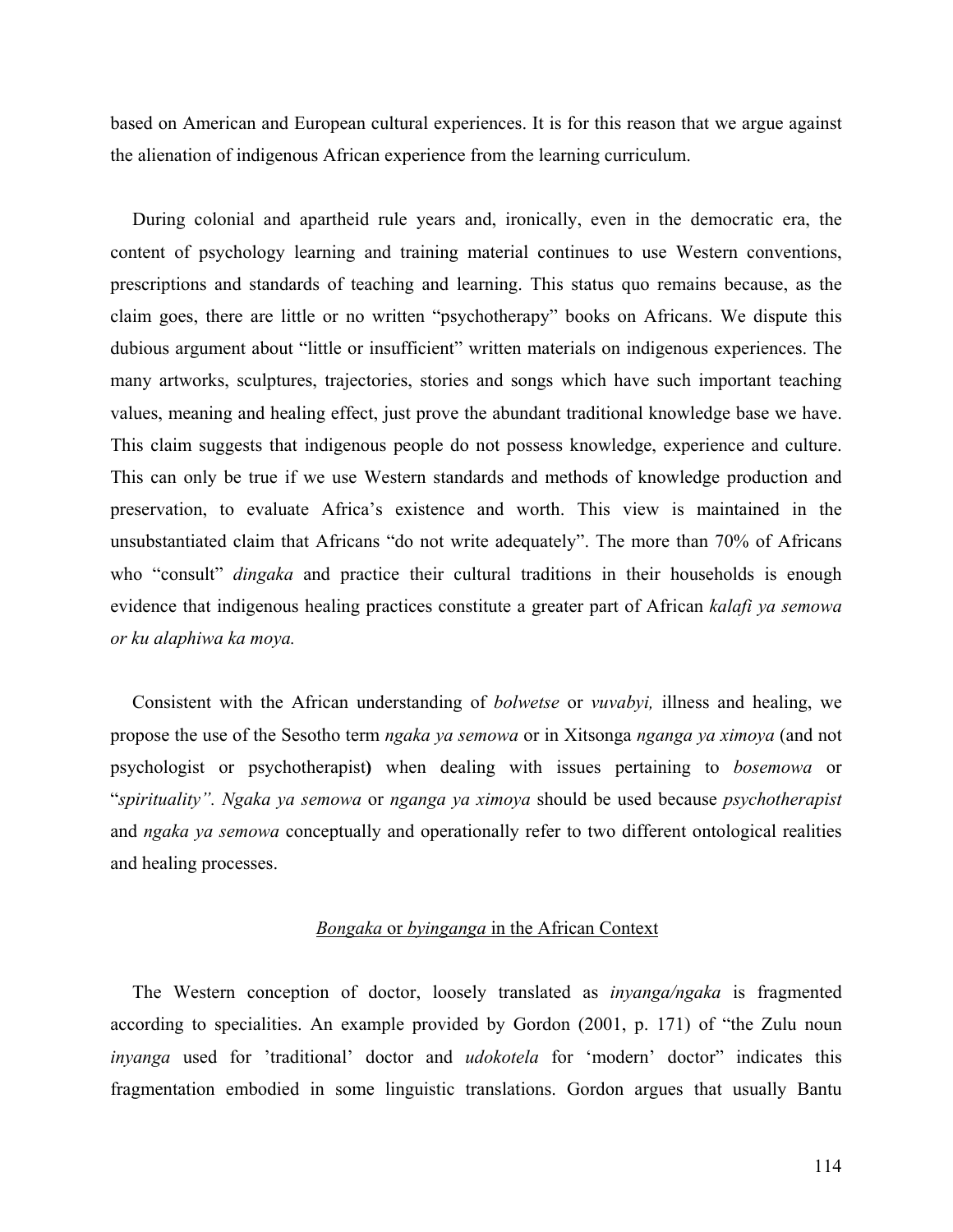languages have different nouns for African "traditional" and "modern" doctors. What Gordon seems not to realise is that *inyanga* is a Zulu concept conceptualised from within lived Zulu cultural experiences. It is therefore a word consistent with the Zulu culture and ontology. *Udokotela* on the other hand is not a Zulu concept, it is Zulunised and translated from the English term "doctor". *Inyanga* and *doctor* are conceived from two distinctly different ontologies and epistemological paradigms, and cannot therefore mean the same thing. To position *inyanga* at the level of *udokotela* is to underestimate the real meaning and intensity of *inyanga* and the healing practice embodied in the Zulu traditional culture. This systematic subjugation, downgrading and simplification of the richness embodied in traditional African concepts should no longer find expression in our *thuto ya semowa* or *dyondzo ya swa moya texts.* 

At this stage it is both vital and appropriate to clarify the use of the term *ngaka, inyanga or nganga.* Although the Zulu *inyanga* and uDokodela may mean different things operationally, it is interesting that in Setswana, the concept *ngaka* captures the Western meaning of doctor, depending on the context within which it is used. The phrase *ke ya ngakeng* may mean I am going to the doctor or traditional healer. We are also fully aware of the different classifications of "types of (di)ngaka" in the African context (Setiloane, 1975, p. 46). However, in the interest of the scope of this study, we will discuss *bongaka* as a generic term. M.K. Mothoagae (personal communication, September 13, 2007) argues that the different classifications of *dingaka,* for example those that use *ditaola* (bones) and those that use *bo semowa* and relational influences, *ngaka ya sedupe* or *ngaka e tshojwa,* do not necessarily suggest that some are more effective than others, but rather indicates different approaches to healing. The process of *bongaka* is here not fragmented into specialties as in the Western conception of the term, that is, those "professionals" that only specialise in the treatment of the "body", the "emotions", the "spirit" or the "mind" of the person. These specialities fragment a human being into separate entities of studies and treatment and are therefore not wholistic. The realisation of this cultural imperative requires that Africans revert back to practising and engaging in community rituals that connect them with their *badimo/amdlozi* and ontology.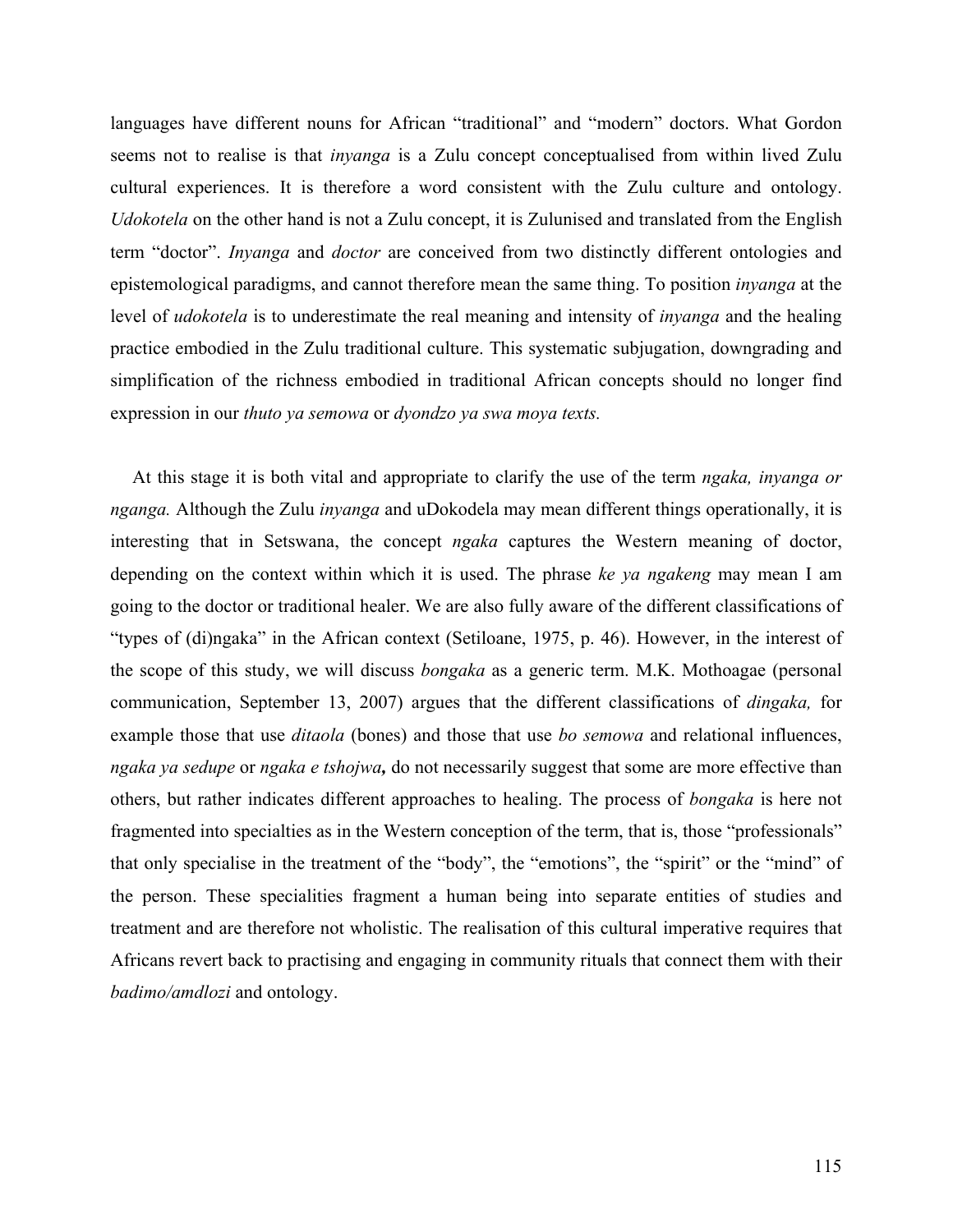### Community Rituals and the Healing Process

The essence of healing rituals can best be illustrated by observing two systems, the Western graduation degree awarding ceremony and the *African go tswa* in Setswana*, or* in Xitsonga *Ku teke nyongo, "Coming out ceremony".* It is common these days for a university or college graduate to attend a graduation ceremony with just one member of the family in attendance or alone for that matter to receive the certificate. The certificate then becomes a confirmation of the graduate's success. In most cases no rituals are performed, except the ostensibly uninvolved mechanical awarding of the certificate, accompanied by the controlled and, at times incongruent and staged, clapping of hands. For argument's sake, let us assume that the graduation ceremony is in itself a ritual. This ritual or achievement is often seen as the graduate's individual efforts. The complex connections and contributions of other systems that have constituted the immediate and *bo semowa*, "spiritual" world of the graduate are recognised, but they are not regarded as necessary conditions for the accomplishments of the individual, the graduate, the *self.* According to this Western paradigm, the individual or self in isolation has certainly used his/her thoughts and ideas, which were translated into knowledge that resulted in the individual obtaining the certificate or qualification. This view is maintained by the modern tendency of defining a person in terms of self-actualisation and individual performance. In this individualistic approach, the person takes precedence over community influence and contribution.

By contrast, in traditional African thought, achievement can never be attributed to an individual, but to the family and community. The relational dimension and dynamic of being forms an important ethic in the person's existence, because as Bujo (2003, p. 22) states, "to be human always means sharing life with others". According to Placide Tempels quoted in Bujo (2003, p. 113), "the Bantu cannot conceive of … the human person as an independent being standing on his own. Every human person, every individual is as it were one link in a chain of vital forces; a living link both exercising and receiving influence, a link that establishes the bond with previous generations and with the forces that support his own existence. The individual is necessarily an individual adhering to the clan". Any achievement finds symbolic expression through family, clan and community rituals such as *mphahlo* in Xitsonga or *ukuphahla* in Zulu,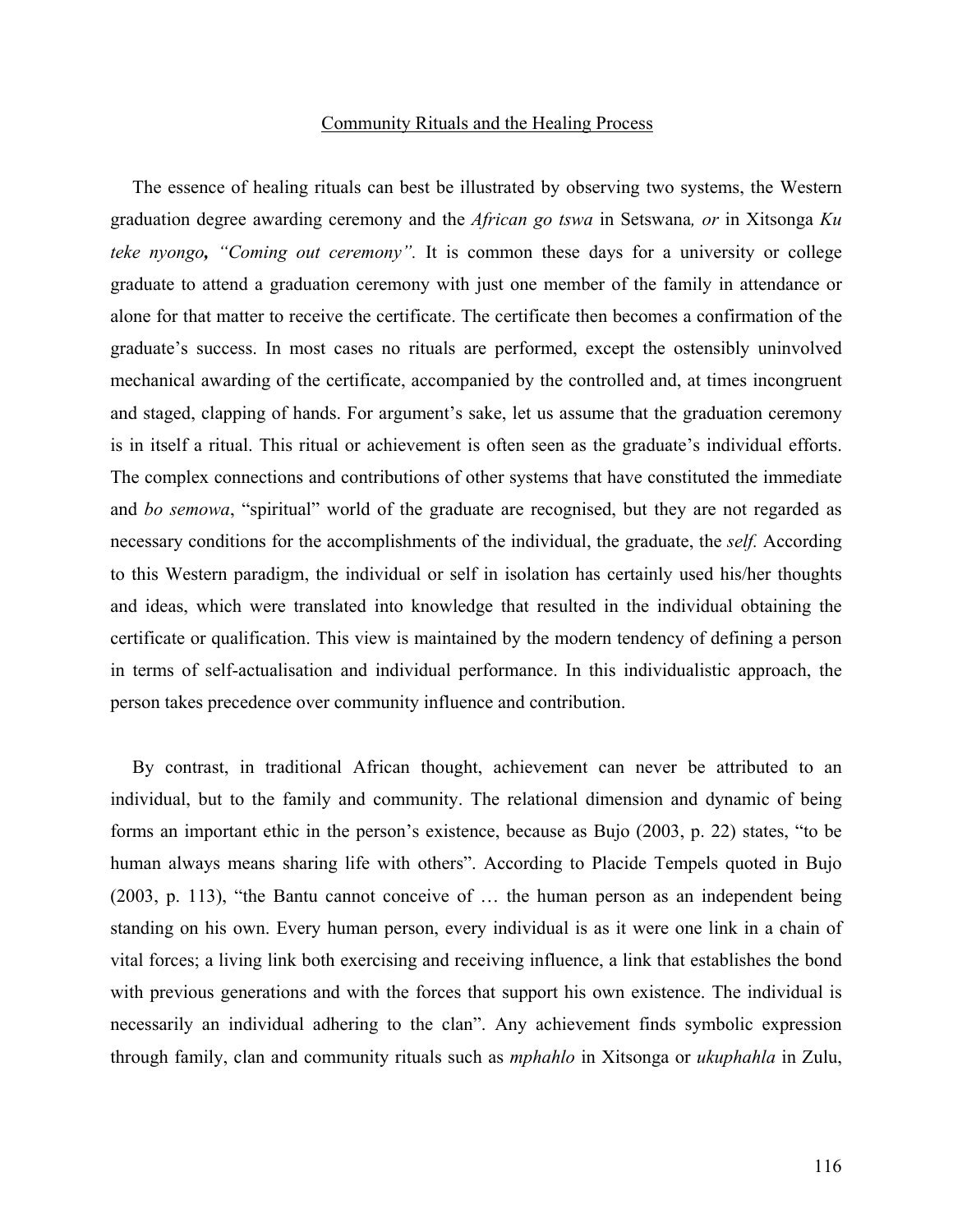appeasing the living-dead or showing appreciation for their support and influence in the achievement.

Most indigenous people locate achievement within its particular social context. The individual is defined in terms of genealogy, family, tribe, community and clan. Therefore individuals carry the clan, community and family identity with them and, in this sense their behaviour, good or bad, is attributed to these levels of communal organisations. If an individual achieves good things or does bad things, the question mostly asked is *ke ngwana wa ga mang?* translated as, whose child is she/he? This question seeks to relate the individual's behaviour, achievement or mischief in their family of origin, community or clan. In Southern Africa, the term *ubuntu* indicates the way in which individual identity is identified and acknowledged in terms of the community to which the individual belongs (Drummond, 2006; Mkhize, 2004). In the same way, knowledge is not understood as an abstract isolated activity, but rather as a lived experience that reflects the cultural network structures such as politics, economics and *ditumelo* or cultural beliefs. Life events such as birth giving and training as *ngaka ya semowa* are celebrated in the form of family and community rituals. In some communities these rituals imply the coming into be-ing or the introduction of a new person in the family, clan, community and cosmic network. We will use the ritual of *ku teka nyongo,* "the coming out" ceremony, to demonstrate the communal nature of rituals. *Rituals are cultural beliefs and forms of expressions and connections performed by individuals, groups of people or communities in communication with the living-dead and the Supreme Being*.

## *Ku teka nyongo* by *rithwasana* as a Ritual

Contrary to the earlier Western university scenario we sketched, B. Semenya (personal communication, April 25, 2007), states that the "Coming out ceremony", *go tswa* or *ku teka nyongo (the final test)* is seen by most Africans as a healing ritual which gives birth to new meaning and direction to the social discourse of the family and community. *Go tswa* or *ku teka nyongo* is an intense and rigorous ritual of introducing a person that has just gone through the process of *go thwasa* to the family, clan and community. The knowledge that *lethwasana* possesses is not his or her personal achievement, instead, it is to be used for the benefit of the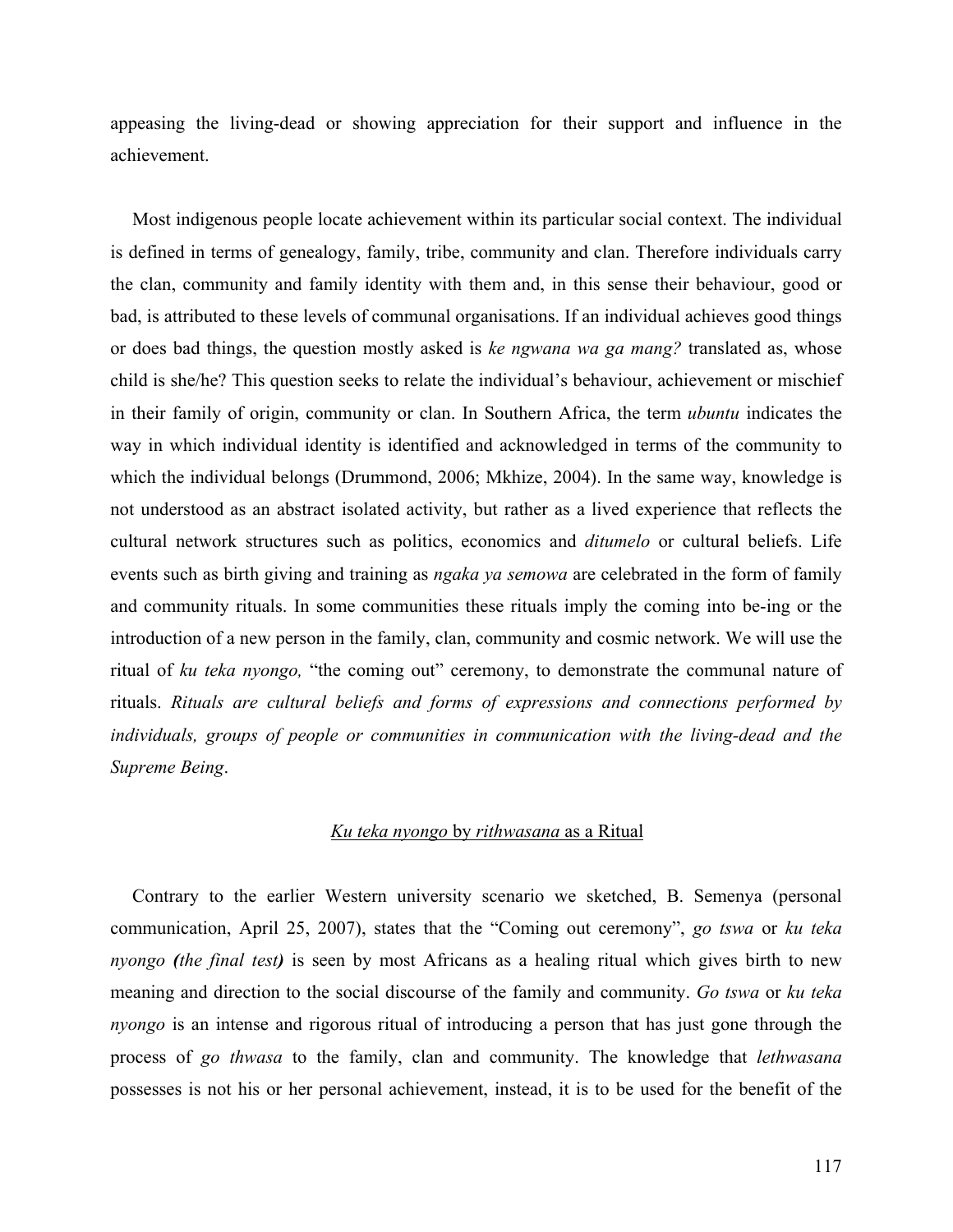community. This is how knowledge has to be understood in traditional African healing contexts. Knowledge is a shared treasure that emerges from community experience that must enrich community stability and health. *Lethwasana* is thus a servant of the people. This introductory ritual serves to declare to the community that there is a newly transformed member who will serve as a link or agent between the community and the living-dead.

*Ku teka nyongo* is the final "examination" to determine if *lethwasana* is indeed connected ka *bosedimo* with the living-dead. *Ku teka nyongo* means *go tsaya sedimo*, that is, to incorporate the spiritual beingness passed onto *lethwasana* by the living-dead. In traditional African thought there are two significant parts in an animal that are designated for *ku teka nyongo* or *go tsaya nyoko*, and these are blood and gall bladder. According to B. Semenya (personal communication, October 24, 2008), Africans do not shy away from blood because blood signifies life and gall bladder signifies *sedimo,* "spirituality". The gall bladder therefore connects *xingomantanda*  "spiritually" with the living-dead. By finding the hidden gall bladder, this becomes proof and an indication that *lethwasana* is successfully accepted and connected with the living-dead. On the other hand, if *lethwasana* does not locate the hidden gall bladder this is, according to Semenya, an indication that *swikwembu swi ti fihlele xingomantanda* or *badimo ba iphitlhetse lethwasana*, ancestors do not want to reveal themselves to *lethwasana. Ku teka nyongo* successfully depends on the connection *lethwasana* has with the living-dead. It is for this reason that when Africans communicate and appeal to the living-dead to reveal themselves *bosemowa* will say, "*lona ke lona le bonang",* meaning, the ancestors are the ones who know and can see beyond the naked eye, the invisible. Therefore the slaughtering of an animal has communal *bosemowa,* (spiritual) significance beyond the mere physical activity, the intention of which is to end up in people eating the meat.

The ritual is characterised by the collective involvement of family members, community members, the masters, *govelas,* qualified *dingaka,* those who have been there before and *moya ya swikwembu* in Xitsonga or *mewa ya badimo* in Setswana. This process follows a very long time of initiation, which we will not discuss in detail here. The training to become *ngaka* can take anything between two to six years, during which the apprentice or *lethwasana* stays with and gets supervision from the *govela* or master (Setiloane, 1975). *Lethwasana* stays in training until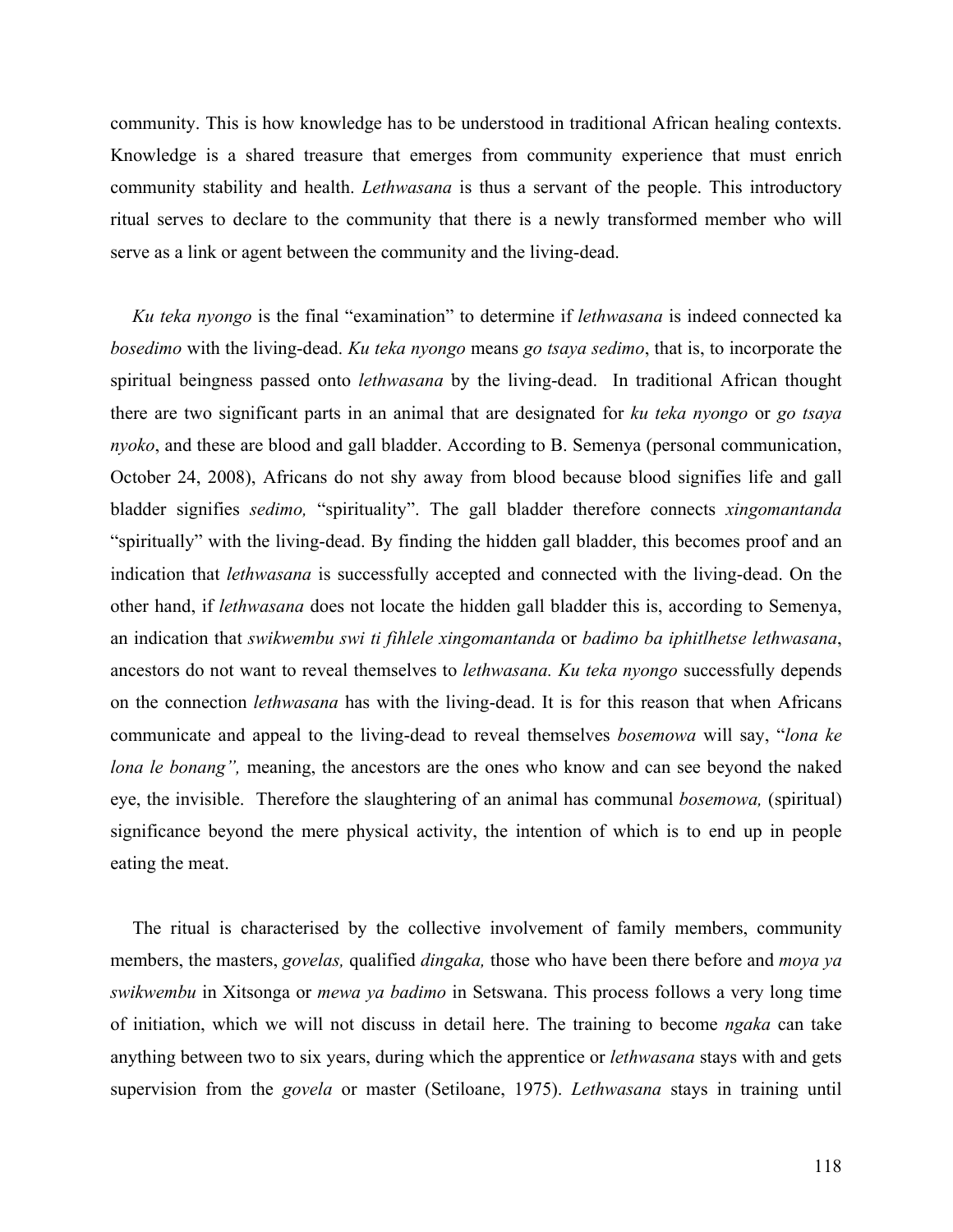he/she can start working independently and *appear*, *"go tlhaga".* At this point he/she is called *letlhagana.* As part of an ongoing evaluation process which continually takes place during training, a gall bladder is hidden for the *lethwasana* or *xingomantanda* or *rithwasana* in Xitsonga, to identify and reveal to the community audience.

It must be pointed out here that although *xingomantanda* and *rithwasani* are synonyms, one cannot directly use the word *xingomantanda* when addressing the *rithwasani* since this word has a derogatory meaning towards the *rithwasani*. It is, however, permissible for two people to refer to *rithwasana* as *xingomantanda* in their absence. *Swikwembu* or *badimo* are invited to join the ceremony through the sacrificial offering such as slaughtering an animal and spilling of blood. This ritual includes drumming, dancing, singing and ululations. This process does not follow any predetermined formula and behavioural prescriptions. It is not a mechanically manipulated and controlled process. It is for this reason, for example, that during this ritual, it is not known who of the *dingaka* that previously went through *twasa* training will go into a trance. It is therefore possible, depending on the memories that the drums and songs evoke, that several people may go into a trance simultaneously, and start speaking in "tongues". *Dingaka* and some of the relatives do, however, understand these languages as they are connected by *moya* to *badimo*. Messages from the living-dead are thus conveyed to appropriate people during this phase of the trance. The drums and dance have a communication value to the audience and participants. They create a context of connections, because the living-dead or *badimo* hear and connect with the *govelas* and *lethwasana* through drumming as their communication mode. For *lethwasana* to successfully identify the gall bladder, she or he needs very strong relationship connections with their *semowa.*  It is presumed that these connections will give *lethwasana* clues and guidance to the hidden gall bladder. This process constitutes the *invivo* evaluation of *lethwasana* in the presence of the community. In this way, *lethwasana'*s transition to become *ngaka* is witnessed and endorsed by the community the *lethwasana* will be serving. Community thus becomes the context that defines *bongaka* and healing. Being *ngaka* and the healing activities cannot be performed outside family and community context. The knowledge and expertise that *ngaka* possesses are a shared community treasure that places *ngaka* in a framework of family, community and *bosemowa* networks.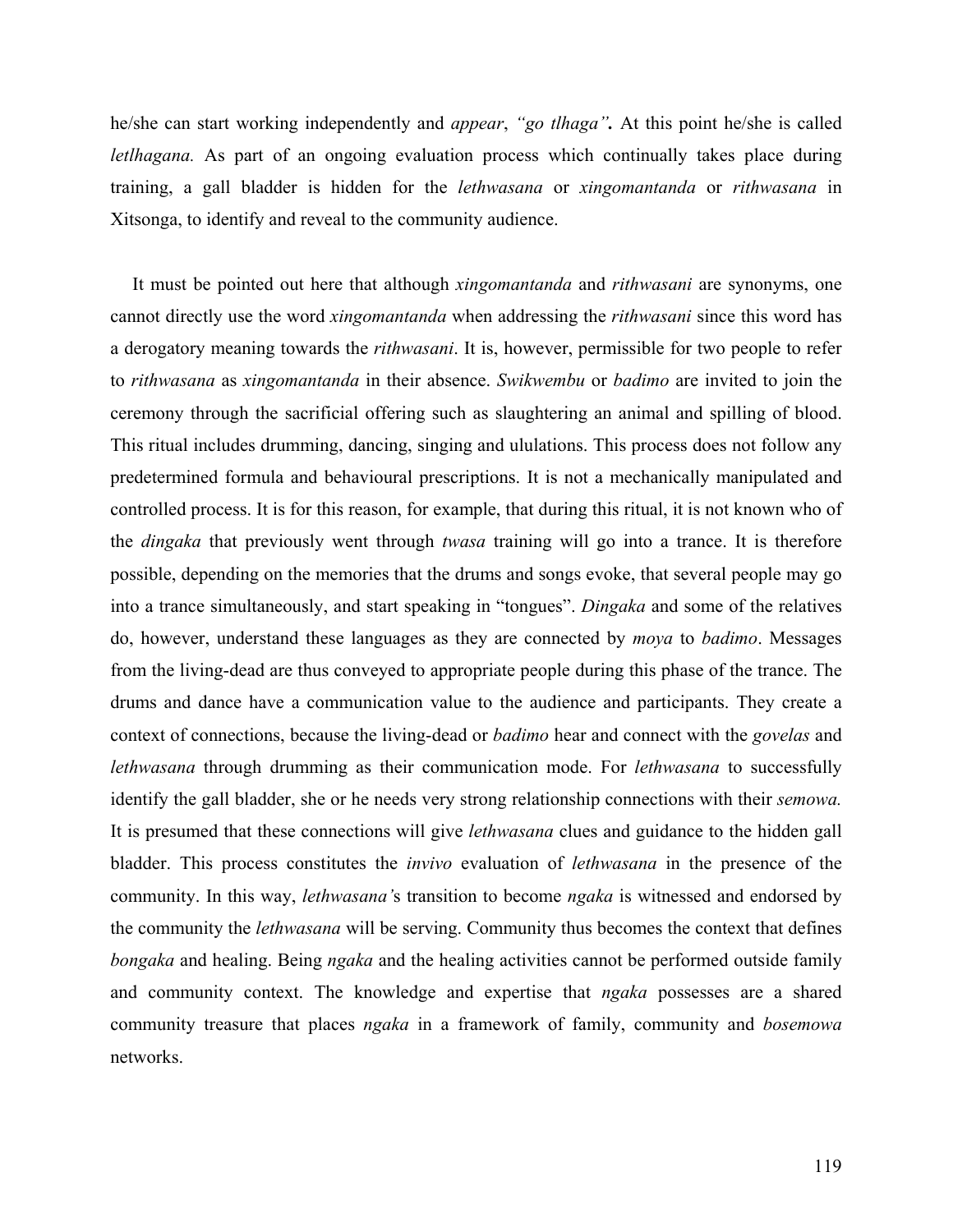#### The Meaning of the Hidden Gall Bladder Ritual

The belief here is that *moya, which is an essential life force*, connects *lethwasana* the community, the living-dead and *uMvelingqangi.* Through *bosemoya* or "*spiritual guide",* which connects *lethwasana*, the living-dead and *uMvelingqangi,* then *lethwasana,* will be guided by these higher forces to locate the hidden gall bladder. In this sense, *lethwasana* or *xingomantanda* power to locate the gall bladder rests with the living-dead. *Xingomantanda* is a messenger who performs what the living-dead want, who direct him/her what to do. The living-dead's power is experienced and revealed through *xingomantanda* whose task is to carry their wishes and directives. Finding a gall bladder will firstly be indicative of their prospective healing competencies, and secondly, it demonstrates their unbreakable connections with the living-dead and *uMvelingqangi* or *Lowe* as their Great-Great Ancestor. Thirdly, the gall bladder is then tied on their head, as a sign of recognition, identification and an entry into the field of healers. But their training continues as they are expected to work closely with an experienced *govela* for several years after training. The gall bladder on the head symbolises a rebirth and "professional" identification of the newly qualified *ngaka*. Failure to identify the gall bladder during the evaluation ritual or ceremony implies that *lethwasana* will be taken back to the *govela* or *inyanga* for further training, until a satisfactory level of healing proficiency is achieved, finding the hidden gall bladder being a prerequisite. On the other hand, success in identifying the gall bladder intensifies the belief that this *bosemoya* "ancestral spirits" will guide *lethwasana* to effectively identify, "diagnose" and treat clients or patients' undisclosed diseases or problems effectively in practice.

*Lethwasana* or *xingomantanda* remains unqualified until he/she has taken the *examination* "in vivo", and experientially demonstrated through this *ritual of transformation that they are effective and competent.* This ceremony then becomes a collective confirmation that the *lethwasana o*r *xingomantanda* is now a qualified *ngaka, nganga,* or *inyanga.* It is important to state that this ceremony is not only for *go tswa* or *ku teka nyongo* of the *rithwasana.* It is also used as a means to communicate, celebrate, heal, connect all these different levels of the systems, *ku phahla swikwembu* or *go phasa badimo*, and to celebrate the *emergence of a transformed* new individual, *ngaka*. The community then rejoice in the bonds of their connected common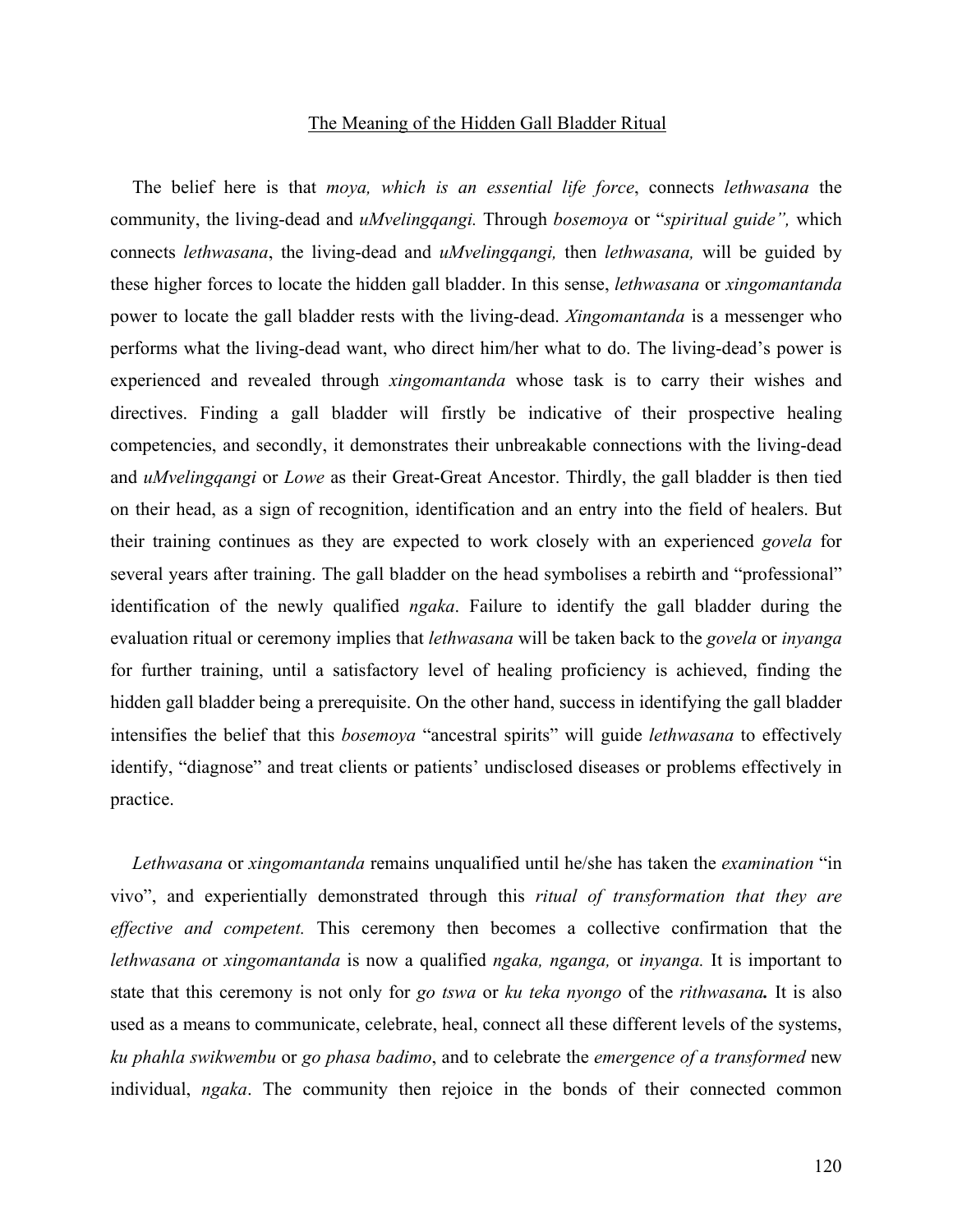humanity. The practical indication of the existence of these connections manifests and takes place through the rituals of *ku phahla swikwembu* or *go phasa badimo*.

### *Ku Phahla Swikwembu* or *Go Phasa Badimo* Ritual

It is also critical to indicate that in the African traditional belief system, the process of *go phasa badimo* or *ku phahla swikwembu* , translated as *to appease ancestors*, is not only carried out at the graveside where the ancestors are buried. It can also be performed at home in a designated place. However, someone from the family must drag *rihlampfu* in Xitsonga, a branch of a tree from the grave-side to this designated place called *gandzelo.* The belief in this ritual is that by dragging the tree branch, *ku koka rihlampfu,* the ancestors are *physically* brought home, to be among family members and to be accessible. This is how the living, the living-dead and *uMvelingqangi* live in the same ontology. The *gandzelo* is then treated as a very sacred place, visited only on special occasions when performing rituals that require the attention, participation and endorsement of the living-dead. This kind of ritual locates and connects *lethwasana* with the community of the living, the living dead and the cosmic realm. It positions community at the centre of all ritual activities. The ritual is also a further indication that in the traditional African thinking, we do not heal the individual but the relationship between people. Gatherings such as *ku phahla swikwembu* have healing effects, and are "therapeutic" and meaningful to most Africans.

## Rituals in Relation to Personhood and Community

To fully understand and appreciate the process of healing in traditional African thought, it is critical to explain how personhood and community are conceptualised in this epistemological paradigm. Unlike Western fragmented modes of thinking, relatedness, collaboration and interdependence are central in locating personhood in community. This relatedness extends beyond people's interaction and further includes their engagement with the community of the living-dead and *uMvelangqangi.* According to Mkhize (2004, p. 47) "because of the interdependence between individuals and the community, personhood cannot be defined solely in terms of physical and psychological attributes. It is through participation in a community that a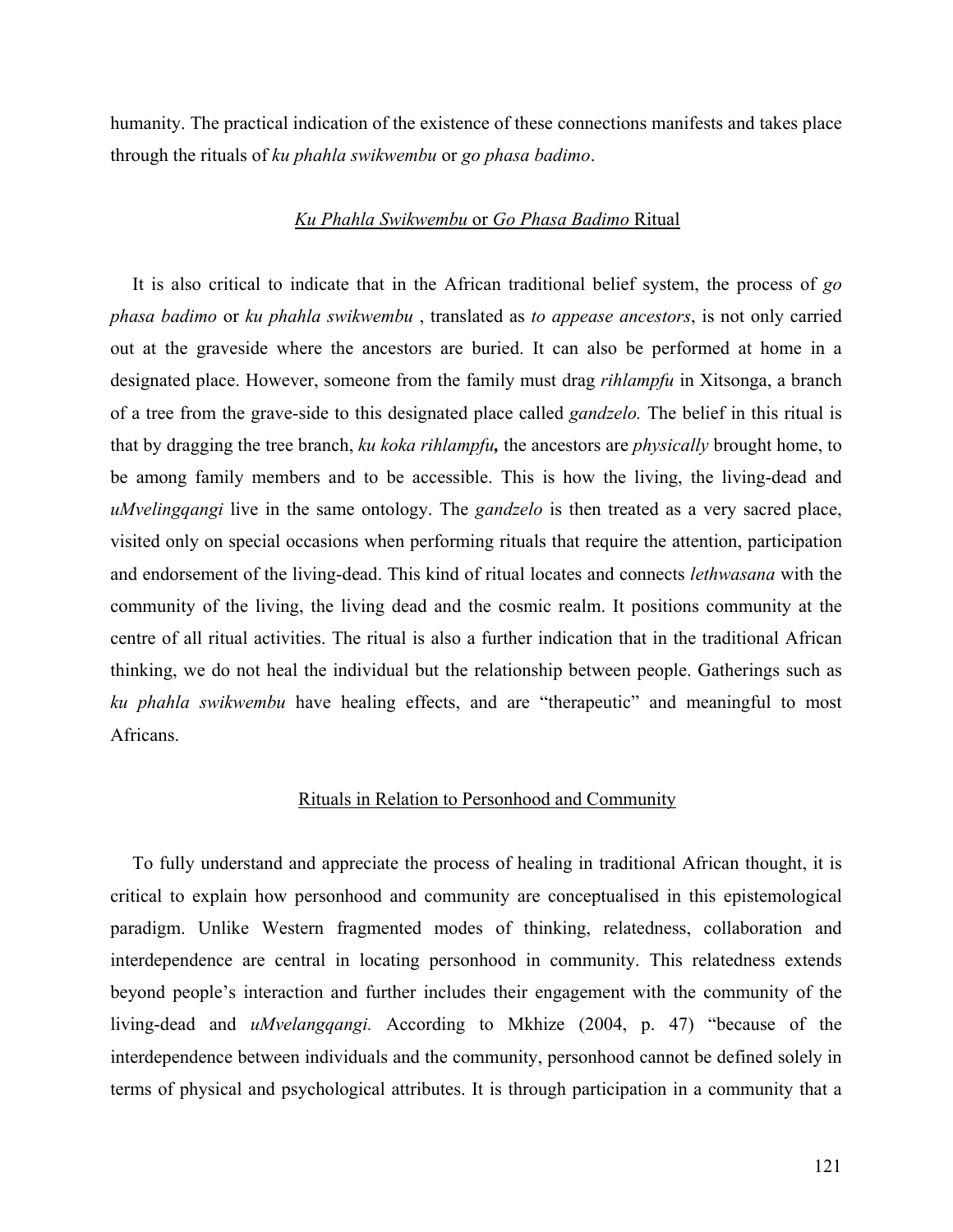person finds meaning in life". In the above discussion, a human being is relationally as well as contextually defined and understood in wholeness terms. Relational in the African understanding means being in space in a three dimensional way, that is, being connected to the yet-to-be-born, the living and the living-dead. Ramose (1999, p. 64) argues that "African traditional thought defines personhood in terms of wholeness. The African concept of a person as wholeness does not deny human individuality as an ontological fact, as an analytic finitude, but ascribes ontological primacy to the community through which the human individual comes to know both himself and the world around him".

The ritualistic process as discussed above does not evolve through mystery. All the activities described occur through active dialogical engagement of the different ontologically connected systems. We now discuss the process of *bongaka*, and healing.

## Bongaka and Healing

Illness or *vuvabyi* in Xitsonga, from the point of view of *nganga* or *ngaka* is not, in the first place, interpreted as some accidental *foreign moya*, or any other physical bacteria or virus that invades the individual's *body* or *spirit.* Illness is interpreted in terms of its relatedness to other life forces. In support of this view Mkhize (2004, p. 43) argues that "life forces are constantly in interaction with each other. It is possible for unknown forces to intervene in the order of events without our awareness".

The practice of *bongaka* or *byinganga* entails healing people through relationship influence. Even if medication is used, the aim is sometimes to protect bad relationship influences that manifest in physical ailments or behavioural symptoms. From the traditional African ontology, illness is a symptom of disturbed or dysfunctional relationships with one's ecology. To be *ngaka* or *inyanga* is not an individual's prerogative; it is a sacred choice made by the living-dead and has a very strong communicative value in the family system. *Ngaka* is an agent of the living-dead who are assumed to have all the powers to dictate the failures and successes of the healing process. It is for this reason that when the afflicted *va yima-yima* or *ba batlisisa*, the first step is to pay what is in Northern Sotho called *khunolla moraba,* in Tshivenda, *luputulula thevhele.* This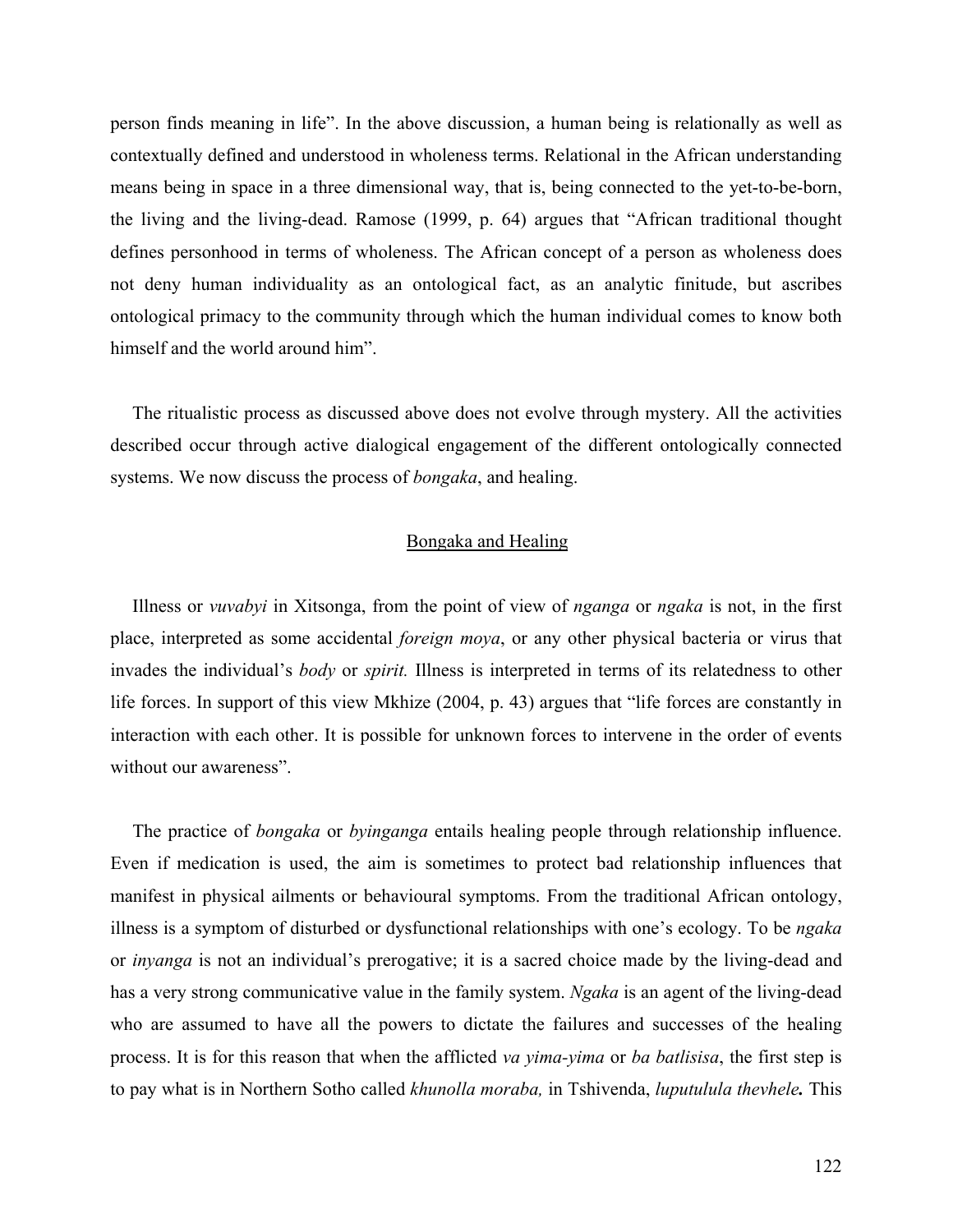is not the Western consultation fee, but a symbolic gesture. Here permission is sought from the living-dead to enter the healing space that connects the *ku yima-yima* context with the invisible ontology. Only after this can *ngaka* proceed with the divination of *go laola* and *go tlhatlhoba* or *ku hlahluba.*

The process of becoming *ngaka* is identifiable in many different ways such as getting sick, behaving in an odd manner or even becoming psychotic. Such behaviour is interpreted as an indication that the afflicted person has been chosen by the living-dead to be *nganga.* As such, the sacred healing knowledge is therefore not accessible to everyone through theoretical knowledge, science-oriented thought system and technical textbook training (Bodibe, 1988; Chavunduka, 1994; D.K. Koka (personal communication, September 22, 2004). A deeper understanding of the value and meaning that imbue relationships is very critical in becoming *inyanga*.

From the African philosophy viewpoint, this engagement implies that the relationship between the living and the living-dead is relationally and existentially defined. Secondly, this understanding of relating is not readily available to controllability, measurability and provability generally offered by categories of explanation associated with rational scientific systems of thought. On this basis, it may well be seen as misleading, irrational, meaningless or untrue by those who subscribe to the rationality-driven Western thinking. We do not necessarily see these different conceptions of relationships as negative. On the contrary, our view is that since every culture has its own model of explanation, the African conception of relationships creates possibilities for a context sensitive praxis, more inclusive and comprehensive of alternative explanations.

If we move from this premise, the West and Africa can each use their different and preferred models of explanation of consultation, diagnosis and healing, thereby render the superiority of one over the other irrelevant (Sogolo, 2002). Under such conditions, the ideal situation would be for these knowledge systems to appreciate their differences and the richness embodied in diversity. In this way their engagement would be respectful and at equal dialogical levels, and not as in the current situation where the West has imposed itself as the only superior and authentic psychotherapy explanatory model over other indigenous knowledge systems.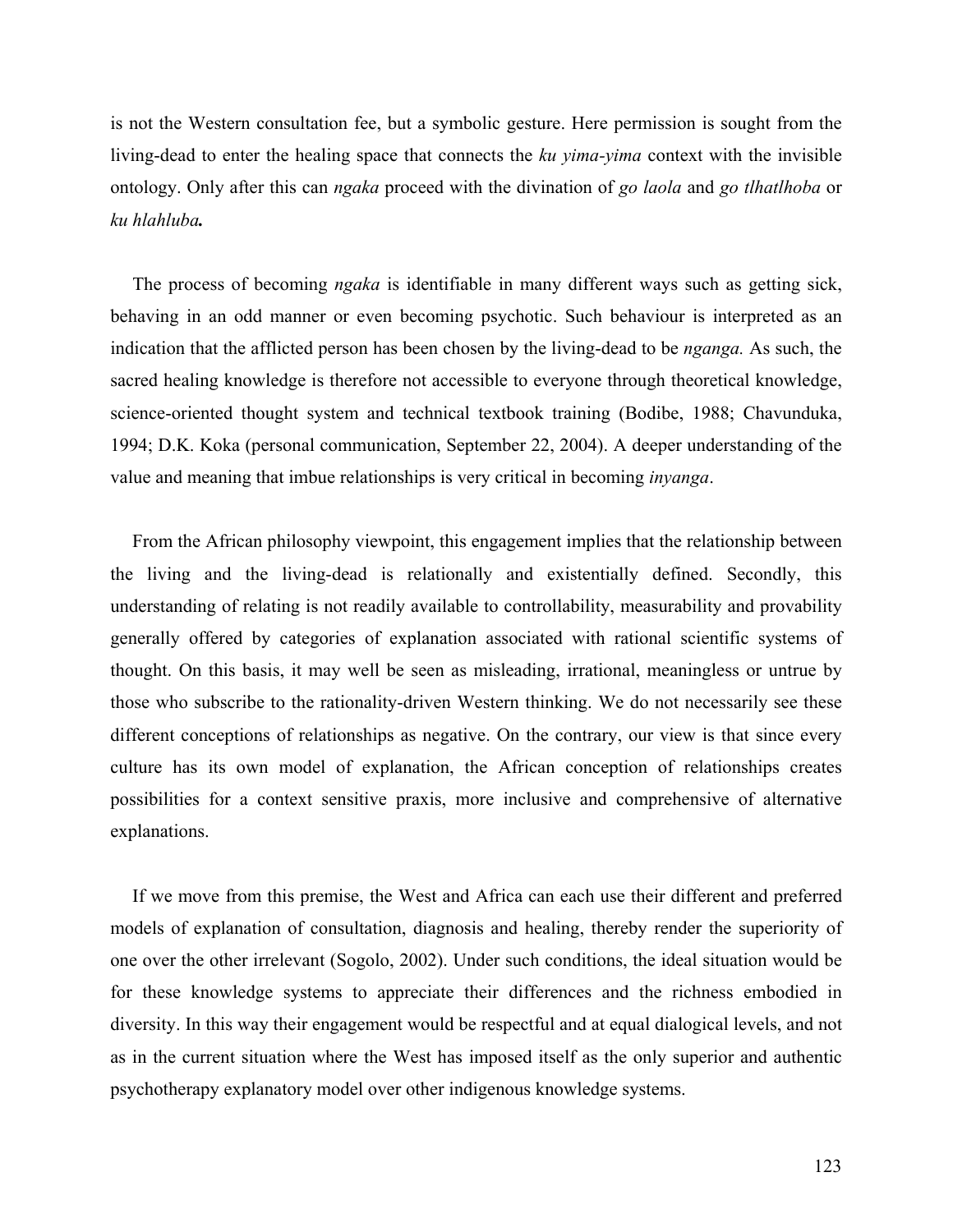### Explanatory Modes of Problems and the Healing Context

To consult, in the general use of the word, means seeking information or advice from someone, who supposedly has some higher competencies and knowledge in the area of one's interest. From the Western paradigm, consultation is motivated by the need for explanation, prediction and control of the situation, in this instance illness. In the realm of psychotherapy, consulting implies that clients seek explanations for the causes and possible control measures of the illness or situation confronting them. The aim and function of psychotherapy is, from the perspective of Western thinking, to aid the client to function optimally as a social being, to behave and communicate differently, develop alternative understandings or meanings of their situation (Fourie, 1998; Snyders, 1985; Swart & Wiehahn, 1979). Clearly, consulting psychotherapeutically according to the above authors implies seeking explanations or interventions that will create order and regularity where there is discord and disorderliness of the client's situation or system. Therefore the aim of psychotherapy is to assist and create new meaning in the individual or family system. In this sense psychotherapy is limited to and confined to the individual and family system.

Traditional African *dingaka tsa semowa* and their models of explanation, on the contrary, are not necessarily governed by the preoccupation to rationally control or stop illness phenomena or situations. The aim of *ngaka ya semowa* is to bring balance and harmony between different interacting systems in relation to their ontology. Interventions here go far beyond the individual and family systems, to include even the living-dead. The focus is on the communicative and symbolic value of the information that they obtain from *ngaka ya semowa* or spiritual healer. The information gathered here provides the afflicted with much broader explanations and meaning of the situation in relational and cosmic terms.

According to Sogolo (2002) there are varying explanatory models in traditional African thought which are personal in nature. These explanatory models are mainly concerned with explanation, prediction and control of natural phenomena, and secondly they involve theoretical entities albeit of different kinds. Sogolo examines the nature and function of these explanatory models basing his discussion on two basic notions of causality, the primary (non-mechanistic)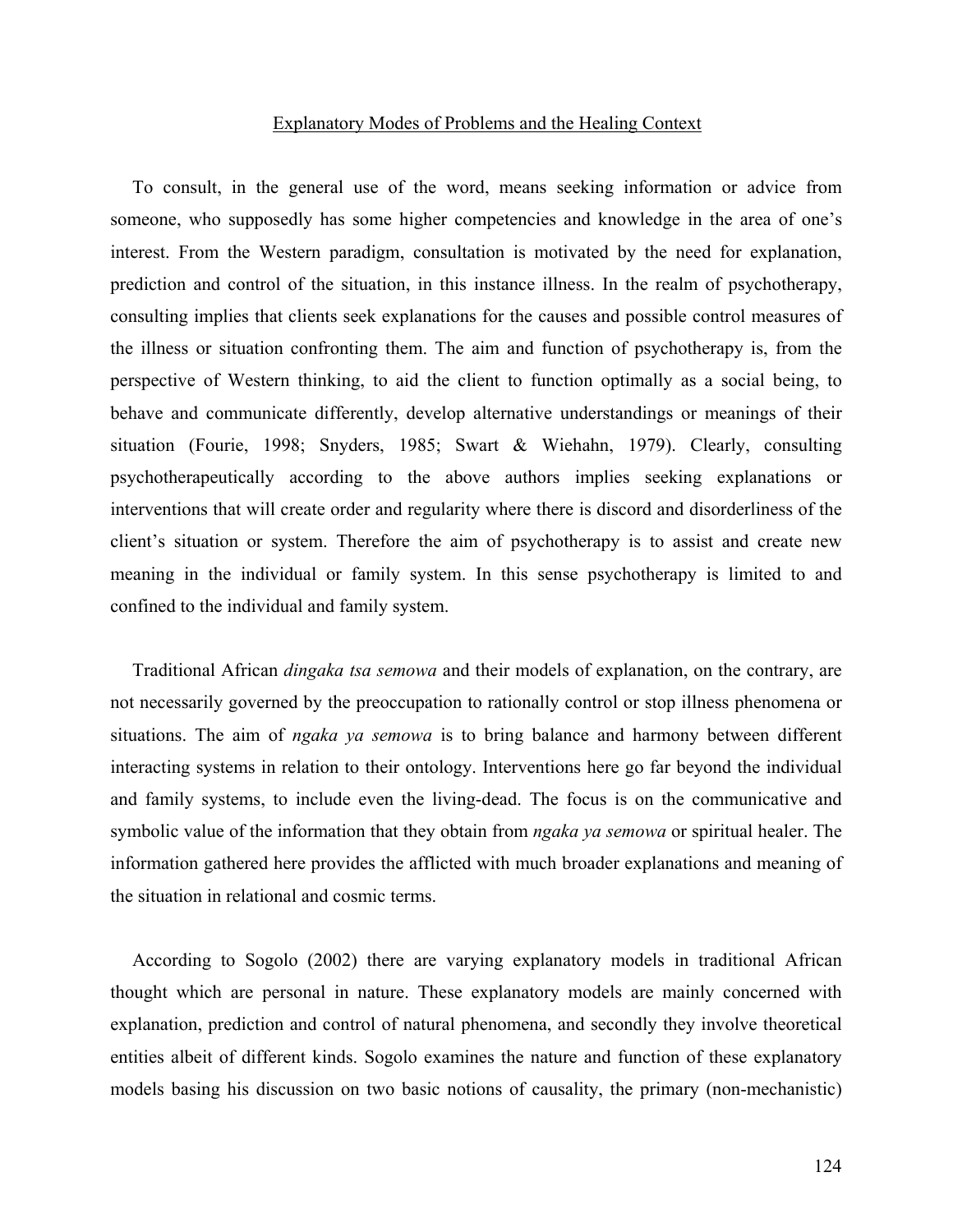and secondary (mechanistic) discourses. Both are concerned with prediction and explanation, but Sogolo disagrees that traditional African explanatory models put emphasis on control of natural phenomena. His criticism of Horton's argument that the former is more successful in achieving and providing predictions, explanations and control than secondary ones is motivated by his firm belief that not all Africans' explanations are control-driven. We support Sogolo in this view on the basis that Africans are rather interested in the interdependence and coexistence of all living systems and making meaning out of such processes. He further argues that the interpretation of a phenomenon will depend on the functional interest of the person interpreting the situation Let us consider the current poverty and economic situation in South Africa, to demonstrate Sogolo's primary and secondary explanatory models. Due to high levels of poverty, poor living conditions, poor service delivery, unemployment and high food price increases caused by amongst other things the world economic dynamics, social and political conditions, most people seek to explain the causes of their conditions or situations through primary or non-mechanistic explanatory models. The West will rationally explain and predict the possible effects on people's lives, and then devise means to curb or control the phenomena concerned. The current Western and European rational and control driven response to the economic crisis clearly indicates this control based epistemology. On the contrary, traditional African thinkers may see this crisis as communication of punishment from the living-dead concerning bad things people are engaged in the world. Traditional Africans may not in this instance be interested in stopping this punishment but rather in understanding the phenomena, and relating it to all other systems. For Africans, such explanation may be sufficient to provide *kalafi ya semowa* to the people affected by the above material conditions. Depending on how people understand and interpret the phenomena, both primary and secondary explanations may provide adequate answers that match the material conditions and interests of each group (for example, poverty, financial stress, lack of jobs) that the afflicted are faced with.

Faced with these conditions, the West will seek different explanatory models for their situations, most likely giving rational explanations and the possible control measures necessary to deal with the situation. Africans may respond by calling for the cleansing of the nation by calling *dingaka* to perform rituals, for example slaughtering animals, to communicate with the livingdead to avoid future predisposition to such harsh conditions*.* Our view is that indeed primary and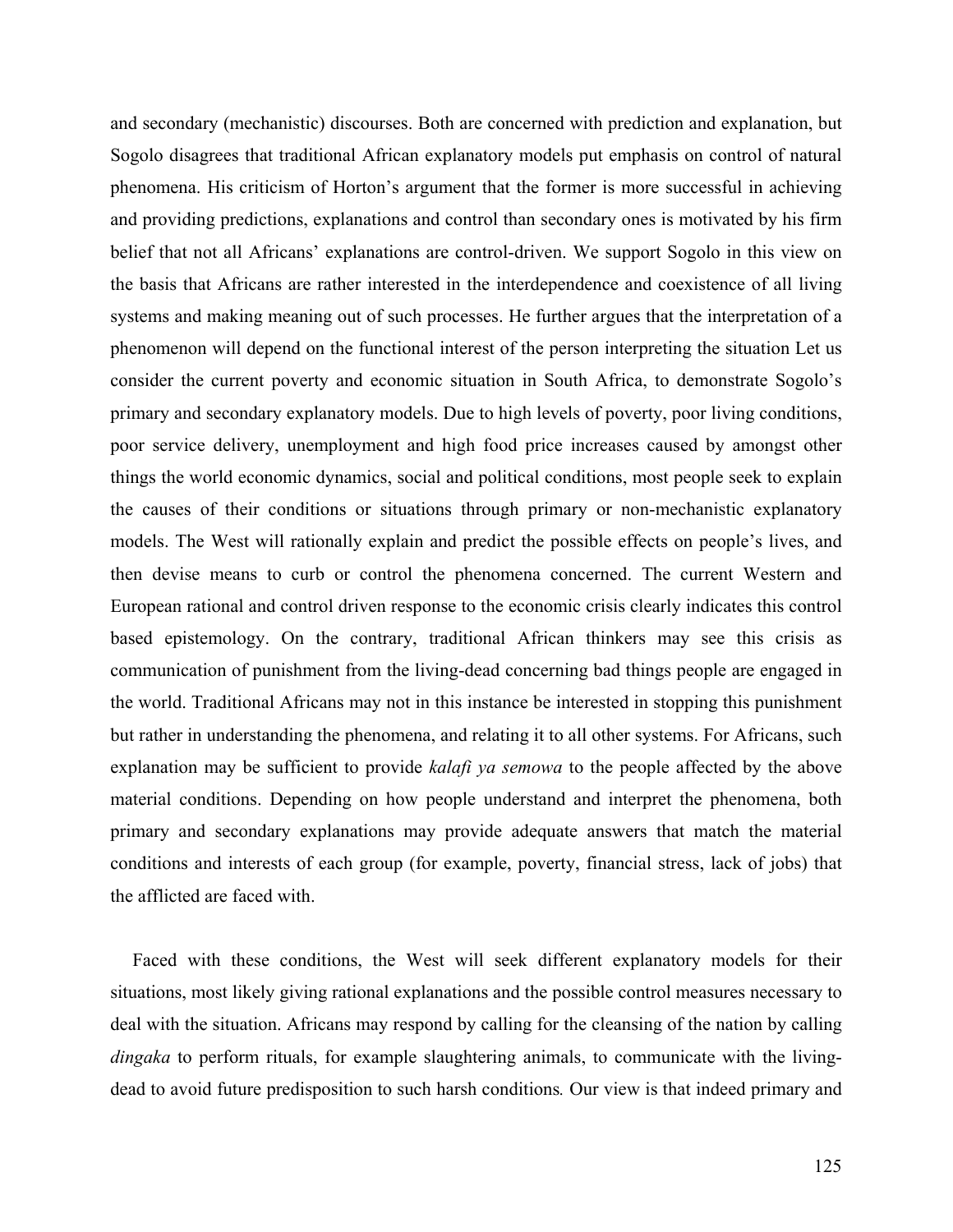secondary explanatory models are applicable to both the West and traditional African, but the motivation behind their application is not always control-driven. It is important to realise that neither explanatory model is better than the other because as Horton, cited in Sogolo (2002), points out, "the prevalent explanatory models adopted by a given culture are determined by the peculiarities of that culture". Whether outsiders regard these explanations as "scientific", primitive or "psychologically appropriate" or not is irrelevant, so long as they are meaningmaking rituals and consistent with the culture and belief systems of the people concerned. Sogolo's (2002, p. 197) observation in this regard is that "normally, any explanation that draws on supernatural forces is regarded as incompatible with the principle of science upon which modern medicine rests. In fact, the scientist would see such an explanation (sacred healing gift for example) as a direct violation of the principles of science". In order to be compatible with the principle of science, the psychotherapist will during consultation do an "objective" interactional analysis of the client (Vorster, 2003), provide a rational systematic explanation of the client's profile, in most cases using tests in order to arrive at a diagnosis. We cannot therefore, on the basis of the above explanatory model equate *consultation* with *go itlhola* in Setswana or *ku lavisisa* or *kambisisa* in Xitsonga. *Go itlhola* or *Ku lavisisa* entails the idea of seeking information about one's *botshelo* or *vutomi/rihanyo* and matters relating to *swa moya or tsa semowa.* But dealing with life issues, *botshelo* and *tsa semowa*, "spiritual" matters entails one's relationships with other people, the living-dead and *uMvelingqangi*.

The context sketched above cannot be equated or translated to consulting in the Western sense. The process of consulting in the Western sense and *ku lavisisa* or *go batlisisa* are conceived from two ontologically distinct paradigms and they cannot therefore be implemented in the same way on the same level of intervention and healing. The two philosophies are not and cannot be identical since to be identical they must dissolve into one philosophy (Ramose, 1999). It is for this reason that we argue that an attempt to translate *go batlisisa* or *ku lavisisa* into the Western understanding of consulting will completely erode the meaning and process of *go itlhola* in the African sense.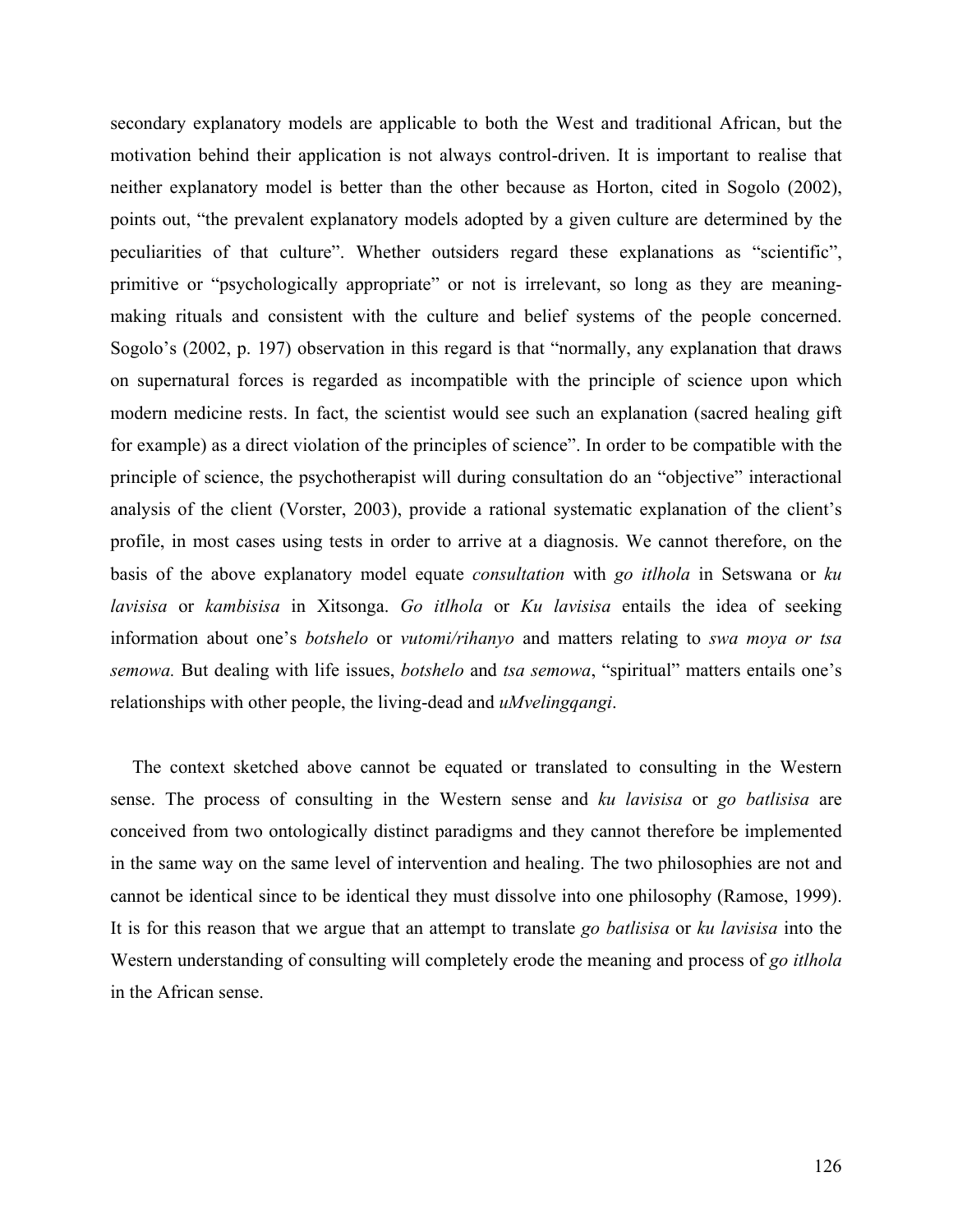## *Go Itlhola or Ku Lavisisa*, "Consultation" Process

The process of *go itlhola,* "checking oneself" in most cases, if one is not a target of mischief or witchcraft is informed by Africans' firm belief that human beings are by nature capable of negatively affecting others through relationships or other mechanisms such as *muti.* It is for this reason that most Africans situate health and illness within the realm of relationships and between people. Illness does not therefore happen by chance, but has a communicative value for the afflicted. Illness may for example be due to jealousy, hatred, feelings of inadequacy and competition. When illness or problems are experienced, the afflicted will, for example, suspect the discord or disturbance in their relationships with family members, neighbours, co-workers or the living-dead. According to Van Wolputte et al. (2002, p. 24), "health is not defined as the absence of disease, and not even as the well-being of the individual body. Health is a relational quality." When the afflicted goes to *go itlhola,* their relationship with the onto-triadic nature of being, that is, the living, the living-dead and *uMvelingqangi* will mostly be reflected upon. In support of this argument, Sigogo and Modipa (2004, p. 323) indicate that "it is a common understanding that physical and mental illness is a result of a distortion or disturbance in the harmony between human nature and the cosmos".

*Go itlhola,* or *ku lavisisa* with *ngaka* in the African view is not openly shared with everybody due to the respect accorded to this triad. Sharing with every one may upset the living-dead who are perceived to be the protectors of life of the living. According to Setiloane (1975, p. 58), "it is considered improper for anyone to go to *go itlhola* 'consult', '*ditaola'* alone. One should always be accompanied by a friend or relative. If a person goes alone, he/she is suspected of planning some *boloi"* (to bewitch). In most cases, a person will take someone with to *ngaka,* who is not necessarily affected*.* If one has not been accompanied for whatever reason, they would tell someone close, a trusted friend or relative that, *ke ne e ke ile go itlhola*, *a ni yile ku tilavisiseni,* I went to check myself. This is uncommon in the Western consultation sense.

Another striking feature of the *go itlhola* process is that there are "no visible" filing systems, yet *ngaka* does not mix or lose the afflicted persons' information. The afflicted person's file rests with *badimo*. This is because such information is, through *moya*, stored by the supernatural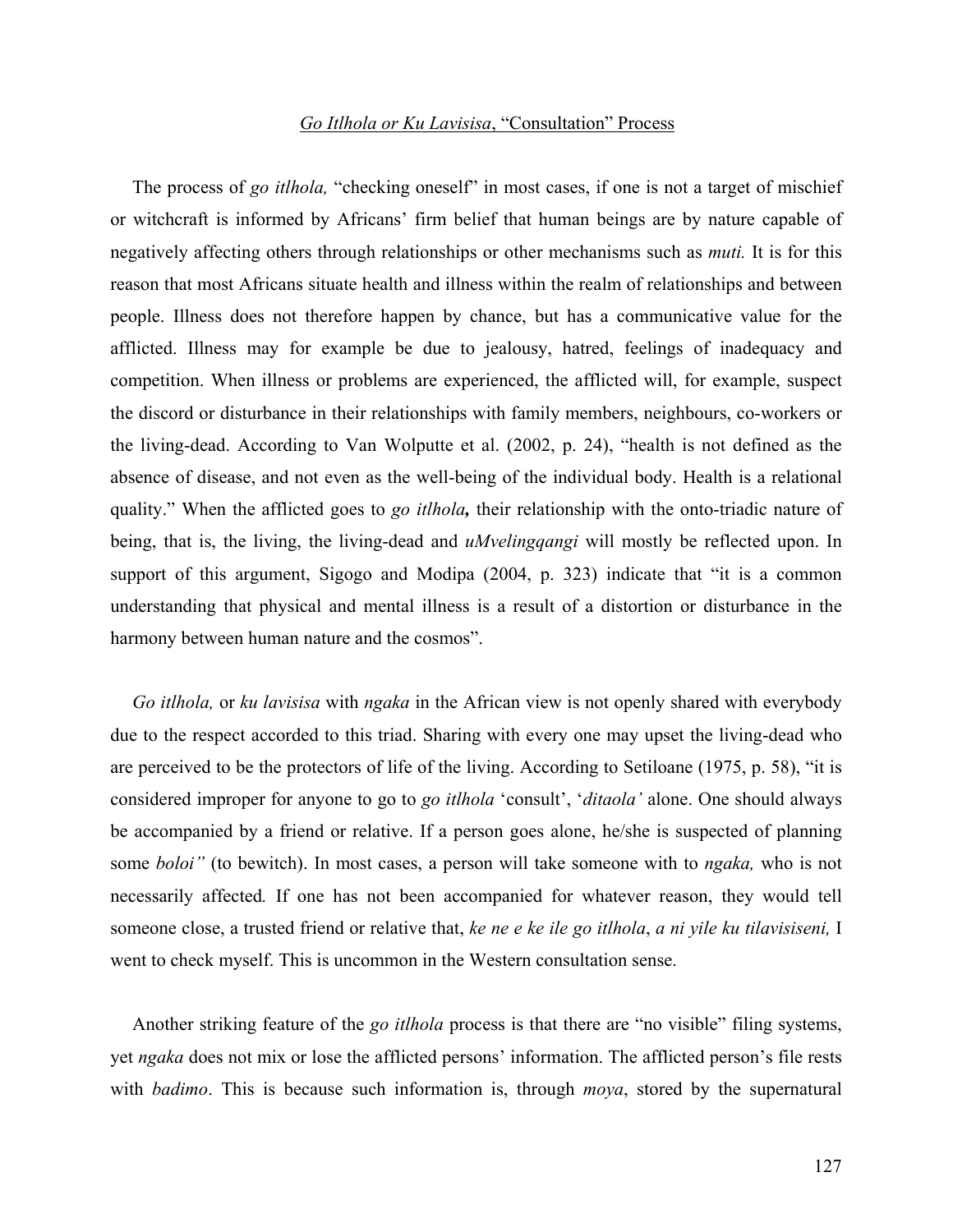power of *badimo* because the power to heal rests only with *swikwembu* or *badimo* for guidance. It is for this reason that we are not talking of patients but the afflicted in this context. They are called the afflicted because whatever sickness or problems it brings them to *lavisisa* or *ku yimayima* is considered to be due to disturbed relationships. Most Africans will understand when one says *Ke ya go itlhola*/*ke ya go ipatlisisa,* translated as: "I am going to investigate or check my situation". *Ku yima-yimani* or *tsamaya o ye go batlisisa* literally means to "visit" the traditional healer or *ngaka.* It is for this reason that we cannot translate *go batlisisa* to the Western understanding of consulting because if we do, the meaning of the process of *ku yima-yima* changes completely. The process of *go batlisisa* or *ku yima-yima* as carried out by *ngaka* is completely different to the Western consultation procedure. *Ku lavisisa* does not only entail the process of checking oneself or disturbed relationships, it also means reinforcing one's proactive stance of protecting oneself against being possibly bewitched in future. It is therefore common for Africans to *go itlhola* even if there are no problems in their lives. For most African communities, it is common practise, for example, to *go itlhola* before getting married, starting a family and performing a ritual or if there is a function such as a wedding in the family. *Go itlhola* is therefore not only problem-directed but also protection-driven.

## The African Conception of *Go Tlhatlhoba* or *Ku Hlahluba* "Diagnosis"

The traditional African conception of *go tlhatlhoba* or *ku hlahluba*, "diagnosis" identifying the client's problem or complaint, emanates from the view that the problem does not reside inside the individual but within relationships. It is from this understanding that the healer, *ngaka ya semowa,* does not "diagnose" the individual or problem, but rather *identifies the disturbed relationship*. It is with this understanding, according to D.K. Koka (personal communication, September 22, 2004) and A.T. Mohale (personal communication, September 22, 2004), that there is no such thing as "individual therapy" in African traditional thought, since healing is directed at the relationship level of the system. Accordingly, *ku hlahluviwa or go tlhathobiwa,* is directed at the relationship and not the individual. An individual is merely the bearer or messenger of the problems or "symptoms" of the relationship in the system.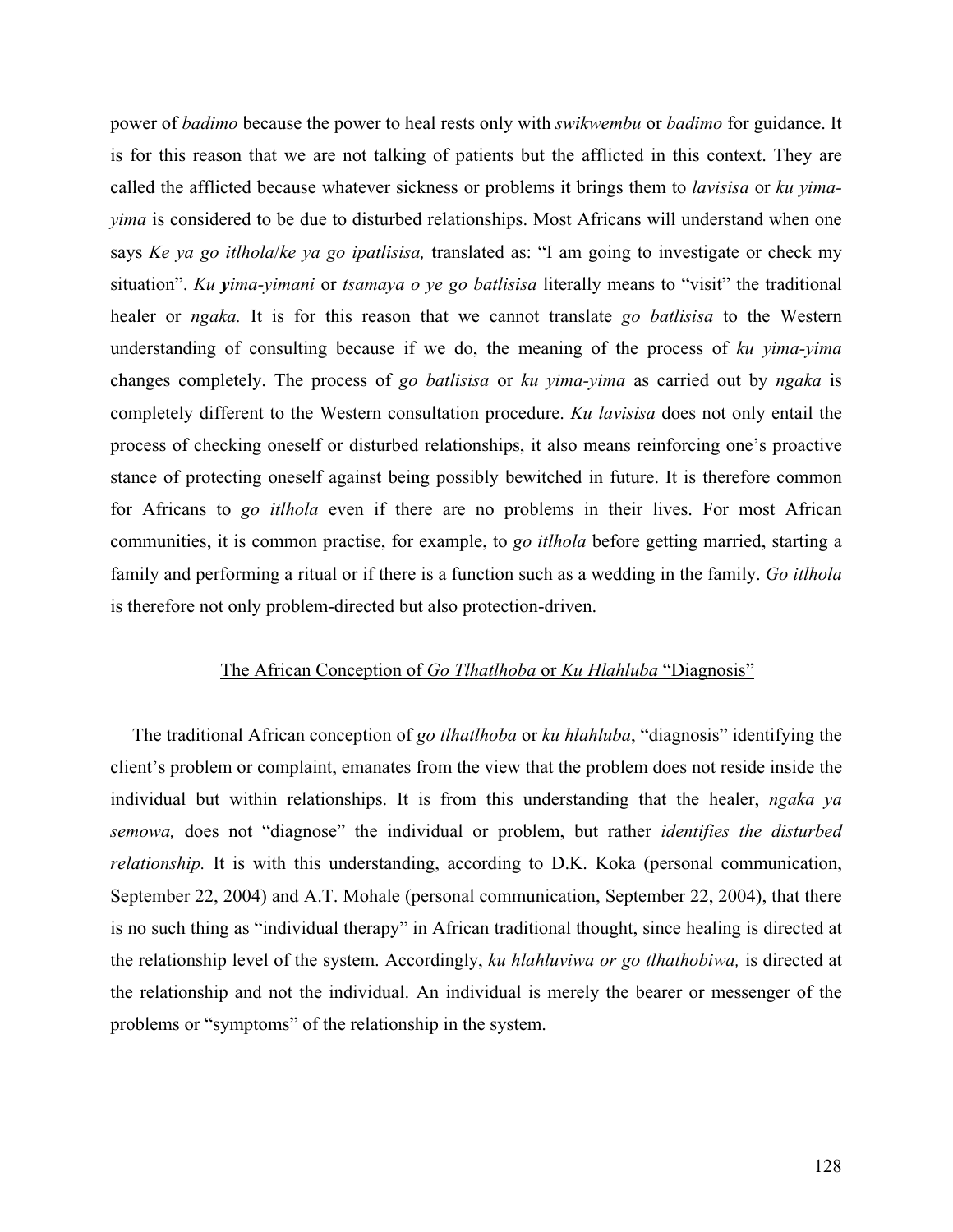To put this relational quality and *ku yima-yima* or *go itlhola* practice aspect into perspective, let us consider an example of a traumatised man who came for *thuso ya semowa* due to the experience of having been hijacked at gun point. *After expressing his fears and trauma resulting from this experience, this man insisted that he was going to Venda over the weekend to perform certain rituals related to the hijack incident. His reasons for performing the rituals were that: 1) He had to check with his vhadzimu what he did wrong to be punished in this way, 2) to appease vhadzimu and to thank them for having spared his life.*

The interpretation of the problem above is relationally defined. The communication values and meanings embedded in different relationships, good or bad, aid in formulating a wholistic plan to assist the afflicted. For any treatment to succeed, *tumelo,* belief system of the afflicted should be acknowledged and appreciated. There is a very close link between *thuta-botshelo* and religion. This shows how people's *bosemoya* and *kalafi ya semowa* as well as their subsequent healing are influenced by their belief system.

## Conclusion

In our introduction to this chapter we set out to investigate if indeed there is an African "psychology" and "psychotherapy". Our discussion has revealed that these Western concepts are at variance with the African conceptions and practice of healing and should therefore be replaced with appropriate African concepts. The implication of this is that there will be consistency between how "psychotherapists" train and practice, and the cultural experiences within which they train. At the moment, theories and treatment interventions taught to students in "psychotherapy" training programmes are irrelevant to the cultural experiences of Africans. Under these conditions, there cannot be any logical and sustainable reason to continue to use alien concepts in training students to be "psychotherapists" in the African context. No doubt studying these Western concepts could be educationally rewarding as a matter of comparison.

There is certainly a point in alerting students to other and different conceptions of psychology and psychotherapy. Doing so will broaden their knowledge base and enable them to learn from others as well as to teach others new things. The African concepts *bosemoya, thuto ya semowa,*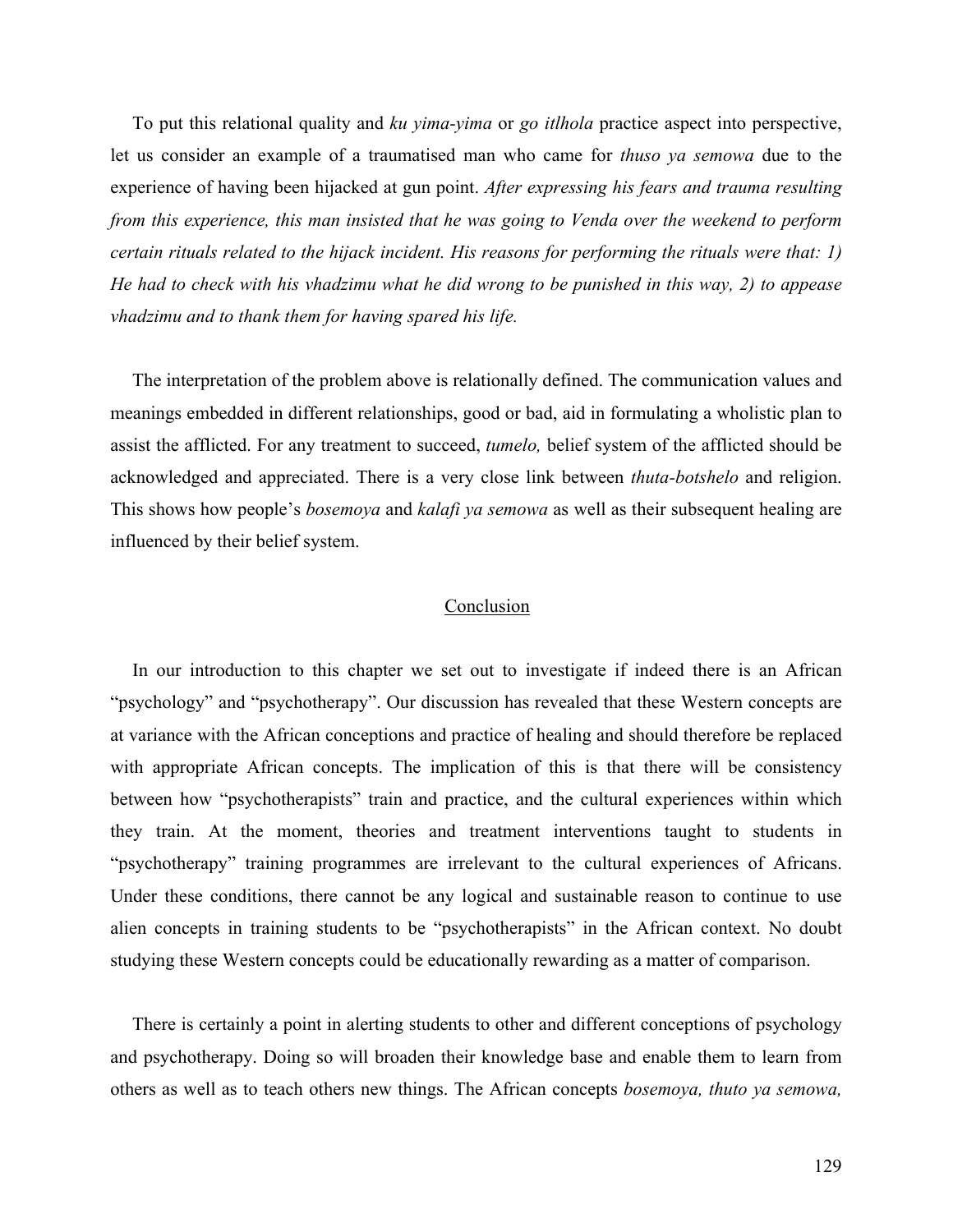*kalafi ya semowa, go thlatlhoba, ngaka, ubuntu and uMvelingqangi* talk to the African existential experiences and culture and should therefore be adopted and used in the training of "psychologists*".* Training is in our view a ritual. Therefore African rituals should form part of training context in our training institutions. The implication of this approach for indigenous people will be that the complex African meaning of *bo*se*mowa, thuto ya semowa, and kalafi ya mowa and ubuntu* will become central in the healing processes of clients. This will pave the way and set appropriate contexts within which "psychotherapists" can use metaphors, idioms, proverbs and phrases that African clients understand and relate to.

In the light of the arguments presented in the above discussions, there is an urgent need for the development and adoption of the relevant terminology in the psychology and psychotherapy curriculum which reflects the cultural experiences of Africans. The basis of such *thuto ya semowa,* "psychology" should be that:

- 1. The content of the training material used should be premised on the indigenous African experiences and culture as its point of departure.
- 2. The training programme in *thuto ya semowa* should recognise and include in its content and process, traditional healers and their healing processes and, oral tradition as a viable scientific method of knowledge production, preservation and dissemination.
- 3. This *dyondzo ya swa moya* should be flexible to accommodate the plurality of voices (such as how we have adopted different African languages in this study), since there are vast differences even among Africans themselves.
- 4. The theoretical and philosophical basis of such *dyondzo ya swa moya* training programmes must be the philosophy of ubuntu.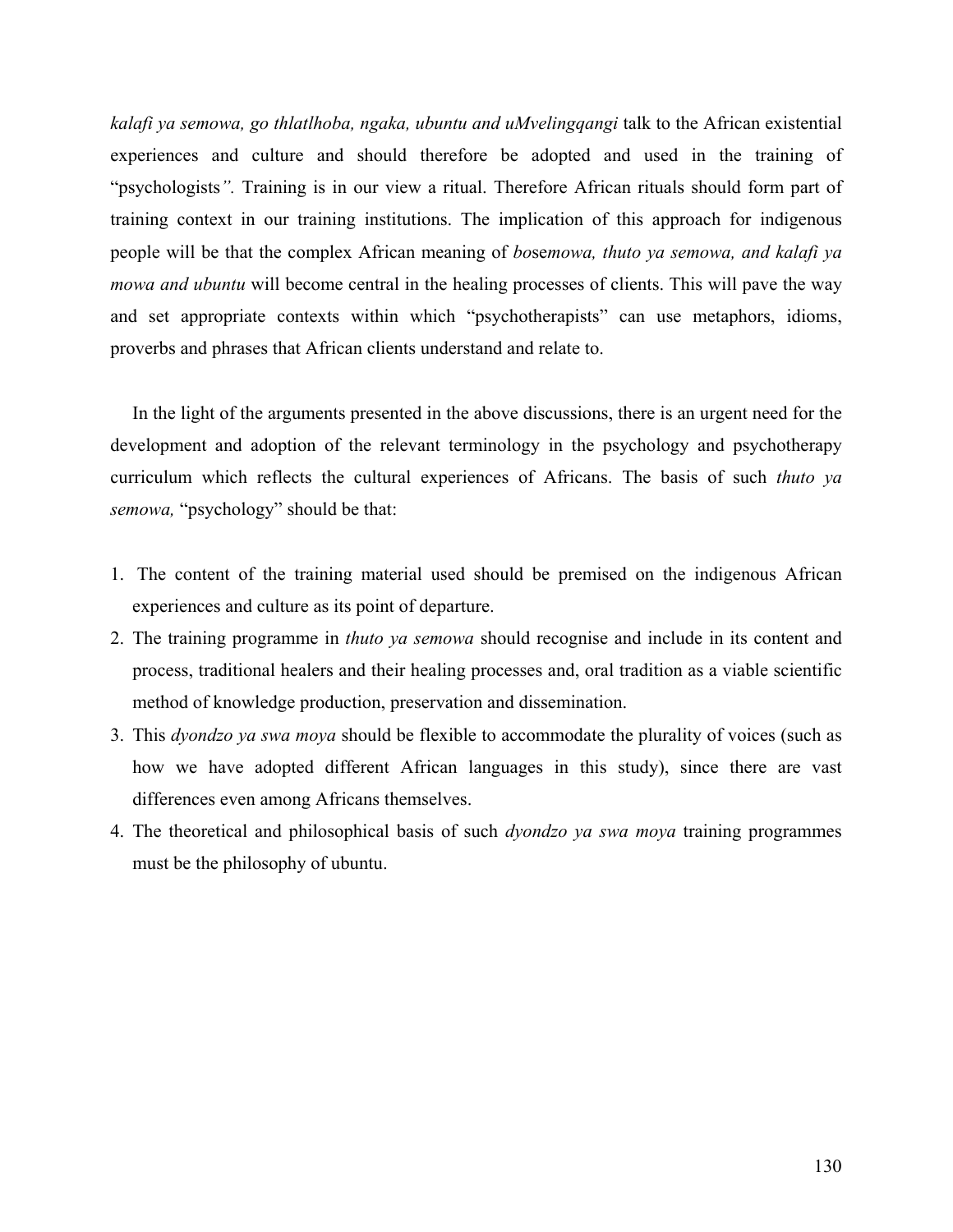## **CHAPTER 6**

Rethinking Psychology and Psychotherapy

#### Introduction

The thesis defended in this study is that the dominant Western paradigm of scientific knowledge in general and, psychology as well as psychotherapy in particular, is anchored in a defective claim to neutrality, objectivity and universality. To demonstrate this, indigenous ways of knowing and doing in the African experience were counterpoised against the Western understanding and construction of scientific knowledge in the fields of psychology and psychotherapy. The cumulative conclusion arising from our demonstration is the imperative to rethink psychology and psychotherapy in order (i) to affirm the validity of indigenous African ways of knowing and doing as epistemological claims that are second to none; (ii) to show that the exclusion of the indigenous African ways of knowing and doing from the Western paradigm of scientific knowledge illustrates the tenuous and questionable character of its epistemological and methodological claims to neutrality, objectivity and universality. Indeed the Western claim to scientific knowledge as described speaks to its universality at the expense of the ineradicable as well as irreducible ontological pluriversality of the human experience. This chapter aims to put together in summary form the pathway to the substantiation and demonstration of the thesis defended in this study.

### Dialogues with Participants in Context

Researchers used to regard participants as "subjects" from whom research data is collected for analysis and possibly for deriving some guidance for future activities. This approach positions participants as controlled "research tools" that are not supposed to influence or be influenced by the researcher or the research process. This thinking, as Mouton (1990) argues, is a necessary prescription for research activities that qualify knowledge as "objective" and "scientific". Perceived failure to adhere to this superficial and unspontaneous interaction with participants is regarded by most Western thinkers as "unscientific". Our view in this regard is that, if science is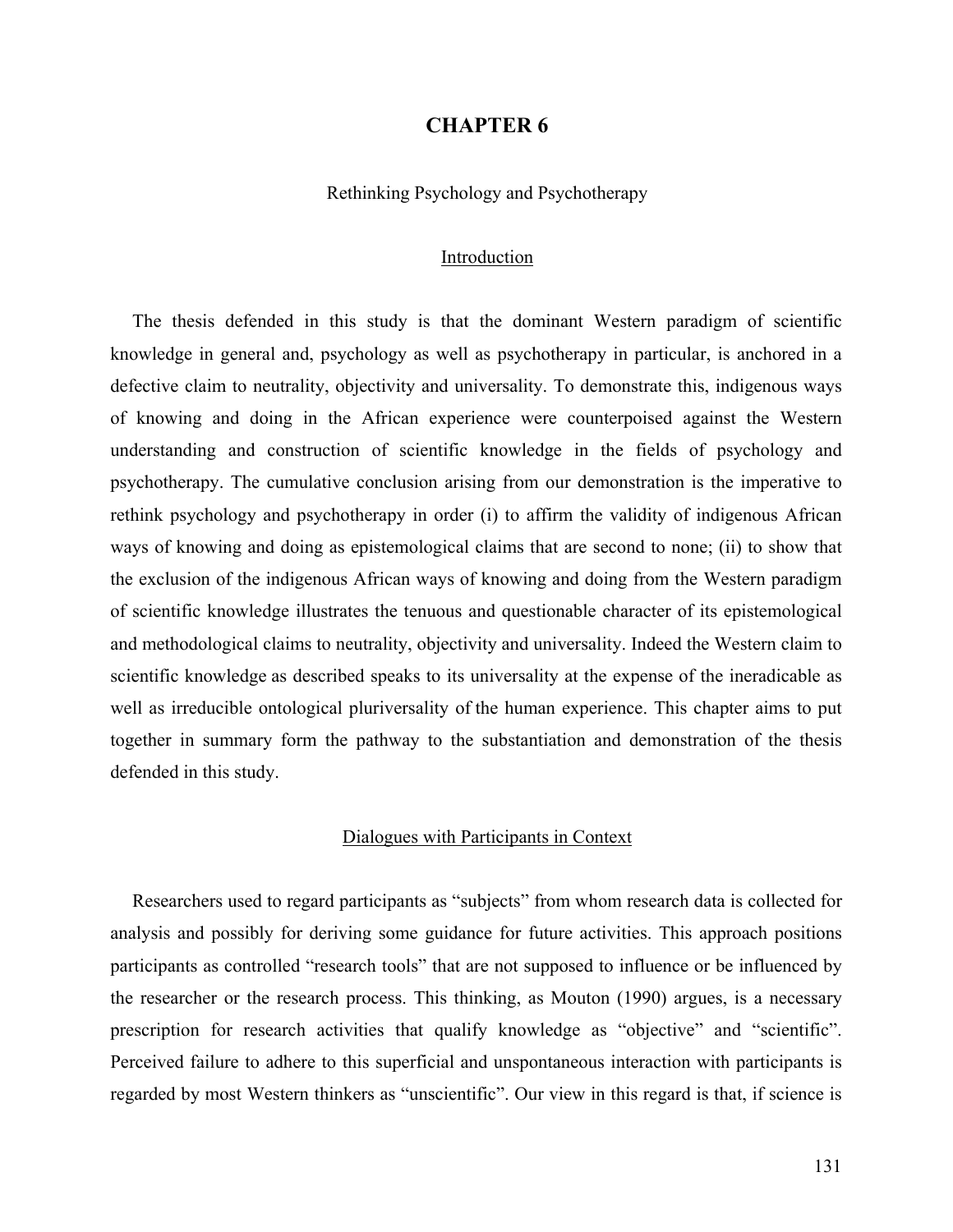to be true and congruent to its claim, that is, that it represents a "universal mirror", then we have to see a plurality of voices and realities recognised by, and reflected in, this "mirror". In the postcolonial era, and closer to home the post-apartheid era, the "mirror of science" continues to reflect only selected truths, experiences and realities, under the guise of science. This thinking privileges Western science as the only legitimately advanced knowledge system, advanced to the extent that it can homogeneously represent other knowledge systems. This is contrary to the principle of "universality" and "objectivity", even within the Western understanding of these concepts. Properly construed, universality implies that all knowledge systems, irrespective of where they come from and who constructs them, will be represented in the "mirror" of pluriversal knowledge systems. What is clear though, is that thus far Western science has largely refrained from acknowledging that there are other forms of knowing and doing.

The dialogues with participants in this study have clearly indicated that knowledge and experience transcend these purportedly universalistic and empiricist prescriptions. For science to be taken seriously and to be respected, these Western presuppositions need to be deconstructed and reconstructed. They must be considered and applied in a culture-sensitive manner rather than in accordance with their current unilateralism.

In keeping with the epistemological paradigm and ontology of African experience, participants in this study are seen as *sites of knowledge* with which the researcher must establish dialogue with the view to enriching and deepening our conceptualisation and understanding of African indigenous knowledge systems. In this sense, our dialogue with carefully selected participants in this study – namely, chiefs, traditional healers, academics and ordinary people in seven provinces of South Africa – provided very provocative and insightful knowledge. Furthermore, these dialogues indicate that knowledge, irrespective of where it comes from and who generates it, is useful and meaningful within particular contexts and cultures. Indeed, scientific knowledge is found in libraries and books, but convention-free and uncodified knowledge is embodied in people's different forms of expressions and performances, rituals, metaphors and cultural practices. To transmit and appreciate these African knowledge systems and forms of learning, education is necessary as a mode of transmission. Education in Africa, and South Africa in particular, should reflect the dialogical character of the encounter of multiple realities. This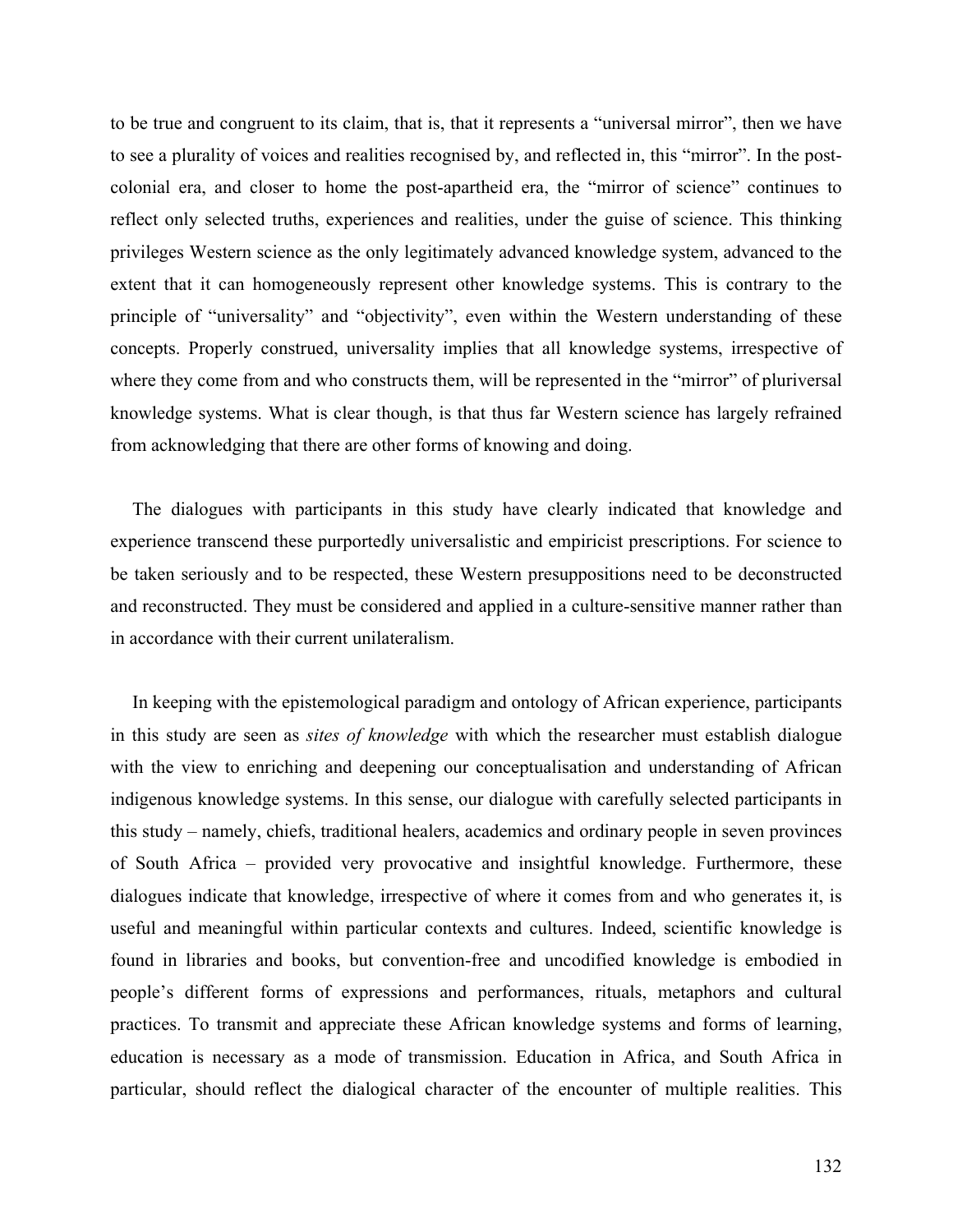underlines the need for heightened sensitivity to the pluriversality of bei-ng and the imperative for wholistic thinking. The education enterprise, even beyond the boundaries of Africa, is yet to attain this status.

In our critical analysis of the etymology of the concept of *psyche,* we discovered that one cannot talk of the *psyche, the very essence of life*, without reflecting on a people's culture, religion, belief system, ontology, spirituality, language and their relationship with the cosmic world. The concept *psyche,* psychology as understood within the narrow individual mind-bodycontext that characterises the current thrust of the Western conception of psychology, does not adequately discern the wholistic understanding of *life.* Instead, it talks to the Western paradigm of scientific knowledge, with its foundation firmly confined to rationalism and empiricism. This limited understanding calls for the imperative to rethink psychology and psychotherapy. On this basis, the phrase *thuto ya semowa/ dyondzo ya swa moya* is deemed to embody life issues in their entirety. Understood in this way, *kalafi ya semowa,* and not psychotherapy, will attend to people's cultural, spiritual, religious and belief system using their preferred linguistic expression. The untenable view that advances the argument that there are no appropriate "scientific" terms in African languages is, on this reasoning, misplaced. *Dyondzo ya swa moya* (the study of life/*mowa* in its entirety) and *kalafi ya semowa* are more suited to the African conceptions of reality and being, and should therefore replace psychology and psychotherapy in the African context.

### Eurocentric Paradigms and African Languages

In Chapters 4 and 5 we described the dominance of Western paradigms in determining the African experience. We argued that any attempt to first think of psychology and psychotherapy from the Western paradigm, and then to try and translate these concepts into the so-called "equivalent" African concepts, creates philosophical, epistemological, ontological, cultural and linguistic incompatibilities. Existing literature on psychology, including texts that claim to argue for African-based "psychology" and "psychotherapy", continue to privilege Western concepts.

In our view, the usage of the concept Africa in each of the above scenarios does not change the meaning of "psychology". What is interesting though, is the fact that the concept psychology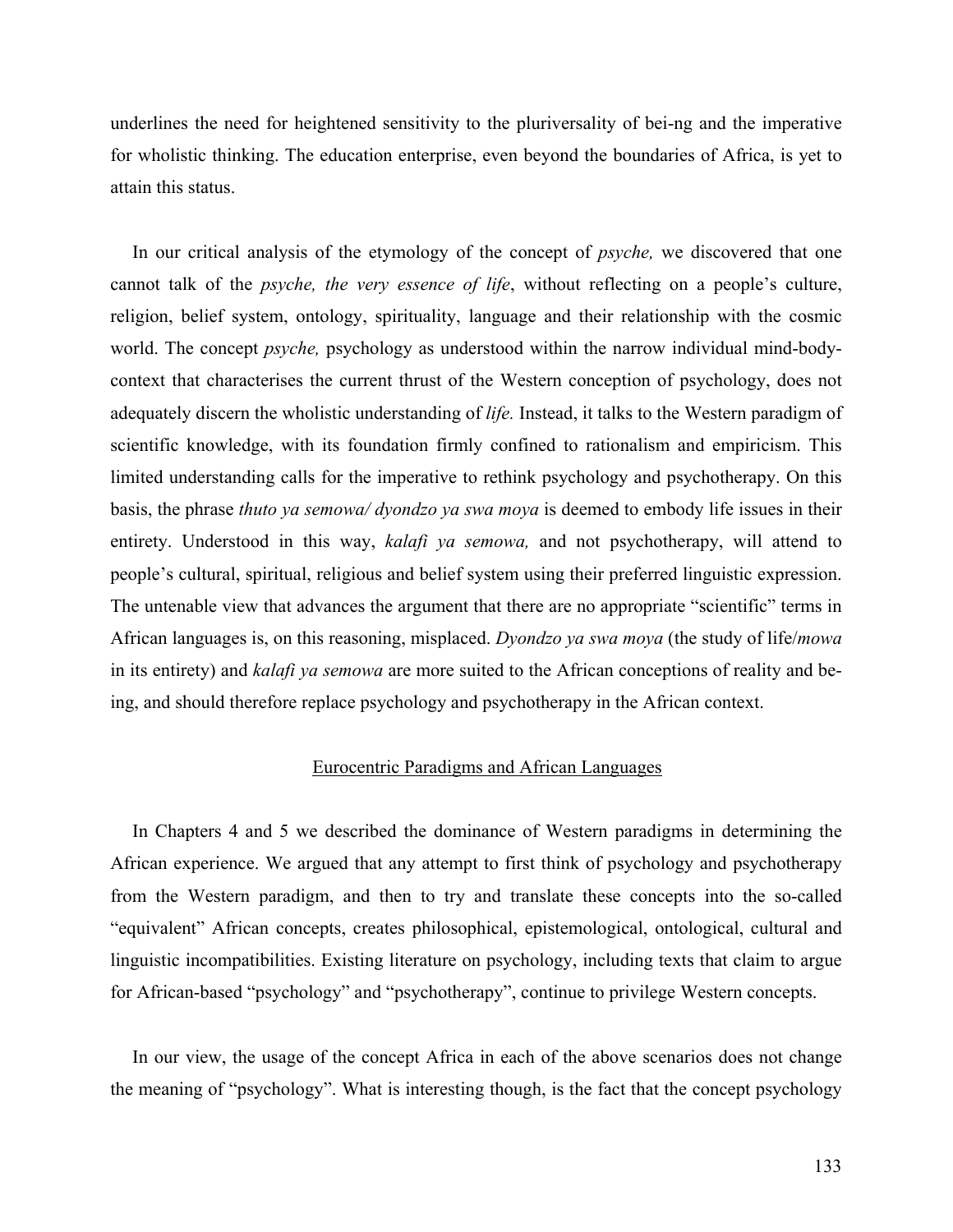is never tampered with and remains a constant in these texts. Keeping the concept psychology constant in these so-called African "psychology" texts presupposes that Africans and Westerners understand psychology in the same way. This study has systematically indicated that this is not necessarily true. There are significant differences between psychology and *thuto ya semowa* and psychotherapy and *kalafi ya semowa*.

#### African Languages and Development

Unlike what has happened in the field of psychology in the post-colonial period, we have witnessed more and more African philosophy scholars in countries such as Ghana and Nigeria using their indigenous Akan, Yaruba and Igbo cultures and languages to present, express and advance different philosophical arguments. Their philosophical presentations in these native indigenous languages have proven that local languages' vocabulary is sufficiently equipped with concepts that advance any form of knowledge, experience and thought. There is therefore no reason why Africans should still use foreign concepts in "psychology" to develop and present their knowledge systems. In support of indigenous language use, Mangena (2008, p. 26) argues that "most citizens of many countries that are advanced in education generally and science and technology in particular do not speak English. They learn and work through their languages. On the African continent, except for the Arabic north, a foreign language is a precondition for almost all facets of human development. The education system, the learning of trades, the conduct of business and the administration of affairs of states are conducted in a foreign language. This is the legacy of our colonial past. This might explain in part why the African continent lags behind in development". This self-degrading and low opinion of ourselves, our culture and our languages' ability to present and teach from our indigenous language perspective, seems to be a serious drag in our attempt to develop our knowledge systems.

We have argued in this study that knowledge and experience are culture-based. Similarly, any model of development or advancement of a people's culture must be based on their framework of reality if it is to be meaningful and successful. Any kind of human interaction and communication takes place in a specific cultural context, and this includes business, educational and psychological activities. It is this cultural context that creates the rules and dynamics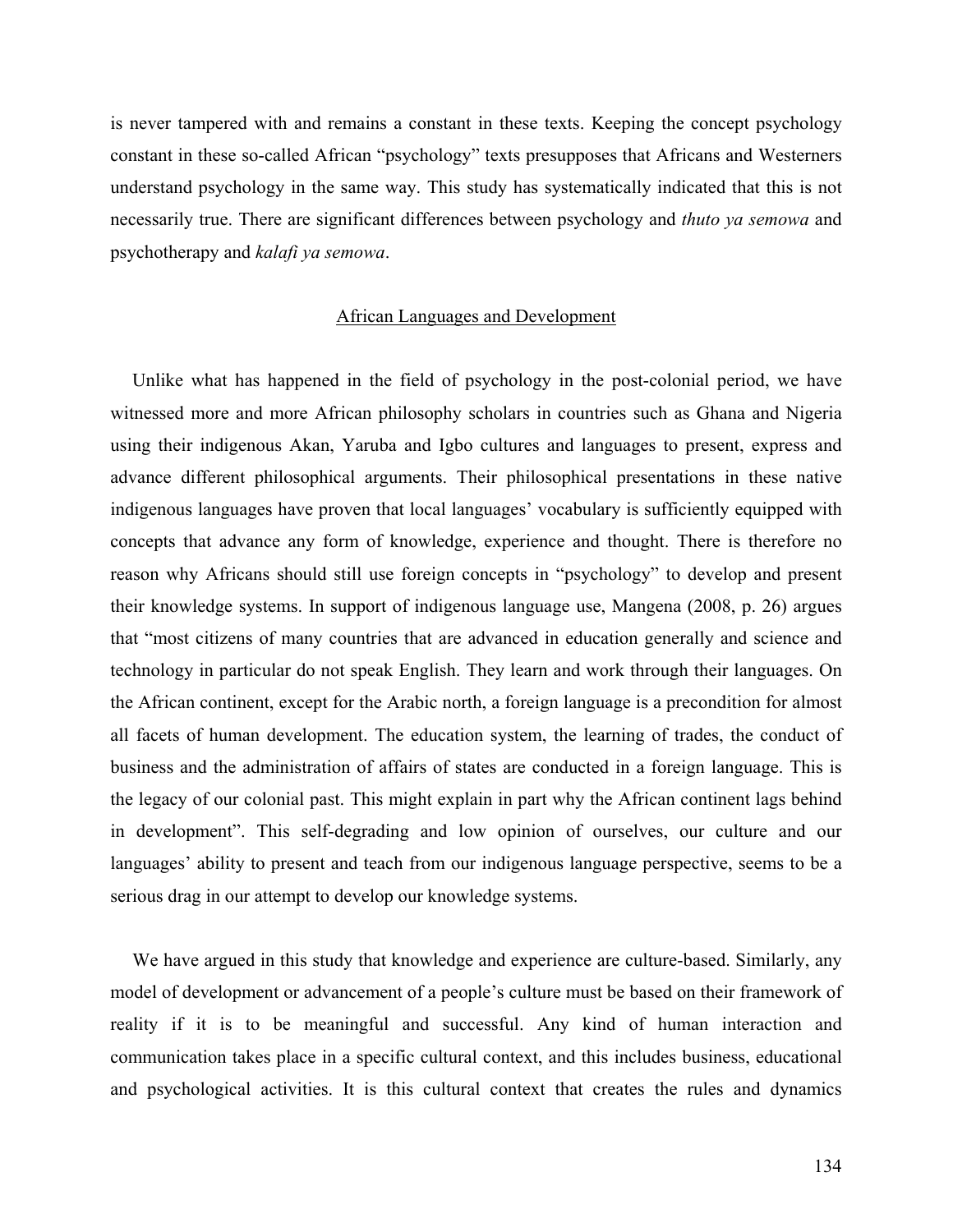according to which such activities have to be conducted, interpreted and developed. Development does not comprise of only the physical dimension, it also has cultural as well as *bosemowa*  dynamics. We subscribe to this view on the basis that Africans do not necessarily have to understand and develop "psychology" from the Western perspective. They can and are entitled to use local indigenous languages to conceptualise and develop their own understanding of the practice and field of *thuto ya semowa moya*/*dyondzo ya swa moya* which is consistent with their paradigm and cultural experiences.

Our view is that in South Africa, the reason why fields of study such as psychology, sociology and philosophy are not conceptualised, developed, taught and practiced using indigenous languages is a function and reflection of the distinctly fragmented Western approach to knowledge. Our education system is still Eurocentric in its approach and therefore at variance with African ways of knowing and doing. The organisation of our education systems, which is one of the many knowledge producers, is also based on this fragmented paradigm. Over the years, the so-called "content" subjects have been kept separate from vernacular languages. This approach has created a distorted view that languages deal only with language issues, with little or no relationship and relevance to "content" subjects. It is on this basis that we observe a clear separation, lack of dialogue and mutual engagement between psychology and vernacular language departments in our higher institutions of learning. Since the introduction of a new political dispensation in 1994, vernacular languages have ironically come to be seen as a liability rather than a useful resource. In our considered opinion, the move to the opposite is not only desired but an imperative. Not doing this will delay the Africanisation of higher learning institutions in general.

Contrary to the current lack of (or at best fragmented) inter-disciplinary relations that characterise psychology and indigenous languages, a more collaborative, consultative, interdependent culture between traditionally fragmented disciplines is argued for. This will go a long way towards Africanising "psychology". There is therefore an urgent need to recognise the value embodied in inter-departmental and inter-faculty research collaborations. As the dialogues in this study have shown, the same collaborations need to be forged between academics, *dingaka* and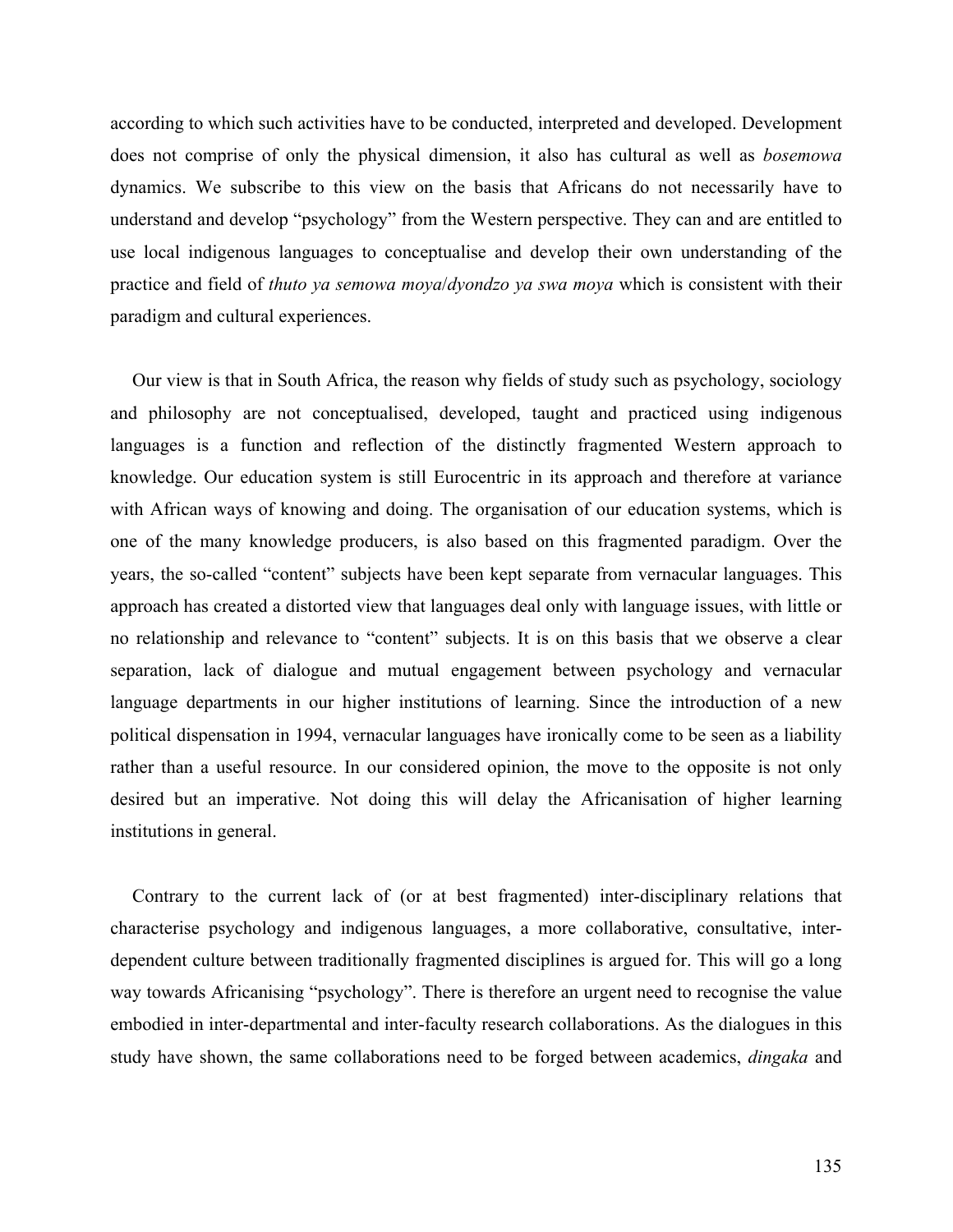ordinary community members because these subsystems or sites of knowledge constitute very useful cultural experiences and knowledge landscapes.

# **Conclusion**

The above is the delineation of the pathway pursued in this study to support and substantiate our thesis. The method, insight and argument we have advanced have pertinently demonstrated our thesis and defended its sustainability.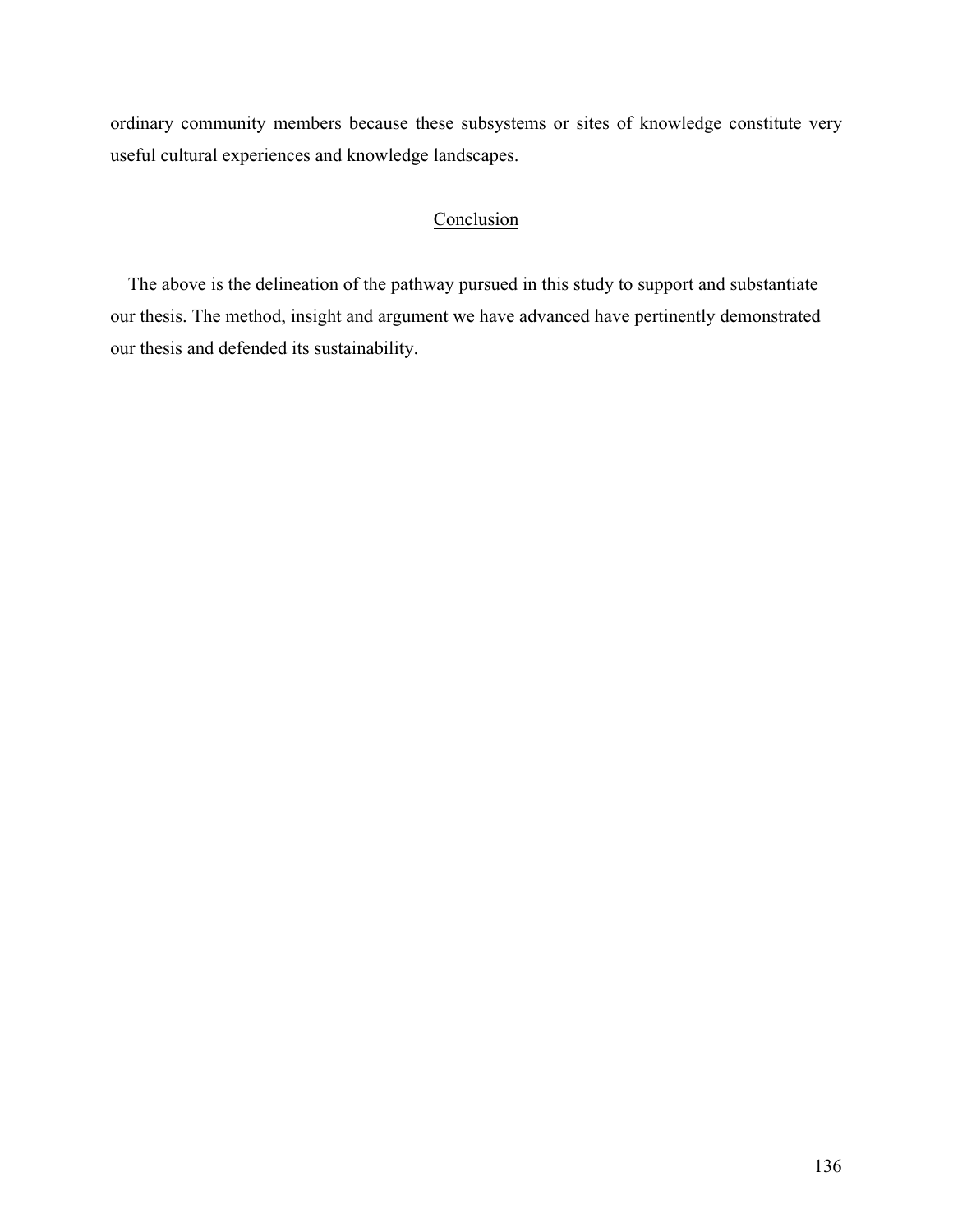## **REFERENCES**

- Ajei, M.O. (2000). *The Paranormal: An inquiry into some features of Akan metaphysics and epistemology.* Unpublished master of Philosophy dissertation. Ghana-Lagos.
- Ajei, M.O. (2007). Africa's Development. The imperative of indigenous knowledge and values. Unpublished doctoral thesis, UNISA, Pretoria.
- Baerveldt, C. (2007). Cultural psychology as the study of normative experience. In :Van Deventer, V., Terre Blanche, M., Fourie, E., & Segalo, P. (Eds.). *Citizen City: Between constructing agent and constructed agency*. Canada: Captus University Publications.
- Becvar, D.S., & Becvar, R.J. (2006). *Family therapy: A systemic integration.* Boston: Pearson.
- Biko, S.B. (2002). Black consciousness and the quest for true humanity. In Coetzee, P.H., & Roux, A.P.J. (Eds.). *Philosophy from Africa. A text with readings* (2<sup>nd</sup> ed.). Cape Town: Oxford University Press.
- Bondy, A.S. (1986). The meaning and problem of Hispanic American Thought. In Gracia J.J.E., (Ed.). *In Latin American Philosophy in the Twentieth Century*. New York: Promentheus Books.
- Bodibe, W.J.M. (1988). The inclusion of traditional healers in a medical health care: A social work perspective. Unpublished master's dissertation. Pretoria: University of South Africa.
- Boesak, A. (2007). Be a Distinctly African voice. In *City Press.* 01 July 2007, 22.
- Bosman, D.B., Hiemstra, L.W., & Van der Merwe, I.W. (1984). *Tweetalige Woordeboek/Bilingual Dictionary* (p. 1114). Kaapstad: Tafelberg.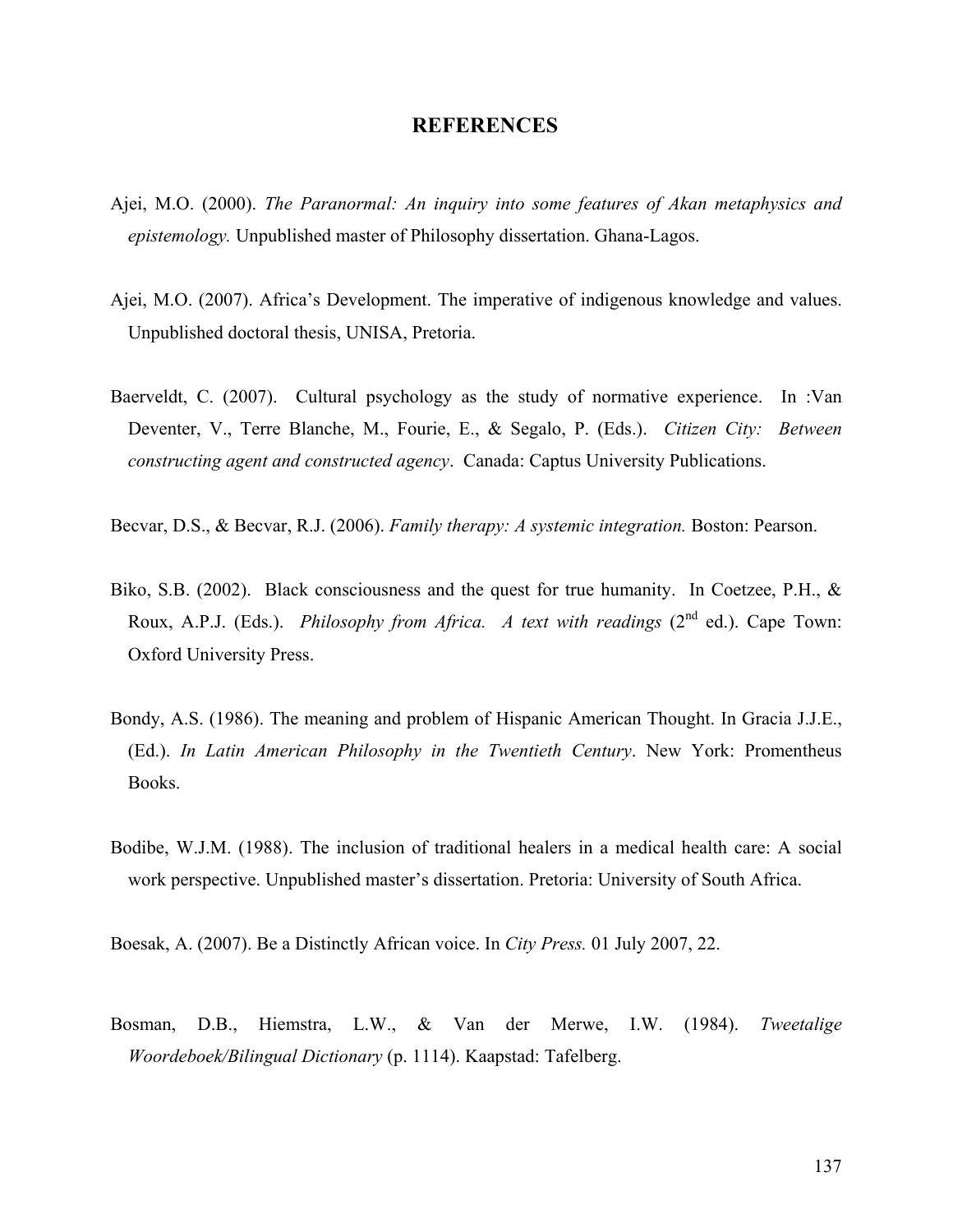- Bujo, B. (1998). *The ethical dimension of community: The African model and the dialogue between north and south*. Nganda, C.N. (translated). Nairobi: Paulines Publications.
- Bujo, B. (2003). *Foundations of an African ethic. Beyond the universal claims of Western morality.* Mc Neil, B. (translated), Nairobi: Paulines Publication.
- Bruno, F.J. (1986). *Dictionary of Key Words in Psychology*. London: Routledge & Kegan Paul.
- Byaruhanga-Akiiki, A.B.T. (1988). Spirituality in the African tradition. In Boleswa occasional papers in theology and religion. *African Spirituality.* Volume 1. Gaborone: Quickprint.
- Capra, F. (1983). *The turning point: Science, society and the rising culture*. London: Flamingo.
- Chavunduka, G.L. (1994). *Traditional medicine in modern Zimbabwe*. Harare: University of Zimbabwe Publication.
- Coates, J., Gray, M., & Hetherington, T. (2006). An 'ecospiritual perspective: Finally, a place for indigenous Approaches. *British Journal of Social Work, 36,* 381-399.
- Corsini, R.J. (Ed.). (1994). *Encyclopaedia of Psychology*. (2nd ed., Volume 3*,* p.165). New York: Wiley.
- Dewey, J. (1938). *Logic: The theory of inquiry*. New York: Holt, Rinehart & Winston.

Dewey, J. (1958). *Experience and nature*. New York: Dover Publications Inc.

Drummond, J. (2006). Humanities-Aranui: An intercultural dialogue about knowledge. *Fourth International Conference on New Directions in the Humanities.* 3-6 July. Tunisia: University of Carthage.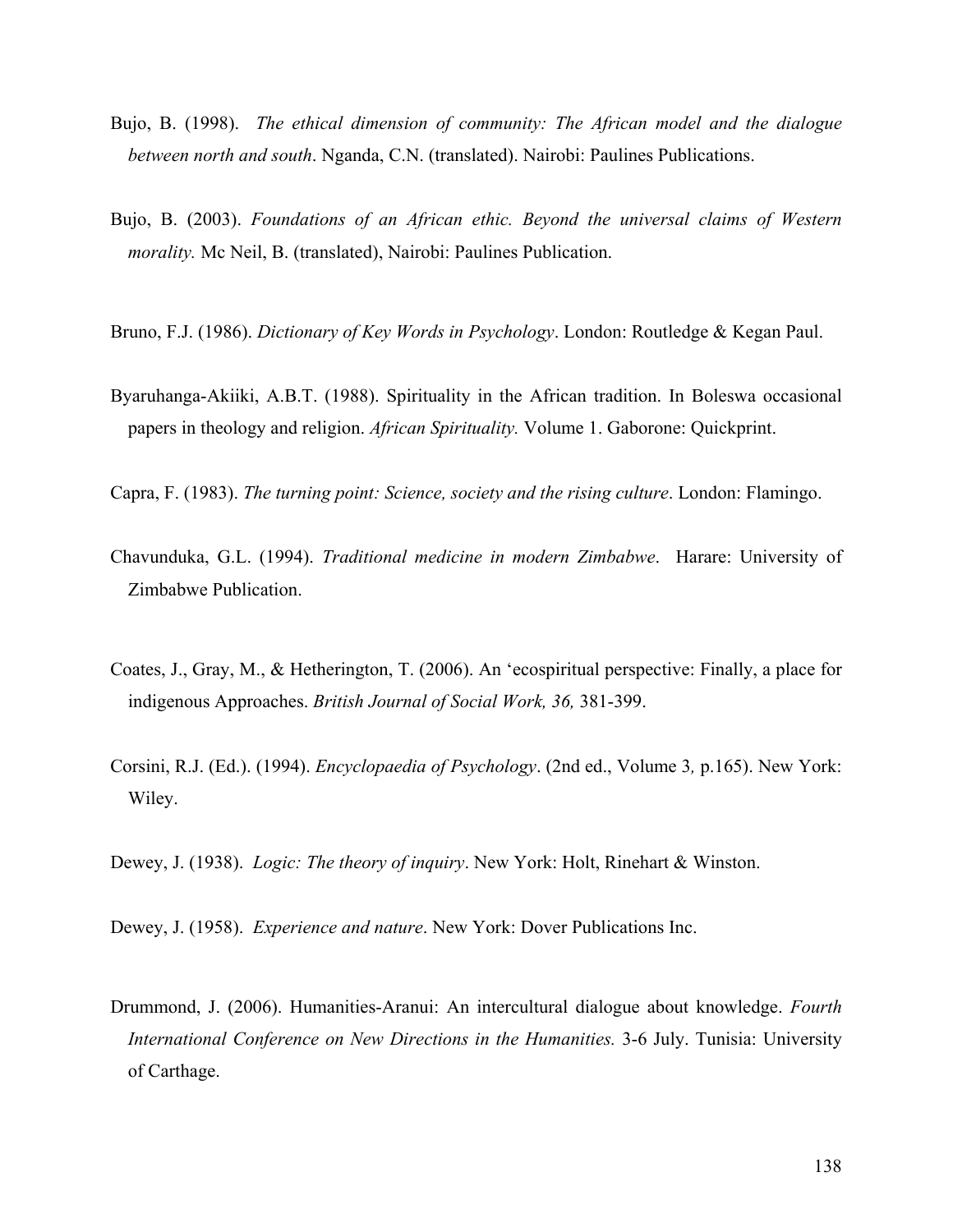- Dussel, E. (1980). *Philosophy of liberation.* Translated from Spanish by Martiney A & Morkorky C. New York: Orbis book.
- Foster , J.B. (Jnr), & Froman, W.J. (2002). Culture and the Western mind. *Thresholds of Western culture: Identity, postcoloniality, transnationalism.* London and New York: Continuum.
- Fourie, D.P. (1998). *Hypnosis in treatment: An ecosystemic approach*. Pretoria: Unisa Press.

Freire, P. (2003). *Pedagogy of the oppressed*. New York: Continuum.

- Gbadegesin, S. (2002). Eniyan: The Yaruba concept of a person. In Coetzee, P.H., & Roux, A.P.J., (Eds.). *Philosophy from Africa. A text with readings* (2<sup>nd</sup> ed.). Cape Town: Oxford University Press.
- German, H.S. (1976). (Ed.). *The new Westminster dictionary of the Bible.* Philadelphia: The Westminster Press.

Gilson, E. (1941). *God and philosophy*. New Haven: Yale University Press.

Good News Bible: Today's English Version (1977). Great Britain: Bible Society of South Africa.

- Goldenberg, I., & Goldenberg, H. (2004). *Family therapy: An overview* (6<sup>th</sup> ed.). Australia: Thomson Brook.
- Gordon, D. (2001). 'A Sword of Empire'? Medicine and colonialism in King William's Town, Xhosaland, 1856-1891. *African Studies, 60(*2), 165-183.
- Grills, C. (2002). African-Centered psychology: Basic principles. In Parham, T.A. (Ed.). *Counseling persons of African descent: Raising the bar of practitioner competence.* London: Sage.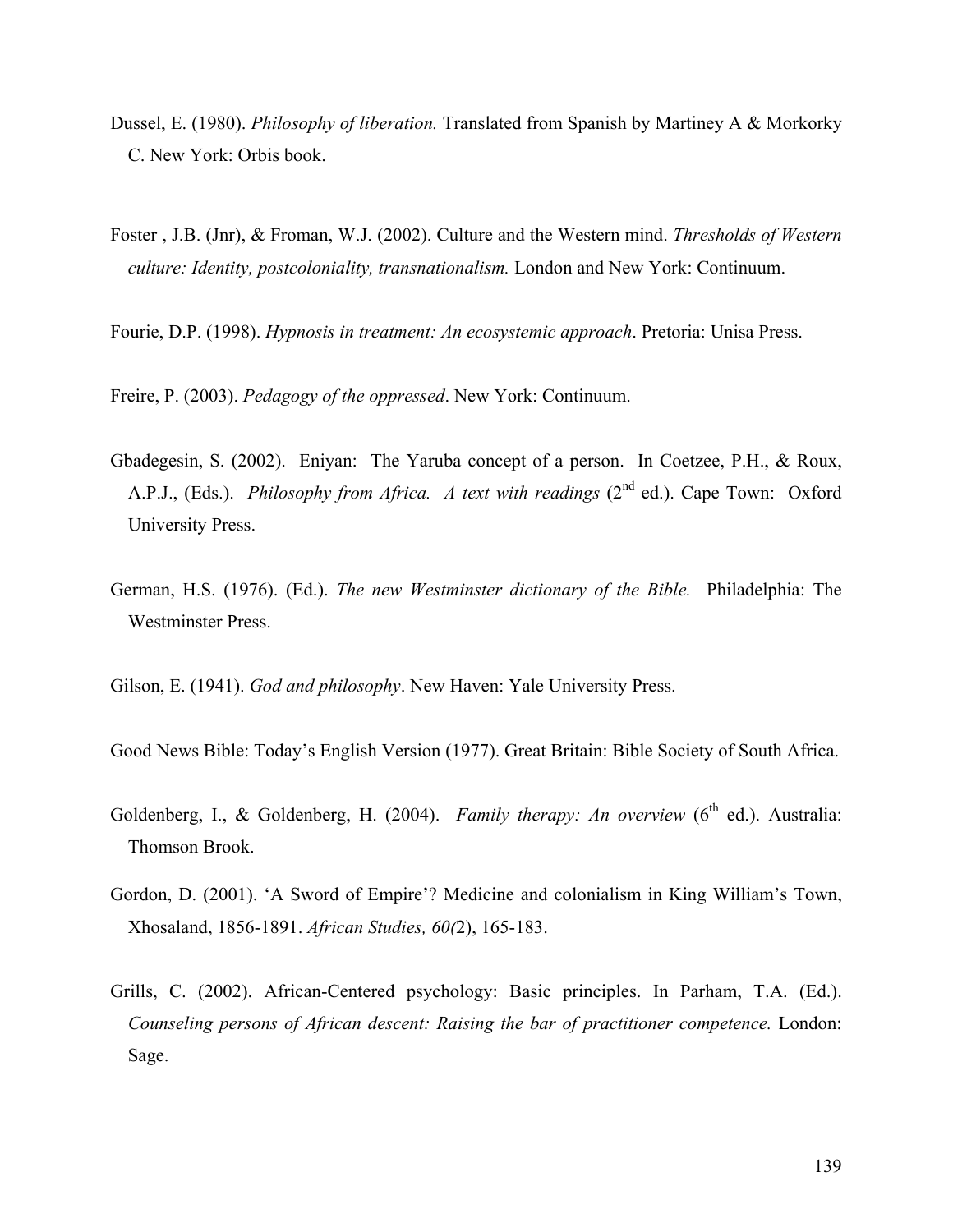Grills, C., & Ajei, M.O. (2002). African-Centered Conceptualizations of self consciousness. In Parham, T.A. (Ed.). *Counseling persons of African descent: Raising the bar of practitioner competence*. London: Sage.

Harding, S. (1986). *The science question in feminism*. London: Conrell University Press.

- Harding, S. (1997). Is modern science an ethnoscience? Rethinking epistemological assumptions. In Eze, E.C. (Ed.). *Post-colonial African philosophy. A reader*. Oxford: Blackwell.
- Harding, S. (1998). The curious coincidence of feminine and African moralities. In Eze E.C. (Ed.). *African philosophy: An anthology*. Oxford: Blackwell.
- Harding, S., & Hintikka, M.B. (1983). (Eds.). *Discovering reality: Feminist perspectives on epistemology, metaphysics, methodology and philosophy of science*. London: D. Riedel Publishing Company.
- Hauck, D.W. (1999). *The emerald tablet: Alchemy for personal transformation.* USA: Penguin Compass.
- Hindess, B. (1977). *Philosophy and methodology in the social sciences*. Great Britain: The Harvester Press.
- Kazdin, A.E. (ed.). (2000). *Encyclopaedia of Psychology*. American Psychological Association. Volume 6, pp. 375-393. Oxford: Oxford University Press.
- Kaphagawani, D.N., & Malherbe, J.G. (2002). African epistemology. In Coetzee, P.H., & Roux, A.P.J. (Eds.). *Philosophy from Africa. A text with readings.* (2<sup>nd</sup> ed.). Cape Town: Oxford University Press.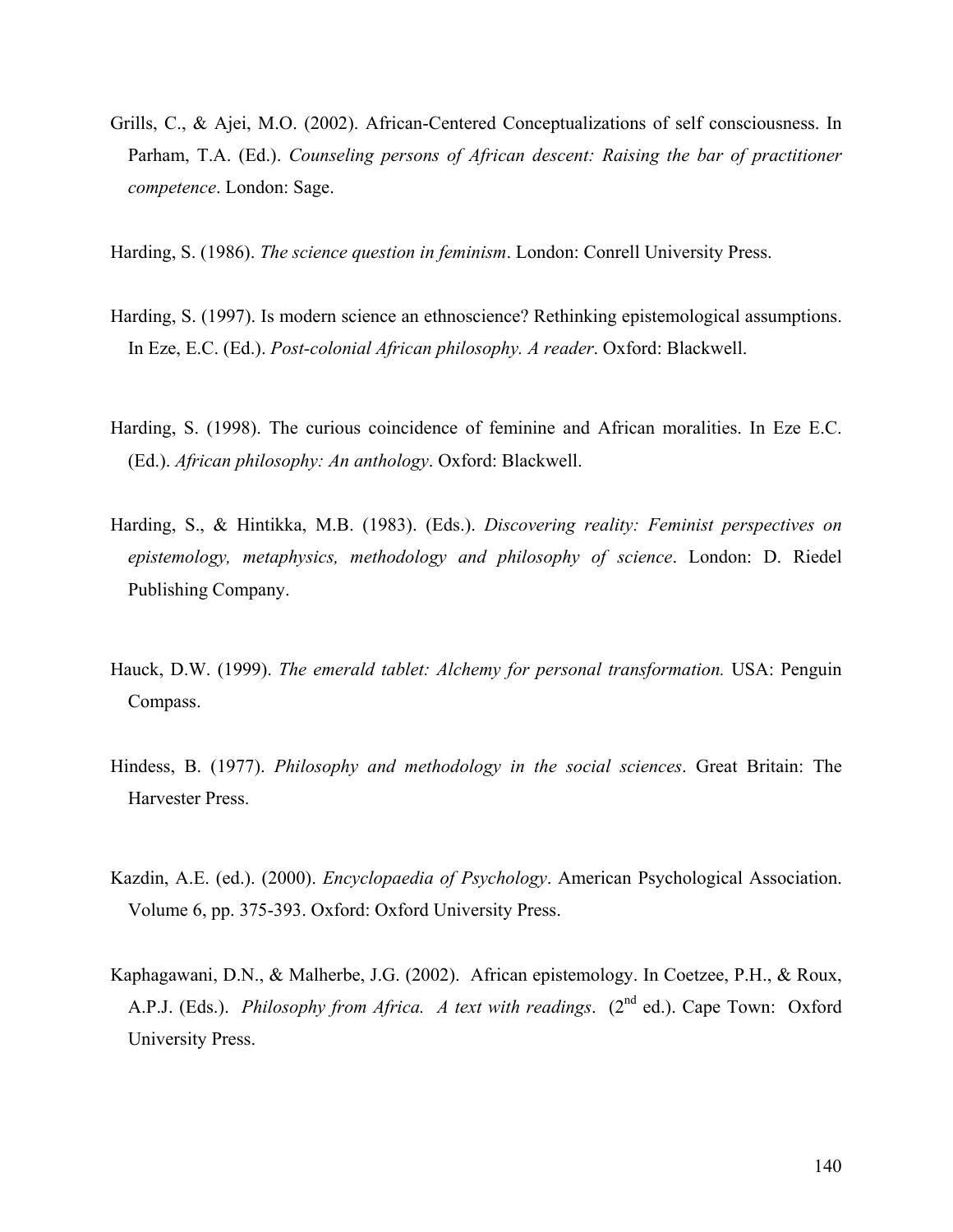- Keeney, B.P. (1979). Ecosystemic epistemology: An alternative paradigm for diagnosis. *Family Process,* 18, 117 – 129.
- Kruger, D.J, Lifschitz, S., & Baloyi, L. (2007). Healing practices in communities. In Duncan, N., Bowman, B., Naidoo, A., Pillay, J., & Roos, V. (Eds.). *Community psychology: Analysis, context and action*. Cape Town: UCT Press.
- Kuhn, T. (1962). *The structure of scientific revolutions*. Chicago: University of Chicago Press.
- Kuokkanen, R. (2006). The logic of the gift: Reclaiming indigenous peoples' philosophies. In Bortz-Bornstein, T., & Hengelbrock, J. (Ed.). *Re-ethnicizing the minds? Cultural revival in contemporary thought.* Amsterdam: Rodopi.
- Kvale, S. (1996). *Interviews: An introduction to qualitative research interviewing*. California: Sage.
- Laleye, I.P. (2002). Is there an African philosophy in existence today? In Coetzee, P.H, & Roux, A.P.J. (Eds.). *Philosophy from Africa: A text with readers* (2<sup>nd</sup> ed.). Cape Town: Oxford University Press.
- Lyotard, J.F. (1979). *The postmodern condition: A report on knowledge*. Bennington, G. & Massumi, B. (translated). United Kingdom: Manchester University Press.

Malkiel, Y. (1993). *Etymology*. Great Britain: Cambridge University Press.

- Mangcu, X. (2008). *To the brink: The slute of democracy in South Africa*. South Africa: University of Kwa-Zulu Natal Press.
- Mangena, M. (2008). Our low self-esteem affects our development. In *City Press. 2 November, 26.*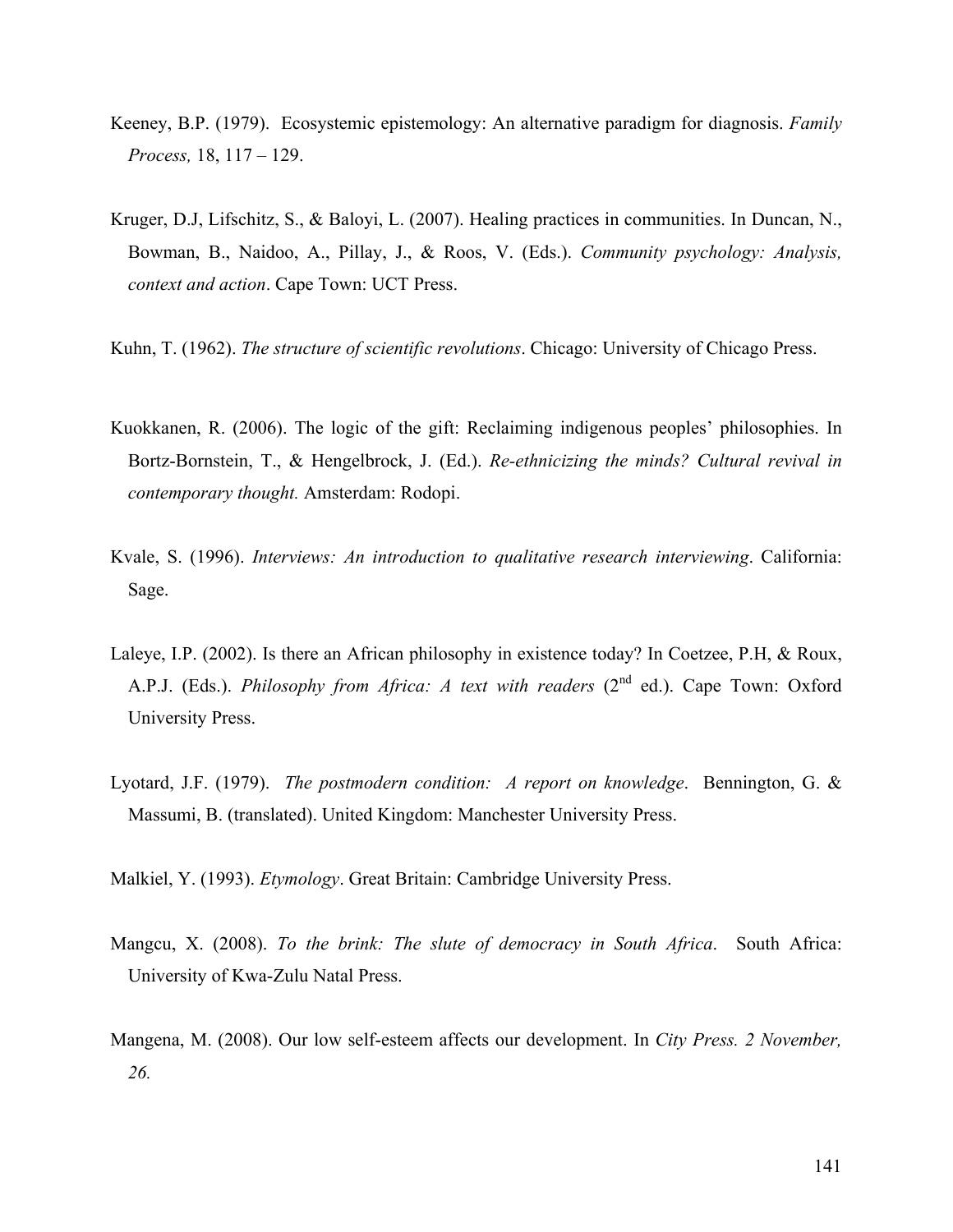- Masubelele, M.R. (in press). *Missionary interventions in the Zulu religious practices: The term for the Supreme Being*. Pretoria: University of South Africa.
- Mbeki, T. (2006). Exploring the myths about Africa: Perspectives on and of Africa. In *City Press. 9 April, 23.*
- Meyerson, M., & Banfield, E.C. (1955). *Politics, planning and the public interest*. Glencoe: The Free Press.
- Mkhize, N. (2004). Psychology: An African perspective*.* In Hook, D., Mkhize, N., Kiguwa, P., & Collins, A. (Eds.). *Critical psychology*. South Africa: UCT Press.
- Mtimkulu, V.T. (2002). *A comparison of the effects of English and Setswana as the medium in Client Centred Therapy.* Unpublished master's dissertation. Ga-Rankuwa: University of Limpopo-Medunsa Campus.
- Mouton, M. (1990). Values and objectivity in the social sciences. In Mouton, M., & Joubert, D. (Eds). *Knowledge and method in human sciences: HSRC series in methodology*. Pretoria: Human Sciences Research Council.
- Mudimbe, V.Y. (1988). *The invention of Africa: Gnosis philosophy and the order of knowledge.* Bloomington and Indianapolis: Indiana University Press.
- Muller, J. (1990). Planning Methodology: Empiricism, rationalism and the practical imperative. In Mouton, M., & Joubert, D. (Eds.). *Knowledge and method in human sciences: HSRC series in methodology*. Pretoria: Human Sciences Research Council.
- Nabudere, D.W. (2003). Epistemological and methodological foundations for an all-inclusive research paradigm in the search for global knowledge. Keynote address at the UNESCO Philosophy Day. Pretoria: UNISA.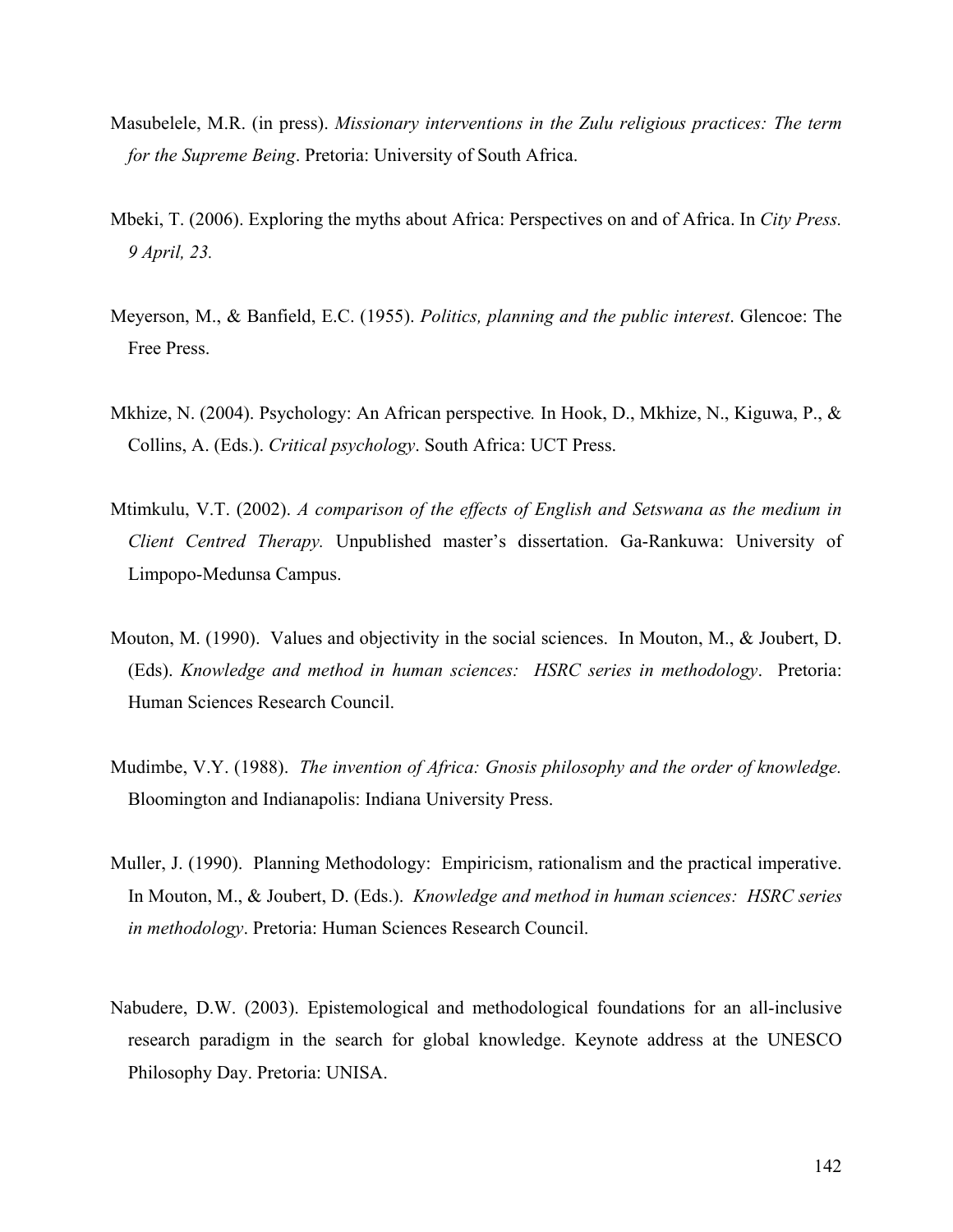- Nagel, E. (1961). *Logic, methodology and philosophy of science.* London: Routledge & Kegan Paul.
- Obasi, E.M. (2002). Reconceptualising the motion of self from the African deep structure. In Parham, T.A. (Ed.). *Counselling persons of African descent: Raising the bar of practitioner competence*. London: Sage.
- Okere, T. (2005a). Is there one science, Western science? *Africa Development, XXX*(3), 320-334.
- Okere. T. (2005b). *African philosophy: A hermeneutic inquiry into the conditions of its possibility*. Keynote address at the UNESCO Philosophy Day, *November 25th*. Pretoria: UNISA.
- Okere.T., Njoku, C.A., & Devisch, R. (2005). All knowledge is first of all local knowledge: An introduction. *Africa Development, Vol. XXX(3),* 1-19.
- Okolo, C.B. (2002). Self as a problem in African philosophy. In Coetzee, P.H., & Roux, A.P.J. (Eds.). *Philosophy from Africa: A text with readings* (2<sup>nd</sup> ed.). Cape Town: Oxford University Press.
- Olukoshi, A., & Zeleza, P.T. (2004). The struggle for African universities and knowledge. In Zeleza, P.T., & Olukoshi, A. (Eds.). *African universities in the twenty-first century*. Volume 1. Liberalisation and internationalisation. South Africa: UNISA Press.

Oluwole, S.C. (1997). *Philosophy and oral tradition.* Lagos: ARK Publication.

Osuagwu, I.M. (1999). *African historical reconstruction: A methodological option for African studies. The North African case of the ancient history of philosophy, amamihe lectures.*  Volume 1. Nigeria: Assumpta Press.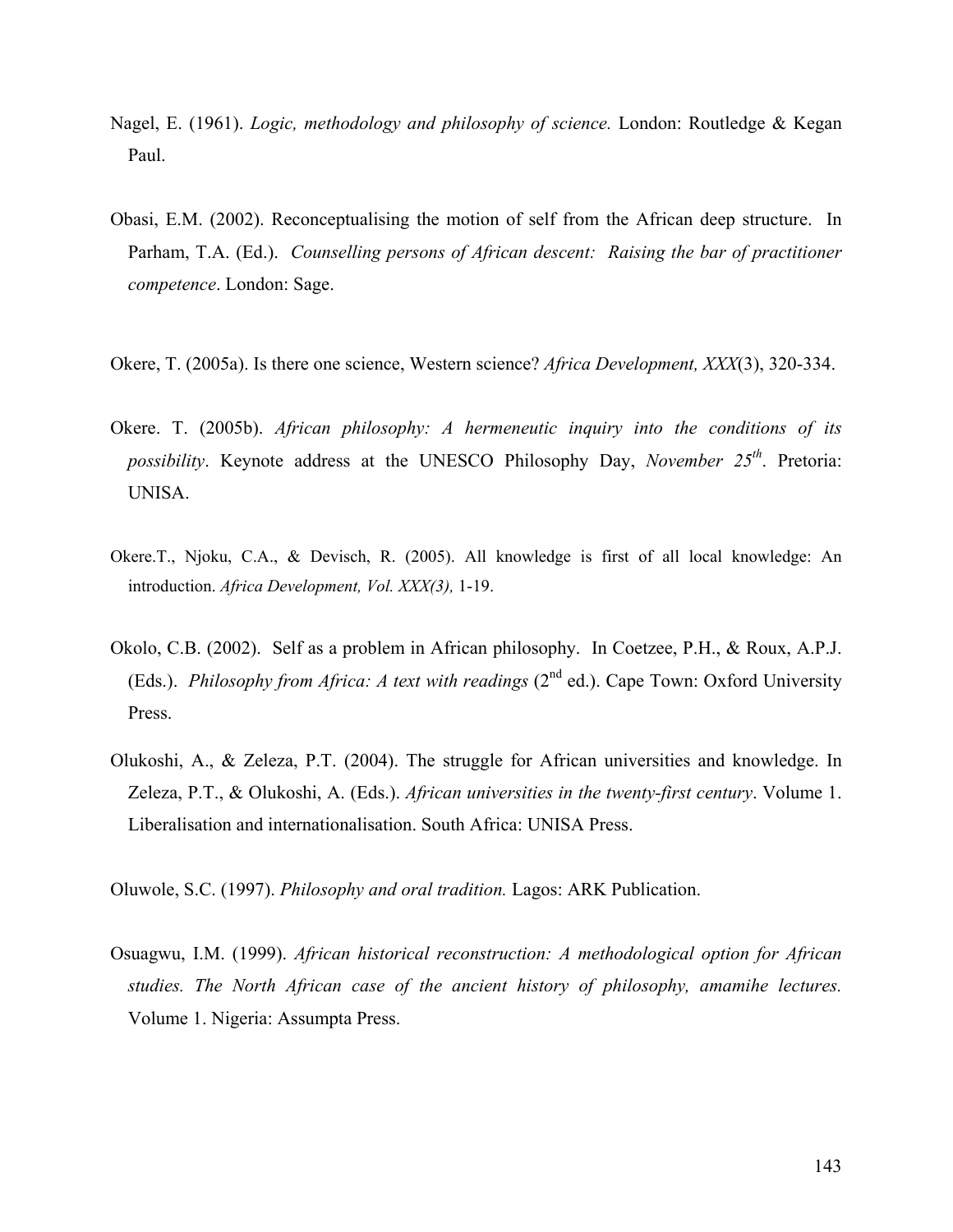- Outlaw, L. (2002). African 'philosophy': Deconstructive and reconstructive challenges. In Coetzee, P.H., & Roux, A.P.J. (Eds.). *Philosophy from Africa: A text with readings* (2<sup>nd</sup> ed.). Cape Town: Oxford University Press.
- P'Bitek, O. (1989). *Song of Lawino and Song of Ocol.* Nairobi: East African Educational Publishers.
- Parham, T.A. (2002). Counselling African Americans: The current state of affairs. In Parham,T.A. (Ed.). *Counselling persons of African descent: Raising the bar of practitioner competence*. London: Sage.
- Parham, T.A., & Parham, W.D. (2002). Understanding African American mental health: The necessity of new conceptual paradigms. In Parham, T.A. (Ed.). *Counselling person of African descent: Raising the bar of practitioner competencies.* London: Sage.

Ramose, M.B. (1999). *African philosophy through ubuntu*. Harare: Mond Book.

- Ramose, M.B. (2002). I conquer, therefore I am the sovereign: Reflections upon sovereignity constitutionalism, and democracy in Zimbabwe and South Africa. In Coetzee, P.H., & Roux, A.P.J. (Eds.). *Philosophy from Africa: A text with readings* (2<sup>nd</sup> ed.). Cape Town: Oxford University Press.
- Ramose, M.B. (2002). The struggle for reason in Africa. In Coetzee, P.H. & Roux, A.P.J. (Eds.). *Philosophy from Africa. A text with readings* (2<sup>nd</sup> ed.). Cape Town: Oxford University Press.
- Reason, P., & Bradbury, H. (2001). Introduction: Inquiry and participation in search of a world worth of human aspiration. In Reason, P. & Bradbury, H. (Eds.). *A handbook of action research, participative inquiry and practice*. London: Sage.
- Ryle, G. (1949). *The concept of mind*. New York: Hutchinson's University Library.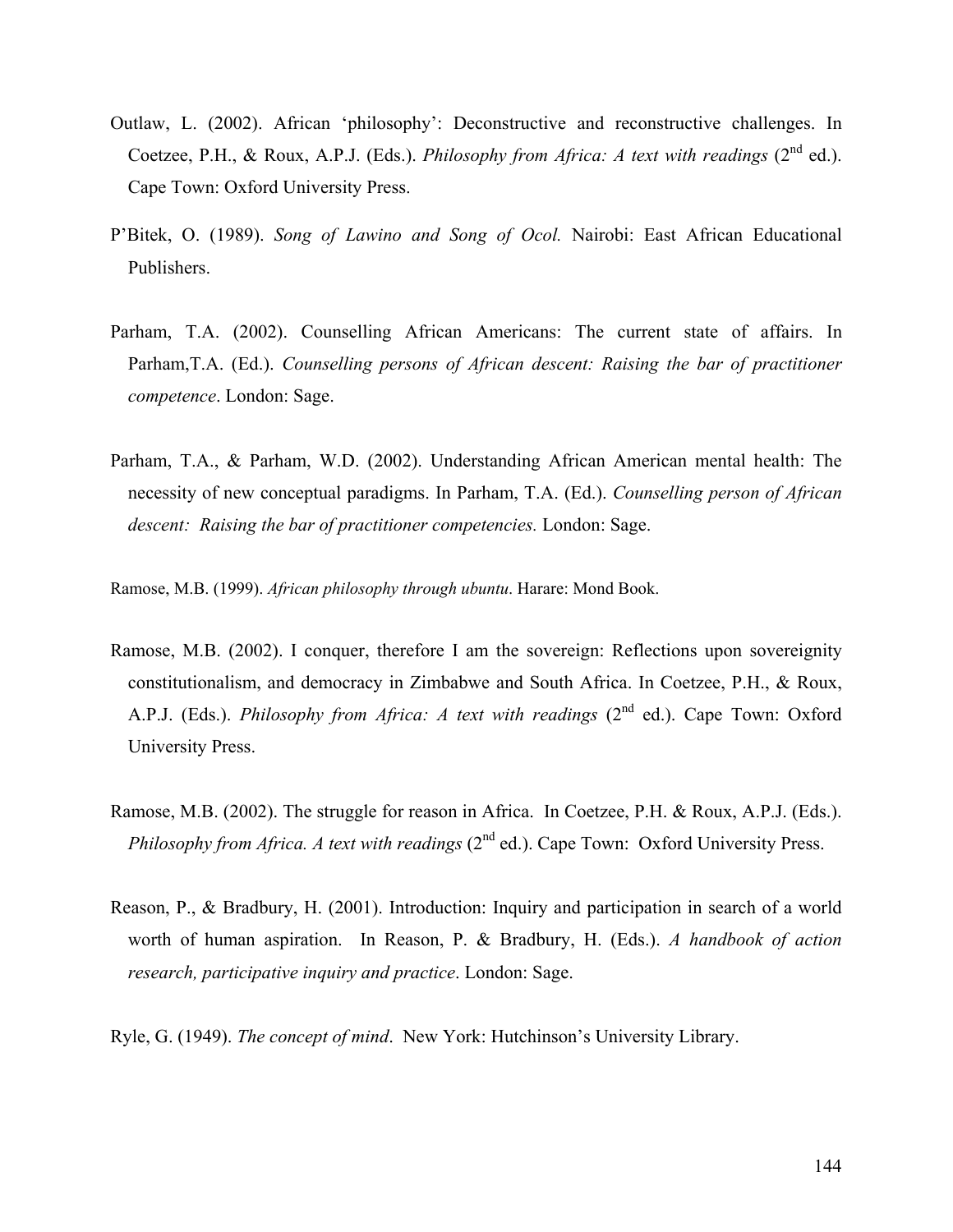- Sartre, J.P. (1943). *Being and nothingness: An Essay on phenomenological ontology*. Great Britain: Metheun & Co Ltd.
- Setiloane, G.M. (1975). *The Image of God among the Sotho Tswana*. Rottendam: AA Balkenia.
- Shearman, H. (1994). Modern theosophy: The mind and beyond. *The Theosophist, February,* 1-4.
- Sigogo, T.N., & Modipa, O.T. (2004). Critical reflections on community and psychology in South Africa. In Collins A., Ratele, K., Duncan, N., Hook, D., Mkhize, N., & Kiguwa, P. (Eds.). *Self, community and psychology*. South Africa: UCT Press.
- Skhakhane, J.Z. (1988). African Spirituality. In Boleswa Occassional papers in Theology and Religion, African Spirituality Volume1. Gaborone: Quickprint.
- Slattery, P., & Daigle, K. (1994). Curriculum as a place of turmoil: Deconstructing the anguish in Walker Percy's Feliciana and Ernest Gaines' Pointe Coupee. *Curriculum Inquiry, 24*(4), 437- 461.
- Smith, L.T. (1999). *Decolonizing methodologies: Research and indigenous people*. London: University of Otago Press.
- Soanes, C., & Stevenson, A. (Eds.). (1982). *The Concise Oxford English Dictionary*. London: Oxford University Press.
- Sogolo, G.S. (2002). The concept of cause in African thought. In Coetzee, P.H., & Roux, A.P.J. (Eds.). *Philosophy from Africa. A text with readings.* (2<sup>nd</sup> ed.). Cape Town: Oxford University Press.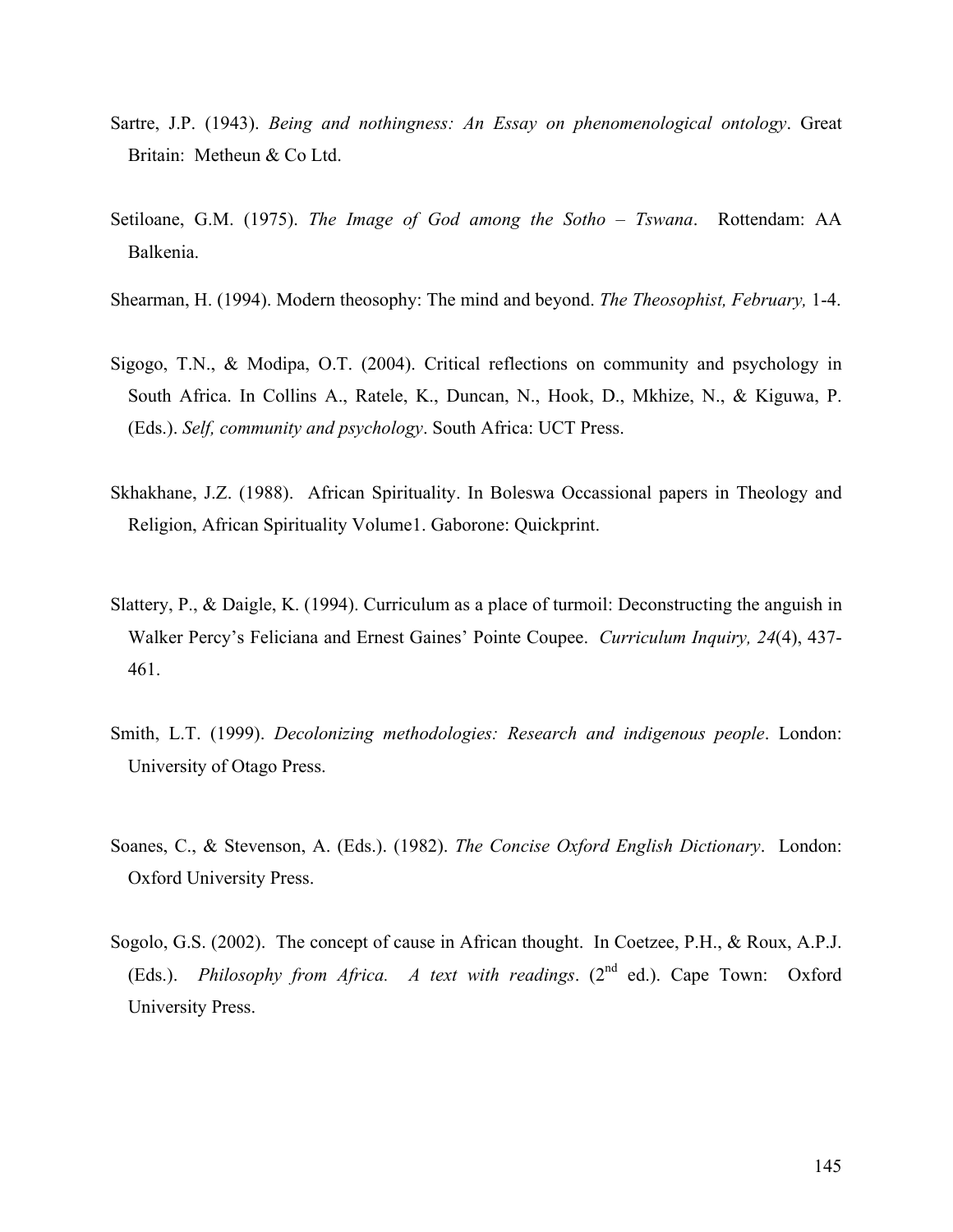- Steiner, C.J. (2002). The technicity paradigm and scientism in qualitative research. *The Qualitative Report, 7*(2), 1-20.
- Sutherland, S. (1995). The Macmillan dictionary of psychology.  $(2^{nd}$  ed.)(p. 372). London: Macmillan.
- Suttner, R. (2008). *Africanisation, African identity and emancipation.* Unpublished paper presented in a colloquim on Africanisation of the curriculum: Beyond debate. University of South Africa, Pretoria. 26 September.
- Swart, N., & Wiehahn, G. (1979). *Interpersonal manoeuvres and behaviour change*. Pretoria: Academia.
- Snyders, F.J.A. (1985). *The training of psychotherapists: Towards a model of supervision*. Unpublished doctoral thesis. Pretoria: University of South Africa.
- Teffo, L.J., & Roux, P.J. (2002). Themes in African metaphysics. In Coetzee, P.H. & Roux, A.P.J. (Eds.). *Philosophy from Africa. A text with readings.* (2<sup>nd</sup> ed.). Cape Town: Oxford University Press.
- Teffo, L.J. (2008). *Towards indigenising South Africa's higher education curriculum*. Paper presented in a colloquium on Africanisation of the curriculum: Beyond debate? University of South Africa, 26 September.
- The Encyclopaedia of Philosophy. (1967). *Logic to psychologism*. Volume 5. London: Macmillan Publishing Co. Inc. & The Free Press.
- The New Encyclopaedia Britannica. (1978). *Knowledge in Depth* (15<sup>th</sup> ed.). Volume 15. Chicago: Encyclopaedia Britannica, Inc.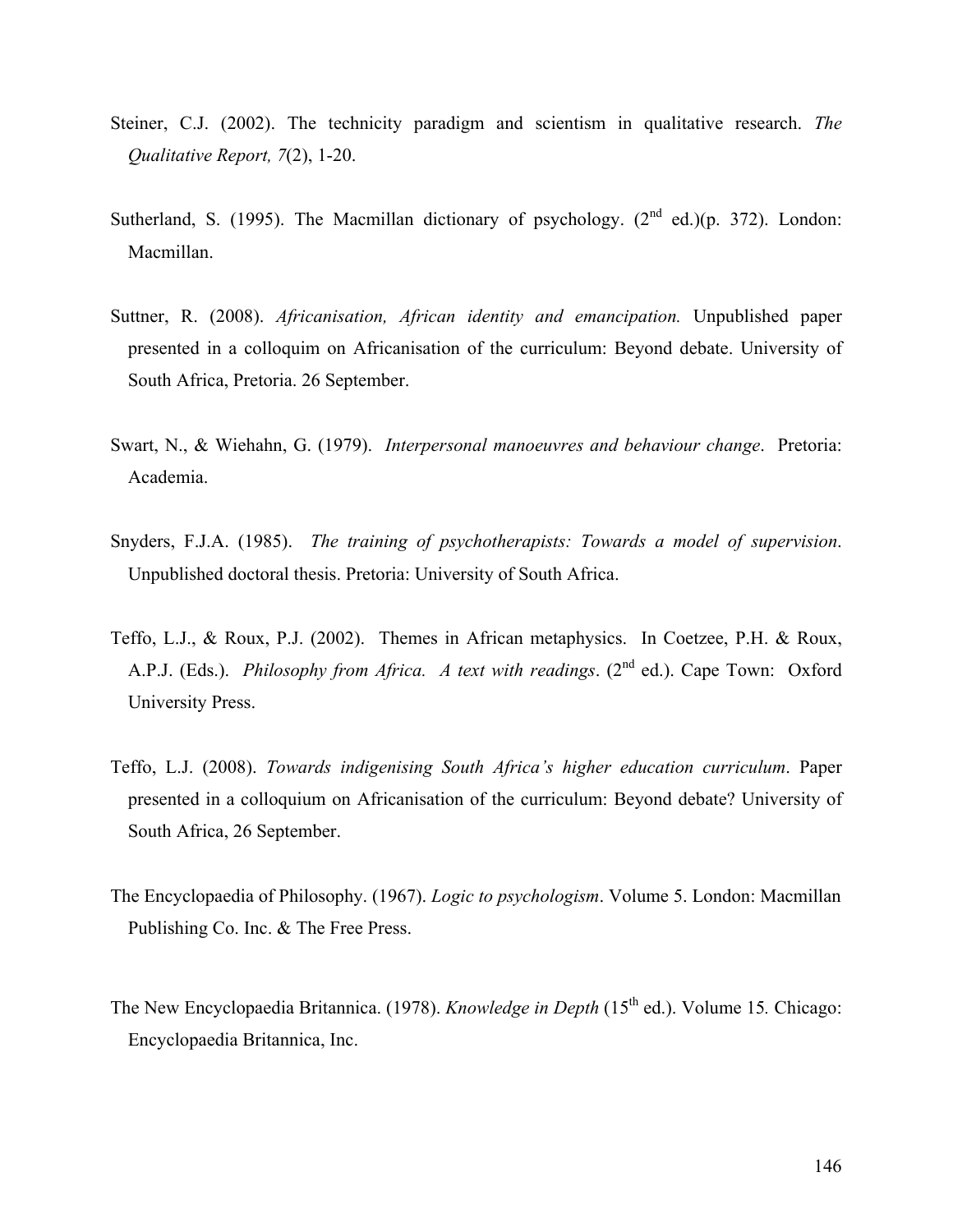- Tshenkeng, D. (1988). *African spirituality: Myth or fact?* In Boleswa occasional papers in Theology and Religion, African Spirituality. Volume 1, Gaborone: Quickprint.
- VandenBos, G.R. (2006). *APA Dictionary of Psychology* (1<sup>st</sup> ed.)(pp.747-753). Washington, DC: American Psychological Association.
- Van Wolputte, S.V., Devisch, R., Le Roy, J., & Lapika, D. (2002). *Medical pluralism and lay therapy management in Kinshasa*. Sweden: ULRICA.
- Vorster, C. (2003). *General systems theory and psychotherapy: Beyond postmodernism*. Bloemfontein: Satori Publishers.
- Van Niekerk, A.A. (1990). To follow a rule or to rule what should follow? Rationality and judgement in the human sciences. In Mouton, M., & Joubert, D. (Eds.). *Knowledge and method in Human Sciences: HSRC series in methodology.* Pretoria: Human Sciences Research Council.
- Watzlawick, P., Bevelas, J.B., & Jackson, D.D. (1967). *Pragmatics of human communication: A study of interactional patterns, pathologies and paradoxes*. New York: W.W. Norton & Company Inc.
- Wilson, M., Richter, L.M., Durrhein, K., Surendorff, N., & Asafo-Agyei, L. (1999). Professional psychology: Where are we headed? *South African Journal of Psychology, 29* (4), 184-190.

Wiredu, K. (1980). *Philosophy and an African culture*. Cambridge: Cambridge University Press.

Wiredu, K. (2002). On decolonizing African religions. In Coetzee, P.H., & Roux, A.P.J. (Eds.). *Philosophy from Africa. A text with readings.* (2<sup>nd</sup> ed.). Cape Town: Oxford University Press.